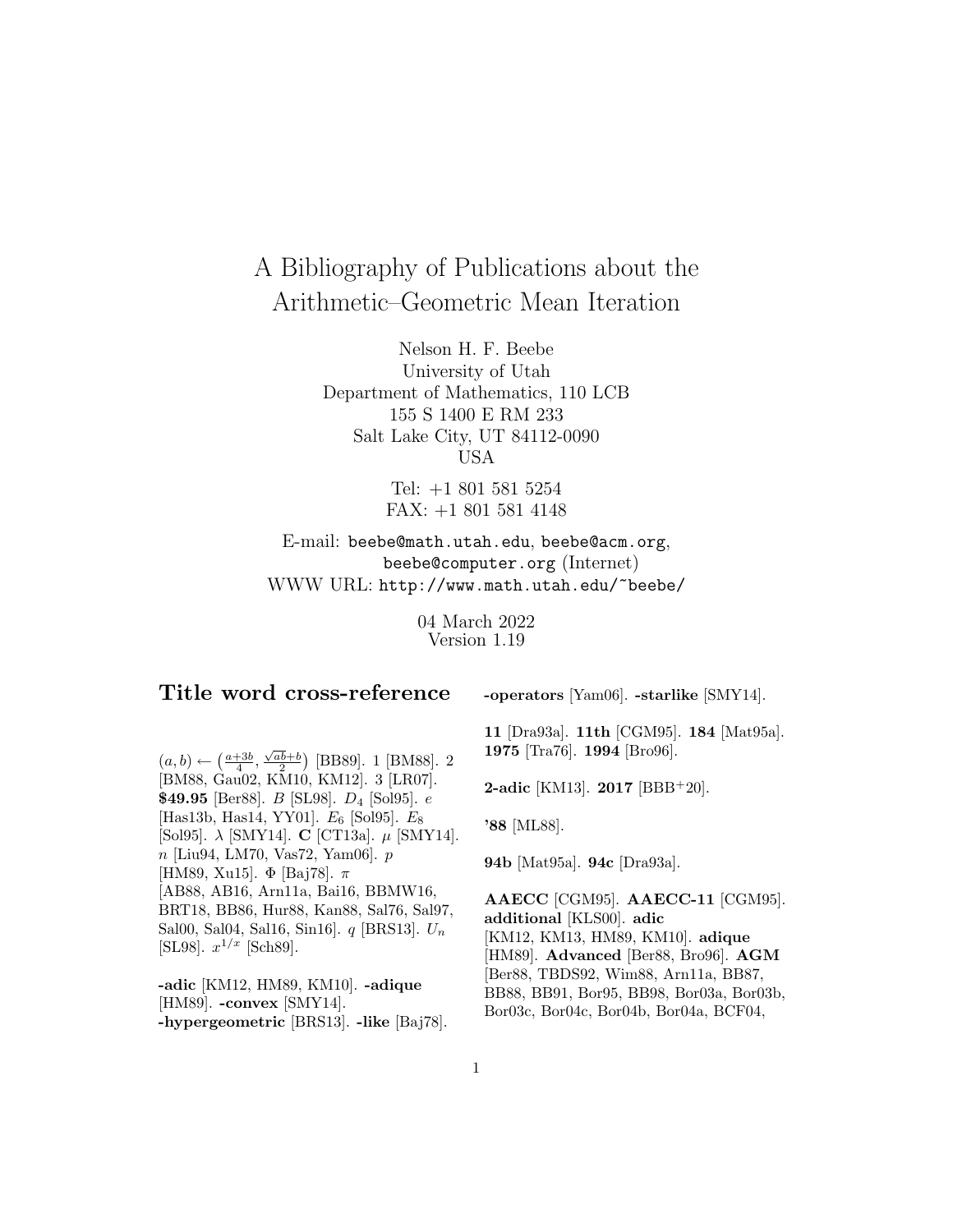BC04, BDS92, Bre17, Bre20, CV91, CT13b, CT13a, Dis02, Dup11, Gau02, KS08, Lor08, Osl15, Roo03, Sin16, Sol95, SL98, Sur01, Vil14, Ask88, Cas99]. **algebra** [CGM95, Mat95a]. **algebraic** [CGM95]. **Algorithm** [Nis97, Bai16, DM97, Tri65]. **Algorithms** [BRT18, Bre06, Car71, Gau02, Nak01, Arn11a, BB86, Bre10b, CGM95, New85, New16]. **alternative** [QS09]. **AM** [Bak16, BS12, Haj20, Hir07, Hof16, Mah20, Mal12, Saw17, Sch89, Shi11]. **AM-GM** [Sch89]. **among** [CW13, Fur14]. **amplitude** [Sal89]. **analogues** [BR07, BBG93, Gar94]. **Analysis** [BBB<sup>+</sup>20, Bur16, BE17, Cha14, FAB12]. **Analytic** [Ber88, BB87, Tra76, Wim88, BB98, Tra76]. **Analytical** [Par65, Par68, Par79]. **analyze** [FAB12]. **Ando** [Yam06]. **Appl** [Mat95a]. **Application** [SA06, Her72, Mar88, ZJ15, ZFFS14]. **Applications** [dal96, Ba97, DJ94, WQC16, Wil63, Zou17]. **Applied** [CGM95]. **approach** [CO17, DJ94]. **Approximation** [Rey87, Jam14, Thu72, Rey87]. **Approximations** [CS08, BBB16, Eng06]. **April** [Tra76]. **arbitraire** [Bol99]. **arbitrary** [Bol99, GQ03]. **arc** [Alm78]. **Arch** [Dra93a]. **argument** [Dij94, Dij96a]. **Arithmetic** [Ake63, AFL96, AB88, Als00, Bel14, BS93a, BD93, BB83, BB84b, BB84a, BB97, BLM97, BB00, BB04, Bur87, But36, CR16, Car70, Car71, CN87, Cox97, Cox00, Cox04, Cus81, Dia60, Eve63, FP84, Gai67, Gen18, GM03, GT20, Hor95, Kat03, KP96a, Kos98, LR07, LO96, Mar88, MT10, MNC71, Min87, Nel87, Nel89, Nel15, Neu96, O'S68, PM82, Pla20, RLC09, Sal76, Sal97, Sal00, Sal04, Sch86, Sch78, Sch82, Sch88, Sch84, Toa98, WCW11, WCW12, Xie02, Yan00, YY01, Abr79, ABK16, Aiy45, Alb12, Ald08, Ald09, Ald10, Ald11, Ald12, AMPV97, ABPV97, Alm78,

AB16, Alz87, Alz88, Alz89, Alz90b, Alz90f, Alz90c, Alz90d, Alz90e, Alz90a, Alz91, Alz92a, Alz92b, Alz94, Alz95, Alz96, Alz97, Alz99, AR02, And83, Aud15, Ba97, Baj78]. **arithmetic** [BR07, Bel56, Ben93, Ben94, Ben95, Ben98, BK00, Bha06, BK08, Bol99, Bor87, Bor88a, Bor88b, Bor88c, Bor88d, Bor88e, Bor88f, Bor89, BBG93, BB16b, Bra01, Bul67, Bul04, Bul91, BE15, CMN71, CF78, CS08, CB11, CO17, Cha02, CE09, CS17, Cho76, Cho77, CZW11, CW11, CW12, CWQ12, CW13, CWQM13, CQWZ15, Chu90, Chu12, CL92, Cox84, Cox85, Cox16, CK13, Dij92, Dij94, Dij96a, Dij96b, DZ17, DM97, Dob01, DL99, Dra93a, Dra93b, DCP97, Dra98, Dra99, DJ94, EN01, Eve67, Eve69, Fen95, FT08, FJ76, Fin81, Fou99, FLFJ11, FAB12, FFSZ16, Fur14, Fur94, Gao15, Gar94, Gas97, Gau92, Geo02, Gep28, Gla76, GSWC12, GM17, GHT11, GT13, GQ03, GZCS16, Hao93, Hao00, Har91, Has13a, Has13b, Has14, Hay09, HZQ12, HC12, Hei81, HM89]. **arithmetic** [Her72, Hir16, Hol06, HM86, Hun56, Hun27, IKW16, Ito08, Jam14, Jam18, Jar08, JK99, Kan88, Kan16, KL96, KL98, KP96b, Ked94, KL07, KLL09, KLL11, KM10, KM12, KM13, Kit92, KKLP12, Kla68, Kno03, Kob58, KS07, KMS79, KL12, KS00, KLS00, Lan78, Lat99, LL11, Lek09, LQ15, Lin91, Liu94, LZ06, LGSC13, LM70, LC10, LC11, Luc95, MV10, Mat10, Mat93, Mat95a, Mat95b,  $MW12$ , Mer03, MPS08, Mih05, Mit66, Mit70, Mol11, Mon03, MH72, Mur97, Nak01, Nan80, Nan46, Nis88, Nis94, Nis97, NC88, NC90, Ono83, Opp65, Opp68, OT04, Peč95, PM97, PV97, Pee89, Pin15, Qi03a, Qi03b, QS09, QC14, QCZ15, Rau42, Raz86, Rey87, Rod17, RM92, Roy03, Rua15, SA06, ST94, Sal89, Sal16, SM99, Sán90, Sán99, SK77, Sch11]. **arithmetic** [Sei87, Sei97, Sen87, Seo12, SZ13, She16, She17, Shi66, SA10, SvS12, SMY14, Ste96, Stu44, Tan06, Tan07, Tor56,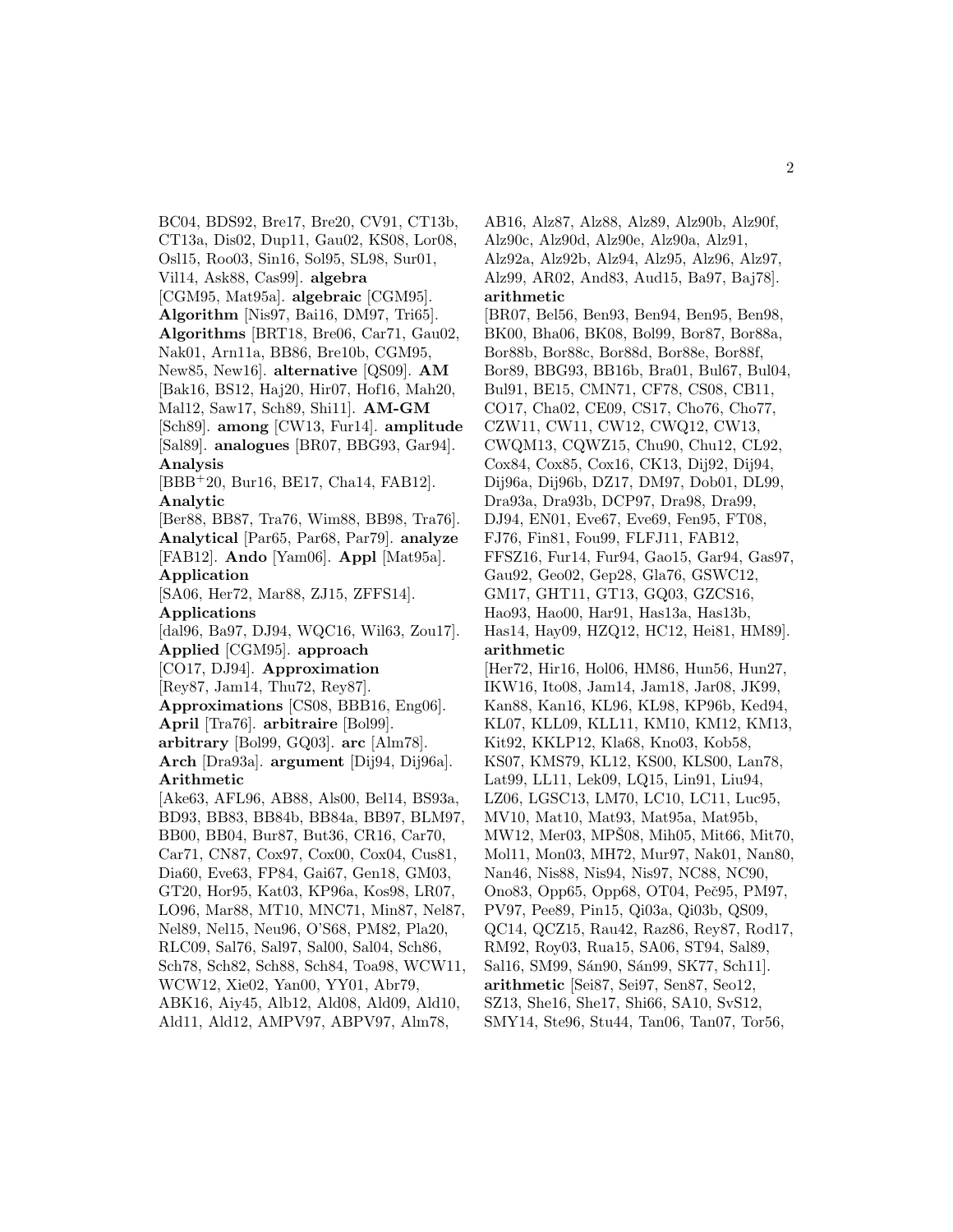Tun75, Uch08, Vas72, WW07, WY88, Wan99, WCJQ14, WZSC14, WQC16, Waz91, Wil63, Wu17, XHWC12, Xu15, Xue17, YMT10, Yam13, YYWQ14, YSC14, Yan14, YYC08, ZX11, ZWCL14, ZJ15, ZH15, ZJ16, Zou17, Zou19, Zul86, ZFFS14, ZC15, dal96, BT11, BM88, Edd85, MP88, Nel95, OC14]. **Arithmetic-Geometric** [Sch78, Sch82, Sch88, Zou19, Edd85]. **Arithmetic-Logarithmic-Geometric** [Nel95]. **arithmetic-mean** [JK99, Ked94, Wan99]. **arithmetic-mean-geometric-mean** [Cho77]. **arithmetico** [Sur00, Bol99, BM88, HM89, Rey87]. arithmético-géométrique [Bol99]. **arithmetisch** [Gep28, Hei81, Sch11]. **arithmetische** [Alz88, Alz90f]. **arithmetischen** [Alz87, Sei87]. **aritmet** [Gau17]. **aritmético** [Gau92]. **aritmeticorum** [Gau92]. **Aritmetisk** [Alm78]. **aspects** [Tan06]. **associated** [DCP97, Eve67, Eve69, Nak01, Tan07]. **Asymptotes** [BB93]. **Asymptotic** [BE15, Bur16, BE17]. **August** [Bro96]. **Australia** [BBB<sup>+</sup>20]. **Automated** [Zha96]. **automatic** [AK93]. **average** [FLFJ11]. **averages** [Alz88]. **averaging** [FLFJ11]. **Axially** [Lek09].

**B** [Ask88, Ber88, MNC71, TBDS92, Wim88]. **B˚agl¨angd** [Alm78]. **backlogging** [CO17, OC13]. **backorders** [CB10a]. **Barzilai** [IP17]. **based** [CS08, DM97, Kno03, RM92, Roy03, Waz91]. **bcc** [MH71]. **be** [Mal98]. **Behold** [Edd85, MP88]. **Bernoulli** [Mal12]. **Best** [Kno03]. **Between** [Gen18, WCW11, WCW12, Abr79, Ald08, Ald09, Ald10, Ald11, Ald12, Alz87, Alz90d, Aud15, Cha02, CE09, CW11, CW12, GSWC12, HC12, Hol06, KLS00, Lan78, Lat99, LQ15, LM70, Pin15, Sei87, Shi66, Tun75, WZSC14, ZJ16]. **bi** [SMY14]. **bi-** [SMY14]. **biased** [Sen87].

**billion** [BBB16]. **binomial** [Roo03]. **Birth** [AAS16]. **bivariate** [Roy03]. **Book** [Ber88, Cas99, MNC71, TBDS92, Wim88, BBB97, BBB00, BBB04]. **bootstrapping** [Shi11]. **Borchardt** [Bor88f, Tri65]. **Borwein** [Ask88, Ber88, Wim88, Ask88, Bre17, Bre20, IP17]. **Borweins** [Bai16]. **bound** [ABK16, Alz90d, LQ15, ZFFS14]. **bounding** [QS09]. **Bounds** [Hor95, PM82, WCJQ14, Ald12, CZW11, CWQ12, CWQM13, CQWZ15, DZ17, GZCS16, Kno03, LGSC13, LC11, Pin15, QC14, QCZ15, ST94, SZ13, Tun75, WQC16, XHWC12, YYWQ14, YSC14, Yan14]. **Boyer** [KP96a, KP96b]. **Brent** [New85, New16]. **Brothers** [Bre20]. **busque** [Gau92].

**C** [MNC71, TBDS92]. **Calabi** [MT10]. **Calcul** [Bol99]. **Calculation** [BB84c, Kin21, Kin24, Kin07, MH71, Kan88, Kan16, MH72, Sal89]. **calculations** [Tri66]. **Calculus** [Hof16, Min87, Sch78]. **Callaghan** [BBB<sup>+</sup>20]. **called** [Mal98]. **Canadian** [Ber88]. **Canonical** [Car11]. **Carlson** [TBDS92]. **Carnegie** [Tra76]. **Carnegie-Mellon** [Tra76]. **case** [Bor04c, Bor04b, BCF04, BC04]. **categories** [YMT10]. **Cauchy** [Aud15, ZJ16]. **Celebration** [BBB<sup>+</sup>20]. **Certain** [S´an96, Leh70, Leh71]. **chain** [Cha14, Chu12]. **Characteristic** [Gau02]. **Characterization** [Roy03]. **Characterizations** [RM92, Har91]. **charge** [Lek09]. **chosen** [FLFJ11]. **Circles** [Kin21]. **class** [Eng06]. **classical** [FLFJ11]. **Classroom** [Ake63, Dia60, Gai67]. **closed** [JK99]. **cm** [Ber88]. **Coaxial** [Kin21]. **codes** [CGM95]. **coefficient** [SMY14]. **Combination** [Gau02, CZW11, HC12, LC11, XHWC12, YYWQ14]. **combinations** [CWQ12]. **combinatorial** [Hao00]. **Comment** [Abr79]. **commutative** [Hay09]. **Comparison** [Ald11, Gau02, HK99, FAB12]. **complete** [MH72, OC13, WQC16].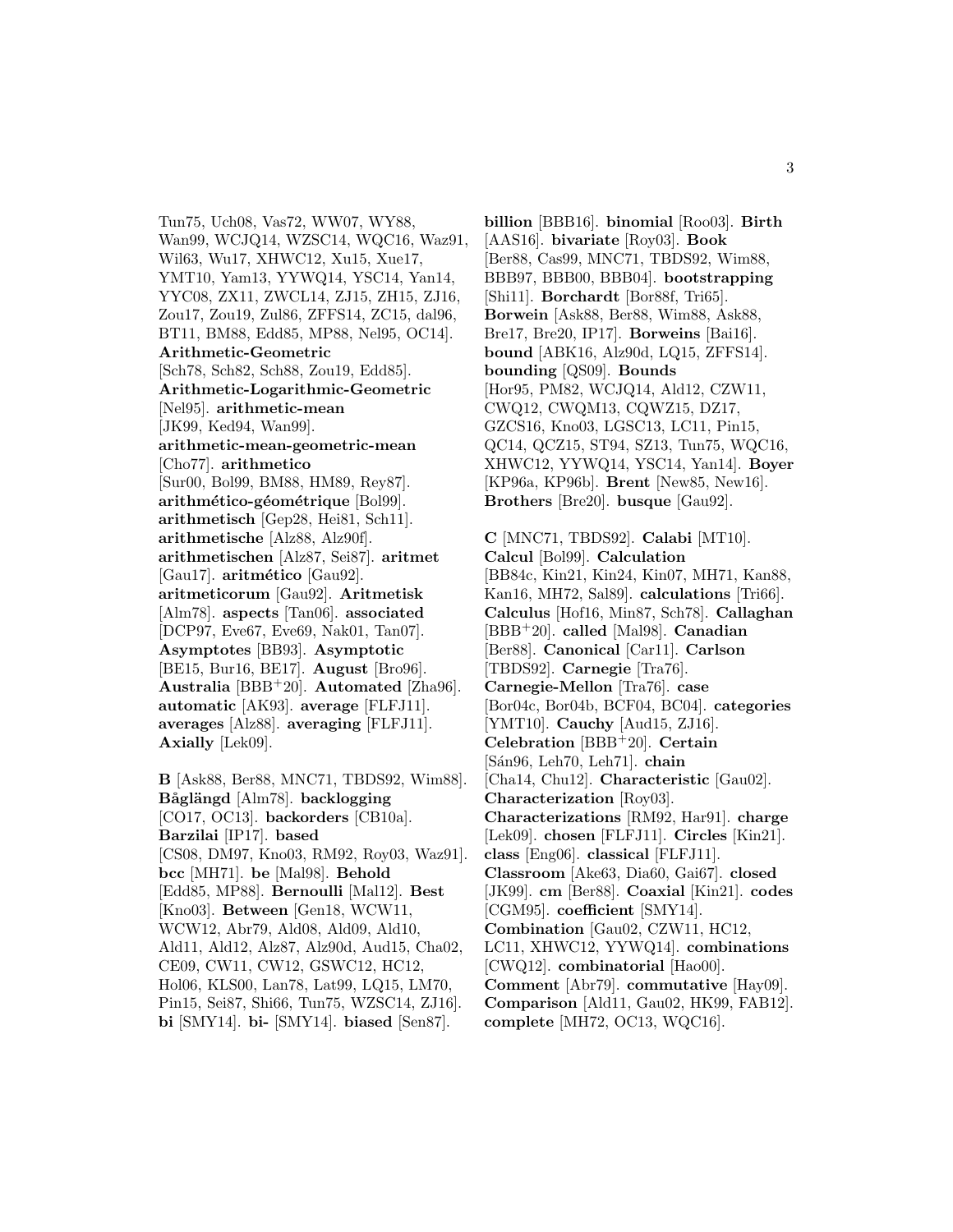**Complex** [LO96, AR02, Bor04b, BC04, CT13b, CT13a, Fou99, MH72, Nis97, Tor56]. **complex-parameter** [BC04]. **Complexity** [BB84c, BB87, BB98, Bre76b, Bre10a, Eng06, Tra76, Ber88, Wim88]. **composition** [MV10]. **compositions** [Hol06]. **Compound** [BB93, BE17]. **compounding** [Leh70, Leh71]. **Computation** [BRT18, BB84b, BB97, BB00, BB04, Bre06, BE17, CR16, Sal76, Sal97, Sal00, Sal04, Sal16, AAS16, Bai16, BBMW16, BB16a, BBP16, Bol99, BB16b, Eng06, IP17]. **Computational** [Arn11b, Ber88, BB87, Wim88, BB98, Tra76]. **Computations** [Krä93, Hur88, Kar93]. **compute** [BBB16, CB10b]. **Computer** [AFL96, Tra76, Pee89]. **computers** [Tri66]. **Computing** [BRT18, Dis02, AK93, AFL96, Arn11a, BI11]. **concave** [Lat99]. **Concentration** [Ald10]. **concerning** [Kla68, Mit66]. **condition** [BS12]. **conditions** [WZSC14]. **conjectures** [CL92]. **connected** [KL96, KL98, OT04, SMY14]. **connecting** [Opp65, Opp68, Vas72]. **consistent** [FLFJ11]. **Constant** [YY01]. **constants** [BBP16]. **Construction** [SL98, SA06]. **containing** [Ba97]. **contingency** [YMT10]. **Continued** [Bor03a, Bor03b, Bor03c, Bor04c, Bor04b, Bor04a]. **Continuous** [Mol11, FAB12]. **contra** [YYWQ14]. **contra-harmonic** [YYWQ14]. **contraharmonic** [CQWZ15]. **Contribution** [But36]. **Convergence** [Lor08, MH72]. **convergent** [Bai16]. **converging** [BB86]. **converse** [Alz90b, KL07, KLL09]. **convex** [AB07, CZW11, Hir16, KL12, SMY14, XHWC12]. **Convexity** [NC90, Xu15]. **Corollaries** [Pla20]. **correcting** [CGM95]. **corresponding** [KS08]. **Corrigendum** [Eve69]. **Counterpart** [BB88, BB91]. **Counterparts** [Dra99]. **Counting** [Gau02]. **courbes** [BM88]. **course** [Tka03].

**covariates** [SA06]. **criteria** [KL96, KL98, OT04]. **Cubic** [BB88, Gar94, BB91, Bor95]. **Curves** [Gau02, BM88, CT13b, CT13a, DL99, KM10, MT10].

**data** [FAB12]. **decimal** [Bai16, Kan88, Kan16]. **Decimals** [BRT18]. **Deductive** [Bro96, Bro96]. **definite** [And83, KL07, KLL09, ST94, Yam13]. **del** [Tri65]. **delay** [OC13]. **Department** [Tra76]. **derive** [CB10a]. **derived** [JK99]. **design** [Bro96]. **deteriorating** [Cha14]. **determinantal** [BT11]. **determining** [CO17]. **developments** [FFSZ16]. **Diary** [AB88, AB16]. **difference** [Ald12, Alz90d, GQ03, LM70, Pin15, Qi03a, Qi03b, SZ13, Tun75]. **differences** [Ald11, FAB12]. **Differential** [CK13, LL11]. **digits** [AAS16, Bai16, BBMW16, BBB16, Kan88, Kan16]. **Dimensional** [Kat03, Bor88f]. **Direct** [Kin24, Kin07, SM99]. **disc** [Fou99]. **discovered** [Bor95]. **discrete** [Alz95, Gao15]. **dispute** [CB11]. **distance** [CB11]. **Distant** [BRT18]. **Distribution** [Lin91, Gla76, HM86, Nan80, Roy03]. **distributions** [Lek09, Nan80]. **divergence** [Lor08, Tan06]. **do** [Sen87]. **Double** [WCW11, WCW12, GSWC12, Lin91, QS09]. **Dynamics** [Bor04c, Bor04b, Bor04a, Bul91, Par65, Par68, Par79].

**easy** [CB10a]. **echelon** [Cha14]. **economic** [CB10b]. **Edgeworth** [HM86]. **Eigenvalue** [AB07]. **electronic** [Tri66]. **élémentaires** [Bol99]. **Elementary** [BB84b, BB97, BB00, BB04, Bre76a, Bre06, Hof16, Min87, Bol99, BB16b, Bre76b, Bre10a, Bre10b, Bre16, Mit70, Yam13]. **ellipse** [Alm78, Sur00, WCJQ14]. **Ellipsens** [Alm78]. **Ellipses** [AB88, AB16]. **Elliptic** [Gau02, Kin24, Kin07, Tka03, Arn11a, CT13b, CT13a, KM10, Mon03, MH72,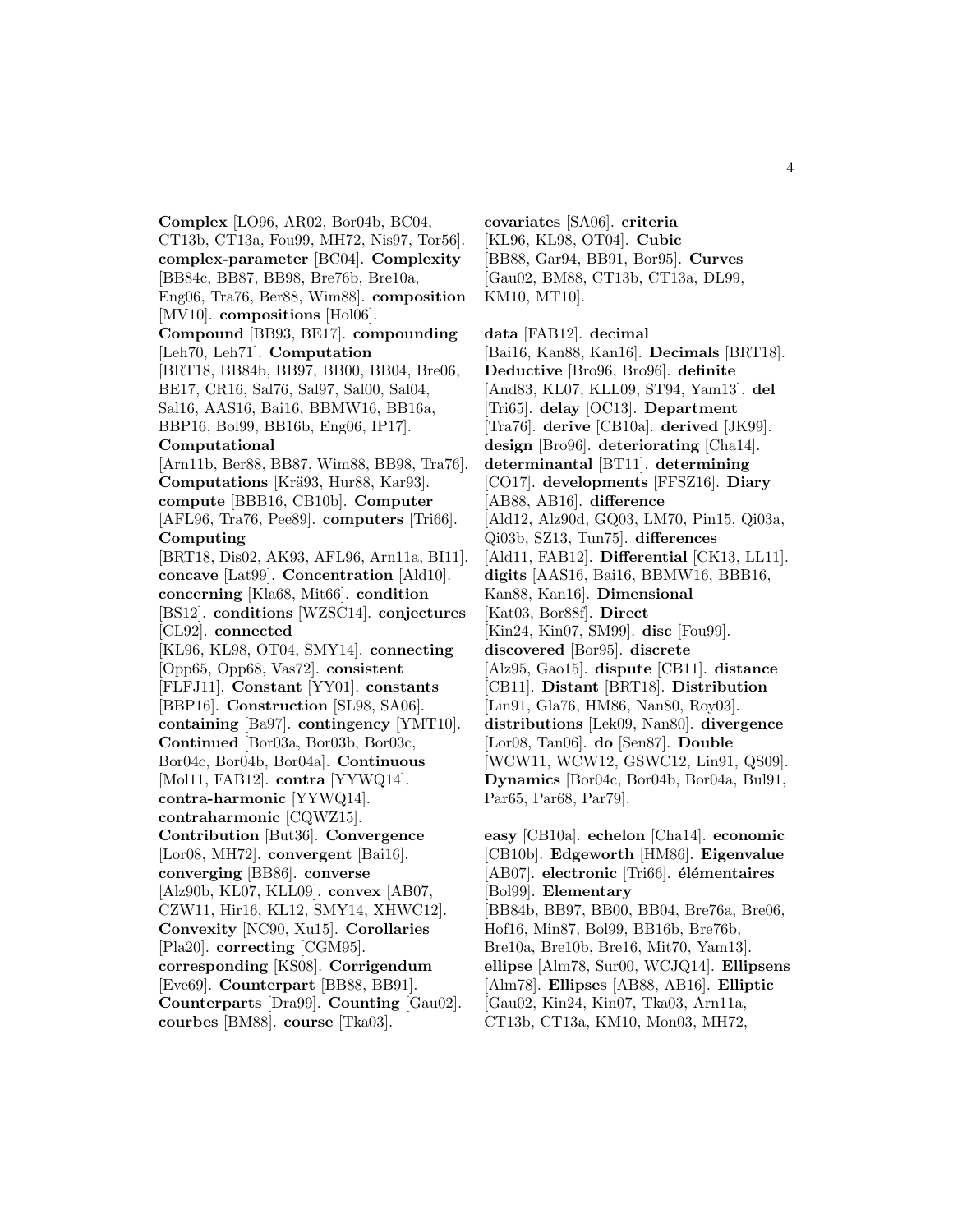Wac00, WQC16]. **empiric** [FAB12]. **Entropy** [GT20, ABK16]. **EOQ** [CB10a]. **EPQ** [CB10a]. **equality** [BS12]. **equation** [Zul86]. **equations** [BBB16, MV10, Wil63]. **equivalence** [Lat99, MV10]. **Equivalent** [Mal12, YYC08]. **Errata** [Dra93a]. **Erratum** [Mat95a]. **error** [CGM95, Mon03]. **error-correcting** [CGM95]. **Eshelby** [FLFJ11]. **estimates** [SMY14]. **Euclidean** [Dob01, SA10]. **Evaluating** [Wac00]. **Evaluation** [Bre76a, Bre76b, Bre10a, Bre16, Dup11]. **every** [Fur94]. **Exact** [BRT18, Pin15, Bol99, Nan80]. **Excursion** [Bor87, Bor88a, Bor88b, Bor88c, Bor88d, Bor88e]. **expansion** [BE15, HM86, Roo03]. **expansions** [BE17]. **experiment** [Pee89]. **Explicit** [LR07]. **exponential** [Lin91]. **extended** [KS08]. **extending** [Wu05]. **extension** [Tor56, Yam06]. **Extensions** [Fou99, Had12]. **external** [Seo12]. **Extremum** [MP88].

**failure** [RM92, Roy03]. **Fast** [BB84b, BB97, BB00, BB04, Bre76a, Bre06, Bre16, Dup11, BB16b, DM97, New85, New16]. **fcc** [MH71]. **Fibonacci** [Sch84]. **field** [Tor56]. **fields** [KM12, KM13]. **find** [Sur00]. **finding** [Bre76b, Bre10a]. **finite** [Her72]. **first** [CQWZ15]. **floating** [Eng06]. **Florida** [ML88]. **fonctions** [Bol99]. **Form** [Sch88, KS07]. **Formal** [BRT18]. **Forms** [BD93, KS08, YYC08]. **Formula** [LR07, Seo12]. **Formulae** [Kin21]. **formulas** [KS07, OC14]. **four** [Bor88f]. **four-dimensional** [Bor88f]. **Fraction** [Bor03a, Bor03b, Bor03c, BCF04, BC04, Lor08]. **Fractions** [Bor04c, Bor04b, Bor04a]. **France** [CGM95]. **French** [Bol99, BM88, HM89, Rey87]. **function** [Bre76b, Bre10a, Mit70, MH71, Nis15, Sal89]. **functional** [MV10, Zul86]. **functionals** [LL11]. **Functions** [BB84b, BB97, BB00, BB04, Bre76a, Bre06, Kin24, Kin07, LO96,

AB07, BRS13, Bol99, BB16b, Bre10b, Bre16, Dup11, Gar94, Gas97, Hir16, JK99, KL12, Naj13, SMY14, Tka03, Tri66, Wac00].

**Galois** [Car11]. **gamma** [Gla76, Nan80]. **Gaus** [Sch11]. **Gauss** [AB88, AB16, Bor87, Bor88a, Bor88b, Bor88c, Bor88d, Bor88e, CWQM13, Cox84, Cox85, Cox97, Cox00, Cox04, Cox16, Har91, KS08, MV10, Nis88, Nis94, Ono83, Sán99, Sch11, Sur00, Tan07. **Gaussian** [WQC16]. **General** [Sch88]. **generalibus** [Gau17]. **generalis** [Gau92]. **generalization** [EN01, FJ76, Hei81, Her72, Hun56, Ono83, Tri65]. **Generalizations** [Kat03, NC88, NC90]. **Generalized** [BB83, BB84a, Eve63, Pas71, Sch84, Tan06, Xie02, CW13, DZ17, LC10, LC11, Mat10, SvS12, WZSC14, ZX11]. **Generalizing** [Pee89]. **generalizzazione** [Tri65]. **generated** [Szy91]. **generation** [BB16a]. **genre** [BM88]. **Genus** [LR07, BM88, DL99, Jar08]. **Geometic** [MP88]. **Geometric** [Ake63, AB88, Als00, BT11, BS93a, BD93, BB83, BB84b, BB84a, BB97, BLM97, BB00, BB04, Bur87, But36, CR16, Car70, Car71, Cox97, Cox00, Cox04, Cus81, Dia60, Eve63, Gai67, Gen18, GM03, GT20, Hor95, Kat03, KP96a, Kos98, KK09, LR07, LO96, MNC71, Min87, Nel87, Nel89, Nel15, Neu96, O'S68, OC14, PM82, Sal76, Sal97, Sal00, Sal04, Sch86, Sch78, Sch82, Sch88, Sch84, Toa98, WCW11, WCW12, Xie02, YY01, Abr79, ABK16, Aiy45, Alb12, Ald08, Ald09, Ald10, Ald11, Ald12, AMPV97, ABPV97, Alm78, AB16, Alz87, Alz88, Alz89, Alz90b, Alz90f, Alz90c, Alz90d, Alz90e, Alz90a, Alz91, Alz92a, Alz92b, Alz94, Alz95, Alz96, Alz97, Alz99, AR02, And83, Aud15, Ba97, Baj78, BR07, Bel14, Bel56, Ben93, Ben94, Ben95]. **geometric** [Ben98, BK00, Bha06, BK08, BI11, Bol99, Bor87, Bor88a, Bor88b, Bor88c, Bor88d, Bor88e, Bor88f, Bor89, BBG93, BB16b,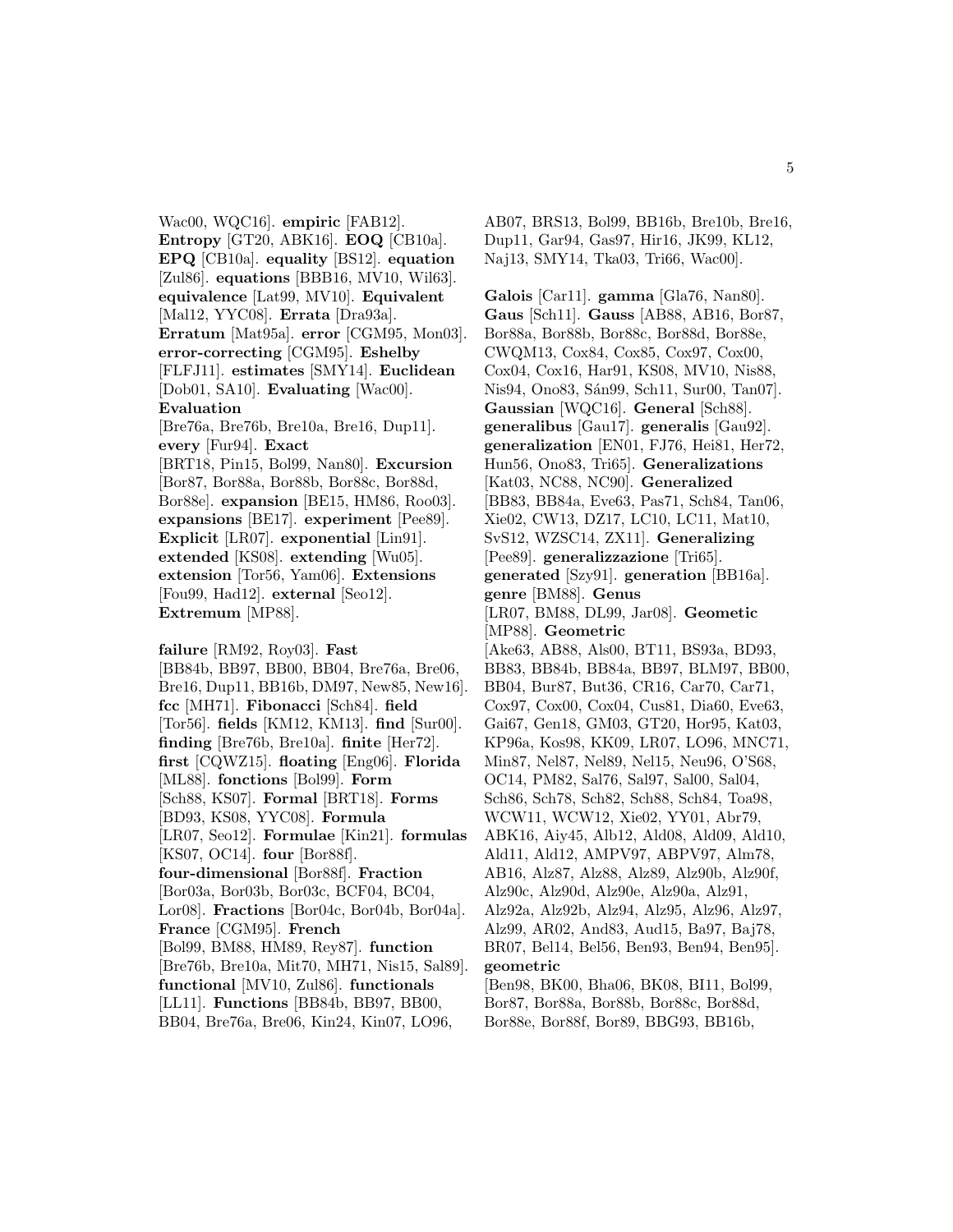Bra01, Bul67, Bul04, Bul91, BE15, CMN71, CF78, CS08, CB11, CO17, Cha02, CE09, CS17, Cho76, Cho77, CZW11, CW11, CW12, CWQ12, CW13, CWQM13, CQWZ15, Chu90, Chu12, CN87, CL92, Cox84, Cox85, Cox16, CK13, Dij92, Dij94, Dij96a, Dij96b, DZ17, DM97, Dob01, DL99, Dra93a, Dra93b, DCP97, Dra98, Dra99, DJ94, EN01, Eve67, Eve69, Fen95, FT08, FJ76, Fin81, Fou99, FLFJ11, FAB12, FFSZ16, Fur14, Fur94, Gao15, Gar94, Gas97, Gau92, Geo02, Gep28, Gla76, GSWC12, GM17, GHT11, GT13, GQ03, GZCS16, Hao93, Hao00, Har91, Has13a, Has13b, Has14, Hay09, HZQ12, HC12, Hei81, HM89, Her72, Hir16, Hol06]. **geometric**

[HM86, Hun56, Hun27, IP17, IKW16, Ito08, Jam14, Jam18, Jar08, JK99, KL96, KL98, KP96b, Ked94, KL07, KLL09, KLL11, KM10, KM12, KM13, Kit92, KKLP12, Kla68, Kno03, Kob58, KS07, KMS79, KL12, KS00, KLS00, Lan78, Lat99, LL11, Lek09, LQ15, Lin91, Liu94, LZ06, LGSC13, LM70, LC10, LC11, Luc95, MV10, Mar88, Mat10, Mat93, Mat95a, Mat95b, MT10, MW12, Mer03, MPS08, Mih05, Mit66, Mit70, Mol11, Mon03, MH72, Mur97, Nak01, Nan80, Nan46, Nis88, Nis94, Nis97, NC88, NC90, Ono83, Opp65, Opp68, OT04, Peˇc95, PM97, PV97, Pee89, Pin15, Qi03a, Qi03b, QS09, QC14, QCZ15, RLC09, Rau42, Raz86, Rey87, Rod17, RM92, Roy03, Rua15, SA06, ST94, Sal89, Sal16, SM99, Sán90, Sán99, SK77, Sch11, Sei87]. **geometric** [Sei97, Sen87, Seo12, SZ13, She16, She17, Shi66, SA10, SvS12, SMY14, Ste96, Stu44, Sur00, Tan06, Tan07, Tor56, Tun75, Uch08, Vas72, WW07, WY88, Wan99, WCJQ14, WZSC14, WQC16, Waz91, Wil63, Wu17, XHWC12, Xu15, Xue17, YMT10, Yam06, Yam13, Yan00, YYWQ14, YSC14, Yan14, YYC08, ZX11, ZWCL14, ZJ15, ZH15, ZJ16, Zou17, Zou19, Zul86, ZFFS14, ZC15, dal96, Edd85, Nel95, BM88]. **geometric-harmonic**

[Mat93, Mat95a, ST94, Ste96]. **geometric-harmonic-mean** [And83]. **geometric-mean** [GM17, JK99, Ked94, Kit92, Wan99]. **geom´etrica** [Gau92]. **Geometrical** [Shi66]. **geometricorum** [Gau17, Gau92]. géométrique [Bol99, BM88, HM89]. **g´eom´etriques** [Rey87]. **geometrische** [Alz88, Alz90f]. **geometrischen** [Alz87, Gep28, Hei81, Sch11, Sei87]. **geometriska** [Alm78]. **geometry** [Dob01]. **German** [Alz87, Alz88, Alz90f, Gep28, Hei81, Sch11, Sei87]. **Germany** [AFL96, Bro96]. **gewichtete** [Alz90f]. **Gini** [CW12]. **GM** [Bak16, BS12, Haj20, Hir07, Hof16, Mah20, Mal12, Saw17, Sch89, Shi11]. **good** [Thu72]. **Gradient** [Mah20]. **graphs** [Ber88]. **Green** [MH71]. **growth** [AAS16]. **Guarantees** [BRT18]. **Guesstimation** [KK09].

**Hadamard** [Hor95, Mat93, Mat95a]. **hapless** [Pee89]. **Harmonic** [FP84, Nel87, Nel89, Pla20, Sch84, YMT10, AMPV97, Alz90c, Alz90a, Alz95, And83, Bel14, CB11, CS17, CW11, Dra99, Fur14, HC12, Hun27, KLL11, Kla68, KL12, LC11, Mat93, Mat95a, MW12, Mer03, Nak01, QCZ15, RLC09, RM92, Roy03, ST94, Sen87, Shi66, SA10, Ste96, WW07, WCJQ14, WZSC14, YYWQ14]. **harmonic-mean** [AMPV97]. **Heinz** [GHT11, HZQ12, KKLP12, ZWCL14]. **held** [AFL96, Bro96, Tra76]. **Hellinger** [DJ94]. **Heron** [ZWCL14]. **Heuristic** [KK09]. **heuristics** [Dij94, Dij96a]. **High** [Bre06]. **High-Precision** [Bre06]. **Higher** [Jar08, DL99, KL07]. **Hilbert** [KKLP12, ZC15]. **history** [BB16a]. **H¨older** [Kob58, Mal98, Zou19]. **Holomorphic** [Nis94, Nis88]. **Hyperelliptic** [SvS12, MT10]. **Hypergeometric** [BBG93, KM12, KM13, BRS13, BR07, Gar94].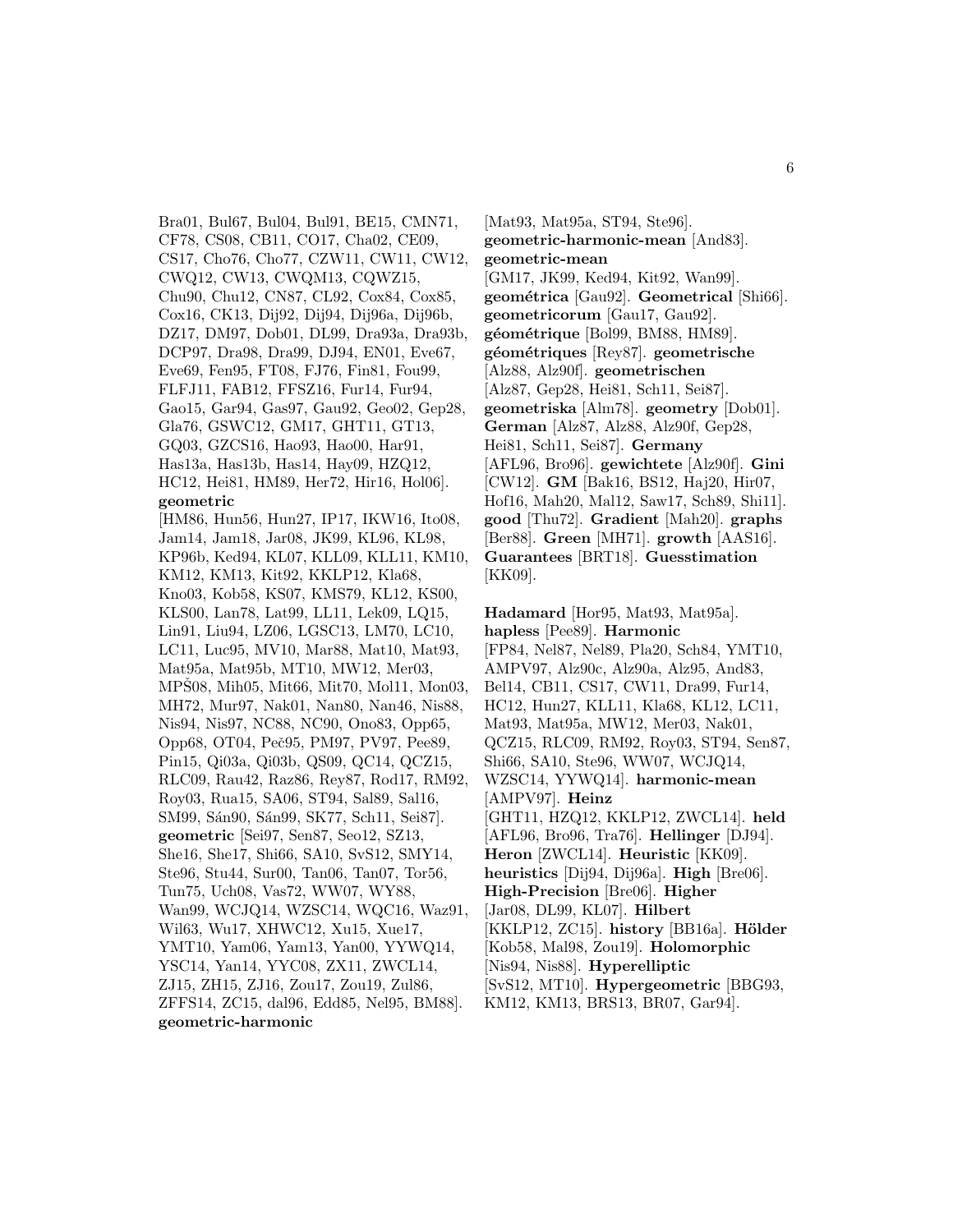**identities** [Gar94]. **Identity** [BB88, Sin16, BT11, BB91]. **Identric** [Neu96, Sei97]. **II** [BC04, KL96, Nan46, Nis94, Opp68, Sán96]. **III** [Aiy45]. **imperfect** [CO17, OC13]. **Improved** [KKLP12, ZJ15, ZC15, GT13, HZQ12]. **improvement** [Ald09, Dra98]. **inaccessible** [BBMW16]. **included** [Dij94, Dij96a]. **independent** [Hun27]. **Induction** [Kin21, Zha96]. **inductive** [BS12, Mat95b, SM99]. **Ineqality** [Nel87]. **Inequalities** [Alz90c, Alz92a, BB93, CS17,  $CW12$ ,  $CW13$ ,  $GQ03$ ,  $Kla68$ ,  $Kos98$ ,  $MPS08$ , Nan46, Neu96, Qi03a, Qi03b, Sán96, VV94, WY88, Alb12, AMPV97, Alz95, Alz99, And83, Aud15, AB07, Ba97, BRS13, BR07, BK00, Bul67, BE15, CW11, FKY09, Fur14, GHT11, GT13, HZQ12, HC12, Ito08, Kit94, Kit99, KKLP12, Liu94, LC10, MW12, Mer03, Mih05, Mit70, Naj13, Opp65, Opp68, PM97, Sei97, Shi66, Ste96, Tao06, Vas72, WZSC14, Wu05, Wu17, Xue17, Yan00, ZWCL14, ZJ16, Zou19, ZC15, Alz88]. **Inequality** [Ake63, Als00, BS93a, BD93, BDS92, Bur87, Car70, CV91, Cus81, Dia60, Eve63, Gai67, Gen18, GM03, GT20, Hof16, Hor95, Kat03, Mah20, Mal12, MNC71, Min87, Nel89, Nel15, O'S68, Saw17, Sch86, Sch78, Sch82, Sch88, Sch89, Shi11, WCW11, WCW12, YY01, Abr79, ABK16, Ald08, Ald09, ABPV97, Alz87, Alz89, Alz90b, Alz90e, Alz91, Alz92b, Alz96, Alz97, AR02, Bak16, Bel56, Ben93, Ben94, Ben95, Ben98, Bha06, BK08, Bra01, Bul04, CF78, CO17, Cha02, CE09, Cho76, Cho77, Chu90, Dob01, Dra93a, Dra93b, Dra98, Dra99, Eve67, Eve69, Fen95, FT08, FJ76, Fin81, Fou99, FFSZ16, Fur94, Gao15, Geo02, GSWC12, Haj20, Hao93, Hao00, Has13a, Hay09, Her72, Hir07, Hir16, Hol06, Hun56, IKW16, JK99, Ked94, KL07, KLL09, Kit92]. **inequality** [Kno03, Kob58, KMS79, KS00, Lan78, LZ06, Luc95, Mat10, Mat93, Mat95a, Mat95b,

Mit66, Mur97, Peč95, PV97, QS09, Rod17, Roo03, Rua15, SA06, SM99, Sán90, SK77, Seo12, She17, Uch08, Wan99, Wil63, Yam06, Yam13, YYC08, ZJ15, ZH15, Zou17, dal96, Edd85, Mal98, MP88, Nel95, TBDS92]. **Initial** [SMY14]. **Institute** [Bro96]. **integers** [Has14, KMS79]. **integrable** [Nak01]. **integral** [WQC16]. **Integrals** [Kin24, Kin07, Arn11a, DJ94, MH72, SvS12]. **Interaction** [KP96a, KP96b]. **International** [AFL96, CGM95]. **Interpolating** [Aud15, Bha06]. **interpolation** [DJ94, ZJ16]. **interpretation** [WW07]. **interpretations** [Shi66]. **Introduction** [Tka03]. **invariance** [ZX11]. **Invariant** [Hor95, Fur94, Zou19]. **inventory** [CB10a, Cha14]. **inverses** [Wac00]. **Involving** [Car71, Alz95, Bul67, CK13, MV10, Mat93, Mat95a, MPŠ08, Mit70, SZ13, ZWCL14]. **Irreducibility** [Had12]. **isogenies** [DL99]. **Isogeny** [KS07]. **Italian** [Tri65]. **items** [Cha14]. **Iteration** [BB89, BBG93, Gar94]. **Iterations** [BB93, SL98, Dup11]. **iterative** [Bur16, Tri65]. **iterativo** [Tri65].

**Jacobi** [BB88, BB91]. **Jacobian** [Sal89]. **Jensen** [ZFFS14]. **Jonathan** [Wim88, Ask88, BBB<sup>+</sup>20, Ber88, Bre17]. **Jugendarbeiten** [Sch11]. **July** [Bro96, CGM95]. **Justification** [KK09].

**Kantorovich** [Yam06]. **known** [Har91]. **Kröner** [FLFJ11]. **Kwong** [Naj13].

**Ladies** [AB88, AB16]. **Landen** [AB88, AB16]. **Latin** [Gau17]. **lattice** [MH71]. **Lattices** [SL98, MH71]. **law** [Wan99]. **Lectures** [Tri66]. **Legacy** [BBB<sup>+</sup>20]. **Legendre** [Bor87, Bor88a, Bor88b, Bor88c, Bor88d, Bor88e, Sin16]. **Lehmer** [CWQ12, WCW11, WCW12]. **lemniscate** [Nis15]. **length** [Alm78, Sen87]. **length-biased** [Sen87]. **Li** [Yam06]. **Life**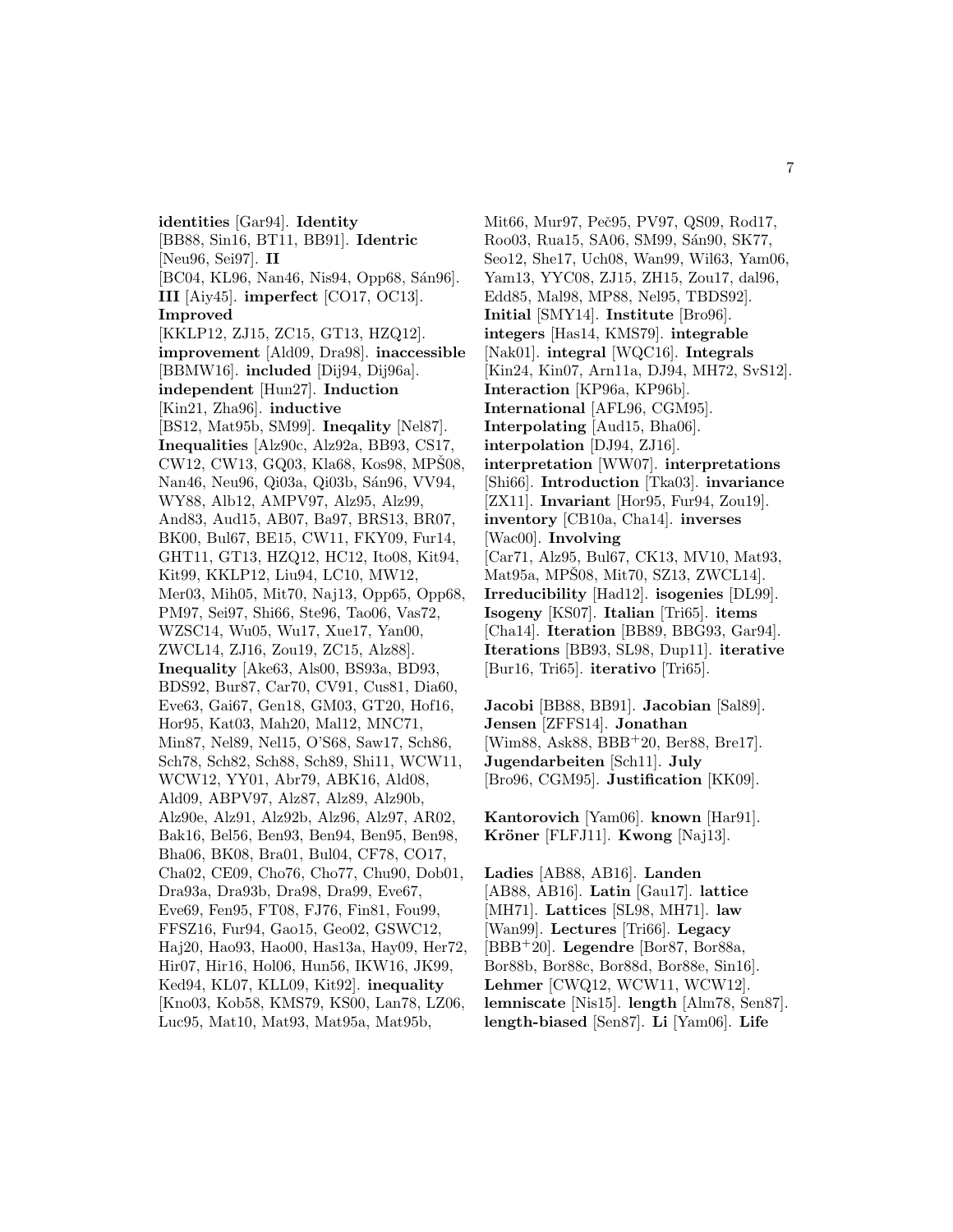[BBB<sup>+</sup>20]. **like** [Baj78]. **limit** [Eve67, Eve69]. **limits** [Nis97]. **line** [IP17]. **linear** [NC88, Mat95a]. **locate** [Chu12]. **Log** [BB84c, AB07, HM86, Lat99]. **log-concave** [Lat99]. **log-convex** [AB07]. **Logarithm** [CR16, Sur01]. **Logarithmic** [BB93, BDS92, Bur87, CV91, Pla20, TBDS92, CW11, CW13, CWQM13, DZ17, Liu94, LC10, LC11, Mat10, Nel95]. **logarithms** [CT13b, CT13a]. **logical** [Szy91]. **Lorentz** [Mar88]. **lot** [CO17, OC13]. **lower** [Alz90d, Pin15, ST94, SZ13, Tun75].

### **M**

[Ask88, BBB<sup>+</sup>20, Ber88, TBDS92, Wim88]. **Mapping** [Rau42]. **mappings** [DCP97]. **maps** [Mol11]. **Marktoberdorf** [Bro96]. **Mathematical**

[Ber88, Cus81, O'S68, Zha96]. **Mathias** [Yam06]. **matrices** [ABPV97, And83, CN87, FKY09, GHT11, HZQ12, IKW16, Kit92, Mol11, ST94, She17, SA10, Tao06, Wu17, Yam13]. **Matrix** [BD93, CR16, FT08, LO96, AMPV97, Aud15, BK00, BK08, BI11, FFSZ16, Fur94, GT13, IP17, KLL11, PM97, ZJ16]. **Matters** [Arn11b]. **Mean** [Ake63, AB88, Als00, BS93a, BD93, BB83, BB84b, BB84a, BB89, BB93, BB97, BB00, BB04, BDS92, Bur87, But36, CR16, CV91, Cox97, Cox00, Cox04, Cus81, Dia60, Edd85, FP84, Gai67, GM03, GT20, Hor95, Kat03, KP96a, Kos98, KK09, LR07, LO96, Min87, MP88, Nel87, Nel89, Nel15, O'S68, Pas71, PM82, Sal76, Sal97, Sal00, Sal04, Sch86, Sch78, Sch82, Sch88, Toa98, YY01, Abr79, ABK16, Alb12, AMPV97, ABPV97, Alm78, AB16, Alz87, Alz89, Alz90b, Alz90f, Alz90e, Alz90a, Alz91, Alz92b, Alz96, Alz97, AR02, And83, Aud15, Ba97, BR07, Bel56, Ben93, Ben94, Ben95, Ben98, BK00, Bha06, BK08, Bol99, Bor87, Bor88a, Bor88b, Bor88c, Bor88d, Bor88e, Bor88f, Bor89, BBG93,

BB16b, BM88, Bra01, Bul04, Bul91]. **mean** [BE15, CF78, CS08, CO17, Cha02, CE09, Cho76, Cho77, CZW11, CWQ12, CWQM13, Chu12, Cox84, Cox85, Cox16, Dij92, Dij94, Dij96a, DZ17, Dob01, DL99, Dra93a, Dra93b, Dra99, DJ94, EN01, Eve67, Eve69, Fen95, FT08, FLFJ11, FAB12, FFSZ16, Fur14, Fur94, Gao15, Gar94, Gau92, Gep28, Gla76, GM17, GT13, Har91, Has13a, Hay09, HZQ12, HC12, Hei81, HM89, Her72, Hir16, HM86, Hun27, IP17, IKW16, Jam14, JK99, KP96b, Ked94, KLL11, KM10, KM12, KM13, Kit92, Kno03, KS07, KL12, KS00, KLS00, Lan78, Lek09, LQ15, Lin91, Liu94, LZ06, LGSC13, LM70, LC11, Luc95, MV10, Mat93, Mat95a, Mat95b, Mer03, Mol11, Mon03, MH72, Mur97, Nan80, Nis88, Nis94, Nis97, NC88, NC90, Peč95, PM97, PV97, Pee89, QS09, QCZ15]. **mean** [RLC09, Rau42, Raz86, Rua15, SA06, Sal89, Sal16, SM99, Sán99, SK77, Sch11, Sei87, Seo12, SZ13, She16, She17, SvS12, Ste96, Sur00, Tan06, Tor56, Tun75, Uch08, WW07, Wan99, WZSC14, WQC16, Wu17, XHWC12, XGW13, Xu15, Xue17, Yam06, Yam13, Yan00, YSC14, Yan14, YYC08, ZX11, ZJ15, ZH15, ZJ16, Zou17, Zou19, BT11, Nel95, OC14, TBDS92]. **Mean-Geometric** [GT20, Alz91, Alz92b, CF78, Cho76, Dra93a, Dra93b]. **Mean-Harmonic** [Nel89]. **meaning** [FLFJ11]. **Means** [BLM97, Car70, Car71, Eve63, Gen18, HK99, Neu96, Pla20, Sán96, Sch84, VV94, WCW11, WCW12, Aiy45, Ald08, Ald09, Ald10, Ald11, Ald12, Alz90c, Alz90d, Alz92a, Alz94, Alz95, Alz99, Baj78, Bel14, BI11, Bul67, Bur16, BE17, CMN71, CB11, CS17, CZW11, CW11, CW12, CWQ12, CW13, CQWZ15, Chu90, CN87, CL92, CK13, Dij96b, DZ17, DM97, DCP97, Dra98, FJ76, Fin81, Fou99, FAB12, Gas97, Geo02, GSWC12, GHT11, GQ03, GZCS16, Hao93, Hao00, Has13b, Has14, HC12, Hol06, Hun56, Ito08, Jam18, Jar08, KL96, KL98, KL07, KLL09, KLL11,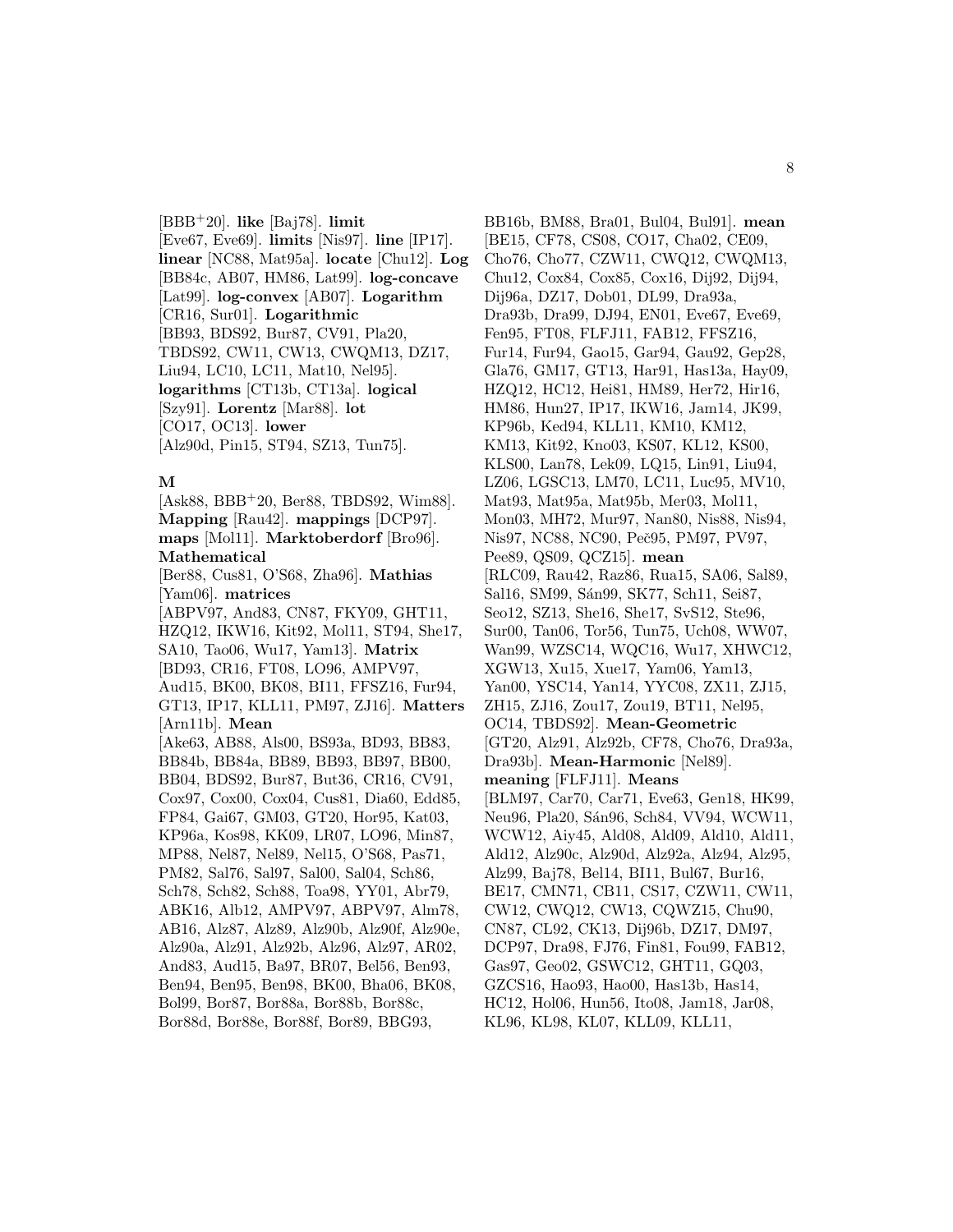KKLP12, Kla68, Kob58, KMS79, KL12, Lat99, LL11, Leh70, Leh71, LGSC13, LC10, LC11, Mar88, Mat10, MT10, MW12, MP $\hat{S}08$ , Mih05, Mit66, Mit70, Nak01, Nan46, Ono83, Opp65, Opp68, OT04, Pin15, Qi03a]. **means** [Qi03b, QC14, QCZ15, Rey87, Rod17, RM92, Roy03, ST94, Sán90, Sei97, Sen87, Shi66, SA10, SMY14, Stu44, Tan07, Vas72, WY88, WCJQ14, WZSC14, Waz91, Wil63, XHWC12, YMT10, YYWQ14, Yan14, ZX11, ZWCL14, Zul86, ZFFS14, ZC15, dal96, MNC71]. **measure** [Tan06, WW07]. **measures** [Lat99, YMT10]. Medelvärdet [Alm78]. **media** [Gau92]. **mediorum** [Gau17, Gau92]. **Mellon** [Tra76]. **meta** [FAB12]. **meta-analysis** [FAB12]. **method** [CB10a, CB10b, Chu12, FLFJ11, IP17, Raz86]. **methods** [Bre76b, Bre10a, Waz91]. **minimum** [CB11]. **Mittel** [Sei87, Alz87, Sch11]. **Mittels** [Gep28, Hei81]. **Mittelwerte** [Alz88, Alz90f]. **Mixed** [Car70, CMN71, Ito08, MNC71, Ba97, Gao15, Ked94, Mat95b]. **model** [FLFJ11]. **models** [CB10a, Cha14]. **Modified** [Waz91]. **modular** [BBB16, Dup11, Gar94, KS07, KS08]. **modulus** [MH72]. **Mono** [Ber88]. **Mono-** [Ber88]. **monotonicity** [GQ03, Qi03a, Qi03b]. **Moore** [KP96a, KP96b]. **Moyenne** [BM88, HM89, Bol99]. **moyennes** [Rey87]. **MR1209383** [Mat95a]. **MR1220829** [Dra93a]. **Muirhead** [WZSC14]. **Multiple** [Bre76a, Bre76b, Bre10a, Kar93, Krä93, LO96, Bre16, Kan88, Kan16]. **Multiple-Precision** [Bre76a, Krä93, LO96, Bre76b, Bre10a, Kar93, Bre16, Kan88, Kan16]. **Multivariable** [Hof16]. **music** [Bel14]. **Mutual** [Kin21].

**NATO** [Bro96]. **Necessary** [WZSC14]. **Negative** [Min87]. **Nested** [Osl15]. **Neuman** [GZCS16, QC14, YYWQ14].

**Newton** [Dup11]. **next** [BB16a]. **Nieuw** [Dra93a]. **no** [Dra93a]. **nominal** [YMT10]. **Non** [Hay09, Dob01]. **Non-commutative** [Hay09]. **non-Euclidean** [Dob01]. **noncommuting** [NC88]. **noncontinuous** [EN01]. **nonlinear** [dal96]. **nonmonotone** [IP17]. **Norm** [Hor95, Aud15, Fur94, Kit99, ZJ16]. **normalized** [Nan80]. **Norms** [Hor95, GT13, SA10, Zou19]. **Note** [Alz94, Chu90, GM03, Tor56, Wu17, Alz91, BI11, Fur94, Jam18, Kit92, MW12, SA10, Ste96, ZJ16]. **Notes** [Ake63, BK00, Bur87, Cus81, Dia60, Gai67, Min87, O'S68, Rua15]. **novel** [Tan07]. **November** [ML88]. **Number** [Ber88, BB87, Wim88, BB98, Has13b, Has14]. **Numbers** [Als00, Min87, AR02, Has13b, Opp65, Opp68, Sei87, Vas72]. **Numerical** [Kin21, Kin24, Kin07, She16, She17, Waz91]. **numerics** [AFL96]. **numerorum** [Gau17, Gau92]. **observations** [CB10b, CL92]. **once** [Dij96b]. **one** [BBB16, HC12, Mat10, Tri65, XHWC12]. **one-parameter** [HC12, XHWC12]. **ones** [Her72]. **operation** [Tan07]. **Operator** [Fur14, ZWCL14, Bak16, Bha06, Kit94, LZ06, MPŠ08, ZFFS14]. operator-trace [LZ06]. **Operators** [HK99, Kos98, Alb12, Hir16, KL07, KLL09, Kit99, KKLP12, NC88, RLC09, She16,

Szy91, Xue17, Yam06, Yan00, ZC15]. **Optimal**

[CZW11, CW11, CWQ12, CQWZ15, DZ17, HC12, LC10, LC11, OC13, QC14, WQC16, XHWC12, CO17, Chu12, Mat10, YYWQ14]. **order** [CB10b, KL07]. **origene** [Gau17, Gau92]. **Orlando** [ML88]. **Ostrowski** [Had12]. **other** [Har91]. **outcomes** [FAB12]. **overweighted** [Alz90f].

**packing** [XGW13]. **parallel** [SA06].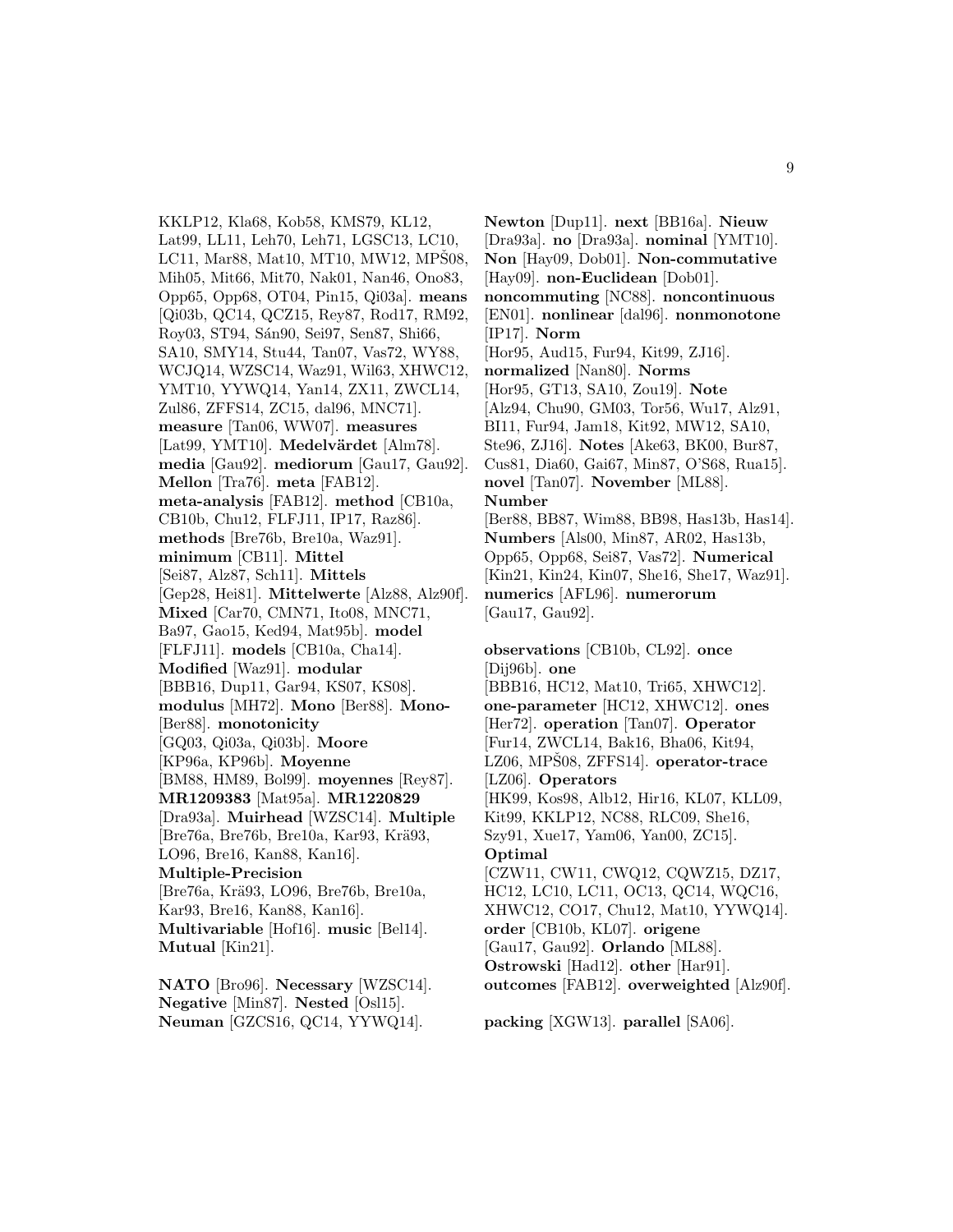#### **parameter**

[BCF04, BC04, CWQM13, HC12, XHWC12]. **parameterized** [KLL11, KL12]. **parameters** [Ba97]. **Paris** [CGM95]. **Particle** [XGW13]. **Patterns** [Szy91]. **payments** [OC13]. **Pendulum** [BS93b, Vil14, CS08, Thu72]. **Pennsylvania** [Tra76]. **perimeter** [Sur00, WCJQ14]. **period** [CS08, Thu72]. **périodes** [BM88]. **periods** [BM88, CT13b, CT13a]. **permissible** [OC13]. **Peter** [Ask88, Ber88, Wim88]. **Pi** [Ask88, BB16a, BBB97, BBB00, BB87, Bor89, BB98, Bre17, Bre20, AAS16, BBB16, CL92, Kan16, Sin16, BBB04, Ber88, Cas99, Wim88]. **Picard** [KS07, KS08]. **piece** [Lin91]. **Pittsburgh** [Tra76]. **plan** [SA06]. **plane** [Fou99]. **point** [Eng06]. **Points** [Gau02]. **polylogarithmic** [BBP16]. **polynomial** [Eng06, JK99, Wil63]. **polynomials** [GM17]. **pondered** [Ben95]. **Popoviciu** [Mih05]. **population** [Aiy45]. **Positive** [Als00, And83, CN87, GQ03, Has14, KL07, KLL09, Opp65, Opp68, Qi03a, Qi03b, RLC09, ST94, Vas72, Xue17, Yam13, ZC15]. **postulates** [Hun27]. **power** [Bur16, Xu15, Yan14]. **power-convexity** [Xu15]. **pp** [Ber88]. **Precision** [Bre76a, Bre06, Krä93, LO96, Bol99, Bre76b, Bre10a, Bre16, Kan88, Kan16, Kar93, Bol99]. **presence** [SA06]. **present** [Dis02]. **preserve** [Baj78]. **previously** [BBMW16]. **Price** [Ber88]. **prime** [Has13b]. **probability** [YYC08]. **problem** [DJ94, Eve67, Eve69]. **Problems** [MP88]. **procedure** [MH72]. **Proceedings** [Bro96, Tra76, AFL96, ML88, CGM95]. **process** [CO17, OC13]. **Product** [Osl15, Wu05]. **production** [Cha14, CO17, OC13]. **production-inventory** [Cha14]. **Products** [Hor95, FKY09, IKW16, Mat93, Mat95a]. **program** [Bro96, Kan88, Kan16]. **Programming** [Pas71, dal96]. **Proof**

[Ake63, Als00, BS93a, Cus81, Dia60, Gen18, GT20, Ked94, Mat10, Nel87, Nel95, Nel15, Saw17, Sch86, Sch78, Sch82, Abr79, Alz96, BS12, Ben93, Ben94, Ben95, Ben98, Cho76, Dob01, Lan78, Mat95b, PV97, QS09, SM99, SK77, Shi11, Uch08, Yam13]. **Proofs** [BRT18, Haj20, Mur97]. **properties** [Nis15, NC90, Rau42]. **propietati** [Gau92]. **propietatibusque** [Gau17]. **Prover** [KP96a, KP96b]. **pseudo** [Alz92a, Mih05]. **pseudo-arithmetic** [Alz92a]. **Puzzle** [Kat03].

**quadratic** [GZCS16, QC14]. **quadratically** [BB86]. **quantities** [CB10b, LM70]. **quartically** [Bai16]. **quasi** [ZX11]. **quasi-arithmetic** [ZX11]. **quotient** [Xu15].

**Radicals** [Osl15]. **radius** [She16, She17]. **Rado** [Mih05]. **Ramanujan** [AB88, AB16, Bor03a, Bor03b, Bor03c, Bor04c, Bor04b, Bor04a, BCF04, BC04, BBB16, Gar94, Lor08]. **Random** [CL92, Gla76]. **Rapid** [Bol99, BBP16]. **rapide** [Bol99]. **rates** [RM92, Roy03]. **Ratio** [FAB12, PM82, Ald10, Gla76, GQ03, Has13b, HM86, LQ15, Lin91, Nan80, Qi03a, Qi03b]. **real** [Bor04c, BCF04]. **real-parameter** [BCF04]. **rectangular** [MH71]. **Recursive** [OC14]. **Reduced** [BB84c]. **Refined** [ABK16, Mer03, KMS79]. **refinement** [Ald08, Alz89, Alz97, CF78, Fen95, Hao93, ZH15]. **Refinements** [Bak16, Dra93a, Dra93b, FT08]. **Related** [Kos98, Toa98, AMPV97, BE15, CS17, Ito08, LL11, Naj13, OC14, PM97, She17, WY88]. **relating** [Nan46]. **relationship** [CE09, DJ94]. **reliability** [SA06]. **Renormalizing** [BS93b]. **Research** [Xu15]. **respect** [ZX11]. **Result** [Krä93, AK93, Kar93]. **results** [Naj13, SZ13, Tao06, Wu05]. **reverse** [Xue17, ZFFS14, ZC15]. **reversed** [Bak16]. **Review**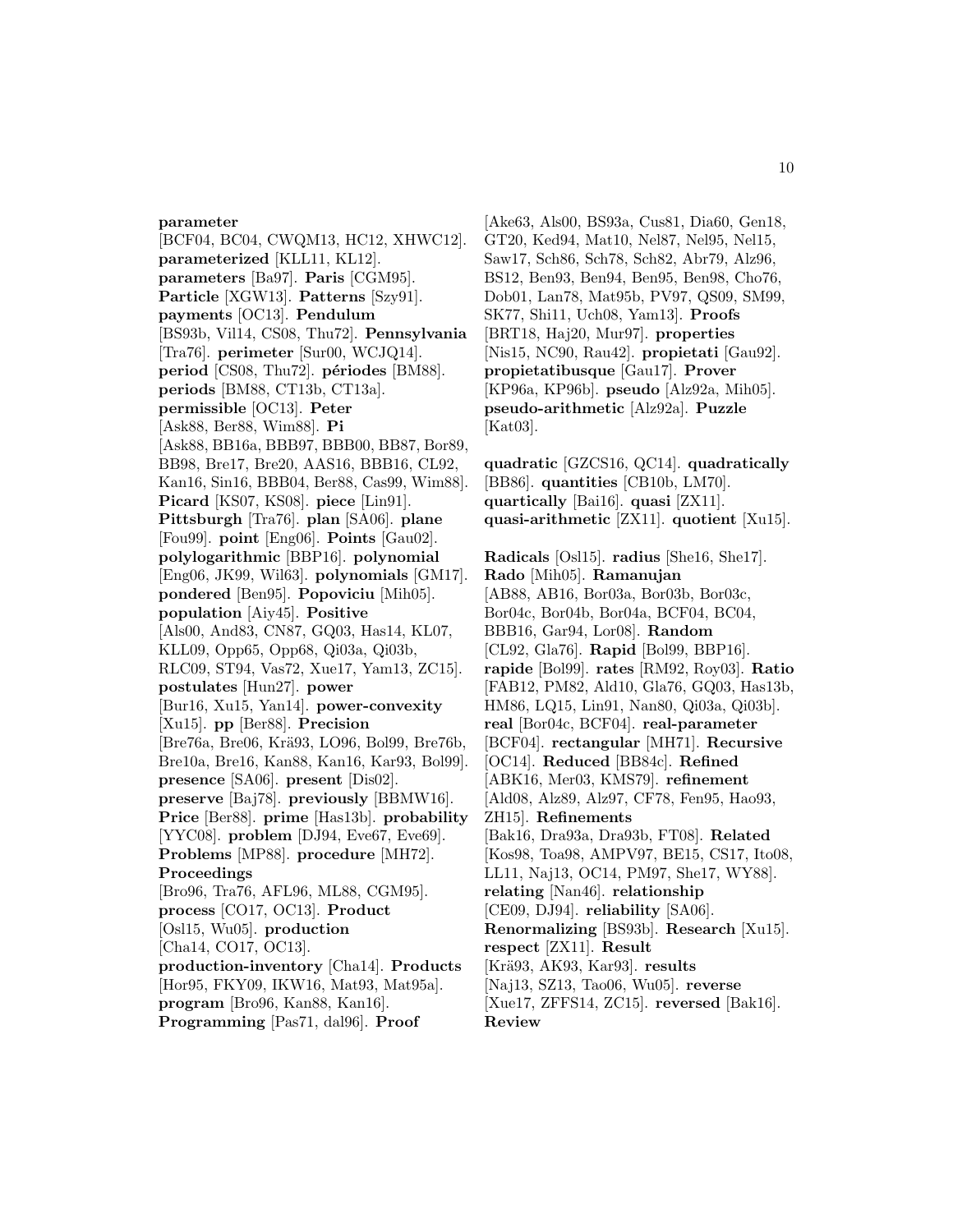[Ber88, Cas99, MNC71, TBDS92, Wim88]. **Reviews** [Ask88]. **Revisited** [BLM97, Min87, BK08]. **Revisiting** [Jam18]. **rework** [CO17]. **Riemannian** [IP17, Yam13]. **Roger** [Mal98]. **Root** [Nel87, Nel89, Hun27]. **root-mean-square** [Hun27].

**Salamin** [New85, New16]. **sample** [Gla76, Lin91]. **samples** [Nan80]. **sampling** [Sen87]. **Sándor** [QCZ15]. **scale** [FLFJ11]. **SCAN** [AFL96]. **SCAN-95** [AFL96]. **Schur** [Xu15]. **Schur-** [Xu15]. **Schwarz** [Aud15, ZJ16]. **Science** [Tra76]. **Scientific** [AK93, AFL96]. **search** [IP17]. **Second** [Wan99, CQWZ15, Rau42]. **sector** [LL11]. **Seiffert** [CZW11, CWQ12, CQWZ15, GSWC12, LGSC13, Yan14]. **Self** [Ald09, FLFJ11]. **self-consistent** [FLFJ11]. **Self-improvement** [Ald09]. **September** [AFL96, BBB<sup>+</sup>20]. **sequence** [GQ03, Mar88, Qi03a, Qi03b]. **Sequences** [Sch84, Her72]. **Series** [Ber88, Xie02, HM86, KM12, KM13, Rau42]. **set** [FLFJ11]. **set-averaging** [FLFJ11]. **Sets** [Hun27, Opp65, Opp68, Vas72]. **Sharp** [Ald12, CWQM13, GZCS16, LGSC13, QCZ15, WCW11, WCW12, YSC14, Yan14, GSWC12, KLL09, LQ15]. **sharpening** [Alz92b, Peˇc95, Wu05]. **Sharpenings** [Alz90e]. **short** [Mur97]. **should** [Mal98]. **Simple** [BS93b, Dia60, Vil14, CB10b, CS08, Thu72, Uch08]. **simplified** [New85, New16]. **simulation** [FAB12]. **Singular** [Alb12, GHT11, Hir16, Rua15, Tao06, Zou17]. **size** [CO17]. **Society** [Ber88]. **Solution** [Zul86, Chu12]. **Some** [Alz99, Ba97, BRT18, Bul67, CB10b, Kin21, Kit99, Mit70, Naj13, SZ13, Toa98, Wil63, Wu05, YYC08, DCP97, FT08, Kit94, LL11]. **source** [BBB97, BBB00, BBB04]. **sourcebook** [BB16a]. **space** [KKLP12, ZC15]. **spaces** [Mar88]. **Special** [Baj78, Alz94, Bre10b, Tri66]. **spectra**

[ZFFS14]. **Square** [Nel87, Nel89, Hun27]. **Square-Arithmetic** [Nel89]. **SST** [Gau02]. **starlike** [SMY14]. **statistical** [Tan06]. **Still** [Sch82]. **stochastic** [DJ94]. **Structure** [Car11, Nis88, Nis94]. **Study** [Ber88, BB87, Bro96, KP96a, Wim88, BB98, KP96b]. **sua** [Tri65]. **subordinations** [CK13, LL11]. **subpermanents** [CE09]. **sufficient** [WZSC14]. **Sull'algoritmo** [Tri65]. **Summation** [Xie02]. **Supercomputing** [ML88]. **supply** [Cha14, Chu12]. **survey** [YYC08]. **Swedish** [Alm78]. **Symmetric** [Gas97, Lek09, Mit70]. **Symposium** [AFL96, Tra76, CGM95]. **system** [Chu12]. **systems** [Nak01, SA06].

**tables** [YMT10]. **Telescoping** [Saw17]. **tell** [Sen87]. **ten** [AAS16]. **term** [KLS00]. **terms** [CQWZ15, DZ17, GZCS16, KS07, LGSC13, QC14, QCZ15, Yan14]. **test** [SA06]. **Texts** [Ber88]. **their** [Ba97, MV10, Tan06, Wac00]. **Them** [BRT18]. **Theorem** [KP96a, Sch88, Gas97, KP96b, Ono83, Had12]. **Theorie** [Gep28]. **Theory** [Ber88, BB87, But36, Car11, Wim88, Bel14, BB98, Gep28, XGW13]. **thermodynamic** [Abr79, Lan78]. **thermodynamics** [Wan99]. **Theta** [Car11]. **Three** [Als00, Kat03, Neu96, Sei97, IKW16, KLL09, KS07, Opp65, Opp68, RLC09, Shi11]. **Toader** [CW12, DZ17]. **Trace** [FKY09, LZ06, Yan00]. **transformation** [Nis15]. **Transformations** [Sal89]. **transforming** [Mol11]. **transition** [FLFJ11]. **Treatise** [Par65, Par68, Par79]. **Trigonometric** [Nel15, Xie02]. **trillion** [AAS16]. **Turán** [BRS13]. **Tutorial** [KP96a, KP96b]. **Two** [Dra93b, Cha14, CWQM13, Lin91, MV10, Mur97, Opp65, Opp68, Sei87, Vas72, Xue17, YMT10, Dra93a, MP88]. **two-echelon** [Cha14]. **two-piece** [Lin91]. **two-way** [YMT10]. **type** [Aiy45, BRS13, Mih05, YMT10].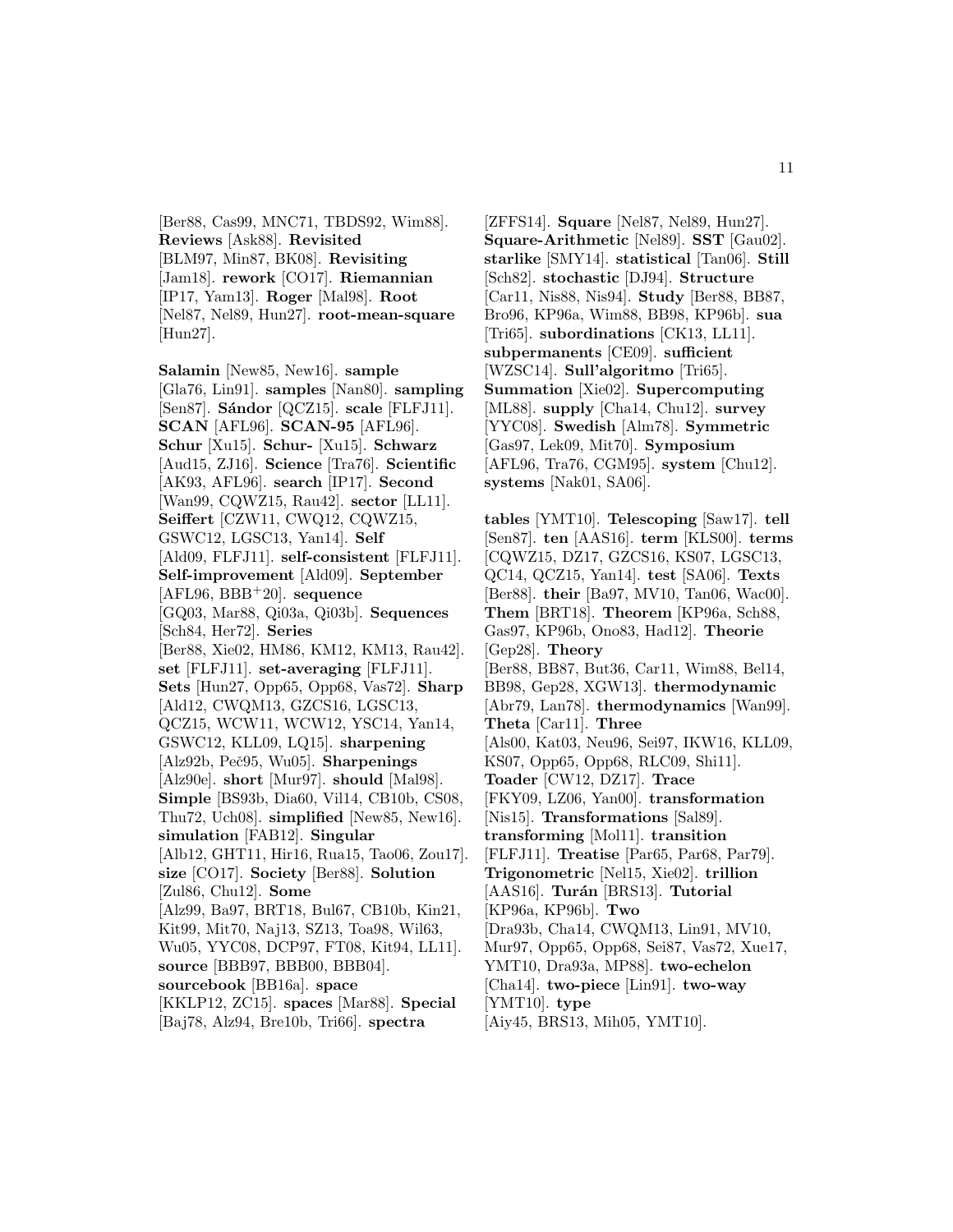**uncertainty** [YMT10]. **Ungleichung** [Alz87]. **Ungleichungen** [Alz88]. **Unification** [Zou19]. **unit** [Qi03a, Qi03b]. **Unitarily** [Hor95, Fur94, Zou19]. **united** [QS09]. **Univalence** [KL96, KL98, OT04, Baj78]. **University** [Tra76]. **Unrestricted** [Bre10b]. **unweighted** [Nan80]. **Upper** [ST94, ZFFS14, ABK16, Kno03, LQ15, Pin15, SZ13, Tun75]. **use** [Tri66, Zul86]. **Using** [KP96a, Sal76, Sal97, Sal00, Sal04, Bai16, Dob01, Dup11, FAB12, KP96b, Sal16, WCJQ14]. **usual** [Thu72].

**validated** [AFL96]. **validity** [Chu12]. **Value** [Sch88, Alb12, GHT11, Tao06]. **Values** [Toa98, Alz90f, Alz90a, Dis02, Har91, Hir16, Rua15, Zou17, Sei87]. **variables** [Liu94, MH72, Shi11]. **Variance** [Rod17]. **varieties** [MT10]. **Various** [HK99, BBP16]. **Vectorization** [Kan88, Kan16]. **Verallgemeinerung** [Hei81]. **Verification** [Krä93, AK93, Kar93]. **version** [Bha06, New85, New16, She16]. **versions** [FT08, FFSZ16]. **versus** [FLFJ11]. **via** [Eng06, Hof16, Mah20, Sal89, Sch88, Sch89, Yam06]. **Visualization** [BBB<sup>+</sup>20]. **Vuorinen** [TBDS92].

**way** [YMT10]. **Weibull** [Roy03]. **Weierstrass** [Wu05]. **Weighted** [Hof16, Pas71, Alz90a, Ben94, Dra98, Fin81, Gao15, Hol06, KL07, KLL09, KLL11, MW12, Nan80, Xue17, Yam13, Yan14, Zul86]. **weighted-arithmetic** [Fin81]. **well** [Har91]. **well-known** [Har91]. **Werke** [Gau66, Gau11]. **Werte** [Sei87]. **Wiley** [Ber88]. **Wisk.** [Dra93a]. **within** [FLFJ11]. **Without** [Nel15, Als00, Nel87, Nel95, Sch86]. **Words** [Als00, Nel87, Nel15, Sch86, Nel95]. **work** [Sch11]. **Wuppertal** [AFL96].

**Yau** [MT10]. **York** [Ber88]. **Young** [Wu17]. **youthful** [Sch11].

**Zahlen** [Sei87]. **zero** [Bre76b, Bre10a]. **zerofinding** [Bre76b, Bre10a]. **zeros** [Her72]. **zum** [Sch11]. **Zur** [Gep28]. **zweier** [Sei87]. **zwischen** [Alz87, Sei87].

# **References**

### **Agarwal:2016:BGC**

[AAS16] Ravi Agarwal, Hans Agarwal, and Syamal Sen. Birth, growth and computation of pi to ten trillion digits (2013). In Bailey and Borwein [BB16a], pages 363–423. ISBN 3-319- 32375-X, 3-319-32377-6 (e-book). LCCN QA251. URL http:/ /docserver.carma.newcastle. edu.au/1716/; http://lib. myilibrary.com?id=941862.

# **Almkvist:1988:GLR**

[AB88] Gert Almkvist and Bruce Berndt. Gauss, Landen, Ramanujan, the arithmetic–geometric mean, ellipses,  $\pi$ , and the *Ladies Di*ary. American Mathematical Monthly, 95(7):585–608, August/ September 1988. CODEN AM-MYAE. ISSN 0002-9890 (print), 1930-0972 (electronic).

### **Aujla:2007:EIC**

[AB07] Jaspal Singh Aujla and Jean-Christophe Bourin. Eigenvalue inequalities for convex and log-convex functions. Linear Algebra and its Applications, 424(1):25–35, 2007. CO-DEN LAAPAW. ISSN 0024-

**xv** [Ber88].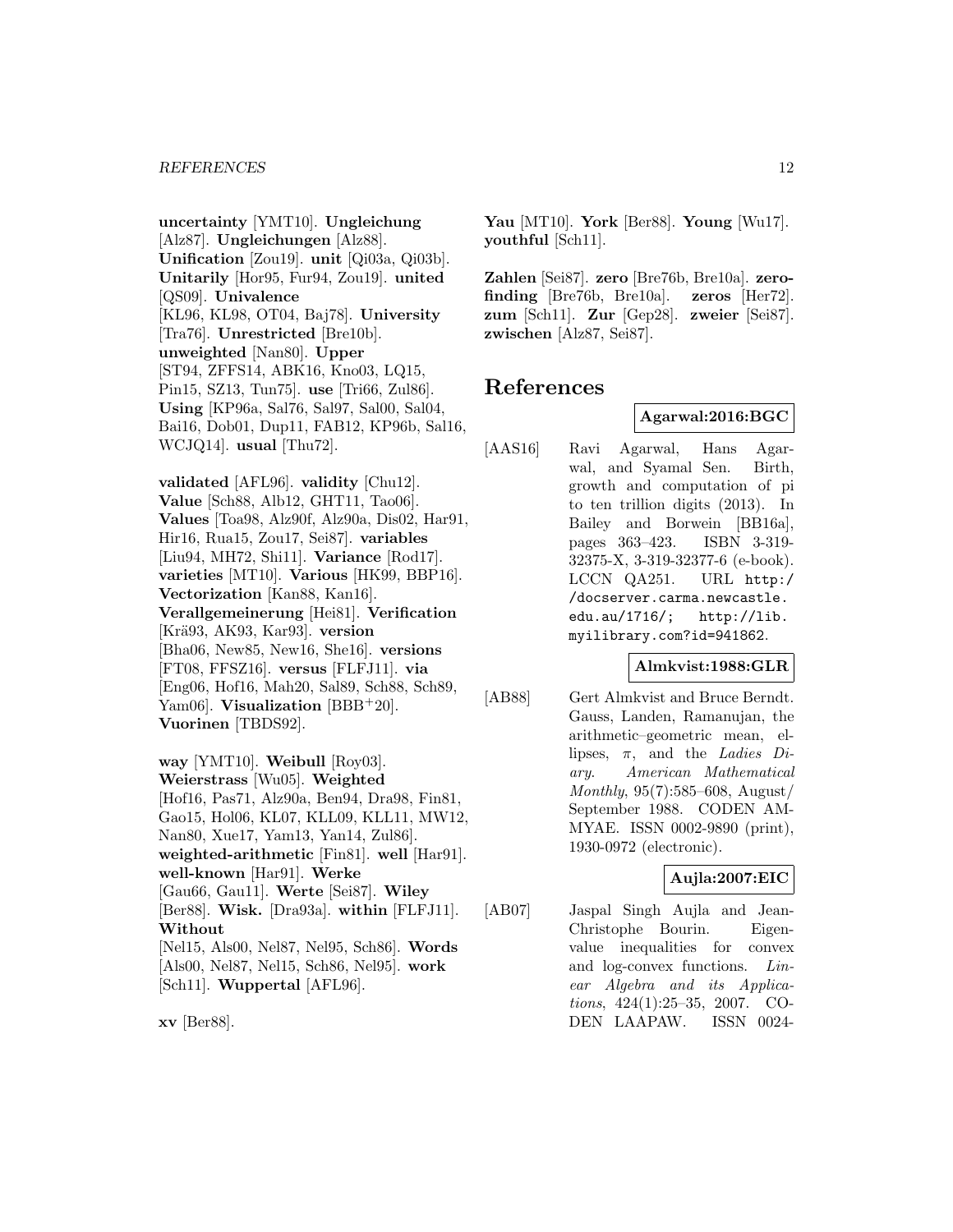3795 (print), 1873-1856 (electronic). URL http://www. sciencedirect.com/science/ article/pii/S0024379506001261. Special Issue in honor of Roger Horn.

# **Almkvist:2016:GLR**

[AB16] Gert Almkvist and Bruce Berndt. Gauss, Landen, Ramanujan, the arithmetic–geometric mean, ellipses,  $\pi$ , and the *Ladies Di*ary (1988). In Bailey and Borwein [BB16a], pages 125– 150. ISBN 3-319-32375-X, 3-319- 32377-6 (e-book). LCCN QA251. URL http://docserver.carma. newcastle.edu.au/1716/; http: //lib.myilibrary.com?id=941862.

### **Adiyasuren:2016:RAG**

[ABK16] Vandanjav Adiyasuren, Tserendorj Batbold, and Muhammad Adil Khan. Refined arithmetic–geometric mean inequality and new entropy upper bound. Communications of the Korean Mathematical Society, 31 (1):95–100, 2016. ISSN 1225-1763 (print), 2234-3024 (electronic).

### **Alic:1997:GAM**

[ABPV97] M. Alić, P. S. Bullen, J. E. Pečarić, and V. Volenec. On the geometric–arithmetic mean inequality for matrices. Math. Commun., 2(2):125–128, 1997. ISSN 1331-0623.

# **Abriata:1979:CTP**

[Abr79] J. P. Abriata. Comment on a thermodynamic proof of the inequality between arithmetic and

geometric mean. Physics Letters A, 71(4):309–310, 1979. CO-DEN PYLAAG. ISSN 0031-9163 (print), 1873-2410 (electronic).

# **Alefeld:1996:SCV**

[AFL96] Götz Alefeld, Andreas Frommer, and Bruno Lang, editors. Scientific computing and validated numerics: proceedings of the International Symposium on Scientific Computing, Computer Arithmetic and Validated Numerics SCAN-95 held in Wuppertal, Germany, September 26–29, 1995, volume 90 of Mathematical Research. Akademie Verlag, Berlin, Germany, 1996. ISBN 3-05-501737-4. ISSN 0138-3019. LCCN QA76.95 .I575 1995.

### **Aiyer:1945:AGM**

[Aiy45] S. Janardana Aiyer. On the arithmetic and the geometric means from a type III population. The Mathematics Student, 13:11–15, 1945. CODEN MTHSBH. ISSN 0025-5742.

### **Adams:1993:SCA**

[AK93] E. Adams and U. Kulisch, editors. Scientific computing with automatic result verification, volume 189 of Mathematics in science and engineering. Academic Press, New York, NY, USA, 1993. ISBN 0-12-044210-8. LCCN QA76.S368 1993.

### **Akerberg:1963:CNP**

[Ake63] Bengt Akerberg. Classroom notes: A proof of the arithmetic– geometric mean inequality. American Mathematical Monthly, 70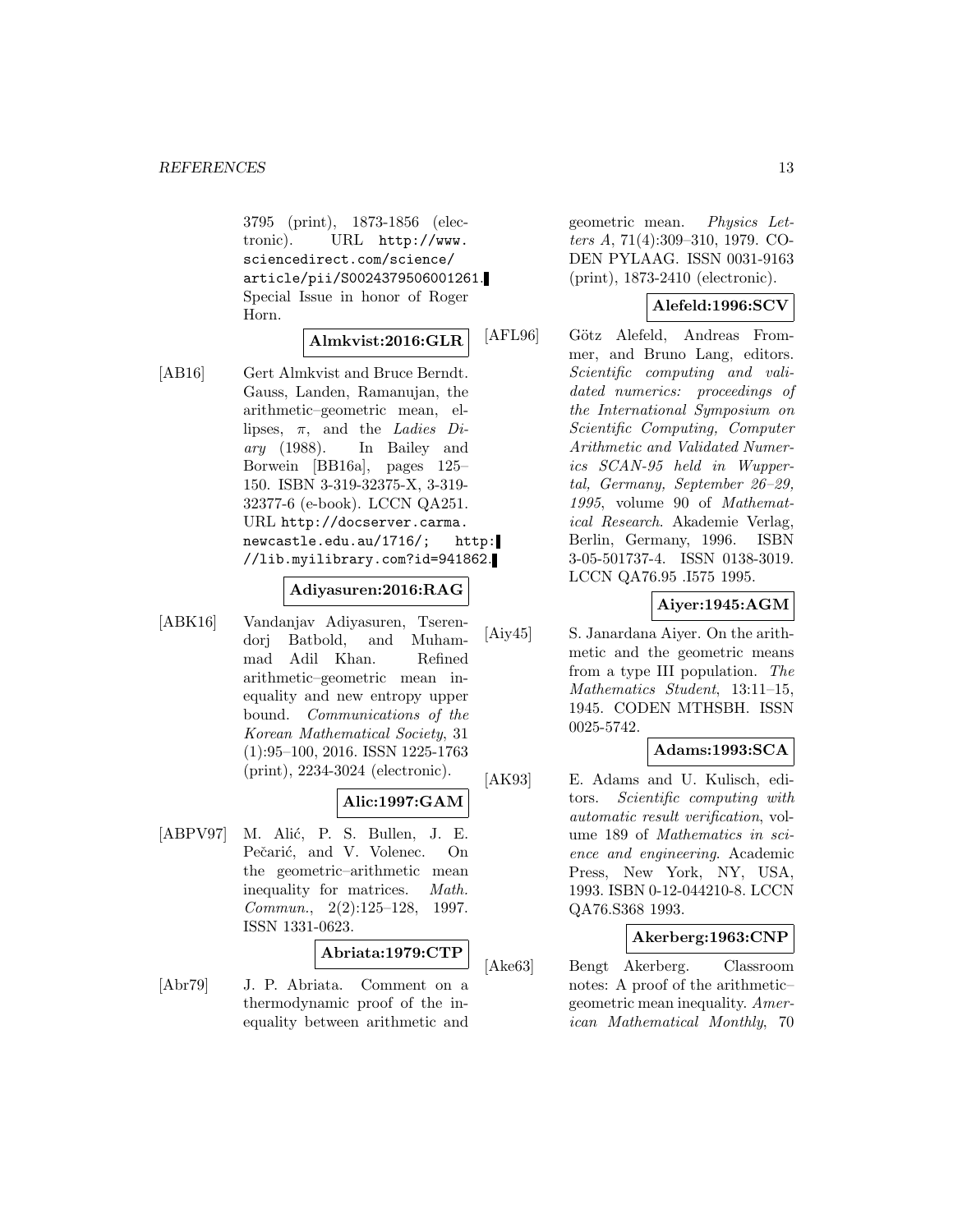(9):997–998, November 1963. CODEN AMMYAE. ISSN 0002- 9890 (print), 1930-0972 (electronic).

### **Albadawi:2012:SVA**

[Alb12] Hussien Albadawi. Singular value and arithmetic–geometric mean inequalities for operators. Annals of Functional Analysis, 3(1):10– 18, 2012. ISSN 2008-8752.

# **Aldaz:2008:RIB**

[Ald08] J. M. Aldaz. A refinement of the inequality between arithmetic and geometric means. Journal of Mathematical Inequalities, 2(4): 473–477, 2008. ISSN 1846-579x (print), 1848-9575 (electronic).

# **Aldaz:2009:SII**

[Ald09] J. M. Aldaz. Self-improvement of the inequality between arithmetic and geometric means. Journal of Mathematical Inequalities, 3(2): 213–216, 2009. ISSN 1846-579x (print), 1848-9575 (electronic).

# **Aldaz:2010:CRB**

[Ald10] J. M. Aldaz. Concentration of the ratio between the geometric and arithmetic means. Journal of Theoretical Probability, 23 (2):498–508, 2010. CODEN JT-PREO. ISSN 0894-9840 (print), 1572-9230 (electronic).

# **Aldaz:2011:CDB**

[Ald11] J. M. Aldaz. Comparison of differences between arithmetic and geometric means. Tamkang Journal of Mathematics, 42(4):453–

462, 2011. ISSN 0049-2930 (print), 2073-9826 (electronic).

# **Aldaz:2012:SBD**

[Ald12] J. M. Aldaz. Sharp bounds for the difference between the arithmetic and geometric means. Arch. Math. (Basel), 99(4):393– 399, 2012. ISSN 0003-889x (print), 1420-8938 (electronic).

# **Almkvist:1978:AGM**

[Alm78] Gert Almkvist. Aritmetisk– geometriska medelvärdet och ellipsens båglängd. (Swedish) [The arithmetic–geometric mean and the arc length of the ellipse]. Nordisk Matematisk Tidskrift, 25–26(3–4):121–130, 208, 1978. ISSN 0029-1412, 0801- 3500. URL http://www.jstor. org/stable/24525291.

# **Alsina:2000:PWA**

[Als00] Claudi Alsina. Proof without words: The arithmetic–geometric mean inequality for three positive numbers. Mathematics Magazine, 73(2):97, 2000. CO-DEN MAMGA8. ISSN 0025- 570X. URL http://www.jstor. org/stable/2691079?origin= pubexport.

# **Alzer:1987:UZG**

[Alz87] Horst Alzer. Über die Ungleichung zwischen dem geometrischen und dem arithmetischen Mittel. (German) [On the inequality between the geometric and the arithmetic mean]. Quaestiones Math., 10(4):351– 356, 1987. ISSN 0379-9468.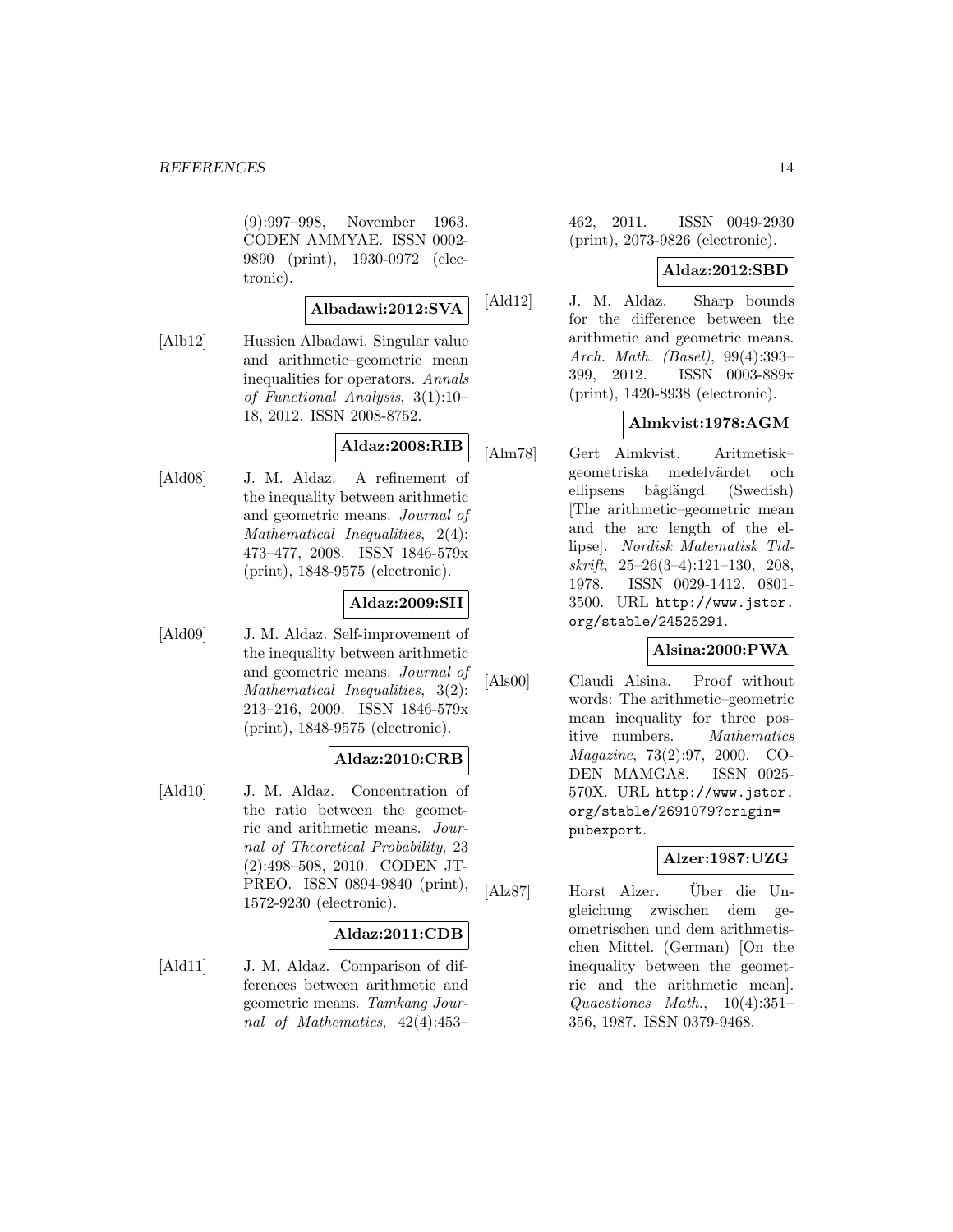#### *REFERENCES* 15

# **Alzer:1988:UGA**

[Alz88] Horst Alzer. Ungleichungen für geometrische und arithmetische Mittelwerte. (German) [Inequalities for geometric and arithmetic averages]. Nederl. Akad. Wetensch. Indag. Math., 50(4):365–374, 1988. ISSN 0019-3577, 0023-3358.

### **Alzer:1989:RAM**

[Alz89] Horst Alzer. A refinement of the arithmetic mean–geometric mean inequality. Rad. Mat.,  $5(2):231-$ 235, 1989. ISSN 0352-6100.

#### **Alzer:1990:WAG**

[Alz90a] H. Alzer. On weighted arithmetic, geometric and harmonic mean values. Glas. Mat. Ser. III, 25(45)(2):279–285, 1990. ISSN 0017-095X.

**Alzer:1990:CAM**

[Alz90b] Horst Alzer. A converse of the arithmetic mean–geometric mean inequality. Rev. Un. Mat. Argentina, 36:146–151 (1992), 1990. ISSN 0041-6932.

#### **Alzer:1990:IAG**

[Alz90c] Horst Alzer. Inequalities for arithmetic, geometric and harmonic means. Bulletin of the London Mathematical Society, 22(4): 362–366, 1990. CODEN LMS-BBT. ISSN 0024-6093 (print), 1469-2120 (electronic).

#### **Alzer:1990:LBD**

[Alz90d] Horst Alzer. A lower bound for the difference between the arithmetic and geometric means. Nieuw Archief voor Wiskunde.

Vierde Serie, 8(2):195–197, 1990. CODEN NAWIA7. ISSN 0028- 9825.

# **Alzer:1990:SAM**

[Alz90e] Horst Alzer. Sharpenings of the arithmetic mean–geometric mean inequality. Congressus Numerantium, 75:63–66, 1990. ISSN 0384- 9864.

# **Alzer:1990:GGA**

 $[Alz90f]$  Horst Alzer. Über gewichtete geometrische und arithmetische Mittelwerte. (German) [On overweighted geometric and arithmetic mean values]. Anz. Österreich. Akad. Wiss. Math.-Natur. Kl., 127:33–36 (1991), 1990.

### **Alzer:1991:NAM**

[Alz91] Horst Alzer. A note on the arithmetic mean-geometric mean inequality. Ann. Univ. Sci. Budapest. Eötvös Sect. Math., 34: 11–13 (1992), 1991. ISSN 0524- 9007.

# **Alzer:1992:IPA**

[Alz92a] Horst Alzer. Inequalities for pseudo-arithmetic and geometric means. In General inequalities, 6 (Oberwolfach, 1990), volume 103 of Internat. Ser. Numer. Math., pages 5–16. Birkhäuser, Basel, 1992.

### **Alzer:1992:SAM**

[Alz92b] Horst Alzer. A sharpening of the arithmetic mean-geometric mean inequality. Utilitas Mathematica, 41:249–252, 1992. CODEN UT-MADA. ISSN 0315-3681.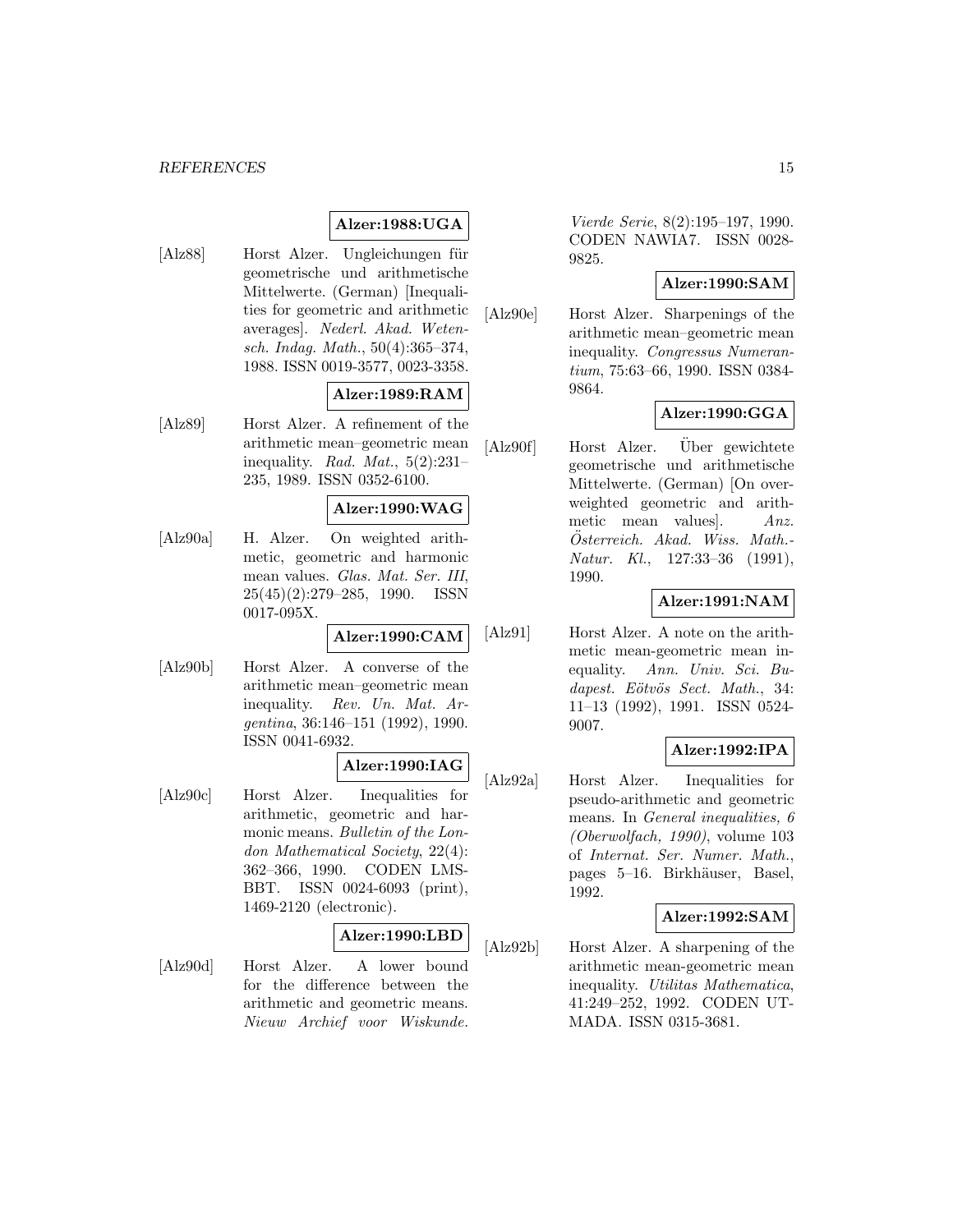### **Alzer:1994:NSA**

[Alz94] Horst Alzer. Note on special arithmetic and geometric means. Comment. Math. Univ. Carolin., 35(2):409–412, 1994. ISSN 0010- 2628 (print), 1213-7243 (electronic).

# **Alzer:1995:DII**

[Alz95] Horst Alzer. On discrete inequalities involving arithmetic, geometric, and harmonic means. Rend. Istit. Mat. Univ. Trieste, 27(1-2): 1–9 (1996), 1995. ISSN 0049- 4704.

#### **Alzer:1996:PAM**

[Alz96] Horst Alzer. A proof of the arithmetic mean–geometric mean inequality. American Mathematical Monthly,  $103(7):585$ , August/ September 1996. CODEN AM-MYAE. ISSN 0002-9890 (print), 1930-0972 (electronic).

# **Alzer:1997:NRA**

[Alz97] Horst Alzer. A new refinement of the arithmetic mean–geometric mean inequality. Rocky Mountain Journal of Mathematics, 27(3): 663–667, 1997. CODEN RMJ-MAE. ISSN 0035-7596 (print), 1945-3795 (electronic).

# **Alzer:1999:SIA**

[Alz99] Horst Alzer. Some inequalities for arithmetic and geometric means. Proceedings of the Royal Society of Edinburgh. Section A, Mathematical and Physical Sciences, 129(2):221–228, 1999. CO-DEN PEAMDU. ISSN 0308-2105 (print), 1473-7124 (electronic).

# **Alic:1997:AGH**

[AMPV97] M. Alić, B. Mond, J. Pečarić, and V. Volenec. The arithmetic– geometric–harmonic-mean and related matrix inequalities. Linear Algebra and its Applications, 264:55–62, 1997. CODEN LAA-PAW. ISSN 0024-3795 (print), 1873-1856 (electronic).

# **Ando:1983:AGH**

[And83] T. Ando. On the arithmetic– geometric-harmonic-mean inequalities for positive definite matrices. Linear Algebra and its Applications, 52/53:31–37, 1983. CODEN LAAPAW. ISSN 0024- 3795 (print), 1873-1856 (electronic).

### **Alzer:2002:AMG**

[AR02] Horst Alzer and Stephan Ruscheweyh. The arithmetic mean–geometric mean inequality for complex numbers. Analysis (Munich), 22 (3):277–283, 2002. ISSN 0174- 4747.

### **Arndt:2010:AEI**

[Arn11a] Jörg Arndt. The AGM, elliptic integrals, and algorithms for computing  $\pi$ . In *Matters Com*putational [Arn11b], pages 599– 621. ISBN 3-642-14764-X, 3-642- 14763-1. LCCN QA9.58 .A76 2011.

### **Arndt:2011:MC**

[Arn11b] Jörg Arndt. Matters Computational. Springer-Verlag, Berlin, Germany / Heidelberg, Germany / London, UK / etc.,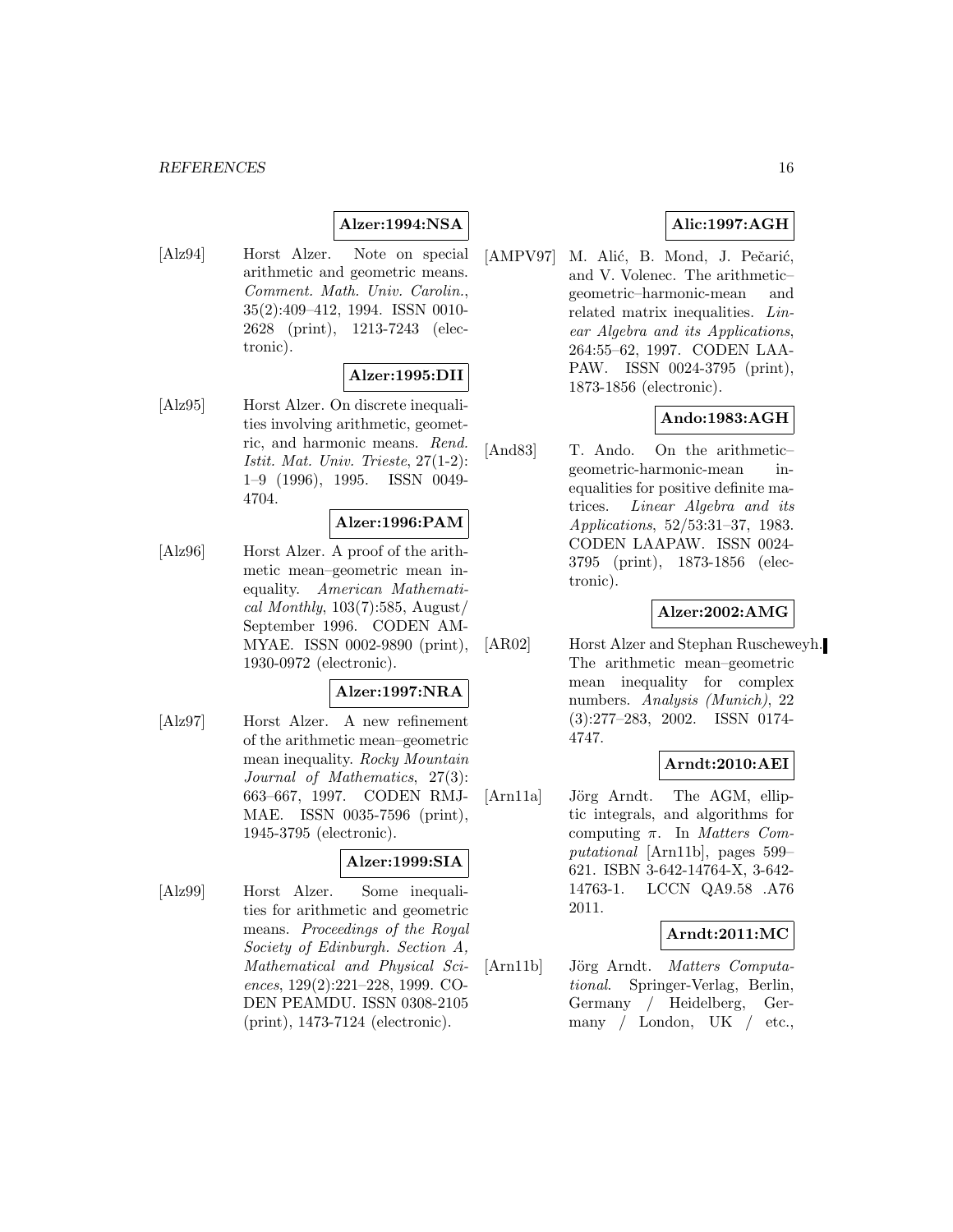2011. ISBN 3-642-14764-X, 3- 642-14763-1. xiv + 966 pp. LCCN QA9.58 .A76 2011.

# **Askey:1988:BRP**

[Ask88] Richard Askey. Reviews: Pi and the AGM, by Jonathan M. Borwein and Peter B. Borwein. American Mathematical Monthly, 95(9):895–897, November 1988. CODEN AMMYAE. ISSN 0002- 9890 (print), 1930-0972 (electronic). URL http://www. jstor.org/stable/2322925.

# **Audenaert:2015:IBA**

[Aud15] Koenraad M. R. Audenaert. Interpolating between the arithmetic– geometric mean and Cauchy– Schwarz matrix norm inequalities. Operators and Matrices, 9 (2):475–479, 2015. ISSN 1846- 3886 (print), 1848-9974 (electronic).

# **Ba:1997:SMA**

[Ba97] Dalahu Ba. Some mixed arithmetic–geometric mean inequalities containing parameters and their applications. Neimenggu Daxue Xuebao Ziran Kexue, 28(6):731–734, 1997. CO-DEN NDZKEJ. ISSN 1000-1638.

# **Bailey:2016:CDD**

[Bai16] David H. Bailey. The computation of  $\pi$  to 29,360,000 decimal digits using Borweins' quartically convergent algorithm (1988). In Bailey and Borwein [BB16a], pages 109–124. ISBN 3-319- 32375-X, 3-319-32377-6 (e-book). LCCN QA251. URL http:/

/docserver.carma.newcastle. edu.au/1716/; http://lib. myilibrary.com?id=941862.

# **Bajpai:1978:SAG**

[Baj78] S. K. Bajpai. Special arithmetic and geometric means preserve Φlike univalence. Rev. Colombiana Mat., 12(3-4):83–90, 1978. ISSN 0034-7426.

# **Bakherad:2016:RRG**

[Bak16] Mojtaba Bakherad. Refinements of a reversed AM–GM operator inequality. Linear Multilinear Algebra, 64(9):1687–1695, 2016. CODEN LNMLAZ. ISSN 0308- 1087 (print), 1563-5139 (electronic).

# **Borwein:1983:GAG**

[BB83] D. Borwein and P. B. Borwein. A generalized arithmetic–geometric mean. SIAM Review, 25(3):401, ???? 1983. CODEN SIREAD. ISSN 0036-1445 (print), 1095- 7200 (electronic).

# **Borwein:1984:GAG**

[BB84a] D. Borwein and P. B. Borwein. A generalized arithmetic–geometric mean. SIAM Review, 26(3):433, July 1984. CODEN SIREAD. ISSN 0036-1445 (print), 1095- 7200 (electronic).

### **Borwein:1984:AGM**

[BB84b] J. M. Borwein and P. B. Borwein. The arithmetic–geometric mean and fast computation of elementary functions. SIAM Review, 26(3):351–366, July 1984. CO-DEN SIREAD. ISSN 0036-1445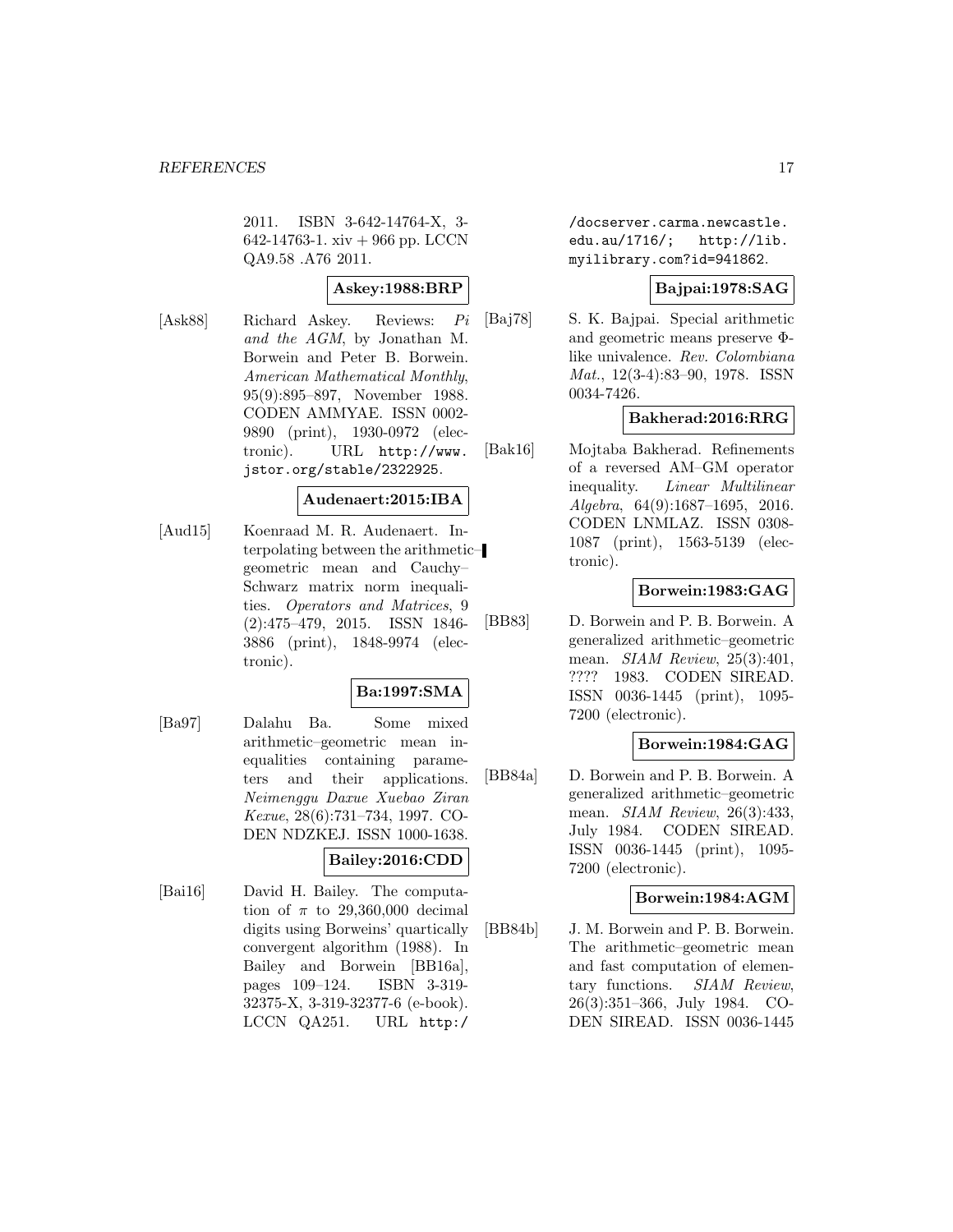(print), 1095-7200 (electronic). URL http://www.jstor.org/ stable/2031275.

# **Borwein:1984:RCC**

[BB84c] J. M. Borwein and P. B. Borwein. Reduced complexity calculation of log. Technical Report DALTR 84-01, Department of Mathematics, Dalhousie University, Halifax, NS, Canada, January 1984. 17 pp.

# **Borwein:1986:MQC**

[BB86] J. M. Borwein and P. B. Borwein. More quadratically converging algorithms for  $\pi$ . Mathematics of Computation, 46(173): 247–253, January 1986. CO-DEN MCMPAF. ISSN 0025-5718 (print), 1088-6842 (electronic). URL http://docserver.carma. newcastle.edu.au/1614/.

### **Borwein:1987:PAS**

[BB87] Jonathan M. Borwein and Peter B. Borwein. Pi and the AGM: a Study in Analytic Number Theory and Computational Complexity. Canadian Mathematical Society series of monographs and advanced texts = Monographies et études de la Société mathématique du Canada. Wiley, New York, NY, USA, 1987. ISBN 0-471-83138-7, 0-471- 31515-X (paperback).  $xy + 414$ pp. LCCN QA241 .B774 1987.

### **Borwein:1988:CCJ**

[BB88] J. M. Borwein and P. B. Borwein. A cubic counterpart of Jacobi's identity and the AGM. Report, Department of Mathematics, Statistics and Computing Science, Dalhousie University, Halifax, NS B3H 3J5, Canada, December 31, 1988. 20 pp.

# **Borwein:1989:MI**

[BB89] J. M. Borwein and P. B. Borwein. On the mean iteration  $(a, b) \leftarrow (\frac{a+3b}{4}, \frac{\sqrt{ab}+b}{2})$ . Mathematics of Computation, 53(187): 311–326, July 1989. CODEN MCMPAF. ISSN 0025-5718 (print), 1088-6842 (electronic). URL http://docserver.carma. newcastle.edu.au/1586/.

# **Borwein:1991:CCJ**

[BB91] J. M. Borwein and P. B. Borwein. A cubic counterpart of Jacobi's identity and the AGM. Transactions of the American Mathematical Soci $ety, 323(2):691-701,$  February 1991. CODEN TAMTAM. ISSN 0002-9947 (print), 1088- 6850 (electronic). URL http:/ /docserver.carma.newcastle. edu.au/1578/; http://www. jstor.org/stable/2001551.

# **Borwein:1993:ICM**

[BB93] Jonathan M. Borwein and Peter B. Borwein. Inequalities for compound mean iterations with logarithmic asymptotes. Journal of Mathematical Analysis and Applications, 177(2):572– 582, 1993. CODEN JMANAK. ISSN 0022-247X (print), 1096- 0813 (electronic). URL http:/ /docserver.carma.newcastle. edu.au/1553/; http://www.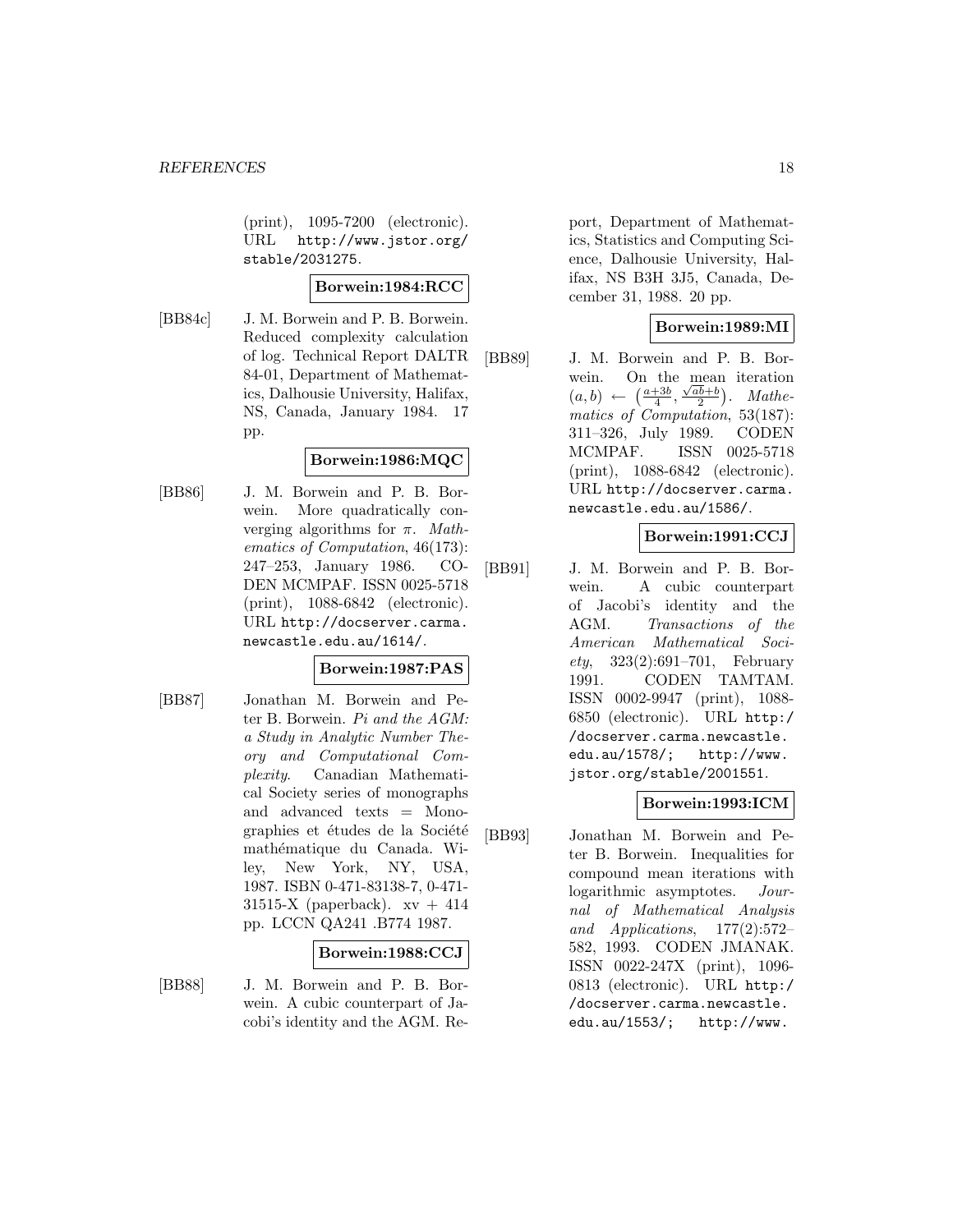### sciencedirect.com/science/ article/pii/S0022247X83712783.

### **Borwein:1997:AGMa**

[BB97] J. M. Borwein and P. B. Borwein. The arithmetic–geometric mean and fast computation of elementary functions. In Berggren et al. [BBB97], pages 537–552. ISBN 0-387-94924-0. LCCN QA484 .P5 1997. URL http:/ /link.springer.com/chapter/ 10.1007/978-1-4757-2736-4\_ 56.

# **Borwein:1998:PAS**

[BB98] Jonathan M. Borwein and Peter B. Borwein. Pi and the AGM: A study in analytic number theory and computational complexity. Canadian Mathematical Society Series of Monographs and Advanced Texts, 4. Wiley, New York, NY, USA, 1998. ISBN 0-471-31515-X. xvi + 414 pp. Reprint of the 1987 original.

#### **Borwein:2000:AGM**

[BB00] J. M. Borwein and P. B. Borwein. The arithmetic–geometric mean and fast computation of elementary functions. In Pi: a source book [BBB00], pages 537– 552. ISBN 0-387-98946-3 (hardcover). LCCN QA484 .P5 2000. URL http://link.springer. com/chapter/10.1007/978-1- 4757-3240-5\_56.

#### **Borwein:2004:AGMa**

[BB04] J. M. Borwein and P. B. Borwein. The arithmetic–geometric mean and fast computation of elementary functions. In Berggren et al. [BBB04], pages 537–552. ISBN 0-387-20571-3. LCCN QA484 .P5 2004. URL http:/ /link.springer.com/chapter/ 10.1007/978-1-4757-4217-6\_ 56.

# **Bailey:2016:PNG**

[BB16a] David H. Bailey and Jonathan M. Borwein, editors. Pi: the next generation: a sourcebook on the recent history of Pi and its computation. Springer-Verlag, Berlin, Germany / Heidelberg, Germany / London, UK / etc., 2016. ISBN 3-319-32375-X, 3- 319-32377-6 (e-book). xiv + 507 pp. LCCN QA251. URL http:/ /docserver.carma.newcastle. edu.au/1716/; http://lib. myilibrary.com?id=941862.

# **Borwein:2016:AGM**

[BB16b] J. M. Borwein and P. B. Borwein. The arithmetic–geometric mean and fast computation of elementary functions (1984). In Bailey and Borwein [BB16a], pages 79–96. ISBN 3-319- 32375-X, 3-319-32377-6 (e-book). LCCN QA251. URL http:/ /link.springer.com/chapter/ 10.1007/978-3-319-32377-0\_4.

### **Berggren:1997:PSB**

[BBB97] J. L. Berggren, Jonathan M. Borwein, and Peter B. Borwein, editors. Pi, a source book. Springer-Verlag, Berlin, Germany / Heidelberg, Germany / London, UK / etc., 1997. ISBN 0-387-94924-0. xix + 716 pp. LCCN QA484 .P5 1997.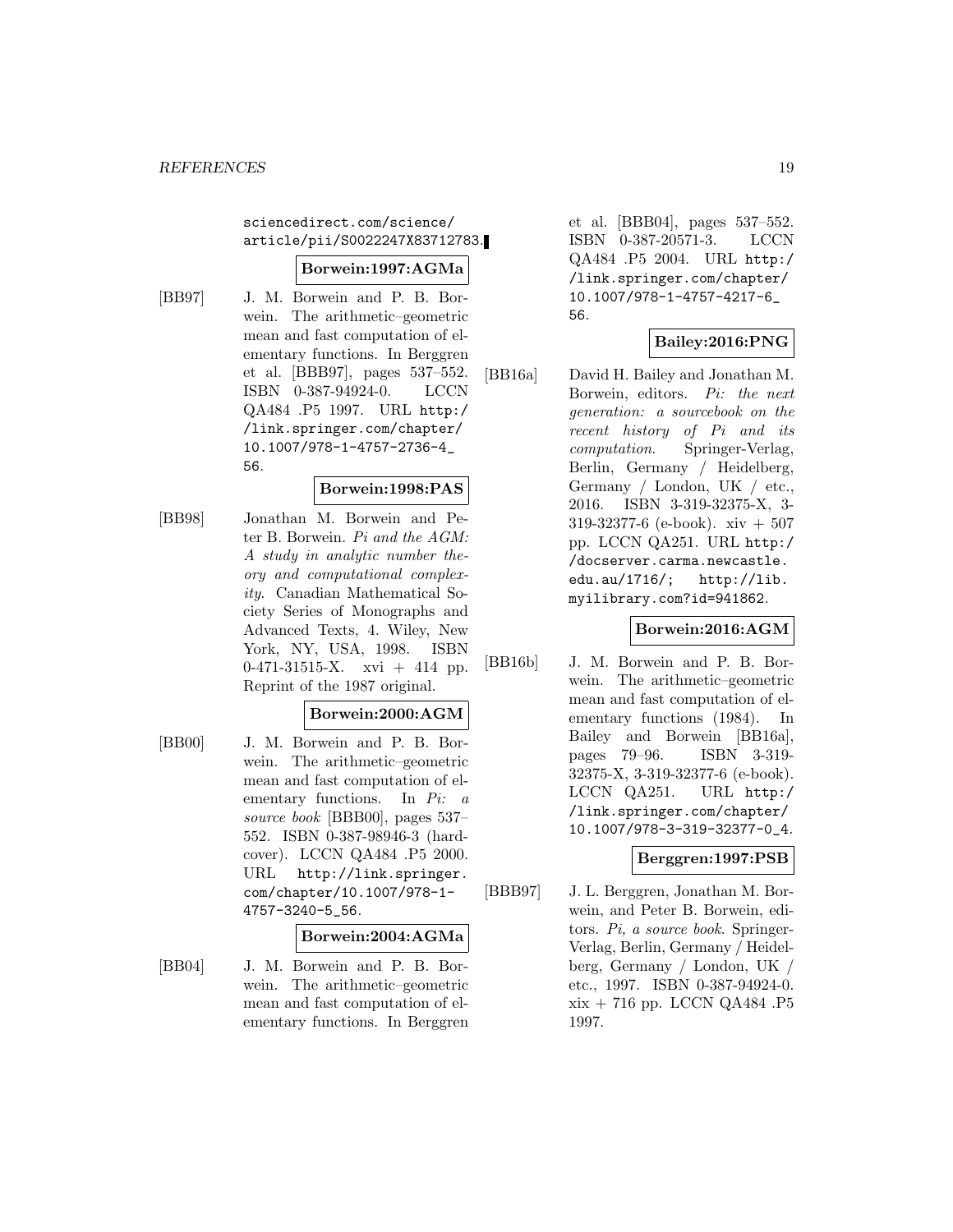### **Berggren:2000:PSB**

[BBB00] Lennart Berggren, Jonathan Borwein, and Peter Borwein. Pi: a source book. Springer-Verlag, Berlin, Germany / Heidelberg, Germany / London, UK / etc., second edition, 2000. ISBN 0-387- 98946-3 (hardcover).  $xx + 736$  pp. LCCN QA484 .P5 2000.

# **Berggren:2004:PSB**

[BBB04] Lennart Berggren, Jonathan Borwein, and Peter Borwein, editors. Pi, a source book. Springer-Verlag, Berlin, Germany / Heidelberg, Germany / London, UK / etc., third edition, 2004. ISBN 0-387-20571-3. xix + 797 pp. LCCN QA484 .P5 2004. URL http://www.loc.gov/catdir/ enhancements/fy0818/2003066023 d.html; http://www.loc.gov/ catdir/enhancements/fy0818/ 2003066023-t.html.

#### **Borwein:2016:RME**

[BBB16] Jonathan M. Borwein, Peter B. Borwein, and David H. Bailey. Ramanujan, modular equations, and approximations to pi or how to compute one billion digits of pi (1989). In Bailey and Borwein [BB16a], pages 175–195. ISBN 3-319- 32375-X, 3-319-32377-6 (e-book). LCCN QA251. URL http:/ /docserver.carma.newcastle. edu.au/1716/; http://lib. myilibrary.com?id=941862.

#### **Bailey:2020:AVC**

[BBB<sup>+</sup>20] David H. Bailey, Naomi Simone Borwein, Richard P.

Brent, Regina S. Burachik, Judy anne Heather Osborn, Brailey Sims, and Qiji J. Zhu, editors. From Analysis to Visualization: A Celebration of the Life and Legacy of Jonathan M. Borwein, Callaghan, Australia, September 2017, volume 313 of Springer Proceedings in Mathematics & Statistics. Springer-Verlag, Berlin, Germany / Heidelberg, Germany / London, UK / etc., 2020. ISBN 3-030-36567-0 (print), 3-030-36568-9 (e-book). ISSN 2194-1009 (print), 2194- 1017 (electronic). LCCN ????

#### **Borwein:1993:HAA**

[BBG93] J. Borwein, P. Borwein, and F. Garvan. Hypergeometric analogues of the arithmetic– geometric mean iteration. Constructive Approximation, 9(4): 509–523, 1993. ISSN 0176-4276 (print), 1432-0940 (electronic). URL http://docserver.carma. newcastle.edu.au/1556/; http: //link.springer.com/article/ 10.1007/BF01204654.

#### **Bailey:2016:CPI**

[BBMW16] David H. Bailey, Jonathan M. Borwein, Andrew Mattingly, and Glenn Wightwick. The computation of previously inaccessible digits of  $\pi$ . In Bailey and Borwein [BB16a], pages 327–339. ISBN 3-319- 32375-X, 3-319-32377-6 (e-book). LCCN QA251. URL http:/ /docserver.carma.newcastle. edu.au/1716/; http://lib. myilibrary.com?id=941862.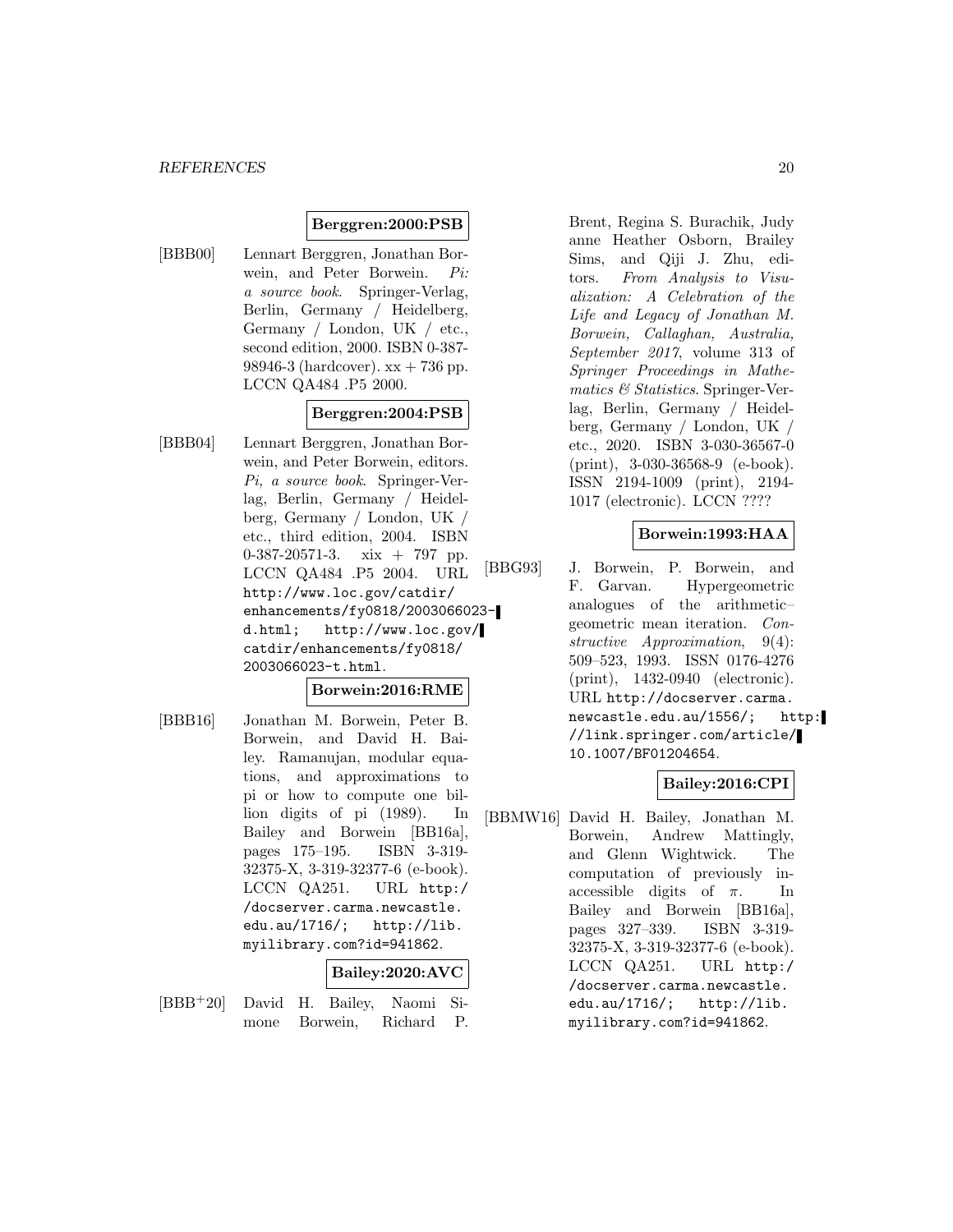# **Bailey:2016:RCV**

[BBP16] David H. Bailey, Peter B. Borwein, and Simon Plouffe. On the rapid computation of various polylogarithmic constants (1997). In Bailey and Borwein [BB16a], pages 219–231. ISBN 3-319- 32375-X, 3-319-32377-6 (e-book). LCCN QA251. URL http:/ /docserver.carma.newcastle. edu.au/1716/; http://lib. myilibrary.com?id=941862.

#### **Borwein:2004:RAFb**

[BC04] J. Borwein and R. Crandall. On the Ramanujan AGM fraction. II. The complex-parameter case. Experimental Mathematics, 13(3):287–295, ???? 2004. CODEN ???? ISSN 1058-6458 (print), 1944-950X (electronic). URL http:// docserver.carma.newcastle. edu.au/29/; http://projecteuclid. org/euclid.em/1103749837.

# **Borwein:2004:RAFa**

[BCF04] J. Borwein, R. Crandall, and G. Fee. On the Ramanujan AGM fraction. I. The realparameter case. Experimental Mathematics, 13(3):275–285, ???? 2004. CODEN ???? ISSN 1058-6458 (print), 1944- 950X (electronic). URL http:/ /docserver.carma.newcastle. edu.au/27/; http://projecteuclid. org/euclid.em/1103749836.

#### **Bhatia:1993:MMF**

[BD93] Rajendra Bhatia and Chandler Davis. More matrix forms of the arithmetic–geometric mean inequality. SIAM Journal on Matrix Analysis and Applications, 14 (1):132–136, January 1993. CO-DEN SJMAEL. ISSN 0895-4798 (print), 1095-7162 (electronic).

# **Braden:1992:IAL**

[BDS92] B. Braden, B. Danloy, and F. Schmidt. Inequality of the AGM and the logarithmic mean. SIAM Review, 34(4):653–654, ???? 1992. CODEN SIREAD. ISSN 0036-1445 (print), 1095- 7200 (electronic).

# **Buric:2015:AEA**

[BE15] Tomislav Burić and Neven Elezović. Asymptotic expansion of the arithmetic–geometric mean and related inequalities. Journal of Mathematical Inequalities, 9(4):1181–1190, 2015. ISSN 1846- 579x (print), 1848-9575 (electronic).

# **Buric:2017:CAA**

[BE17] Tomislav Burić and Neven Elezović. Computation and analysis of the asymptotic expansions of the compound means.  $Ap$ plied Mathematics and Computation, 303(??):48–54, 2017. CO-DEN AMHCBQ. ISSN 0096- 3003 (print), 1873-5649 (electronic). URL http://www. sciencedirect.com/science/ article/pii/S0096300317300334.

### **Bellman:1956:AGM**

[Bel56] Richard Bellman. On the arithmetic–geometric mean inequality. The Mathematics Stu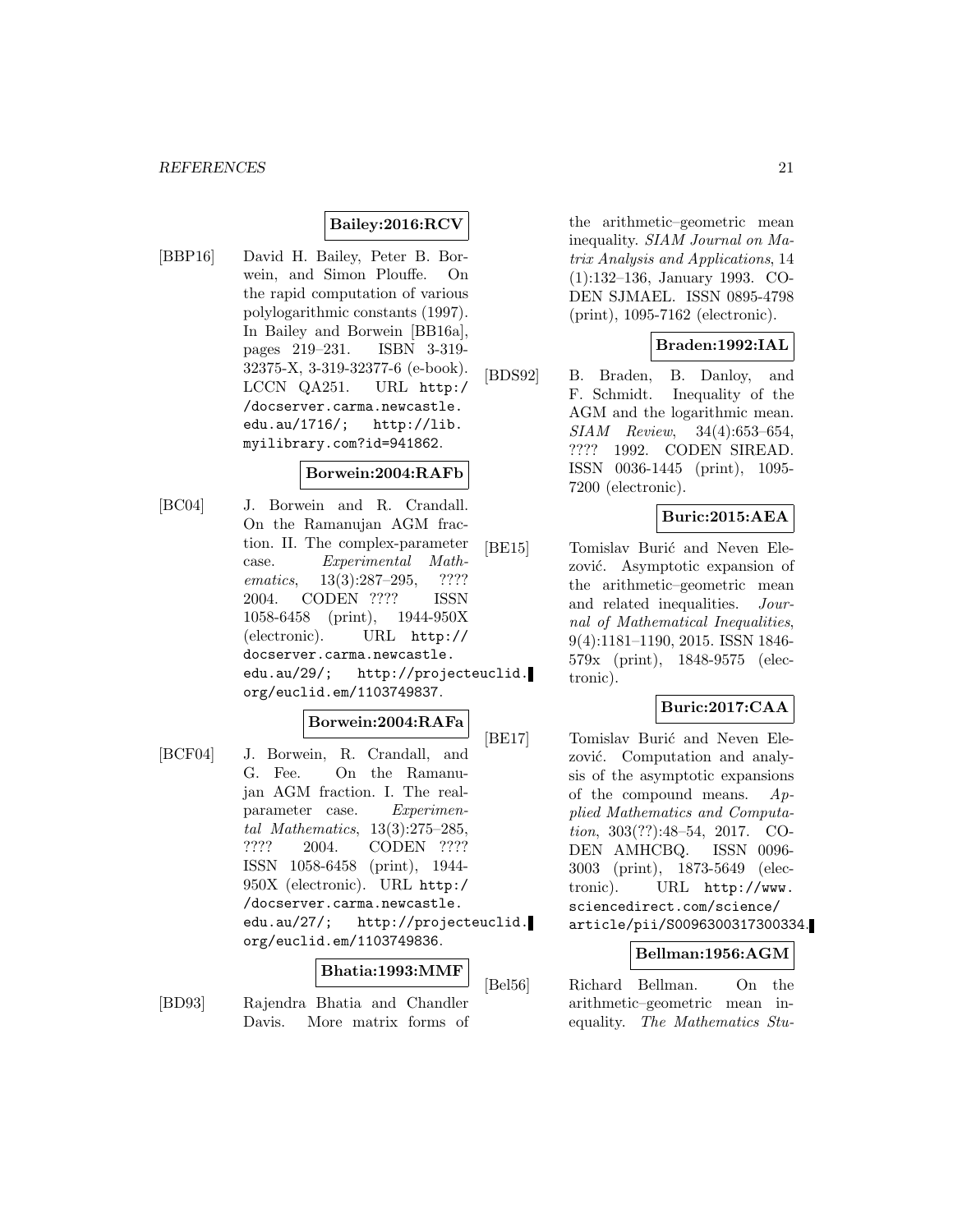dent, 24:233-234 (1957), 1956. CODEN MTHSBH. ISSN 0025- 5742.

# **Bellissima:2014:AGH**

[Bel14] Fabio Bellissima. Arithmetic, geometric and harmonic means in music theory. Bollettino di Storia delle Scienze Matematiche, 34(2): 201–244, 2014. ISSN 0392-4432 (print), 1724-1650 (electronic).

### **Bencze:1993:NPAa**

[Ben93] M. Bencze. A new proof of the arithmetic–geometric mean inequality. Octogon Mathematical Magazine, 1(1):9–10, 1993. ISSN 1222-5657 (print), 2248- 1893 (electronic).

### **Bencze:1994:NPW**

[Ben94] M. Bencze. A new proof of the weighted arithmetic–geometric mean inequality. Octogon Mathematical Magazine, 2(1):17–18, 1994. ISSN 1222-5657 (print), 2248-1893 (electronic).

# **Bencze:1995:NPA**

[Ben95] Mih´aly Bencze. A new proof of the arithmetic–geometric pondered mean inequality. Octogon Mathematical Magazine, 3(1):16– 17, 1995. ISSN 1222-5657 (print), 2248-1893 (electronic).

# **Bencze:1998:NPA**

[Ben98] Mihály Bencze. A new proof of the arithmetic–geometric mean inequality. Octogon Mathematical Magazine, 6(1):49–50, 1998. ISSN 1222-5657 (print), 2248- 1893 (electronic).

# **Berndt:1988:BRJ**

[Ber88] Bruce C. Berndt. Book review: Jonathan M. Borwein and Peter B. Borwein, Pi and the AGM — A Study of Analytic Number Theory and Computational Complexity, Canadian Mathematical Society Series of Monographs and Advanced Texts, Wiley, New York, 1987, xv + 414 pp., 24 cm. Price \$49.95. Mathematics of Computation, 50(181): 352–354, January 1988. CO-DEN MCMPAF. ISSN 0025-5718 (print), 1088-6842 (electronic). URL http://www.jstor.org/ stable/2007942.

# **Bhatia:2006:IAG**

[Bha06] Rajendra Bhatia. Interpolating the arithmetic–geometric mean inequality and its operator version. Linear Algebra and its Applications,  $413(2-3)$ : 355–363, March 1, 2006. CO-DEN LAAPAW. ISSN 0024- 3795 (print), 1873-1856 (electronic). URL http://www. sciencedirect.com/science/ article/pii/S0024379505001382. Special Issue on the 11th Conference of the International Linear Algebra Society, Coimbra, 200411th Conference of the International Linear Algebra Society, Coimbra, 2004.

# **Bini:2011:NCM**

[BI11] Dario Andrea Bini and Bruno Iannazzo. A note on computing matrix geometric means. Advances in Computational Mathe*matics*,  $35(2-4):175-192$ , Novem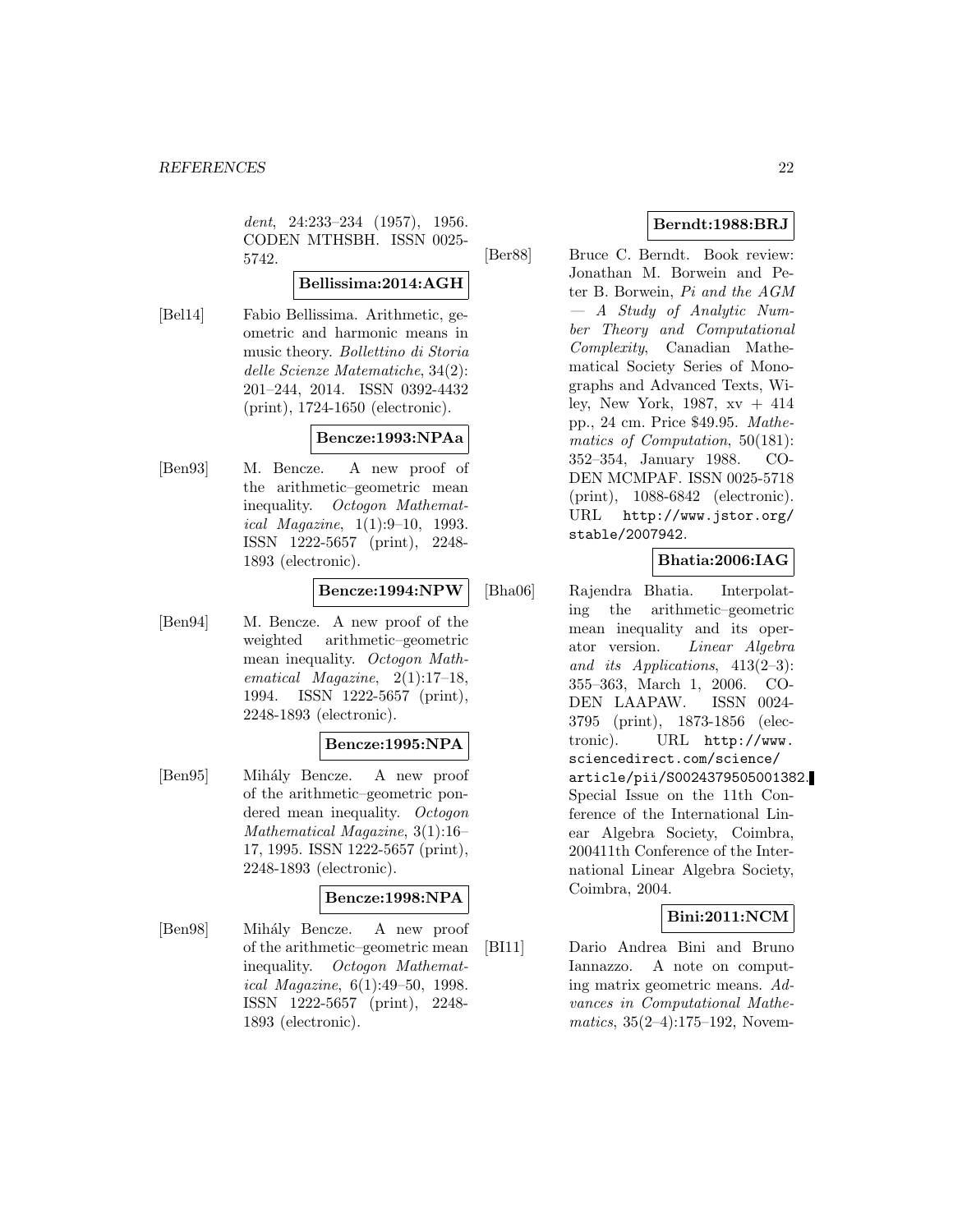ber 2011. CODEN ACMHEX. ISSN 1019-7168 (print), 1572- 9044 (electronic). URL http:/ /link.springer.com/article/ 10.1007/s10444-010-9165-0.

### **Bhatia:2000:NMA**

[BK00] Rajendra Bhatia and Fuad Kittaneh. Notes on matrix arithmetic–geometric mean inequalities. Linear Algebra and its Applications,  $308(1-3):203-$ 211, March 15, 2000. CO-DEN LAAPAW. ISSN 0024-3795 (print), 1873-1856 (electronic). URL http://www.elsevier. nl/gej-ng/10/30/19/125/25/ 36/abstract.html; http:// www.elsevier.nl/gej-ng/10/ 30/19/125/25/36/article.pdf; http://www.sciencedirect. com/science/article/pii/S0024379500000483. yenne arithmético-géométrique.

### **Bhatia:2008:MAG**

[BK08] Rajendra Bhatia and Fuad Kittaneh. The matrix arithmetic– geometric mean inequality revisited. Linear Algebra and its Applications, 428(8–9):2177– 2191, April 15, 2008. CO-DEN LAAPAW. ISSN 0024- 3795 (print), 1873-1856 (electronic). URL http://www. sciencedirect.com/science/ article/pii/S0024379507005381.

### **Borwein:1997:AGMb**

[BLM97] Jonathan A. Borwein, Petr Lisoněk, and John A. Macdonald. Arithmetic–geometric means revisited. Maple Technical Newsletter, 4(1):20–27, Winter 1997. ISSN 1061-5733. URL http:/

/docserver.carma.newcastle. edu.au/4/. Special issue on Maple in the mathematical sciences.

# **Bost:1988:MAG**

[BM88] Jean-Benoît Bost and Jean-François Mestre. Moyenne arithmético–géométrique et périodes des courbes de genre 1 et 2. (French) [Arithmetic–geometric mean and periods of the curves of genus 1 and 2]. Gazette  $des$  Mathématiciens, 38(38):36– 64, 1988. ISSN 0224-8999.

### **Boldo:1999:CRE**

[Bol99] Sylvie Boldo. Calcul rapide et exact de fonctions élémentaires en précision arbitraire par la

> (French) [rapid and exact computation of elementary functions in arbitrary precision by the arithmetic–geometric mean]. Report, INRIA, Projet Spaces, LO-RIA, Campus Scientifique, B.P. 239, 54506 Vandoeuvre-lès-Nancy Cedex, France, 1999. 29 pp. URL http://perso.ens-lyon. fr/sylvie.boldo/doc/mpfr.ps. Under the direction of Paul Zimmermann.

### **Borwein:1987:AGM**

[Bor87] Jonathan M. Borwein. The arithmetic–geometric mean of Gauss and Legendre: An excursion. Canadian Mathematical Society, Coxeter–James Lecture, Vancouver, BC, Canada., December 15, 1987.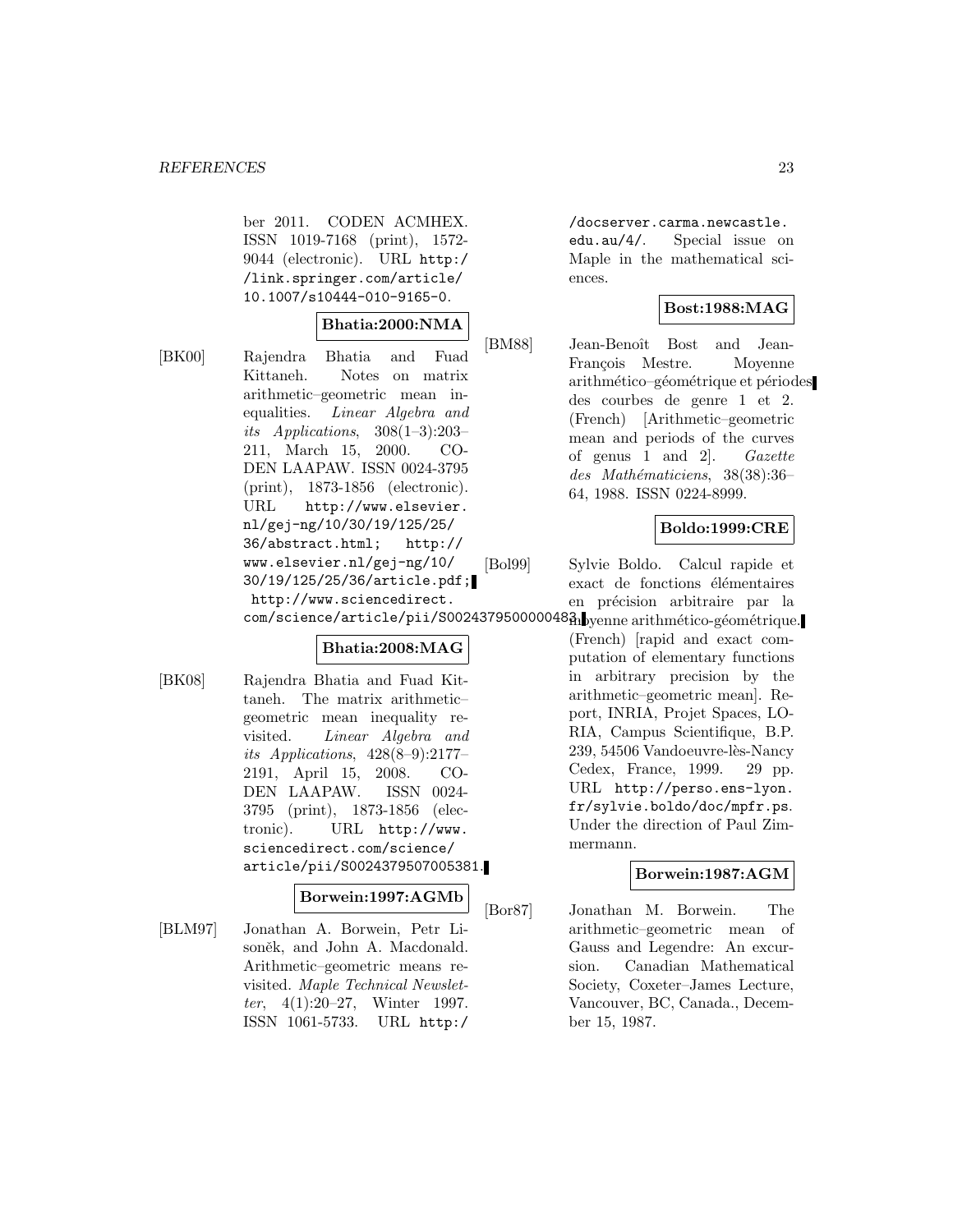#### *REFERENCES* 24

#### **Borwein:1988:AGMa**

[Bor88a] Jonathan M. Borwein. The arithmetic–geometric mean of Gauss and Legendre: An excursion. Distinguished Lecturer Series, University of Delaware, Newark, DE, USA., May 13, 1988.

# **Borwein:1988:AGMb**

[Bor88b] Jonathan M. Borwein. The arithmetic–geometric mean of Gauss and Legendre: An excursion. Colloquium, University of Newcastle, Newcastle, NSW, Australia., June 14, 1988.

# **Borwein:1988:AGMc**

[Bor88c] Jonathan M. Borwein. The arithmetic–geometric mean of Gauss and Legendre: An excursion. Colloquium, University of New England, Armidale, NSW, Australia., June 27, 1988.

#### **Borwein:1988:AGMd**

[Bor88d] Jonathan M. Borwein. The arithmetic–geometric mean of Gauss and Legendre: An excursion. Colloquium, Auckland University, Auckland, New Zealand., July 27, 1988.

### **Borwein:1988:AGMe**

[Bor88e] Jonathan M. Borwein. The arithmetic–geometric mean of Gauss and Legendre: An excursion. Colloquium, Macquarie University, Sydney, NSW, Australia., September 12, 1988.

### **Borwein:1988:BFD**

[Bor88f] Jonathan M. Borwein. Borchardt's four-dimensional arithmetic– geometric mean. Seminar, Macquarie University, Sydney, NSW, Australia., September 14, 1988.

# **Borwein:1989:PAG**

[Bor89] Jonathan M. Borwein. Pi and the arithmetic–geometric mean. Colloquium, Rutger's University, New Brunswick, NJ, USA., April 14, 1989.

### **Borwein:1995:CAD**

[Bor95] Jonathan M. Borwein. The cubic AGM discovered. Specialist Colloquium Lecture, University of Utrecht, Utrecht, The Netherlands., October 26, 1995.

#### **Borwein:2003:ACFa**

[Bor03a] Jonathan M. Borwein. The AGM continued fraction of Ramanujan. CECM Day 2003, Simon Fraser University, Burnaby, BC, Canada., July 31, 2003.

### **Borwein:2003:ACFb**

[Bor03b] Jonathan M. Borwein. The AGM continued fraction of Ramanujan. First Plenary Lecture, First Congress of the Mathematical Society of South East Europe (MASSEE), Borovets, Bulgaria., ´ September 16, 2003.

#### **Borwein:2003:ACFc**

[Bor03c] Jonathan M. Borwein. The AGM continued fraction of Ramanujan. Colloquium, Reed College, OR, USA., October 14, 2003.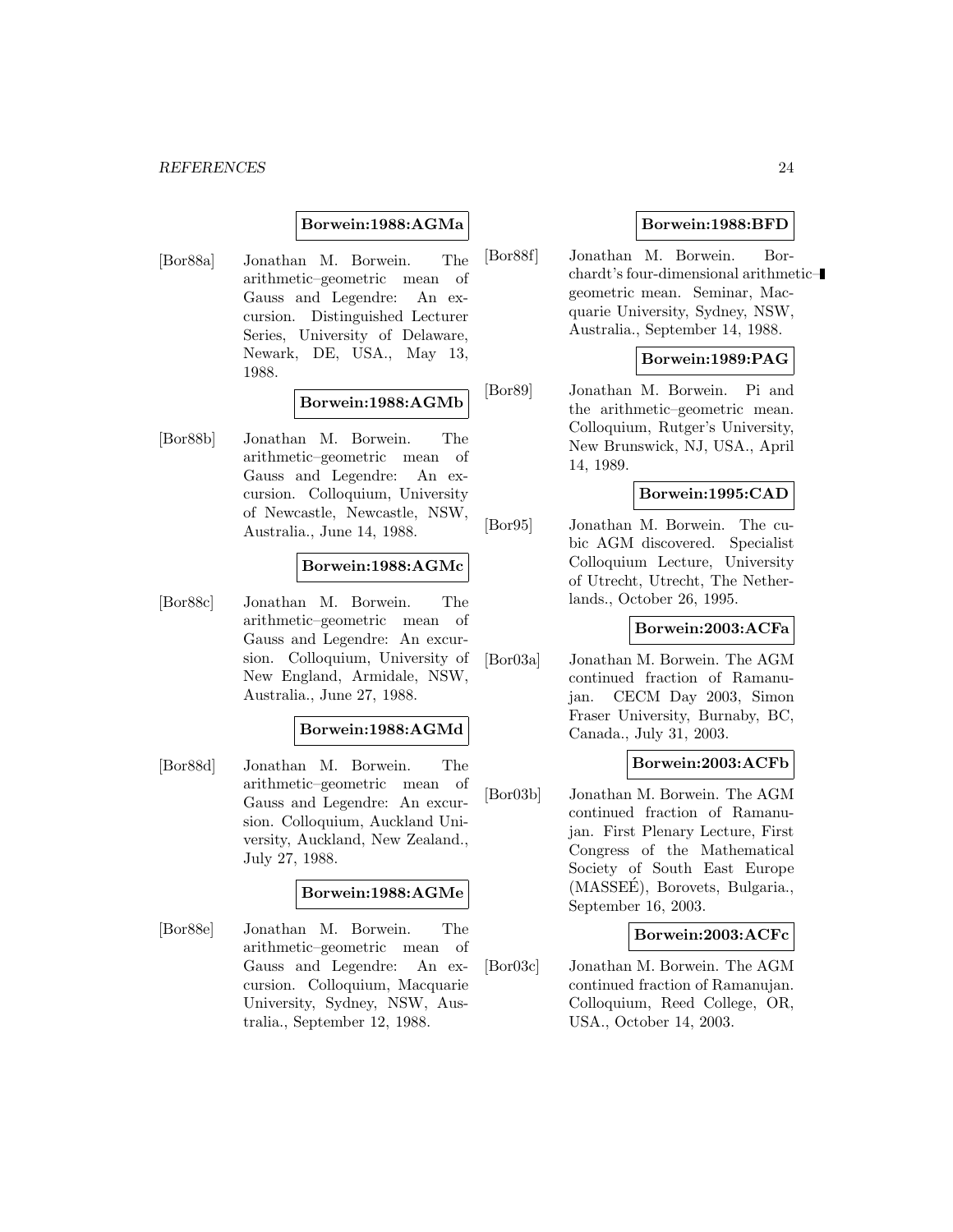### **Borwein:2004:RACc**

[Bor04a] Jonathan M. Borwein. Ramanujan's AGM continued fractions and dynamics. Workshop on Analytic and Computational Number Theory, August 23–27, Dalhousie University, Halifax, NS, Canada., August 27, 2004.

# **Borwein:2004:RACb**

[Bor04b] Jonathan M. Borwein. Ramanujan's AGM continued fractions and dynamics: the complex case. Analysis Seminar, Mathematics Department, Dalhousie University, Halifax, NS, Canada., March 10, 2004.

# **Borwein:2004:RACa**

[Bor04c] Jonathan M. Borwein. Ramanujan's AGM continued fractions and dynamics: the real case. Colloquium, Mathematics Department, Dalhousie University, Halifax, NS, Canada., March 4, 2004.

### **Barnard:2007:IHA**

[BR07] Roger W. Barnard and Kendall C. Richards. On inequalities for hypergeometric analogues of the arithmetic–geometric mean. IPAM. Journal of Inequalities in Pure and Applied Mathematics, 8(3):Article 65, 5, 2007. ISSN 1443-5756.

#### **Bracken:2001:AGM**

[Bra01] Paul Bracken. An arithmetic– geometric mean inequality. Expositiones Mathematicae, 19(3): 273–279, 2001. ISSN 0723- 0869 (print), 1878-0792 (electronic). URL http://www.

sciencedirect.com/science/ article/pii/S0723086901800062.

#### **Brent:1976:FMP**

[Bre76a] Richard P. Brent. Fast multipleprecision evaluation of elementary functions. Journal of the ACM, 23(2):242–251, April 1976. CODEN JACOAH. ISSN 0004- 5411 (print), 1557-735X (electronic).

# **Brent:1976:MPZ**

[Bre76b] Richard P. Brent. Multipleprecision zero-finding methods and the complexity of elementary function evaluation. In Traub [Tra76], pages 151–176. ISBN 0- 12-697560-4. LCCN QA297 .S915 1975.

### **Brent:2006:FAH**

[Bre06] Richard P. Brent. Fast algorithms for high-precision computation of elementary functions. Report ??, Australian National University, Canberra, ACT 0200, Australia, July 12, 2006. 61 pp. URL http://rnc7.loria.fr/ brent\_invited.pdf; https: //maths-people.anu.edu.au/~ brent/pd/RNC7t.pdf.

### **Brent:2010:MPZ**

[Bre10a] Richard P. Brent. Multipleprecision zero-finding methods and the complexity of elementary function evaluation. Reprint of [Bre76b] with a postscript describing more recent developments. See also [Sal76], April 20, 2010. URL http://arxiv.org/ abs/1004.3412v2; http://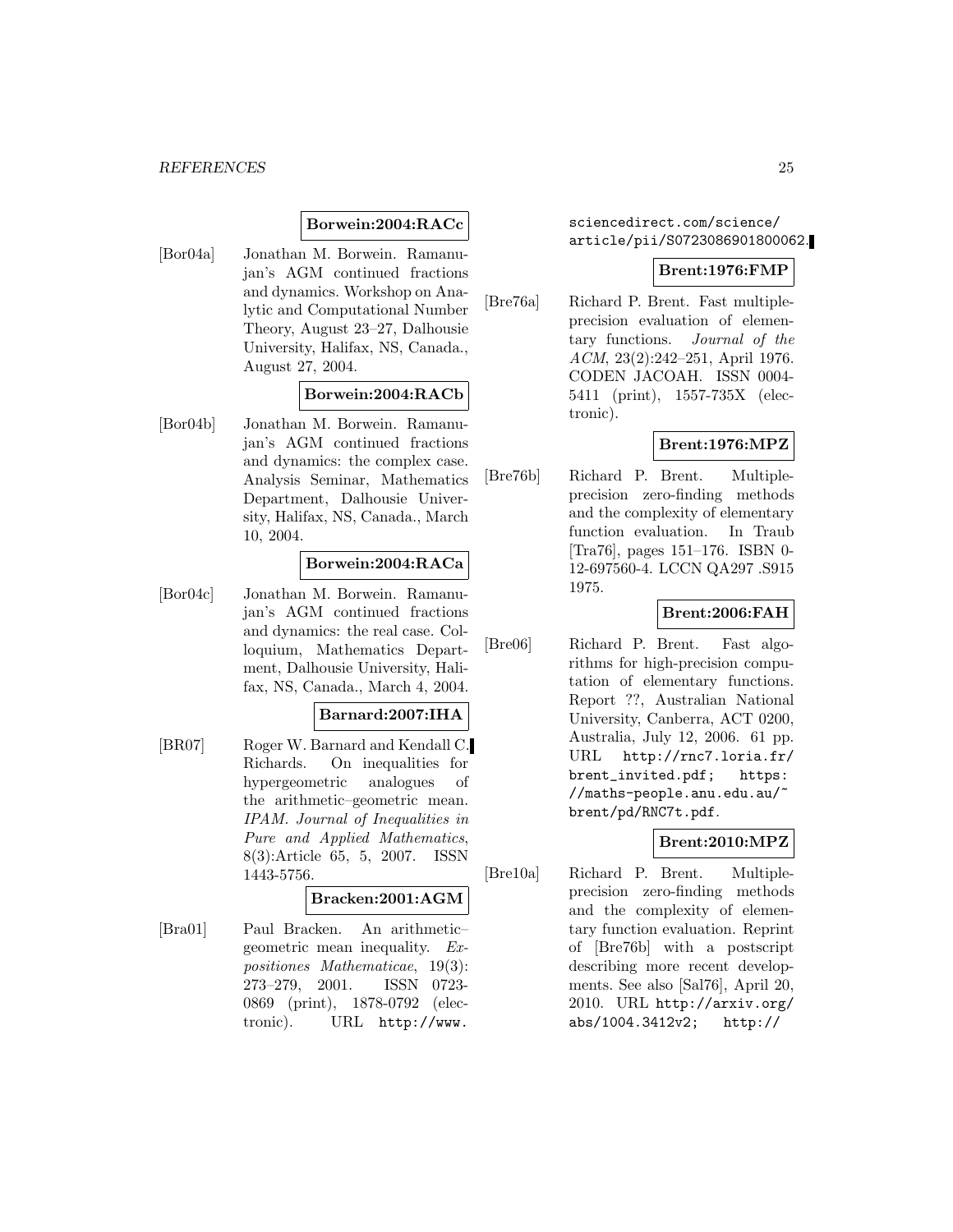wwwmaths.anu.edu.au/~brent/ pub/pub028.html.

# **Brent:2010:UAE**

[Bre10b] Richard P. Brent. Unrestricted algorithms for elementary and special functions.  $arXiv.org$ , ??(??): 1–13, April 2010. URL https:// arxiv.org/abs/1004.3621.

# **Brent:2016:FMP**

[Bre16] Richard P. Brent. Fast multipleprecision evaluation of elementary functions (1976). In Bailey and Borwein [BB16a], pages 9–20. ISBN 3-319- 32375-X, 3-319-32377-6 (e-book). LCCN QA251. URL http:/ /docserver.carma.newcastle. edu.au/1716/; http://lib. myilibrary.com?id=941862.

# **Brent:2017:JBP**

[Bre17] Richard P. Brent. Jonathan Borwein, pi and the AGM. Talk slides, Australian National University and CARMA, University of Newcastle, Canberra, ACT and Newcastle, NSW, Australia, September 26, 2017. 76 pp. URL https://carma. newcastle.edu.au/meetings/ jbcc/abstracts/pdf/JBCC-Richard\_ Brent.pdf.

# **Brent:2020:BBP**

[Bre20] Richard P. Brent. The Borwein brothers, pi and the AGM. In Bailey et al.  $[BBB+20]$ , pages 323–347. ISBN 3-030-36567-0 (print), 3-030-36568-9 (e-book). ISSN 2194-1009 (print), 2194- 1017 (electronic). LCCN ????

# **Broy:1996:DPD**

[Bro96] M. Broy, editor. Deductive program design: Proceedings of the NATO Advanced Study Institute on Deductive Program Design, held in Marktoberdorf, Germany, July 26–August 7, 1994, volume 152 of NATO ASI series. Series F, Computer and systems sciences. Springer-Verlag, Berlin, Germany / Heidelberg, Germany / London, UK / etc., 1996. ISBN 3- 540-60947-4 (hardcover). LCCN QA76.9.D5 D38 1996. URL http://www.loc.gov/catdir/ enhancements/fy0812/96010788 d.html.

# **Baricz:2013:TTI**

[BRS13] Arpád Baricz, Kondooru Raghavendar, and Anbhu Swaminathan. Turán type inequalities for  $q$ hypergeometric functions. Journal of Approximation Theory, 168(??):69–79, 2013. CO-DEN JAXTAZ. ISSN 0021- 9045 (print), 1096-0430 (electronic). URL http://www. sciencedirect.com/science/ article/pii/S0021904513000129.

# **Bertot:2018:DDP**

[BRT18] Yves Bertot, Laurence Rideau, and Laurent Théry. Distant decimals of  $\pi$ : Formal proofs of some algorithms computing them and guarantees of exact computation. Journal of Automated Reasoning, 61(1–4):33–71, June 2018. CO-DEN JAREEW. ISSN 0168-7433 (print), 1573-0670 (electronic). URL http://link.springer.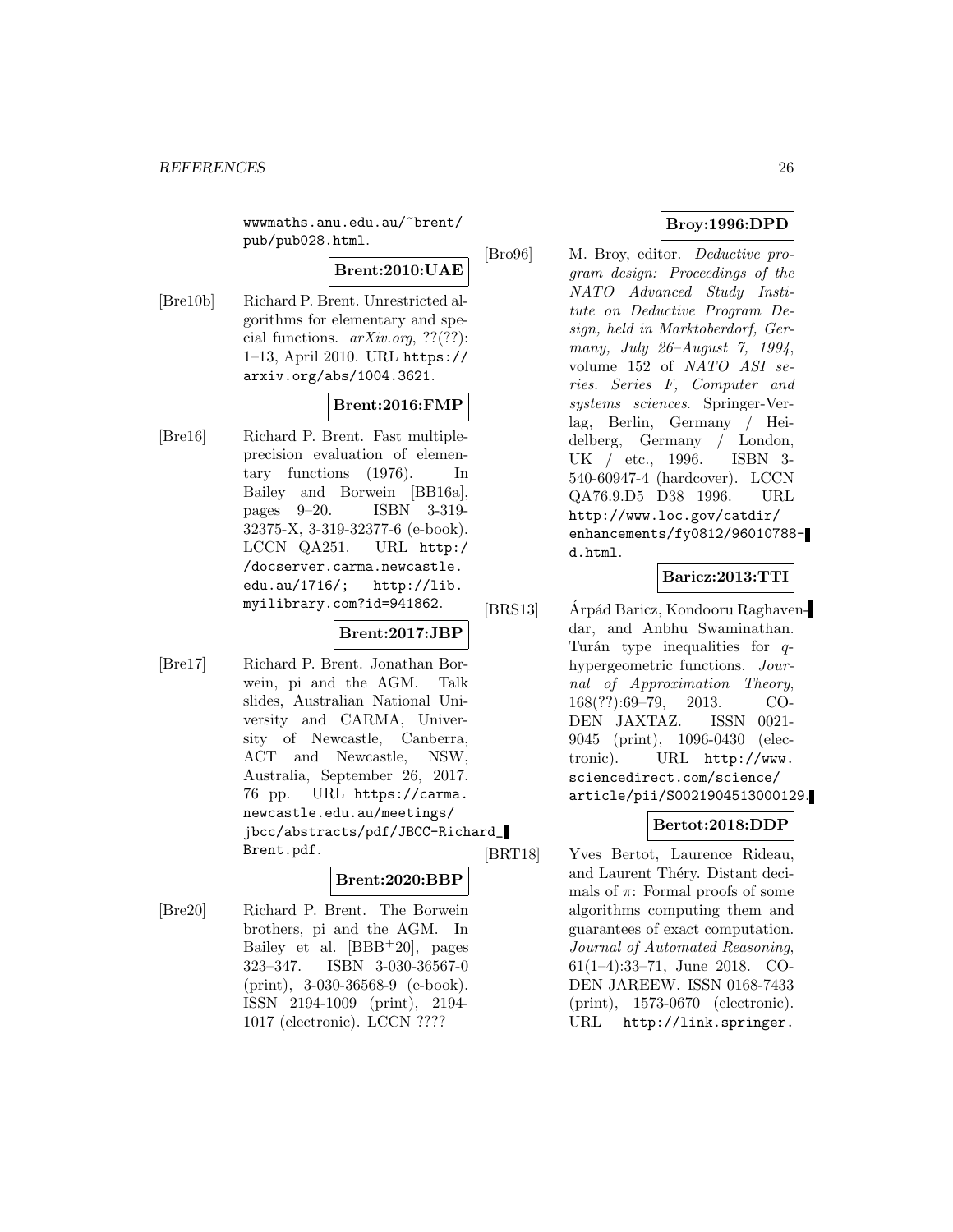com/article/10.1007/s10817- 017-9444-2.

# **Bencze:1993:NPAb**

[BS93a] Mihaly Bencze and Norman Schaumberger. A new proof of the arithmetic–geometric mean inequality. Mathematics Magazine, 66(4):245, 1993. CO-DEN MAMGA8. ISSN 0025- 570X. URL http://www.jstor. org/stable/2690740?origin= pubexport.

### **Bullett:1993:RSP**

[BS93b] Shaun Bullett and Jaroslav Stark. Renormalizing the simple pendulum. *SIAM Review*, 35(4): 631–640, December 1993. CO-DEN SIREAD. ISSN 0036-1445 (print), 1095-7200 (electronic).

# **Barratt:2012:IPC**

[BS12] Carl Barratt and Ramesh Sharma. 96.16 An inductive proof of the condition for the AM–GM equality. The Mathematical Gazette, 96 (535):131–133, March 2012. CO-DEN MAGAAS. ISSN 0025-5572 (print), 2056-6328 (electronic).

# **Bayat:2011:AGM**

[BT11] M. Bayat and H. Teimoori. Arithmetic–Geometric Mean determinantal identity. Linear Algebra and its Applications, 435(11): 2936–2941, December 1, 2011. CODEN LAAPAW. ISSN 0024- 3795 (print), 1873-1856 (electronic). URL http://www. sciencedirect.com/science/ article/pii/S002437951100440X.

# **Bullen:1967:SMI**

[Bul67] P. S. Bullen. Some more inequalities involving the arithmetic and geometric means. Univ. Beograd. Publ. Elektrotehn. Fak. Ser. Mat. Fiz. No., 181–196:61–66, 1967. ISSN 0522-8441.

# **Bullett:1991:DAG**

[Bul91] Shaun Bullett. Dynamics of the arithmetic–geometric mean. Topology, 30(2):171–190, 1991. CODEN TPLGAF. ISSN 0040- 9383 (print), 1879-3215 (electronic). URL http://www. sciencedirect.com/science/ article/pii/004093839190004N.

# **Bullen:2004:GAM**

[Bul04] P. S. Bullen. The geometric– arithmetic mean inequality. J. Indones. Math. Soc., 10(2):99–102, 2004. ISSN 0854-1388.

### **Burk:1987:NGL**

[Bur87] Frank Burk. Notes: The geometric, logarithmic, and arithmetic mean inequality. American Mathematical Monthly,  $94(6):527-528$ , June/July 1987. CODEN AM-MYAE. ISSN 0002-9890 (print), 1930-0972 (electronic).

# **Buric:2016:AAI**

[Bur16] Tomislav Burić. Asymptotic analysis of the iterative power means. Journal of Mathematical Analysis and Applications, 433(1):701–705, 2016. CO-DEN JMANAK. ISSN 0022- 247x (print), 1096-0813 (electronic). URL http://www.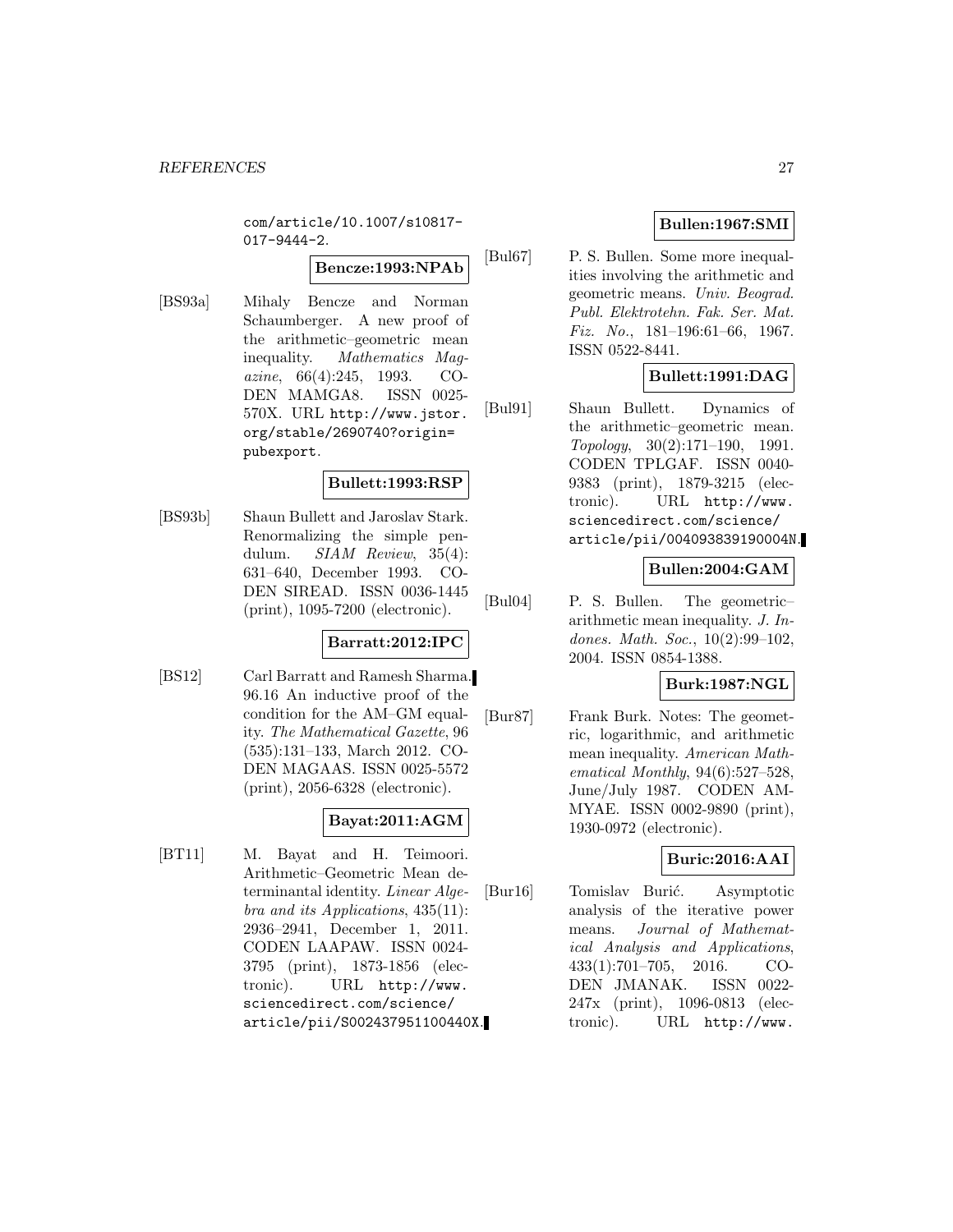sciencedirect.com/science/ article/pii/S0022247X15007477.

# **Butter:1936:CTA**

[But36] Franklin A. Butter, Jr. A Contribution to the Theory of the Arithmetic–Geometric Mean. Thesis (Ph.D.), Stanford University, Stanford, CA, USA, 1936. ???? pp. URL http://search.proquest.com/ docview/301788817.

# **Carlson:1970:IMA**

[Car70] B. C. Carlson. An inequality of mixed arithmetic and geometric means. SIAM Review, 12 (2):287–288, ???? 1970. CO-DEN SIREAD. ISSN 0036-1445 (print), 1095-7200 (electronic).

# **Carlson:1971:AIA**

[Car71] Bille Chandler Carlson. Algorithms involving arithmetic and geometric means. American Mathematical Monthly, 78 (5):496–505, May 1971. CO-DEN AMMYAE. ISSN 0002-9890 (print), 1930-0972 (electronic). URL http://www.jstor.org/ stable/2317754.

# **Carls:2011:GTC**

[Car11] Robert Carls. Galois theory of the canonical theta structure. International Journal of Number Theory, 7(1):173–202, February 2011. ISSN 1793- 0421 (print), 1793-7310 (electronic). URL https://www. worldscientific.com/doi/10. 1142/S1793042111003934.

# **Cass:1999:BRP**

[Cas99] Peter Cass. Book review: Pi and the AGM. The Mathematical Gazette, 83(497):334–335, July 1999. CODEN MAGAAS. ISSN 0025-5572 (print), 2056-6328 (electronic). URL http://www. jstor.org/stable/3619084.

# **Cardenas-Barron:2010:EMD**

[CB10a] Leopoldo Eduardo Cárdenas-Barrón. An easy method to derive EOQ and EPQ inventory models with backorders. Computers and Mathematics with Applications, 59(2):948–952, 2010. CO-DEN CMAPDK. ISSN 0898- 1221 (print), 1873-7668 (electronic). URL http://www. sciencedirect.com/science/ article/pii/S0898122109006774.

### **Cardenas-Barron:2010:SMC**

[CB10b] Leopoldo Eduardo Cárdenas-Barrón. A simple method to compute economic order quantities: Some observations. Applied Mathematical Modelling, 34(6):1684–1688, 2010. CO-DEN AMMODL. ISSN 0307- 904x (print), 1872-8480 (electronic). URL http://www. sciencedirect.com/science/ article/pii/S0307904X09002777.

# **Casquilho:2011:MDA**

[CB11] Miguel Casquilho and Jorge Buescu. A minimum distance: arithmetic and harmonic means in a geometric dispute. International Journal of Mathematical Education in Science and Tech-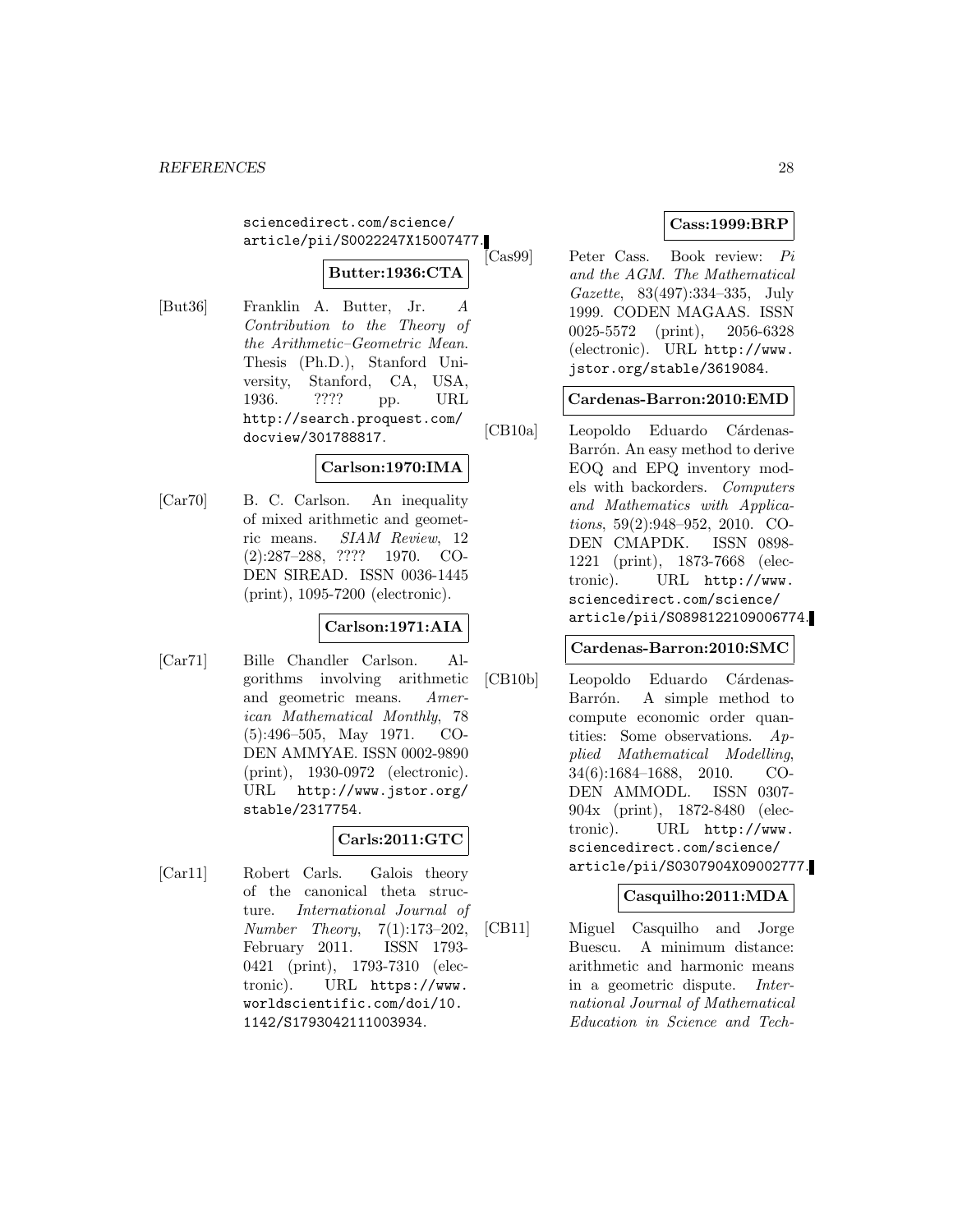nology, 42(3):399–405, 2011. CO-DEN IJMEBM. ISSN 0020-739x (print), 1464-5211 (electronic).

# **Cheon:2009:RBS**

[CE09] Gi-Sang Cheon and Andrew W. Eckford. A relationship between subpermanents and the arithmetic–geometric mean inequality. Linear Algebra and its Applications,  $430(1):114-$ 120, January 1, 2009. CO-DEN LAAPAW. ISSN 0024- 3795 (print), 1873-1856 (electronic). URL http://www. sciencedirect.com/science/ article/pii/S0024379508003406.

#### **Cartwright:1978:RAM**

[CF78] D. I. Cartwright and M. J. Field. A refinement of the arithmetic mean-geometric mean inequality. Proceedings of the American Mathematical Society, 71(1): 36–38, 1978. CODEN PAM-YAR. ISSN 0002-9939 (print), 1088-6826 (electronic).

# **Cohen:1995:AAA**

[CGM95] G. (Gérard) Cohen, Marc Giusti, and Teo Mora, editors. Applied algebra, algebraic algorithms, and error-correcting codes: 11th international symposium, AAECC-11, Paris, France, July 1995: proceedings, volume 948 of Lecture notes in computer science. Springer-Verlag, Berlin, Germany / Heidelberg, Germany / London, UK / etc., 1995. ISBN 3-540-60114-7 (softcover). LCCN QA268 .A35 1995. URL http://www.loc.gov/catdir/

enhancements/fy0815/95021560 d.html.

# **Charzynski:2002:IBA**

[Cha02] Zygmunt Karol Charzyński. On an inequality between an arithmetic mean and a geometric mean. Zeszyty Nauk. Politech. Rzeszowskiej Mat., 26:165–171, 2002. ISSN 1232-7867.

# **Chang:2014:API**

[Cha14] Hung-Chi Chang. An analysis of production-inventory models with deteriorating items in a two-echelon supply chain. Applied Mathematical Modelling, 38(3):1187–1191, 2014. CO-DEN AMMODL. ISSN 0307- 904x (print), 1872-8480 (electronic). URL http://www. sciencedirect.com/science/ article/pii/S0307904X13004757.

### **Chong:1976:AMG**

[Cho76] Kong Ming Chong. The arithmetic mean-geometric mean inequality: a new proof. Mathematics Magazine, 49(2):87–88, 1976. CODEN MAMGA8. ISSN 0011- 801x.

# **Chong:1977:AMG**

[Cho77] Kong Ming Chong. On the arithmetic-mean-geometric-mean inequality. Nanta Math., 10(1): 26–27, 1977. ISSN 0077-2739.

### **Chuan:1990:NIA**

[Chu90] Hao Zhi Chuan. Note on the inequality of the arithmetic and geometric means. Pacific Journal of Mathematics, 143(1):43– 46, 1990. CODEN PJMAAI.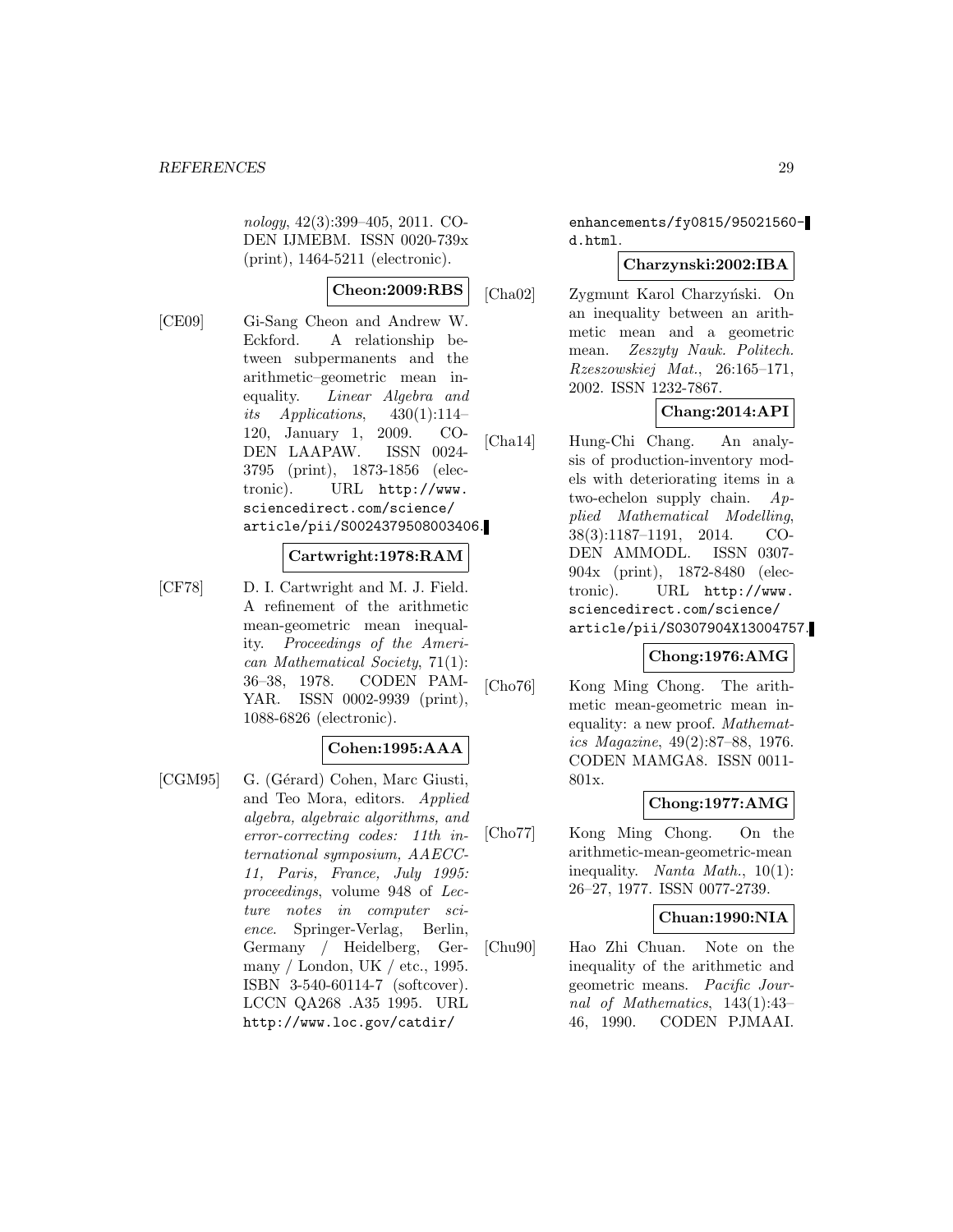ISSN 0030-8730 (print), 1945- 5844 (electronic). URL http: //projecteuclid.org/euclid. pjm/1102646201.

# **Chung:2012:VAG**

[Chu12] Kun-Jen Chung. On the validity of the arithmetic–geometric mean method to locate the optimal solution in a supply chain system. International Journal of Systems Science, 43(8):1454– 1463, 2012. CODEN IJSYA9. ISSN 0020-7721 (print), 1464- 5319 (electronic).

# **Crisan:2013:DSI**

[CK13] O. Crisan and S. Kanas. Differential subordinations involving arithmetic and geometric means. Applied Mathematics and Computation, 222(??):123– 131, October 1, 2013. CO-DEN AMHCBQ. ISSN 0096- 3003 (print), 1873-5649 (electronic). URL http://www. sciencedirect.com/science/ article/pii/S0096300313008011.

### **Cohen:1992:RAG**

[CL92] Joel E. Cohen and Thomas M. Liggett. Random arithmetic– geometric means and random pi: observations and conjectures. Stochastic Processes and Their Applications, 41(2):261– 271, 1992. CODEN STOPB7. ISSN 0304-4149 (print), 1879- 209x (electronic). URL http:// www.sciencedirect.com/science/ article/pii/030441499290126B.

### **Carlson:1971:MAG**

[CMN71] B. C. Carlson, R. K. Meany, and S. A. Nelson. Mixed arithmetic and geometric means. Pacific Journal of Mathematics, 38:343– 349, 1971. CODEN PJMAAI. ISSN 0030-8730 (print), 1945- 5844 (electronic). URL http: //projecteuclid.org/euclid. pjm/1102970046.

# **Cohen:1987:AGM**

[CN87] Joel E. Cohen and Roger D. Nussbaum. Arithmetic–geometric means of positive matrices. Mathematical Proceedings of the Cambridge Philosophical Society, 101 (2):209–219, 1987. CODEN MPCPCO. ISSN 0305-0041 (print), 1469-8064 (electronic).

### **Chang:2017:AGM**

[CO17] Chun-Tao Chang and Liang-Yuh Ouyang. An arithmetic– geometric mean inequality approach for determining the optimal production lot size with backlogging and imperfect rework process. J. Appl. Anal. Comput., 7 (1):224–235, 2017. ISSN 2156- 907X.

# **Cox:1984:AGM**

[Cox84] David A. Cox. The arithmetic– geometric mean of Gauss. L'Enseignement Mathématique. Revue Internationale. 2e Série,  $30(3-4):275-$ 330, 1984. CODEN ENMAAR. ISSN 0013-8584 (print), 2309- 4672 (electronic).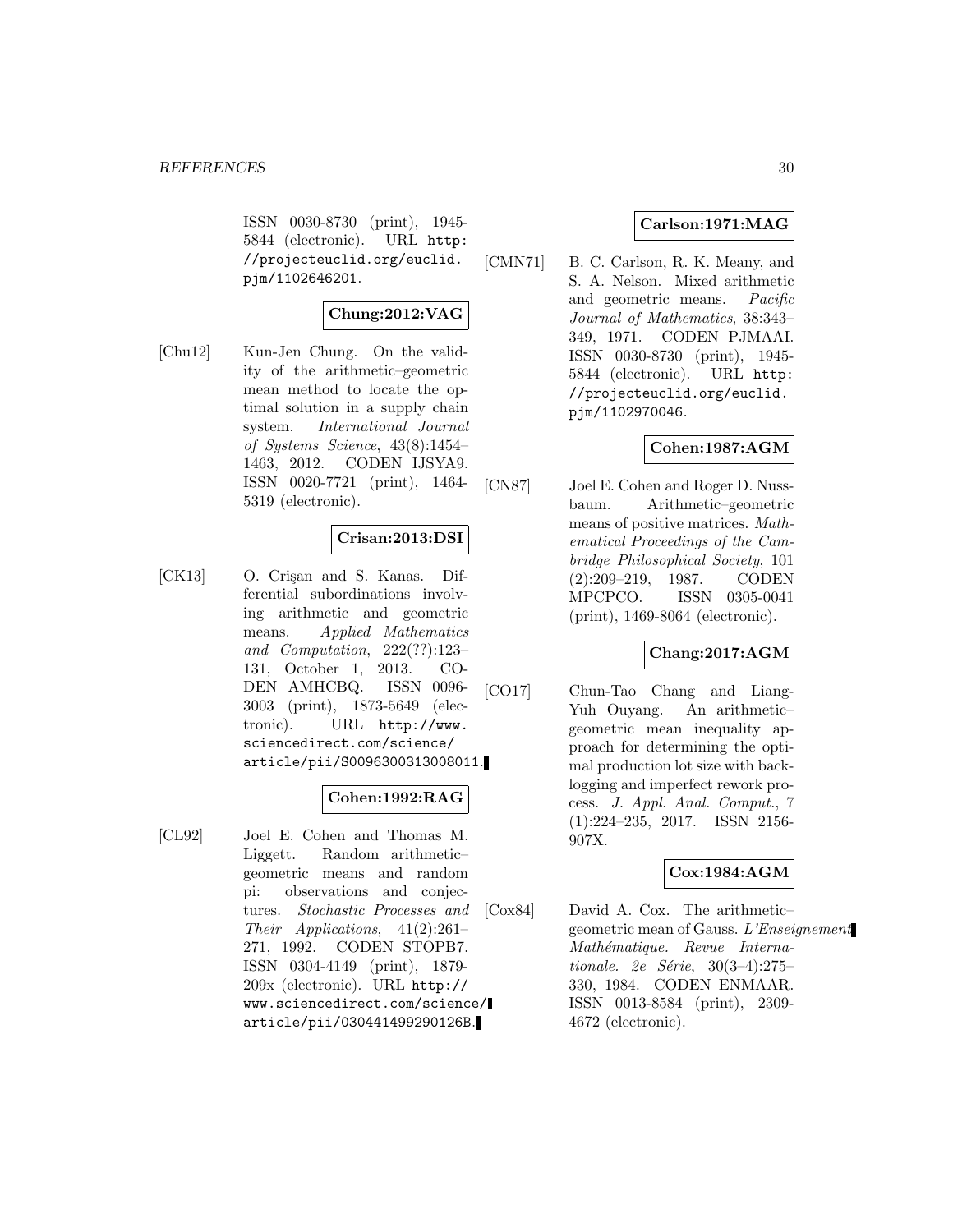# **Cox:1985:GAG**

[Cox85] David A. Cox. Gauss and the arithmetic–geometric mean. Notices of the American Mathematical Society, 32(2):147–151, 1985. CODEN AMNOAN. ISSN 0002- 9920 (print), 1088-9477 (electronic).

# **Cox:1997:AGM**

[Cox97] David A. Cox. The arithmetic– geometric mean of Gauss. In Berggren et al. [BBB97], pages 481–536. ISBN 0-387-94924- 0. LCCN QA484 .P5 1997. URL http://link.springer. com/chapter/10.1007/978-1- 4757-2736-4\_55.

# **Cox:2000:AGM**

[Cox00] David A. Cox. The arithmetic– geometric mean of Gauss. In Pi: a source book [BBB00], pages 481–536. ISBN 0-387- 98946-3 (hardcover). LCCN QA484 .P5 2000. URL http:/ /link.springer.com/chapter/ 10.1007/978-1-4757-3240-5\_ 55.

#### **Cox:2004:AGM**

[Cox04] David A. Cox. The arithmetic– geometric mean of Gauss. In Berggren et al. [BBB04], pages 481–536. ISBN 0-387-20571- 3. LCCN QA484 .P5 2004. URL http://link.springer. com/chapter/10.1007/978-1- 4757-4217-6\_55.

### **Cox:2016:AGM**

[Cox16] David A. Cox. The arithmetic– geometric mean of Gauss (1984). In Bailey and Borwein [BB16a], pages 21–78. ISBN 3-319- 32375-X, 3-319-32377-6 (e-book). LCCN QA251. URL http:/ /docserver.carma.newcastle. edu.au/1716/; http://lib. myilibrary.com?id=941862.

# **Chu:2015:OBF**

[CQWZ15] Yu-Ming Chu, Wei-Mao Qian, Li-Min Wu, and Xiao-Hui Zhang. Optimal bounds for the first and second Seiffert means in terms of geometric, arithmetic and contraharmonic means. Journal of Inequalities and Applications, pages 44:1–44:9, 2015. ISSN 1029-242X.

### **Cardoso:2016:MAG**

[CR16] João R. Cardoso and Rui Ralha. Matrix arithmetic– geometric mean and the computation of the logarithm. SIAM Journal on Matrix Analysis and Applications, 37(2):719–743, ???? 2016. CODEN SJMAEL. ISSN 0895-4798 (print), 1095-7162 (electronic).

### **Carvalhaes:2008:APS**

[CS08] Claudio G. Carvalhaes and Patrick Suppes. Approximations for the period of the simple pendulum based on the arithmetic– geometric mean. American Journal of Physics, 76(12):1150– 1154, December 2008. CODEN AJPIAS. ISSN 0002-9505 (print), 1943-2909 (electronic). URL http://aapt.scitation.org/ doi/full/10.1119/1.2968864. See comments in [Vil14] about prior work before 1966 by Al-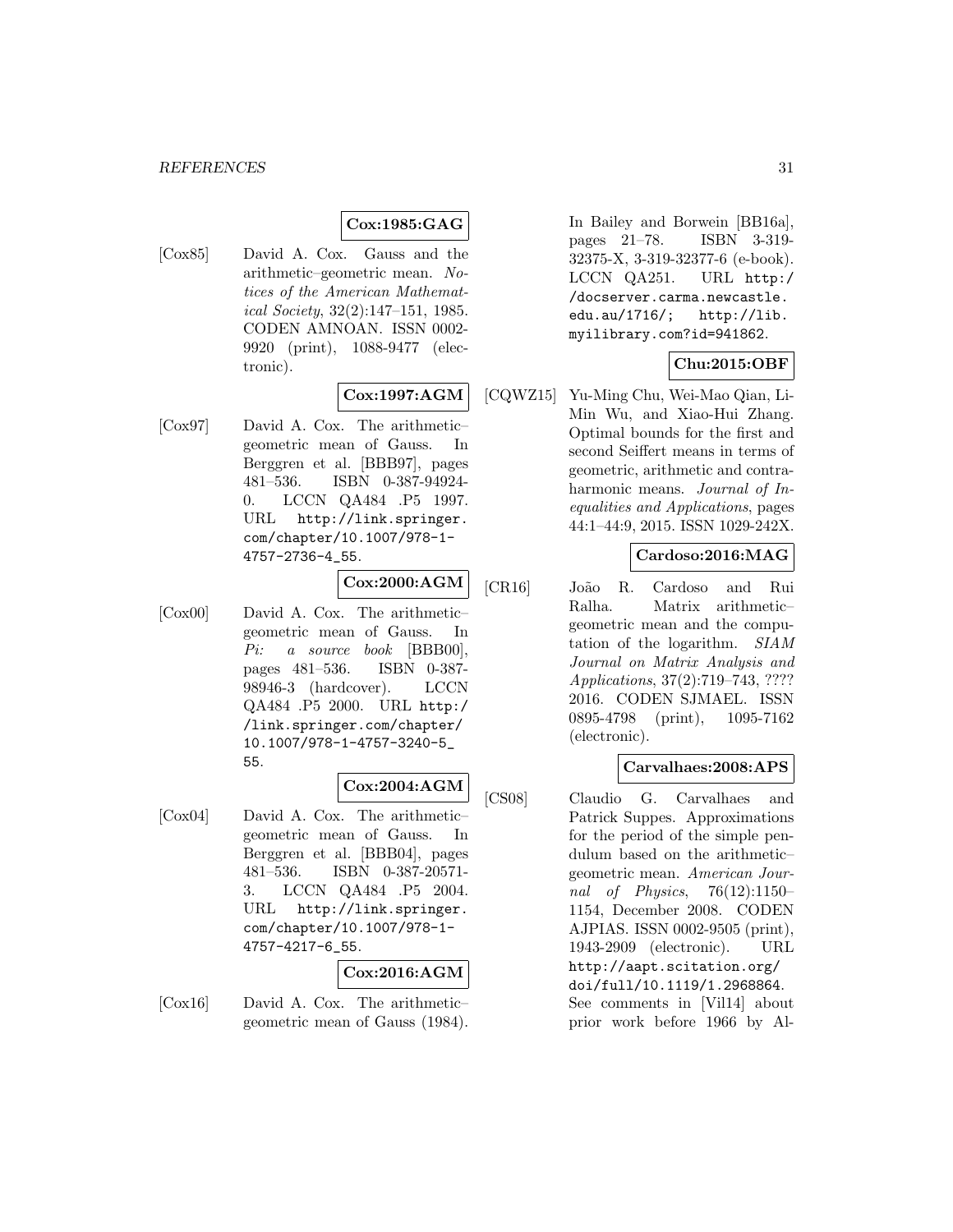bert Edward Ingham (1900–1967) producing both upper and lower bounds to approximations to the period of a pendulum.

$$
Choi:2017:IRA
$$

[CS17] D. Choi and M. Sababheh. Inequalities related to the arithmetic, geometric and harmonic means. Journal of Mathematical Inequalities, 11(1):1–16, 2017. ISSN 1846-579x (print), 1848- 9575 (electronic).

# **Cremona:2013:CAPb**

[CT13a] John E. Cremona and Thotsaphon Thongjunthug. The complex AGM, periods of elliptic curves over **C** and complex elliptic logarithms. Journal of Number Theory, 133(8): 2813–2841, August 2013. CO-DEN JNUTA9. ISSN 0022- 314X (print), 1096-1658 (electronic). URL http://www. sciencedirect.com/science/ article/pii/S0022314X13000735.

# **Cremona:2013:CAPa**

[CT13b] John E. Cremona and Thotsaphon Thongjunthug. The complex AGM, periods of elliptic curves over and complex elliptic logarithms. arXiv.org, ?? (??):1–32, February 20, 2013. URL https://arxiv.org/pdf/ 1011.0914.pdf.

### **Cusmariu:1981:MNP**

[Cus81] Adolf Cusmariu. Mathematical notes: a proof of the arithmetic mean–geometric mean inequality. American Mathematical Monthly,

88(3):192–194, March 1981. CO-DEN AMMYAE. ISSN 0002-9890 (print), 1930-0972 (electronic).

### **Carlson:1991:IAL**

[CV91] B. C. Carlson and M. Vuorinen. Inequality of the AGM and the logarithmic mean. SIAM Review, 33(4):655, ???? 1991. CO-DEN SIREAD. ISSN 0036-1445 (print), 1095-7200 (electronic).

# **Chu:2011:OIB**

[CW11] Yu-Ming Chu and Miao-Kun Wang. Optimal inequalities between harmonic, geometric, logarithmic, and arithmetic– geometric means. Journal of Applied Mathematics, pages 618929:1–618929:9, 2011. ISSN 1110-757x (print), 1687-0042 (electronic).

# **Chu:2012:IBA**

[CW12] Yu-Ming Chu and Miao-Kun Wang. Inequalities between arithmetic–geometric, Gini, and Toader means. Abstract and Applied Analysis, pages 830585:1– 830585:11, 2012. ISSN 1085-3375 (print), 1687-0409 (electronic).

# **Chu:2013:IAG**

[CW13] Yu Ming Chu and Miao Kun Wang. Inequalities among generalized logarithmic, arithmetic and geometric means. Acta Math. Sci. Ser. A Chin. Ed., 33(2):298– 308, 2013. ISSN 1003-3998.

# **Chu:2012:OLM**

[CWQ12] Y.-M. Chu, M.-K. Wang, and Y.- F. Qiu. Optimal Lehmer mean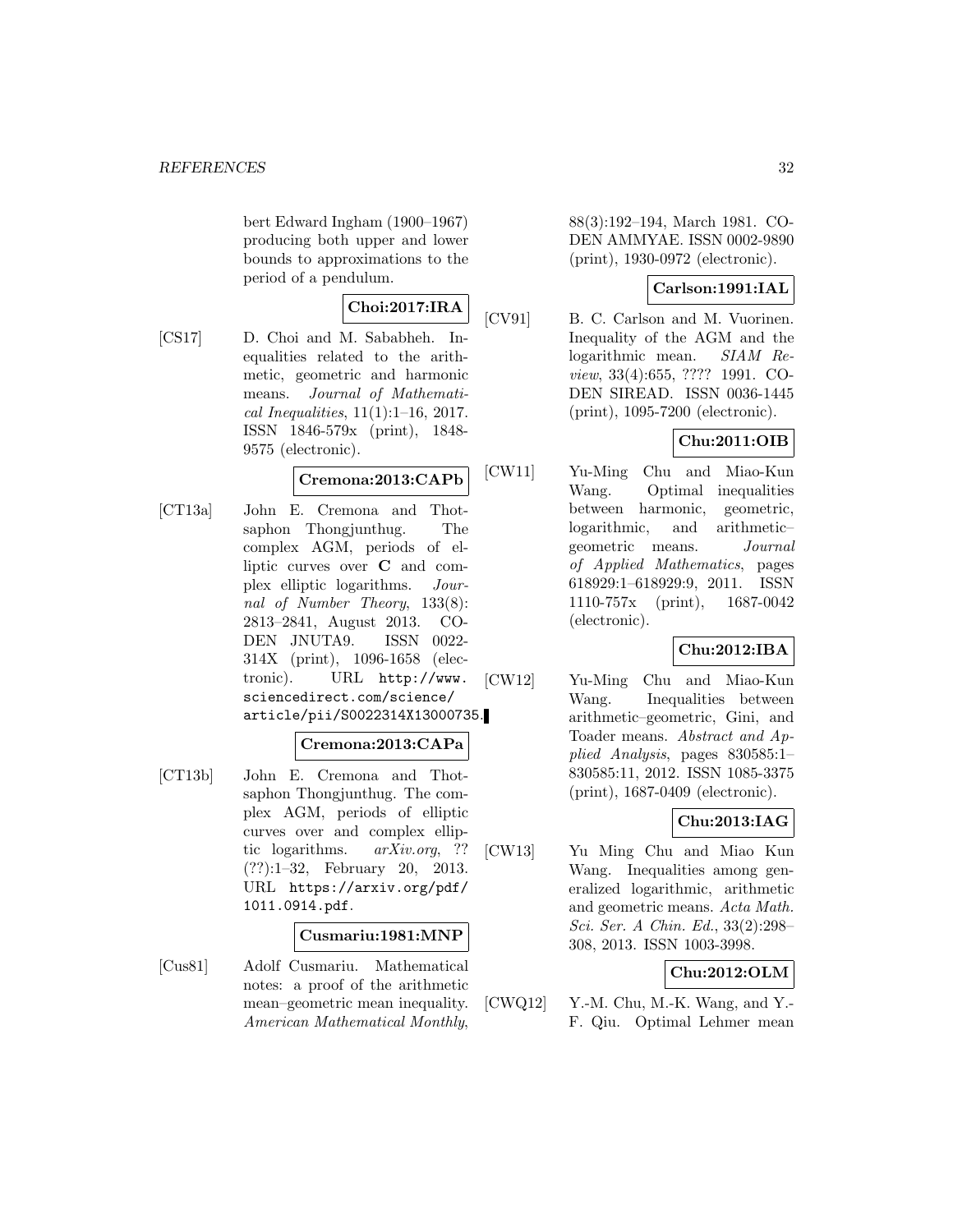bounds for the geometric and arithmetic combinations of arithmetic and Seiffert means. Azerb. J. Math., 2(1):3–9, 2012. ISSN 2218-6816.

### **Chu:2013:STP**

[CWQM13] Yu-Ming Chu, Miao-Kun Wang, Ye-Fang Qiu, and Xiao-Yan Ma. Sharp two parameter bounds for the logarithmic mean and the arithmetic–geometric mean of Gauss. Journal of Mathematical Inequalities, 7(3):349–355, 2013. ISSN 1846-579x (print), 1848- 9575 (electronic).

# **Chu:2011:OCC**

[CZW11] Yu-Ming Chu, Cheng Zong, and Gen-Di Wang. Optimal convex combination bounds of Seiffert and geometric means for the arithmetic mean. Journal of Mathematical Inequalities, 5(3): 429–434, 2011. ISSN 1846-579x (print), 1848-9575 (electronic).

# **dalahu:1996:AIA**

[dal96] Ba dalahu. Applications of the inequality for arithmetic means and geometric means in nonlinear programming. Neimenggu Daxue Xuebao Ziran Kexue, 27(6):736– 739, 1996. ISSN 1000-1638.

### **Dragomir:1997:SMA**

[DCP97] S. S. Dragomir, D. Comǎnescu, and C. E. M. Pearce. On some mappings associated with geometric and arithmetic means. Bulletin of the Australian Mathematical Society, 55(2):299–309, 1997. CODEN ALNBAB. ISSN

0004-9727 (print), 1755-1633 (electronic).

# **Diananda:1960:CNS**

[Dia60] P. H. Diananda. Classroom notes: a simple proof of the arithmetic mean geometric mean inequality. American Mathematical Monthly, 67(10):1007, December 1960. CO-DEN AMMYAE. ISSN 0002-9890 (print), 1930-0972 (electronic).

# **Dijkstra:1992:AMG**

[Dij92] Edsger W. Dijkstra. The arithmetic mean and the geometric mean. Circulated privately., October 1992. URL http: //www.cs.utexas.edu/users/ EWD/ewd11xx/EWD1140.PDF.

# **Dijkstra:1994:AAA**

[Dij94] Edsger W. Dijkstra. The argument about the arithmetic mean and the geometric mean, heuristics included. Circulated privately., January 1994. URL http: //www.cs.utexas.edu/users/ EWD/ewd11xx/EWD1171.PDF.

### **Dijkstra:1996:AAA**

[Dij96a] Edsger W. Dijkstra. The argument about the arithmetic mean and the geometric mean, heuristics included. In Broy [Bro96], pages 29–32. ISBN 3- 540-60947-4 (hardcover). LCCN QA76.9.D5 D38 1996. URL http://www.loc.gov/catdir/ enhancements/fy0812/96010788 d.html.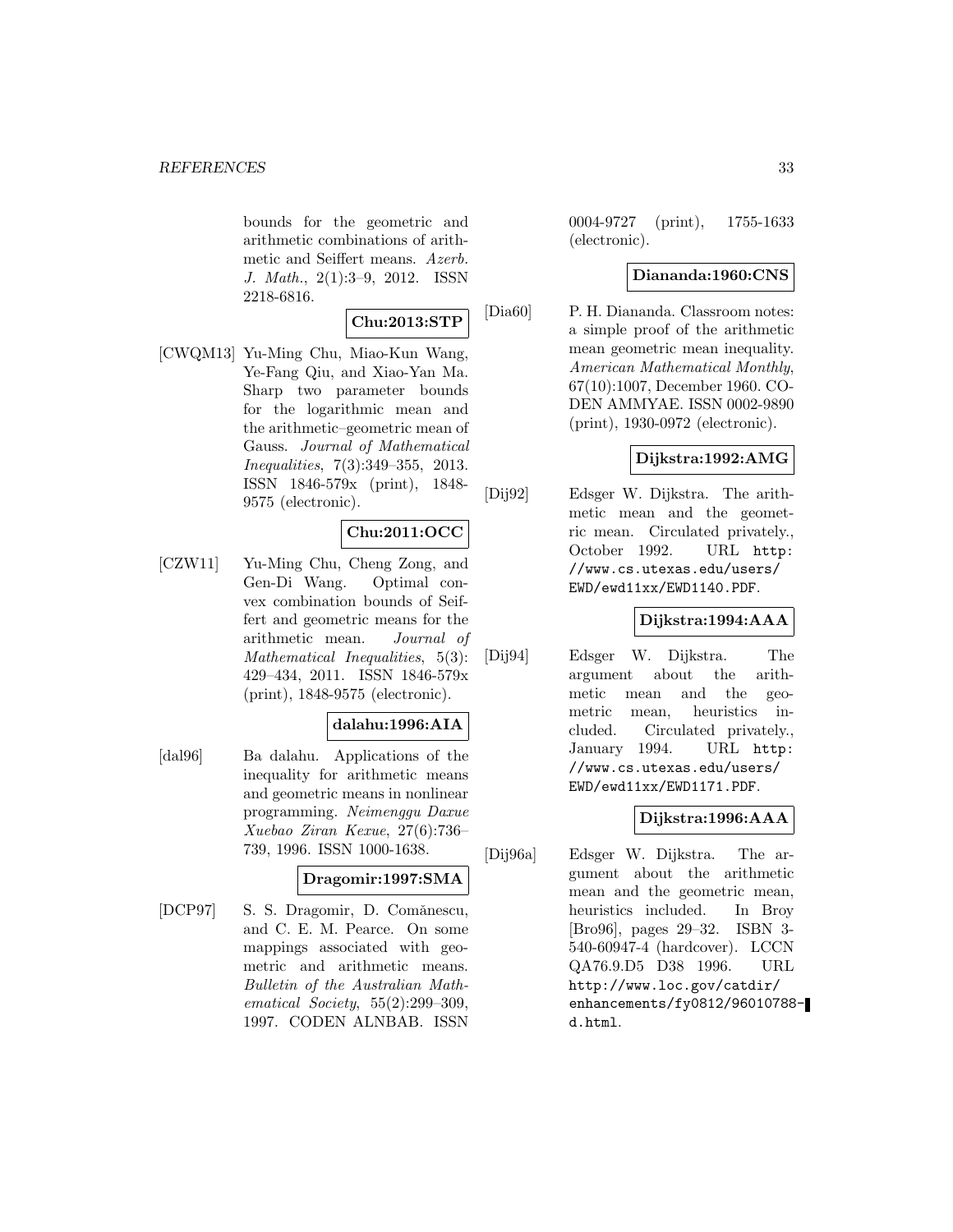### **Dijkstra:1996:AGM**

[Dij96b] Edsger W. Dijkstra. The arithmetic and geometric means once more. Circulated privately., February 1996. URL http: //www.cs.utexas.edu/users/ EWD/ewd12xx/EWD1231.PDF.

# **Disch:2002:CPV**

[Dis02] Burkhard Disch. Computing present values by the AGM.  $Blätter der DGVFM, 25(4):831-$ 849, October 2002.

### **Dzhaparidze:1994:SAI**

[DJ94] Kacha Dzhaparidze and René H. P. Janssen. A stochastic approach to an interpolation problem with applications to Hellinger integrals and arithmetic–geometric mean relationship. CWI Quarterly, 7(3): 245–258, 1994. ISSN 0922-5366.

#### **Donagi:1999:AGM**

[DL99] Ron Donagi and Ron Livné. The arithmetic–geometric mean and isogenies for curves of higher genus. Annali della Scuola normale superiore di Pisa, Classe di scienze, 28 (2):323–339, 1999. CODEN PSNAAI. ISSN 0391-173x (print), 2036-2145 (electronic). URL http://www.numdam.org/ item?id=ASNSP\_1999\_4\_28\_2\_ 323\_0.

**Dmitrieva:1997:FAB**

[DM97] O. M. Dmitrieva and V. N. Malozëmov. On a fast algorithm based on arithmetic–geometric means. Zhurnal Vychislitel'noui Matematiki i Matematicheskoui Fiziki, 37(3):277–290, 1997. CO-DEN ZVMFAN. ISSN 0044-4669.

### **Dobbs:2001:PAG**

[Dob01] David E. Dobbs. A proof of the arithmetic–geometric mean inequality using non-Euclidean geometry. International Journal of Mathematical Education in Science and Technology, 32(5):778– 782, 2001. CODEN IJMEBM. ISSN 0020-739x (print), 1464- 5211 (electronic).

#### **Dragomir:1993:ETR**

[Dra93a] Sever Silvestru Dragomir. Errata: "Two refinements of the arithmetic mean-geometric mean inequality" [Nieuw Arch. Wisk. (4) **11** (1993), no. 1, 9–12; MR1220829 (94c:26025)]. Nieuw Archief voor Wiskunde. Vierde Serie, 11(3):198, 1993. CODEN NAWIA7. ISSN 0028-9825.

### **Dragomir:1993:TRA**

[Dra93b] Sever Silvestru Dragomir. Two refinements of the arithmetic mean-geometric mean inequality. Nieuw Archief voor Wiskunde. Vierde Serie, 11(1):9–12, 1993. CODEN NAWIA7. ISSN 0028- 9825.

#### **Dragomir:1998:IAG**

[Dra98] Sever S. Dragomir. The improvement of arithmetic–geometric inequality for weighted means. Ranchi Univ. Math. J., 29:11–19 (1999), 1998. ISSN 0079-9602.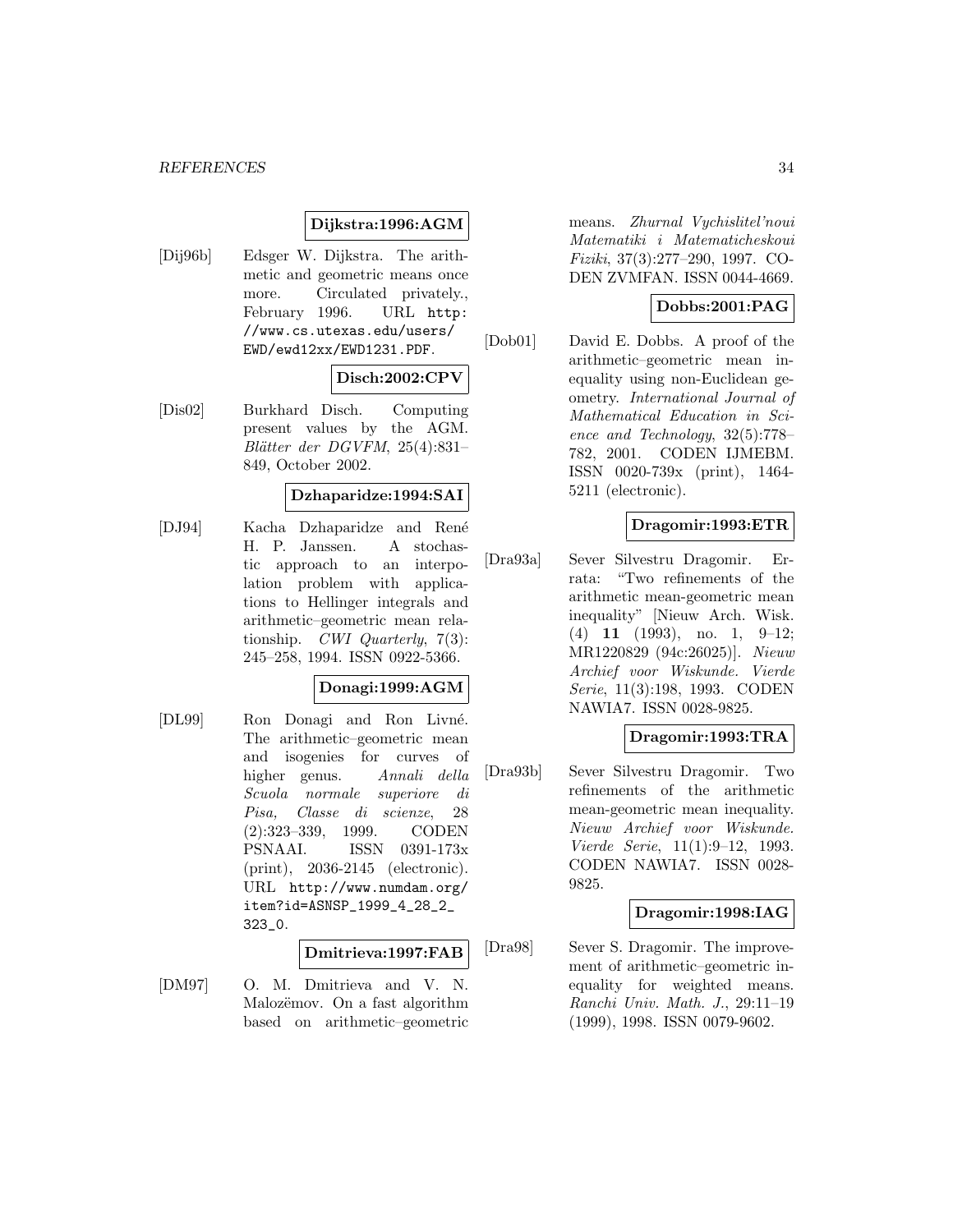### **Dragomir:1999:CAM**

[Dra99] S. S. Dragomir. Counterparts of arithmetic mean–geometric mean–harmonic mean inequality. Studia Univ. Babeş-Bolyai Math., 44(4):37–42, 1999. ISSN 0252- 1938.

### **Dupont:2011:FEM**

[Dup11] Régis Dupont. Fast evaluation of modular functions using Newton iterations and the AGM. Mathematics of Computation, 80 (275):1823–1847, July 2011. CO-DEN MCMPAF. ISSN 0025- 5718 (print), 1088-6842 (electronic). URL http://www.ams. org/journals/mcom/2011-80- 275/S0025-5718-2011-01880- 6/; http://www.ams.org/journals/ mcom/2011-80-275/S0025-5718- 2011-01880-6/S0025-5718-2011- 01880-6.pdf.

### **Ding:2017:OBA**

[DZ17] Qing Ding and Tiehong Zhao. Optimal bounds for arithmetic– geometric and Toader means in terms of generalized logarithmic mean. Journal of Inequalities and Applications, pages 102:1–102:12, 2017. ISSN 1029-242X.

# **Eddy:1985:BAG**

[Edd85] Roland H. Eddy. Behold! The Arithmetic-Geometric Mean Inequality. College Mathematics Journal, 16(3):208, June 1985. CODEN ???? ISSN 0746- 8342 (print), 1931-1346 (electronic). URL http://www. tandfonline.com/doi/abs/10. 1080/07468342.1985.11972881.

### **Ekart:2001:NGA**

[EN01] Anikó Ekárt and S. Z. Németh. A noncontinuous generalization of the arithmetic–geometric mean. Applied Mathematics and Computation, 124(2):261–279, October 25, 2001. CODEN AMHCBQ. ISSN 0096-3003 (print), 1873-5649 (electronic). URL http://www.elsevier. com/gej-ng/10/9/12/113/31/ 36/abstract.html; http:// www.sciencedirect.com/science/ article/pii/S0096300300000989.

# **Enge:2006:CCP**

[Eng06] Andreas Enge. The complexity of class polynomial computation via floating point approximations.  $arXiv.org, ??(??)$ :??, January 24, 2006. CODEN ???? ISSN ???? URL http://arxiv. org/abs/cs/0601104. Published in Mathematics of Computation 78, **266** (2009) 1089–1107.

### **Everitt:1963:IGA**

[Eve63] W. N. Everitt. On an inequality for the generalized arithmetic and geometric means. American Mathematical Monthly, 70 (3):251–255, March 1963. CO-DEN AMMYAE. ISSN 0002-9890 (print), 1930-0972 (electronic).

### **Everitt:1967:LPA**

[Eve67] W. N. Everitt. On a limit problem associated with the arithmetic– geometric mean inequality. Journal of the London Mathematical Society, 42:712–718, 1967. CO-DEN JLMSAK. ISSN 0024-6107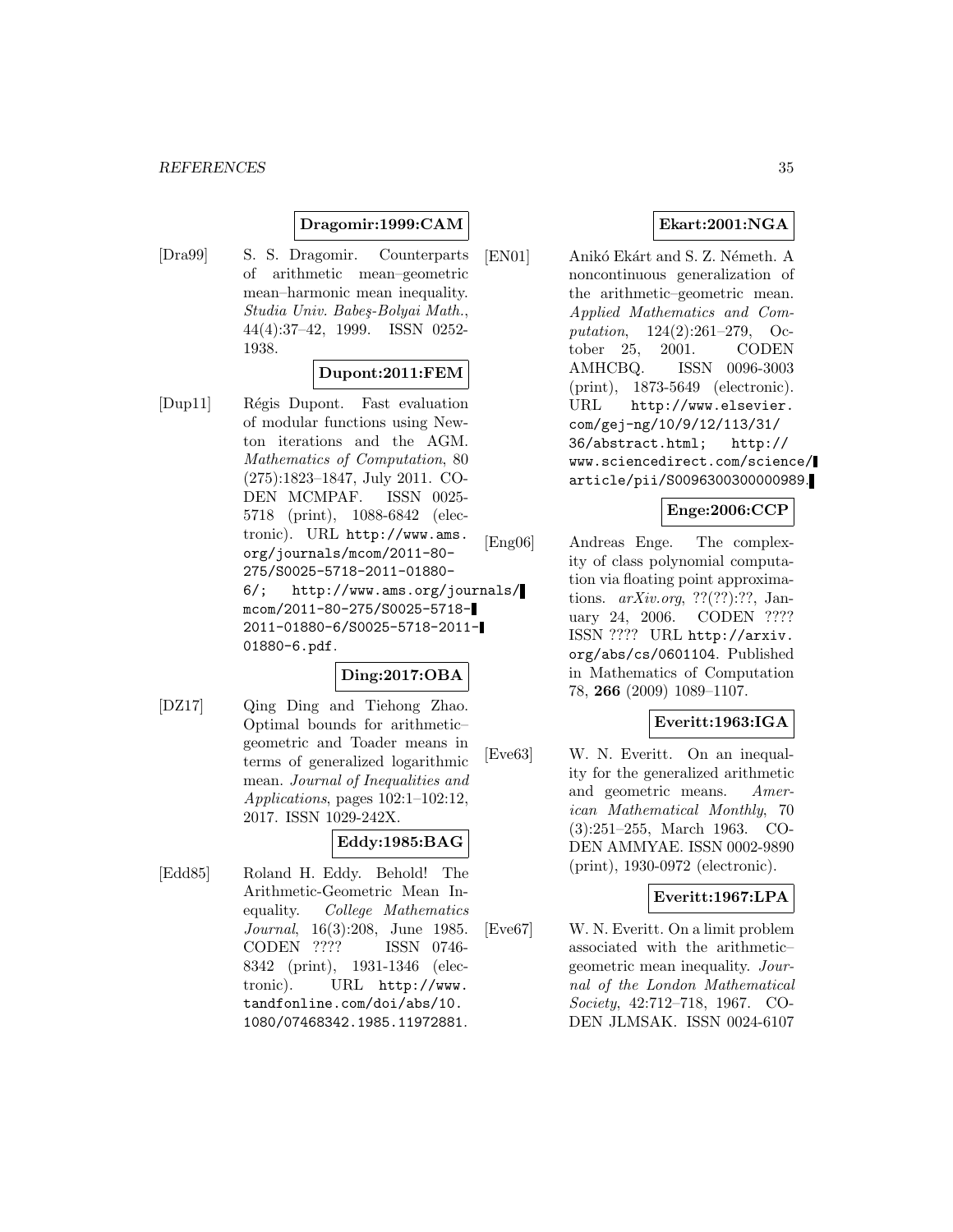(print), 1469-7750 (electronic). See corrigendum [Eve69].

# **Everitt:1969:CLP**

[Eve69] W. N. Everitt. Corrigendum: "On a limit problem associated with the arithmetic–geometric mean inequality". Journal of the London Mathematical Society. Second Series, 1:428–430, 1969. CODEN JLMSAK. ISSN 0024- 6107 (print), 1469-7750 (electronic). See [Eve67].

### **Friedrich:2012:RGM**

[FAB12] Jan O. Friedrich, Neill K. J. Adhikari, and Joseph Beyene. Ratio of geometric means to analyze continuous outcomes in metaanalysis: comparison to mean differences and ratio of arithmetic means using empiric data and simulation. *Stat. Med.*,  $31(17)$ : 1857–1886, 2012. ISSN 0277- 6715.

#### **Feng:1995:RAG**

[Fen95] Ci Huang Feng. A refinement of the arithmetic–geometric mean inequality. J. Hangzhou Univ. Natur. Sci. Ed., 22(3):222–225, 1995. CODEN HHHPD7. ISSN 0253-3618.

### **Fujii:2016:RDM**

[FFSZ16] Jun Ichi Fujii, Masatoshi Fujii, Yuki Seo, and Hongliang Zuo. Recent developments of matrix versions of the arithmetic– geometric mean inequality. Annals of Functional Analysis, 7(1): 102–117, 2016. ISSN 2008-8752.

# **Fink:1981:WAG**

[Fin81] A. M. Fink. A weightedarithmetic–geometric means inequality. Univ. Beograd. Publ. Elektrotehn. Fak. Ser. Mat. Fiz., 716–734(716-734):35–40, 1981. ISSN 0522-8441.

# **Fink:1976:GAG**

[FJ76] A. M. Fink and Max Jodeit, Jr. A generalization of the arithmetic– geometric means inequality. Proceedings of the American Mathematical Society, 61(2):255–261 (1977), 1976. CODEN PAM-YAR. ISSN 0002-9939 (print), 1088-6826 (electronic).

# **Furuichi:2009:TIP**

[FKY09] Shigeru Furuichi, Ken Kuriyama, and Kenjiro Yanagi. Trace inequalities for products of matrices. Linear Algebra and its Applications, 430(8–9):2271–2276, 2009. CODEN LAAPAW. ISSN 0024-3795 (print), 1873-1856 (electronic). URL http://www. sciencedirect.com/science/ article/pii/S0024379508005685.

# **Freour:2011:MCS**

[FLFJ11] S. Fréour, E. Lacoste, J. Fajoui, and F. Jacquemin. On the meaning of the chosen set-averaging method within Eshelby–Kröner self-consistent scale transition model: the geometric mean versus the classical arithmetic average. Zeitschrift für Angewandte Mathematik und Mechanik, 91(9): 689–698, 2011. CODEN ZAM-MAX. ISSN 0044-2267 (print), 1521-4001 (electronic).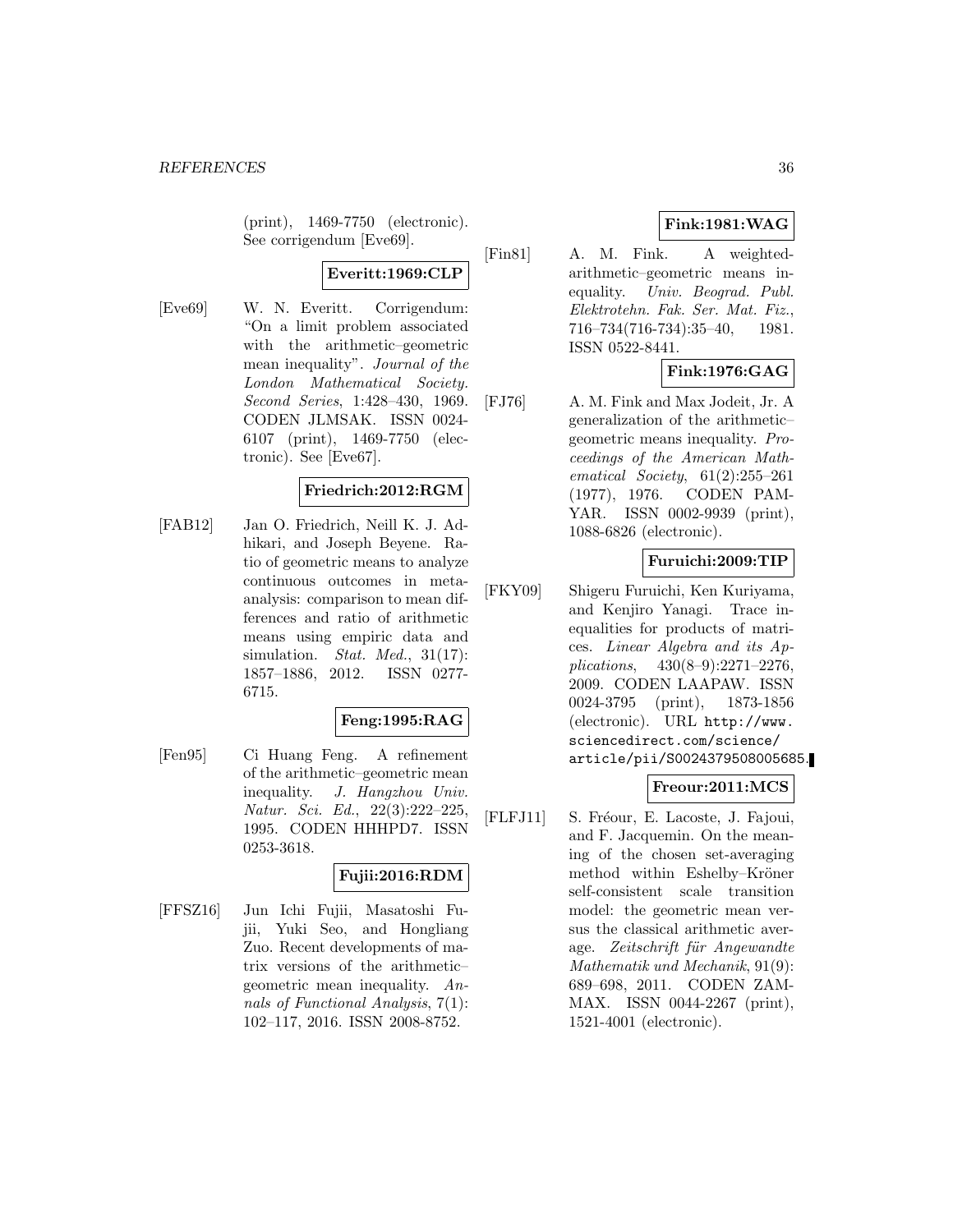### **Fournier:1999:EGA**

[Fou99] Richard Fournier. Extensions of the geometric–arithmetic means inequality to a disc of the complex plane. Mathematical Inequalities & Applications,  $2(1):19-24$ , 1999. ISSN 1331-4343 (print), 1848-9966 (electronic).

### **Foster:1984:AHM**

[FP84] D. M. E. Foster and G. M. Phillips. The arithmetic– harmonic mean. Mathematics of Computation, 42(165):183–191, January 1984. CODEN MCM-PAF. ISSN 0025-5718 (print), 1088-6842 (electronic).

# **Feng:2008:MVS**

[FT08] Bao Qi Feng and Andrew Tonge. Matrix versions of some refinements of the arithmetic– geometric mean inequality. Journal of Mathematical Sciences. Advances and Applications, 1(2): 243–264, 2008. ISSN 0974-5750.

### **Furuta:1994:NAG**

[Fur94] Takayuki Furuta. A note on the arithmetic–geometric mean inequality for every unitarily invariant matrix norm. Linear Algebra and its Applications, 208– 209(??):223–228, 1994. CO-DEN LAAPAW. ISSN 0024- 3795 (print), 1873-1856 (electronic). URL http://www. sciencedirect.com/science/ article/pii/0024379594904391.

### **Furuichi:2014:OIA**

[Fur14] Shigeru Furuichi. Operator inequalities among arithmetic

mean, geometric mean and harmonic mean. Journal of Mathematical Inequalities, 8(3):669– 672, 2014. ISSN 1846-579x (print), 1848-9575 (electronic).

### **Gaines:1967:AMG**

[Gai67] Fergus Gaines. Classroom notes: On the arithmetic mean–geometric mean inequality. American Mathematical Monthly, 74(3):305–306, March 1967. CO-DEN AMMYAE. ISSN 0002-9890 (print), 1930-0972 (electronic).

# **Gao:2015:DWM**

[Gao15] Peng Gao. On a discrete weighted mixed arithmetic– geometric mean inequality. Mathematical Inequalities & Applications, 18(3):941–947, 2015. ISSN 1331-4343 (print), 1848- 9966 (electronic).

### **Garvan:1994:CMI**

[Gar94] Frank Garvan. Cubic modular identities of Ramanujan, hypergeometric functions and analogues of the arithmetic–geometric mean iteration. In The Rademacher legacy to mathematics (University Park, PA, 1992), volume 166 of Contemp. Math., pages 245– 264. Amer. Math. Soc., Providence, RI, 1994.

### **Gasharov:1997:SFT**

[Gas97] Vesselin Gasharov. Symmetric functions and the theorem of the arithmetic and geometric means. J. Combin. Math. Combin. Comput., 25:91–95, 1997. ISSN 0835- 3026.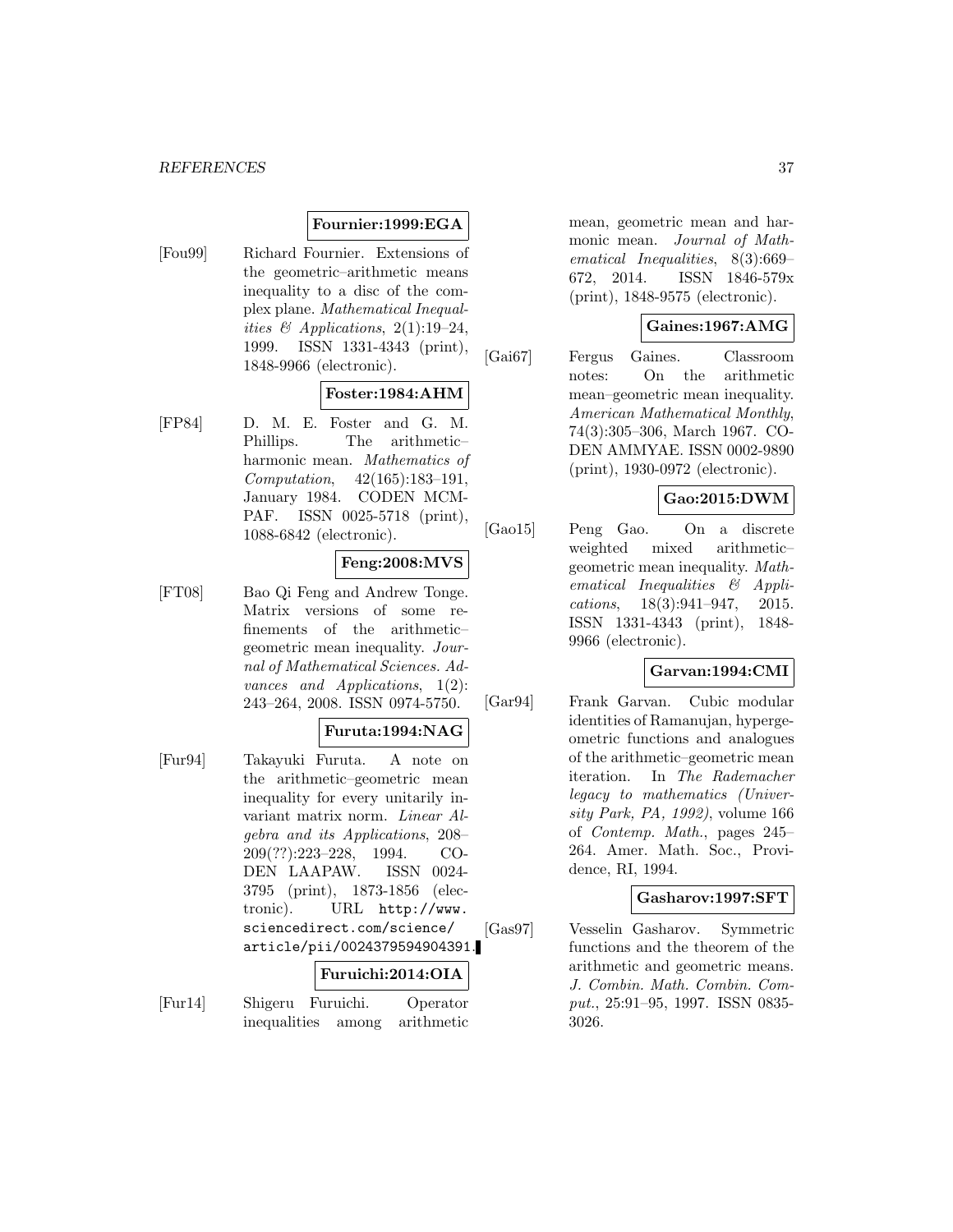# **Gauss:1866:W**

[Gau66] Carl Friedrich Gauss. Werke, volume 3. Koniglichen Gesellschaft der Wissenschaften, Göttingen, Germany, 1866. ???? pp.

# **Gauss:1917:OPG**

[Gau17] Carl Friedrich Gauss. De origene propietatibusque generalibus numerorum mediorum aritmet. geometricorum. (Latin) []. In Werke, volume X-1, page ?? Koniglichen Gesellschaft der Wissenschaften, Göttingen, Germany, 1917.

# **Gauss:1992:AGM**

[Gau92] Karl F. Gauss. La media aritmético geométrica (the arithmetic–geometric mean] (de origene propietati busque generalis numerorum mediorum aritmeticorum–geometricorum). Bol. Mat., 23(1–2):69–79, 1992. CODEN BOMAD4. ISSN 0120-0380 (print), 2357-6529 (electronic). URL http:// revistas.unal.edu.co/index. php/bolma/article/view/18204. Translated from the Latin original by Fabio Hernando Ortiz.

# **Gaudry:2002:CCS**

[Gau02] Pierrick Gaudry. A comparison and a combination of SST and AGM algorithms for counting points of elliptic curves in characteristic 2. In International Conference on the Theory and Application of Cryptology and Information Security: ASIACRYPT 2002: Advances in Cryptology — ASIACRYPT 2002, volume 2501

of Lecture Notes in Computer Science, pages 311–327. Springer-Verlag, Berlin, Germany / Heidelberg, Germany / London, UK / etc., 2002. CO-DEN LNCSD9. ISSN 0302-9743 (print), 1611-3349 (electronic). URL http://link.springer. de/link/service/series/0558/ bibs/2501/25010311.htm; http: //link.springer.de/link/service/ series/0558/papers/2501/25010311. pdf.

### **Gauss:2011:W**

[Gau11] Carl Friedrich Gauss. Werke, volume 3 of Cambridge library collection. Mathematics. Cambridge University Press, Cambridge, UK, 2011. ISBN 1- 108-03225-7 (paperback), 1-139- 05824-X (e-book). 514 pp. LCCN ????

### **Gencev:2018:PIB**

[Gen18] Marian Gencev. On a proof of the inequality between the arithmetic and geometric means. American Mathematical Monthly, 125 (7):650–652, 2018. CODEN AM-MYAE. ISSN 0002-9890 (print), 1930-0972 (electronic).

# **Georgakis:2002:IAG**

[Geo02] Constantine Georgakis. On the inequality for the arithmetic and geometric means. Mathematical Inequalities  $\mathcal B$  Applications, 5(2): 215–218, 2002. ISSN 1331-4343 (print), 1848-9966 (electronic).

# **Geppert:1928:TAG**

[Gep28] Harald Geppert. Zur Theorie des arithmetisch–geometrischen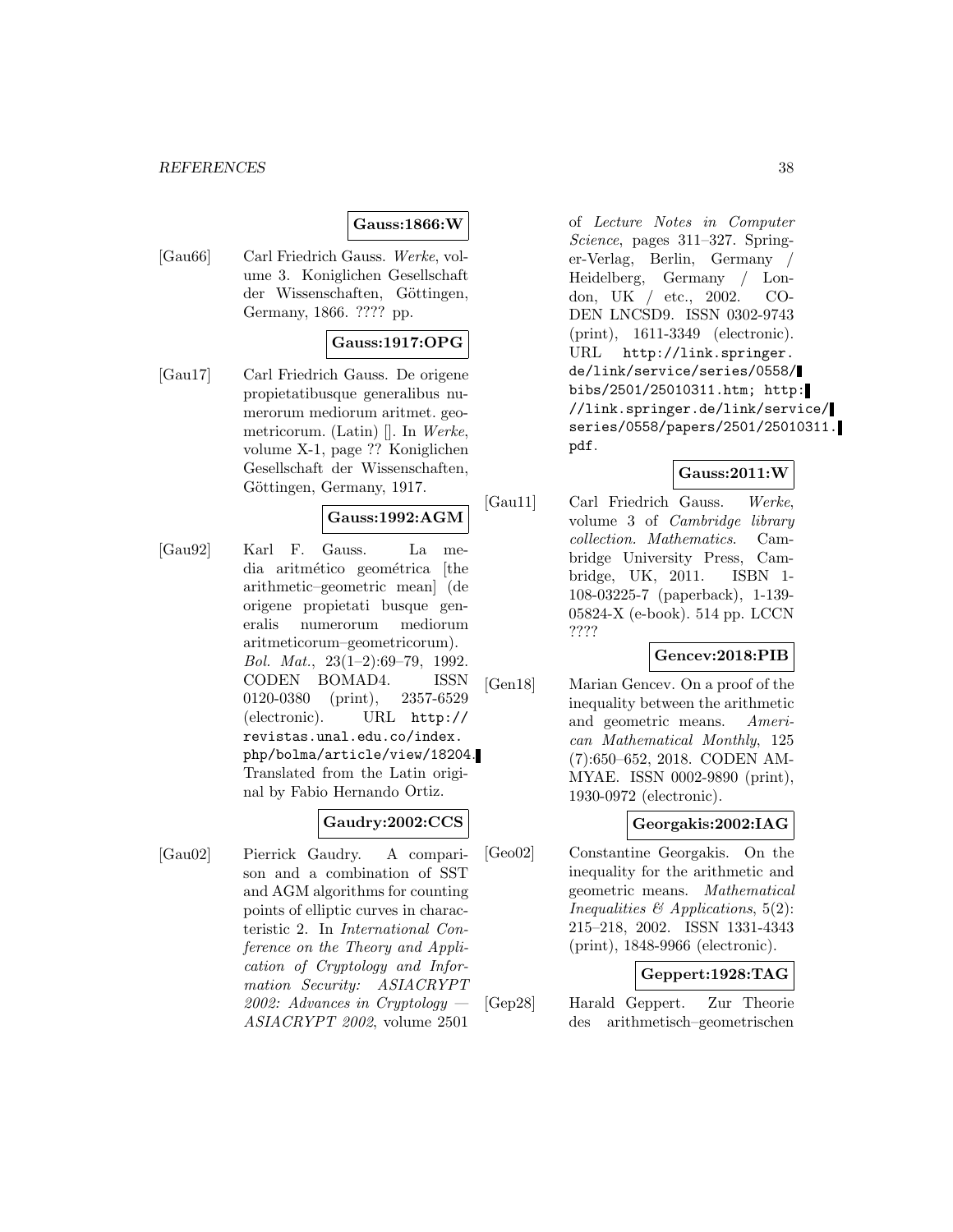Mittels. (German) [On the theory of the arithmetic–geometric mean]. Mathematische Annalen, 99(1):162–180, December 1928. CODEN MAANA3. ISSN 0025-5831 (print), 1432- 1807 (electronic). URL http:/ /link.springer.com/article/ 10.1007/BF01459092.

# **Gumus:2011:SVI**

[GHT11] Ibrahim Halil Gumus, Omar Hirzallah, and Necati Taskara. Singular value inequalities for the arithmetic, geometric and Heinz means of matrices. Linear Multilinear Algebra, 59(12): 1383–1392, 2011. CODEN LN-MLAZ. ISSN 0308-1087 (print), 1563-5139 (electronic).

# **Glaser:1976:RGM**

[Gla76] Ronald E. Glaser. The ratio of the geometric mean to the arithmetic mean for a random sample from a gamma distribution. Journal of the American Statistical Association, 71(354):480–487, 1976. CO-DEN JSTNAL. ISSN 0162-1459 (print), 1537-274x (electronic). URL http://links.jstor.org/ sici?sici=0162-1459(197606) 71:354<480:TROTGM>2.0.CO;2- I&origin=MSN.

### **Gluskin:2003:NGA**

[GM03] E. Gluskin and V. Milman. Note on the geometric–arithmetic mean inequality. Lecture Notes in Mathematics, 1807:131–135, 2003. CODEN LNMAA2. ISBN 3-540-00485-8 (print), 3- 540-36428-5 (e-book). ISSN

0075-8434 (print), 1617-9692 (electronic). URL http:// link.springer.com/chapter/ 10.1007/978-3-540-36428-3\_ 11/.

# **Griffiths:2017:AGM**

[GM17] Martin Griffiths and Des MacHale. On arithmetic–geometric-mean polynomials. International Journal of Mathematical Education in Science and Technology, 48 (1):111–117, 2017. CODEN IJMEBM. ISSN 0020-739x (print), 1464-5211 (electronic).

# **Guo:2003:IMR**

[GQ03] Bai-Ni Guo and Feng Qi. Inequalities and monotonicity of the ratio for the geometric means of a positive arithmetic sequence with arbitrary difference. Tamkang Journal of Mathematics, 34(3): 261–270, 2003. ISSN 0049-2930 (print), 2073-9826 (electronic).

# **Gong:2012:SDI**

[GSWC12] Wei-Ming Gong, Ying-Qing Song, Miao-Kun Wang, and Yu-Ming Chu. A sharp double inequality between Seiffert, arithmetic, and geometric means. Abstract and Applied Analysis, pages 684834:1–684834:7, 2012. ISSN 1085-3375 (print), 1687- 0409 (electronic).

# **Gumus:2013:IAG**

[GT13] I. Halil Gumus and Necati Taskara. The improved arithmetic– geometric mean inequalities for matrix norms. Applied Mathematical Sciences (Ruse), 7(29–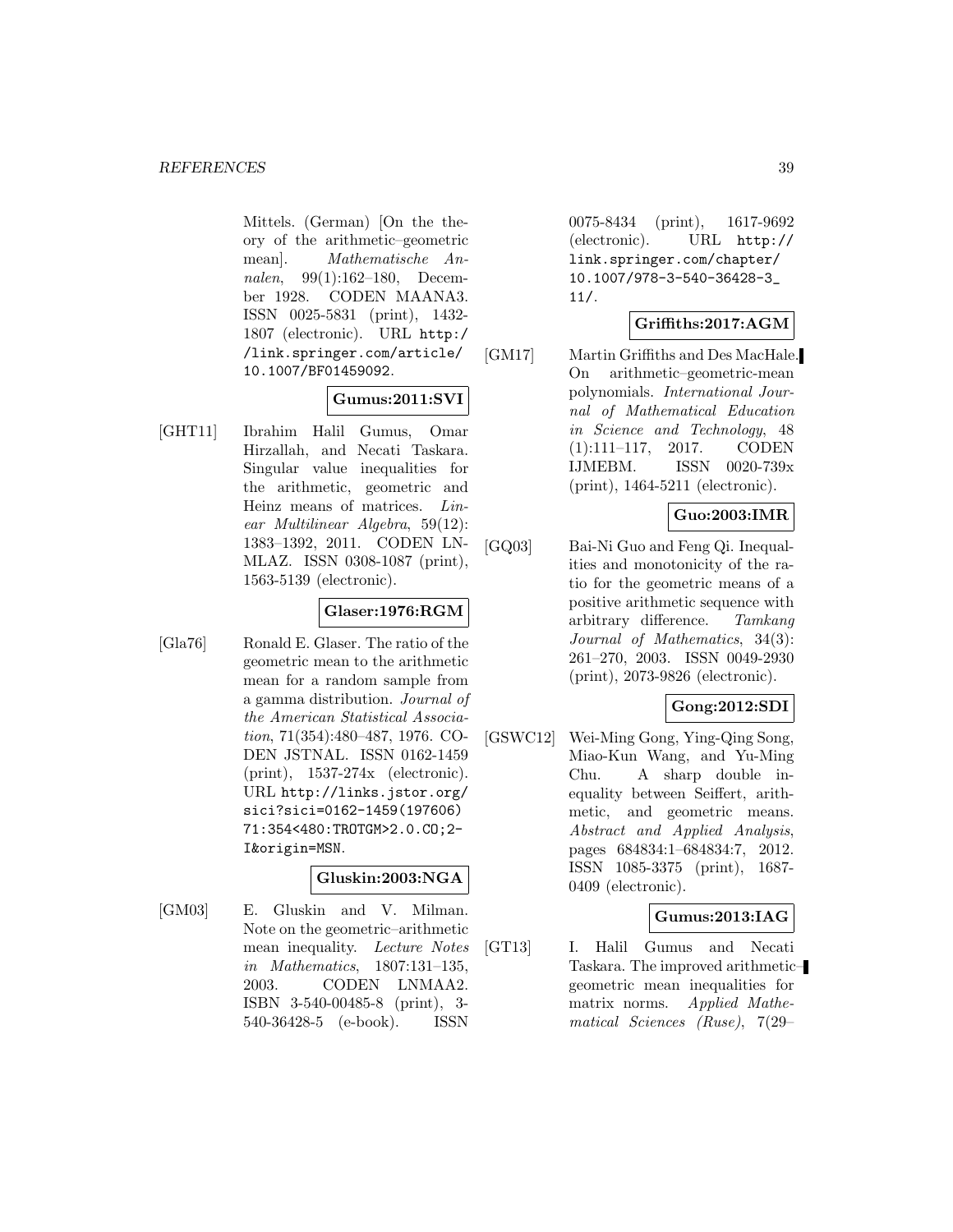32):1439–1446, 2013. ISSN 1312- 885x (print), 1314-7552 (electronic).

# **Graham:2020:EPA**

[GT20] Cole Graham and Tadashi Tokieda. An entropy proof of the arithmetic mean-geometric mean inequality. American Mathematical Monthly, 127(6):545– 546, 2020. CODEN AMMYAE. ISSN 0002-9890 (print), 1930- 0972 (electronic).

# **Guo:2016:SBN**

[GZCS16] Zhi-Jun Guo, Yan Zhang, Yu-Ming Chu, and Ying-Qing Song. Sharp bounds for Neuman means in terms of geometric, arithmetic and quadratic means. Journal of Mathematical Inequalities, 10(2): 301–312, 2016. ISSN 1846-579x (print), 1848-9575 (electronic).

# **Hadjidimos:2012:IEO**

[Had12] Apostolos Hadjidimos. Irreducibility and extensions of Ostrowski's Theorem. Linear Algebra and its Applications, 436(7):2156–2168, 2012. CO-DEN LAAPAW. ISSN 0024- 3795 (print), 1873-1856 (electronic). URL http://www. sciencedirect.com/science/ article/pii/S0024379511007786.

# **Hajja:2020:MPG**

[Haj20] Mowaffaq Hajja. 104.17 More proofs of the AM–GM inequality. The Mathematical Gazette, 104(560):318–326, July 2020. CODEN MAG-AAS. ISSN 0025-5572 (print),

2056-6328 (electronic). URL https://www.cambridge.org/ core/journals/mathematicalgazette/article/10417-moreproofs-of-the-amgm-inequality/ 089FD8AFA839D001F8C8BDC97E438896.

# **Hao:1993:RAG**

[Hao93] Zhi Chuan Hao. A refinement of the arithmetic–geometric means inequality. J. Math. Res. Exposition, 13(1):84–88, 1993. CODEN SYPIET. ISSN 1000-341X.

# **Hao:2000:CIA**

[Hao00] Zhi Chuan Hao. A combinatorial inequality for the arithmetic and geometric means. Guizhou Shifan Daxue Xuebao Ziran Kexue Ban, 18(1):28–31, 2000. ISSN 1004- 5570.

# **Haruki:1991:NCA**

[Har91] Hiroshi Haruki. New characterizations of the arithmetic– geometric mean of Gauss and other well-known mean values. Publicationes Mathematicae Debrecen, 38(3–4):323–332, 1991. CODEN PUMAAR. ISSN 0033- 3883 (print), 2064-2849 (electronic).

### **Hassani:2013:AGM**

[Has13a] Mehdi Hassani. On the arithmetic–geometric mean inequality. Tamkang Journal of Mathematics, 44(4):453–456, 2013. ISSN 0049-2930 (print), 2073-9826 (electronic).

# **Hassani:2013:RAG**

[Has13b] Mehdi Hassani. On the ratio of the arithmetic and geometric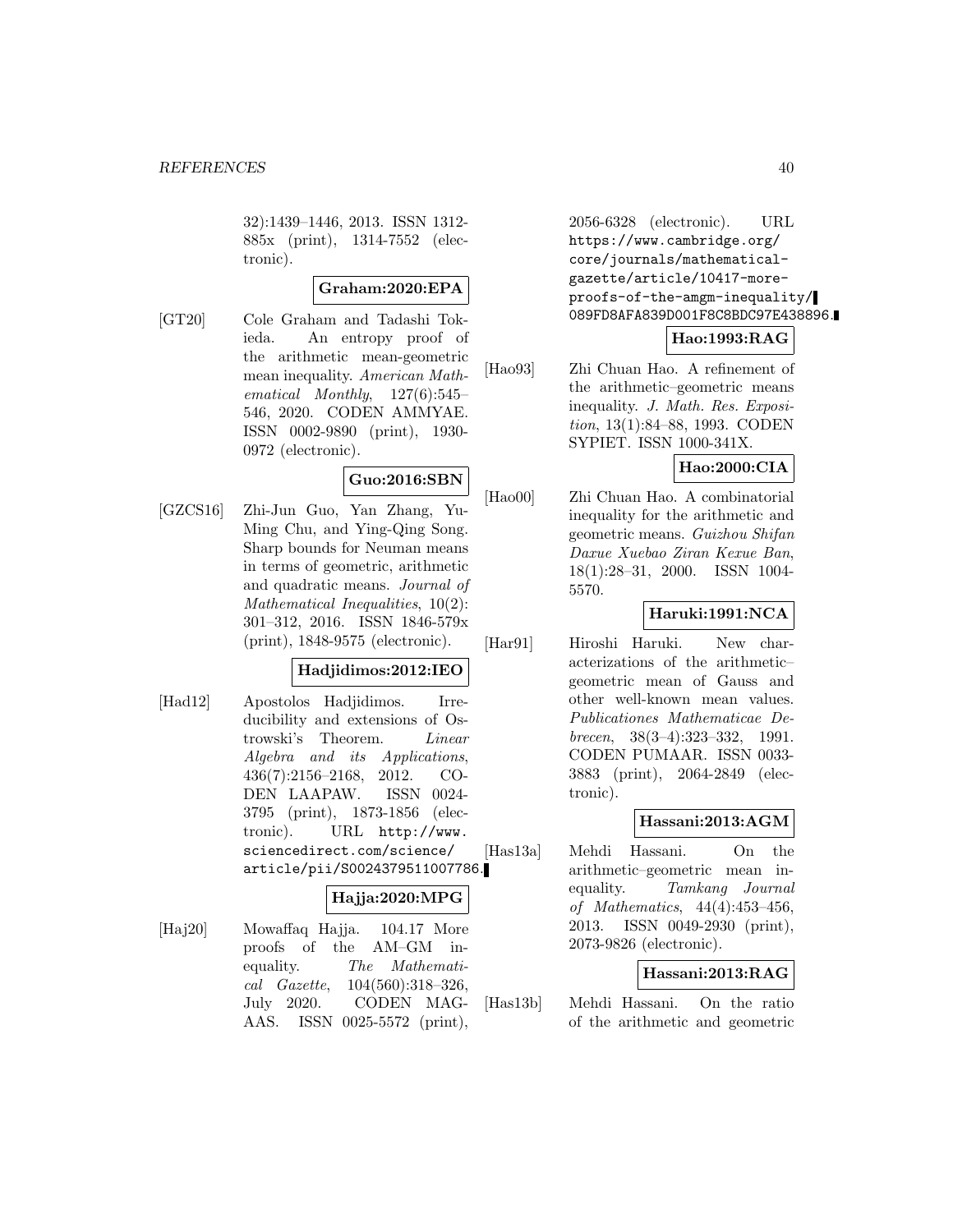means of the prime numbers and the number e. International Journal of Number Theory, 9(6):1593– 1603, September 2013. ISSN 1793-0421 (print), 1793-7310 (electronic). URL https://www. worldscientific.com/doi/10. 1142/S1793042113500450.

#### **Hassani:2014:AGM**

[Has14] Mehdi Hassani. On the arithmetic–geometric means of positive integers and the number e. Appl. Math. E-Notes, 14:250– 255, 2014. ISSN 1607-2510.

# **Hayashi:2009:NCA**

[Hay09] Tomohiro Hayashi. Noncommutative arithmetic–geometric mean inequality. Proceedings of the American Mathematical So $ciety, 137(10):3399-3406, 2009.$ CODEN PAMYAR. ISSN 0002- 9939 (print), 1088-6826 (electronic).

# **He:2012:OIB**

[HC12] Zai-Yin He and Yu-Ming Chu. Optimal inequalities between one-parameter mean and the combination of arithmetic, geometric and harmonic means. Pacific Journal of Applied Mathematics, 4(3):149–154, 2012. ISSN 1941-3963.

# **Heinrich:1981:VAG**

[Hei81] H. Heinrich. Eine Verallgemeinerung des arithmetisch– geometrischen Mittels. (German) [A generalization of the arithmetic–geometric mean]. Zeitschrift für Angewandte Mathematik und

Mechanik, 61(6):265–267, 1981. CODEN ZAMMAX. ISSN 0044- 2267 (print), 1521-4001 (electronic).

# **Hering:1972:GAG**

[Her72] Franz Hering. A generalization of the arithmetic–geometric mean inequality and an application to finite sequences of zeros and ones. Israel Journal of Mathematics, 11(1):14– 30, 1972. CODEN ISJMAP. ISSN 0021-2172 (print), 1565- 8511 (electronic). URL http:/ /link.springer.com/article/ 10.1007/BF02761445.

# **Hirschhorn:2007:GI**

[Hir07] M. D. Hirschhorn. The AM– GM inequality. The Mathematical Intelligencer, 29(4):7–??, ???? 2007. CODEN MAINDC. ISSN 0343-6993 (print), 1866- 7414 (electronic).

### **Hirzallah:2016:SVC**

[Hir16] Omar Hirzallah. Singular values of convex functions of operators and the arithmetic–geometric mean inequality. Journal of Mathematical Analysis and Applications, 433(2):935–947, 2016. CODEN JMANAK. ISSN 0022- 247x (print), 1096-0813 (electronic). URL http://www. sciencedirect.com/science/ article/pii/S0022247X15007635.

# **Hiai:1999:CVM**

[HK99] Fumio Hiai and Hideki Kosaki. Comparison of various means for operators. Journal of functional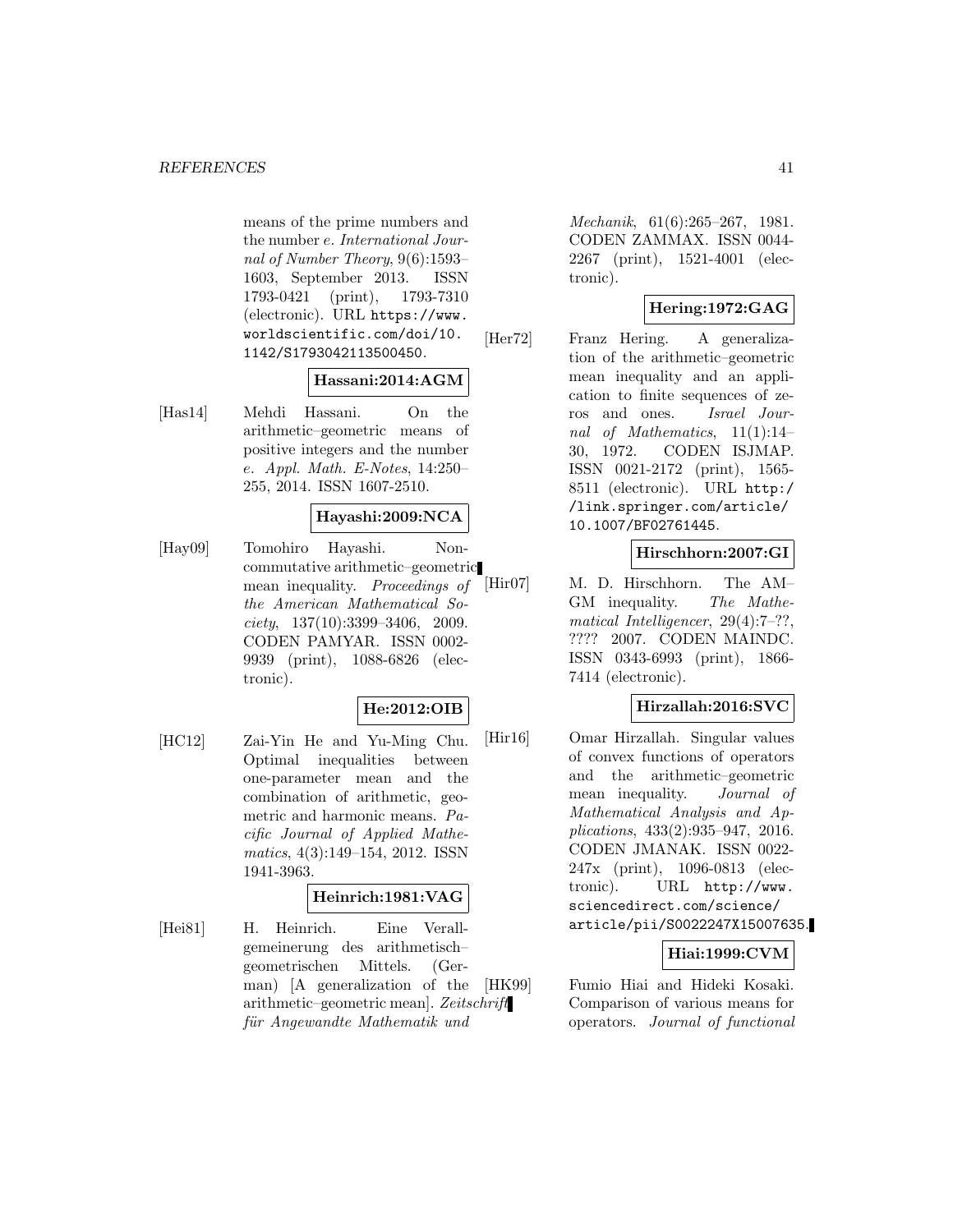analysis, 163(2):300–323, 1999. CODEN JFUAAW. ISSN 0022- 1236 (print), 1096-0783 (electronic). URL http://www. sciencedirect.com/science/ article/pii/S0022123698933754.<br>Hor95

#### **Huda:1986:ESE**

[HM86] S. Huda and Rahul Mukerjee. Edgeworth series expansion for the distribution of the log of the ratio of arithmetic mean to geometric mean. Pakistan J. Statist., 2(2):69–72, 1986.

### **Henniart:1989:MAG**

[HM89] Guy Henniart and Jean-François Mestre. Moyenne arithmético–  $géométrique$  *p*-adique. (French) [p-Adic arithmetic–geometric mean]. Comptes rendus de l'Académie des sciences. Série I,  $Mathématique, 308(13):391-395,$ 1989. CODEN CASMEI. ISSN 0249-6291.

#### **Hoffmann:2016:WGI**

[Hof16] Heiko Hoffmann. Weighted AM– GM inequality via elementary multivariable calculus. College Mathematics Journal, 47(1):56– 58, January 2016. CODEN ???? ISSN 0746-8342 (print), 1931- 1346 (electronic). URL http: //www.tandfonline.com/doi/ abs/10.4169/college.math.j. 47.1.56.

#### **Holland:2006:IBC**

[Hol06] Finbarr Holland. An inequality between compositions of weighted arithmetic and geometric means. IPAM. Journal of Inequalities in Pure and Applied Mathematics, 7 (5):Article 159, 8, 2006. ISSN 1443-5756.

# **Horn:1995:NBH**

Roger A. Horn. Norm bounds for Hadamard products and an arithmetic–geometric mean inequality for unitarily invariant norms. Linear Algebra and its Applications,  $223-224(1-3)$ : 355–361, July ??, 1995. CO-DEN LAAPAW. ISSN 0024- 3795 (print), 1873-1856 (electronic). URL http://www. sciencedirect.com/science/ article/pii/002437959400034B. Special issue honoring Miroslav Fiedler and Vlastimil Pták.

### **Huntington:1927:SIP**

[Hun27] Edward V. Huntington. Sets of independent postulates for the arithmetic mean, the geometric mean, the harmonic mean, and the root-mean-square. Transactions of the American Mathematical Society, 29(1):1–22, 1927. CO-DEN TAMTAM. ISSN 0002-9947 (print), 1088-6850 (electronic).

### **Hunter:1956:GIA**

[Hun56] John Hunter. A generalization of the inequality of the arithmetic– geometric means. Proc. Glasgow Math. Assoc., 2:149–158, 1956.

# **Hurley:1988:RCP**

[Hur88] Donal Hurley. Recent computations of  $\pi$ . Irish Mathematical Society Bulletin, 21(??):38–44, 1988. ISSN 0791-5578.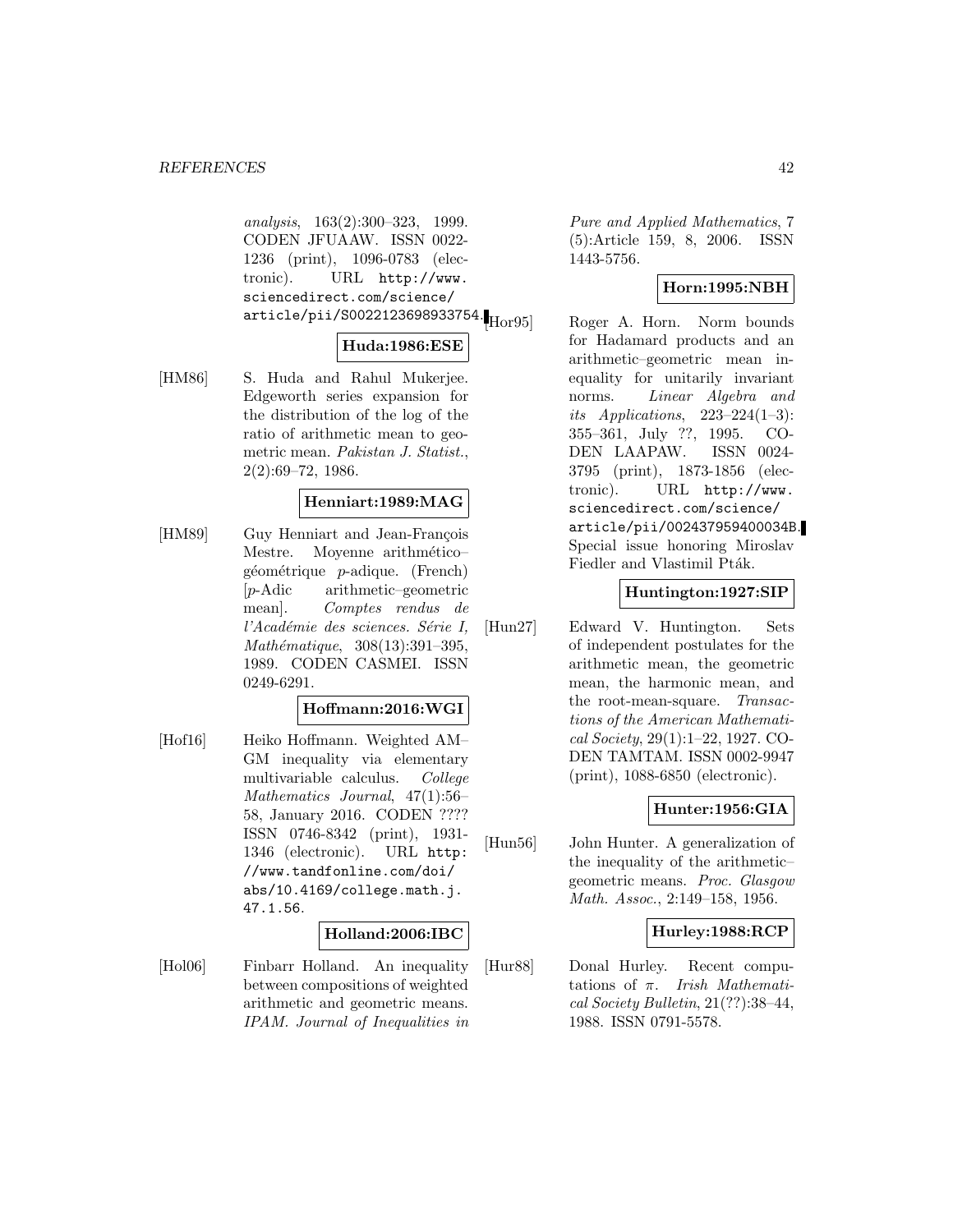# **He:2012:IAG**

[HZQ12] Chuanjiang He, Limin Zou, and Shahid Qaisar. On improved arithmetic–geometric mean and Heinz inequalities for matrices. Journal of Mathematical Inequalities, 6(3):453–459, 2012. ISSN 1846-579x (print), 1848- 9575 (electronic).

# **Israel:2016:AGM**

[IKW16] Arie Israel, Felix Krahmer, and Rachel Ward. An arithmetic– geometric mean inequality for products of three matrices. Linear Algebra and its Applications, 488(??):1–12, January 1, 2016. CODEN LAAPAW. ISSN 0024- 3795 (print), 1873-1856 (electronic). URL http://www. sciencedirect.com/science/ article/pii/S0024379515005285.

#### **Iannazzo:2017:RBB**

[IP17] Bruno Iannazzo and Margherita Porcelli. The Riemannian Barzilai–Borwein method with nonmonotone line search and the matrix geometric mean computation. IMA Journal of Numerical Analysis, 38(1):495–517, April 2017. CODEN IJNADH. ISSN 0272-4979 (print), 1464- 3642 (electronic).

# **Ito:2008:MAG**

[Ito08] Takashi Ito. Mixed arithmetic and geometric means and related inequalities. IPAM. Journal of Inequalities in Pure and Applied Mathematics, 9(3):Article 65, 21, 2008. ISSN 1443-5756.

# **Jameson:2014:AAG**

[Jam14] G. J. O. Jameson. An approximation to the arithmetic–geometric mean. The Mathematical Gazette, 98(541):85–95, March 2014. CO-DEN MAGAAS. ISSN 0025-5572 (print), 2056-6328 (electronic).

### **Jameson:2018:RNA**

[Jam18] G. J. O. Jameson. 102.45 Revisiting a note on arithmetic and geometric means. The Mathematical Gazette, 102(555):513, November 2018. CODEN MA-GAAS. ISSN 0025-5572 (print), 2056-6328 (electronic). URL https://www.cambridge.org/ core/journals/mathematicalgazette/article/10245-revisitinga-note-on-arithmetic-and-geometricmeans/7D7E5F6E956573FB16FCB8998A9E3193.

# **Jarvis:2008:HGA**

[Jar08] Frazer Jarvis. Higher genus arithmetic–geometric means. The Ramanujan Journal, 17(1):1– 17, 2008. CODEN RAJOF9. ISSN 1382-4090 (print), 1572- 9303 (electronic).

### **Joseph:1999:AMG**

[JK99] James E. Joseph and Myung H. Kwack. The arithmetic-mean– geometric-mean inequality derived from closed polynomial functions. Missouri J. Math. Sci., 11(2):103–106, 1999. ISSN 0899- 6180.

# **Kanada:1988:VMA**

[Kan88] Yasumasa Kanada. Vectorization of multiple-precision arithmetic program and 201,326,000 decimal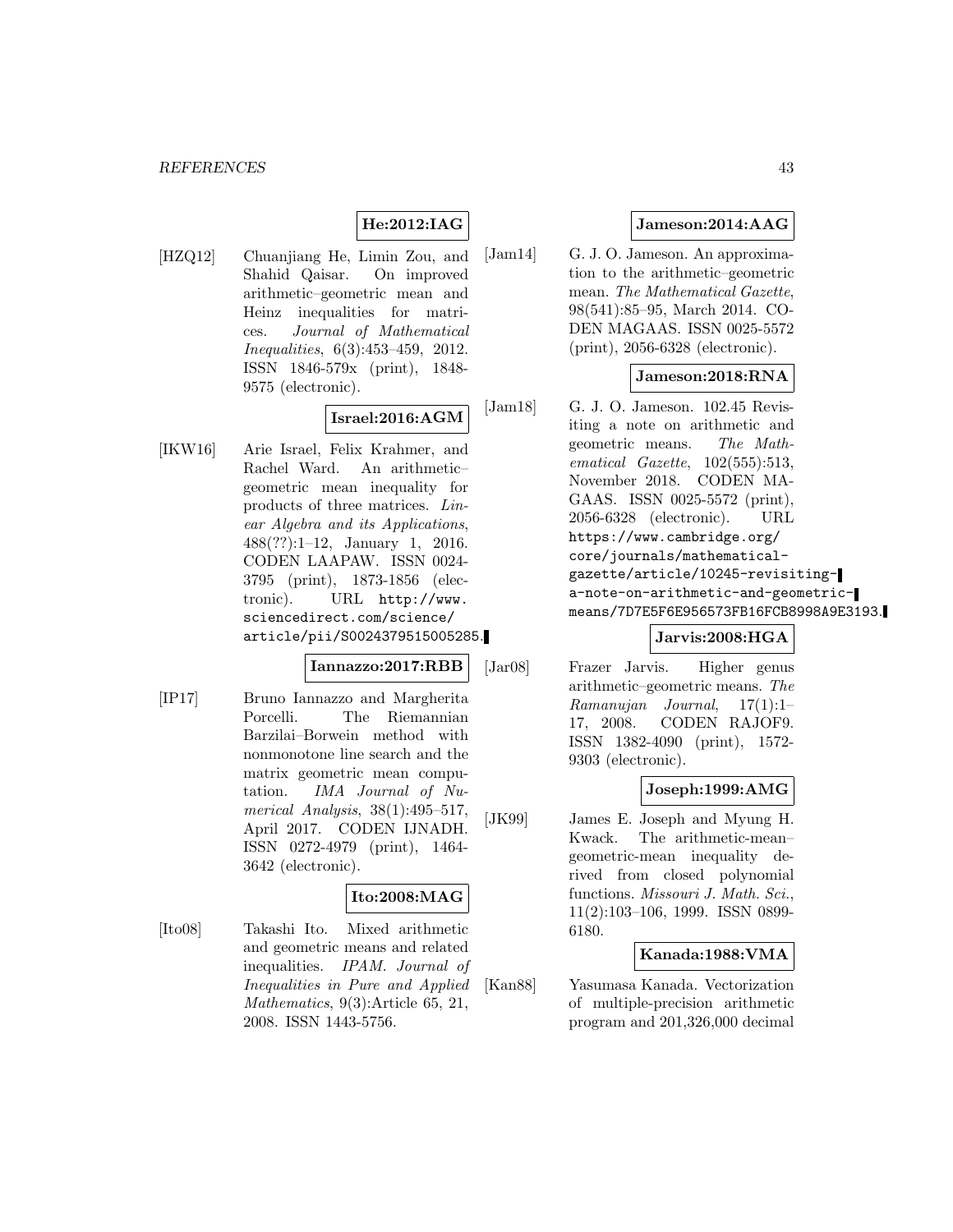digits of  $\pi$  calculation. In Martin and Lundstrom [ML88], pages 117–128. CODEN ???? ISBN 0-8186-0882-X (v. 1; paper), 0- 8186-8882-3 (v. 1; case), 0-8186- 4882-1 (v. 1: microfiche) 0- 8186-8923-4 (v. 2), 0-8186-5923- X (v. 2: microfiche), 0-8186- 8923-4 (v. 2: case). ISSN ???? LCCN QA76.5 .S894 1988. Two volumes. IEEE catalog number 88CH2617-9. IEEE Computer Society Order Number 882.

# **Kanada:2016:VMP**

[Kan16] Yasumasa Kanada. Vectorization of multiple-precision arithmetic program and 201,326,000 decimal digits of pi calculation (1988). In Bailey and Borwein [BB16a], pages 151–164. ISBN 3-319- 32375-X, 3-319-32377-6 (e-book). LCCN QA251. URL http:/ /docserver.carma.newcastle. edu.au/1716/; http://lib. myilibrary.com?id=941862.

### **Karmer:1993:MPC**

[Kar93] W. Karmer. Multiple-precision computations with result verification. In Adams and Kulisch [AK93], pages 325–356. ISBN 0- 12-044210-8. LCCN QA76.S368 1993.

#### **Katsuura:2003:GAG**

[Kat03] Hidefumi Katsuura. Generalizations of the arithmetic–geometric mean inequality and a three dimensional puzzle. College Mathematics Journal, 34(4):280–282, September 2003. CODEN ???? ISSN 0746-8342 (print), 19311346 (electronic). URL http: //www.tandfonline.com/doi/ abs/10.1080/07468342.2003. 11922018.

#### **Kedlaya:1994:PMA**

[Ked94] Kiran Kedlaya. Proof of a mixed arithmetic-mean, geometric-mean inequality. American Mathematical Monthly, 101(4):355– 357, 1994. CODEN AMMYAE. ISSN 0002-9890 (print), 1930- 0972 (electronic).

# **King:1921:SNF**

[Kin21] Louis Vessot King. On some new formulae for the numerical calculation of the mutual induction of coaxial circles. Proceedings of the Royal Society of London. Series A, Containing Papers of a Mathematical and Physical Character, 100(702):60–66, October 4, 1921. ISSN 0950-1207 (print), 2053- 9150 (electronic). URL http:/ /www.jstor.org/stable/93861. This is the first known publication of the AGM method, discovered by the author in 1913, for computing Jacobian elliptic functions. See also [Kin24, Kin07].

# **King:1924:DNC**

[Kin24] Louis Vessot King. On the Direct Numerical Calculation of Elliptic Functions and Integrals. Cambridge University Press, Cambridge, UK, 1924. viii  $+42$  pp. LCCN QA343.

# **King:2007:DNC**

[Kin07] Louis Vessot King. On the Direct Numerical Calculation of Elliptic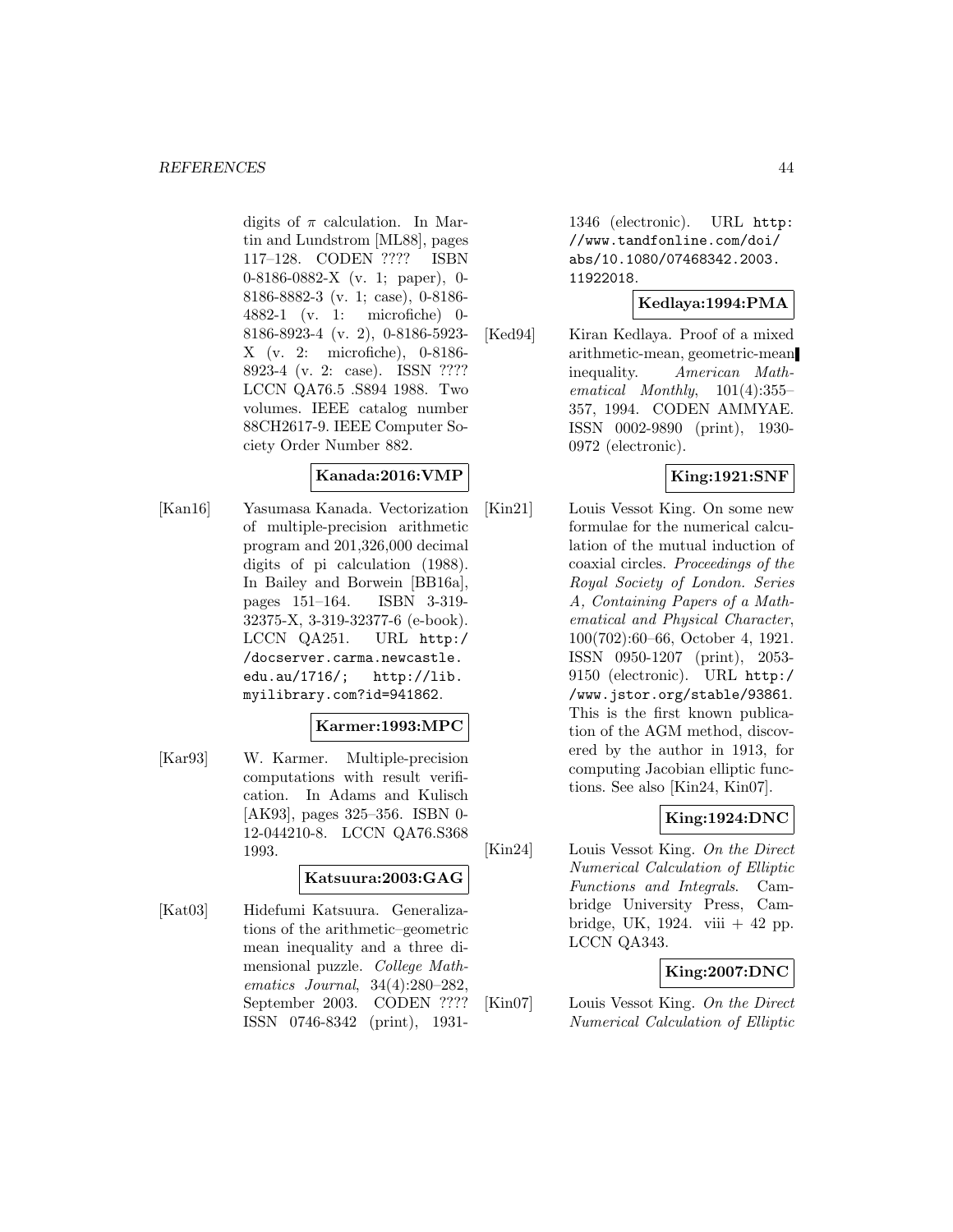Functions and Integrals. Mellon Press, 2007. ISBN 1-4067-4226-0. 56 pp.

# **Kittaneh:1992:NAG**

[Kit92] Fuad Kittaneh. A note on the arithmetic–geometric-mean inequality for matrices. Linear Algebra and its Applications, 171: 1–8, 1992. CODEN LAAPAW. ISSN 0024-3795 (print), 1873- 1856 (electronic).

### **Kittaneh:1994:SOI**

[Kit94] Fuad Kittaneh. On some operator inequalities. Linear Algebra and its Applications, 208–209(??):19–28, 1994. CO-DEN LAAPAW. ISSN 0024- 3795 (print), 1873-1856 (electronic). URL http://www. sciencedirect.com/science/ article/pii/0024379594904278.

### **Kittaneh:1999:SNI**

[Kit99] Fuad Kittaneh. Some norm inequalities for operators. Bulletin  $cana dien$  de mathématiques  $=$ Canadian Mathematical Bulletin, 42(1):87–96, March 1999. CO-DEN CMBUA3. ISSN 0008-4395 (print), 1496-4287 (electronic).

### **Kosheleva:2009:GNJ**

[KK09] O. Kosheleva and V. Kreinovich. Guesstimation: a new justification of the geometric mean heuristic. Applied Mathematical Sciences (Ruse), 3(47):2335– 2342, 2009. ISSN 1312-885x (print), 1314-7552 (electronic). URL http://www.cs.utep.edu/ vladik/2009/tr09-10.pdf;

http://www.openj-gate.com/ Browse/ArticleList.aspx?Journal\_ id=124136&issue\_id=1153557.

# **Kittaneh:2012:IAG**

[KKLP12] Fuad Kittaneh, Mario Krnić, Neda Lovričević, and Josip Pečarić. Improved arithmeticgeometric and Heinz means inequalities for Hilbert space operators. Publicationes Mathematicae Debrecen, 80(3-4):465–478, 2012. CODEN PUMAAR. ISSN 0033- 3883 (print), 2064-2849 (electronic).

# **Kanas:1996:UCC**

[KL96] Stanisława Kanas and Adam Lecko. Univalence criteria connected with arithmetic and geometric means. II. Zeszyty Nauk. Politech. Rzeszowskiej Mat., 20: 49–59, 1996. ISSN 1232-7867.

### **Kanas:1998:UCC**

[KL98] S. Kanas and A. Lecko. Univalence criteria connected with arithmetic and geometric means. I. In Transform methods  $\mathcal{C}$  special functions, Varna '96, pages 201– 209. Bulgarian Acad. Sci., Sofia, 1998.

# **Kim:2007:CIH**

[KL07] Sejong Kim and Yongdo Lim. A converse inequality of higher order weighted arithmetic and geometric means of positive definite operators. Linear Algebra and its Applications,  $426(2-3)$ : 490–496, October 15, 2007. CO-DEN LAAPAW. ISSN 0024- 3795 (print), 1873-1856 (elec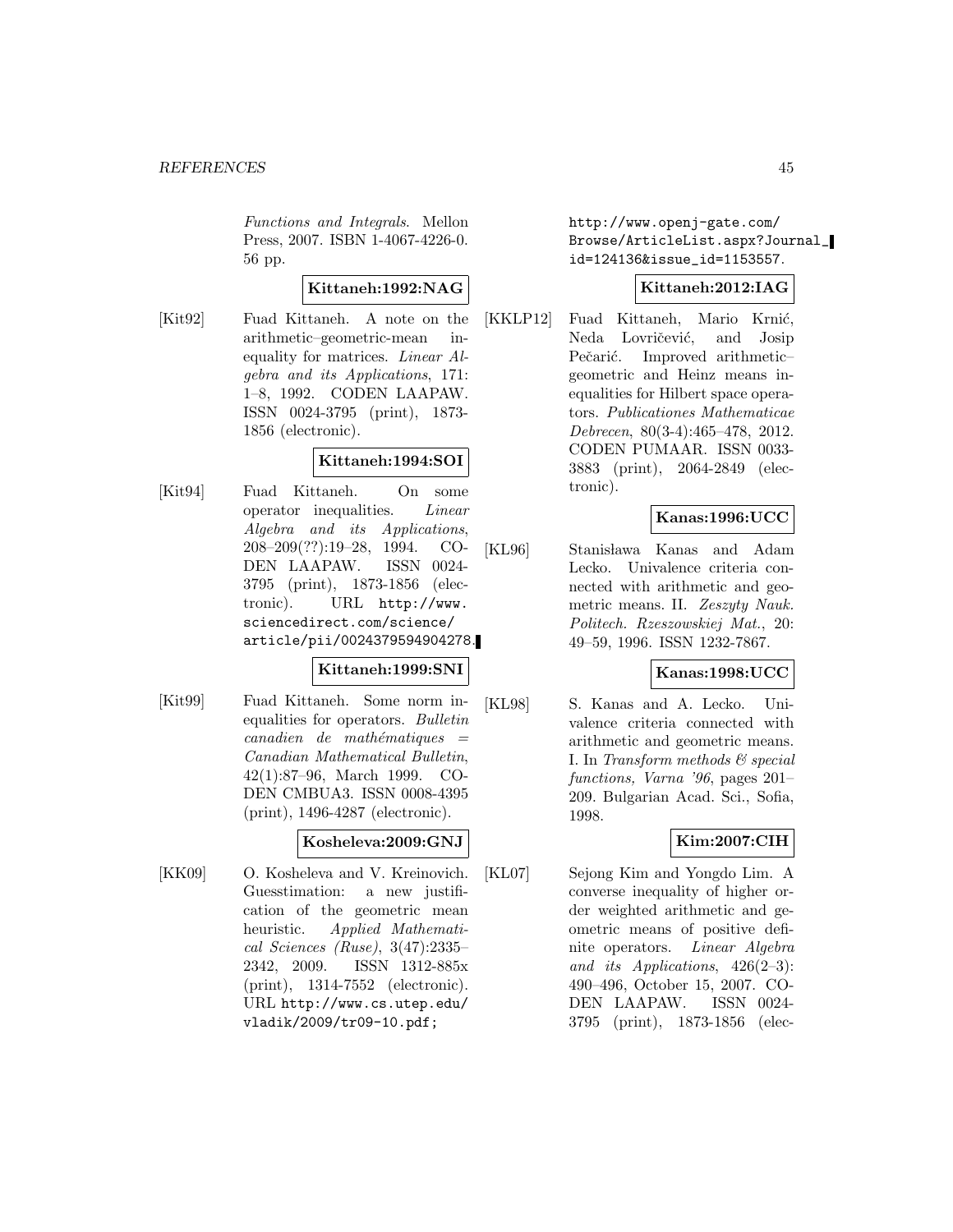tronic). URL http://www. sciencedirect.com/science/ article/pii/S0024379507002455.

# **Kum:2012:GMP**

[KL12] Sangho Kum and Yongdo Lim. A geometric mean of parameterized arithmetic and harmonic means of convex functions. Abstract and Applied Analysis, pages 836804:1–836804:15, 2012. ISSN 1085-3375 (print), 1687- 0409 (electronic).

# **Klamkin:1968:ICA**

[Kla68] Murray S. Klamkin. Inequalities concerning the arithmetic, geometric and harmonic means. The Mathematical Gazette, 52: 156–157, 1968. CODEN MAG-AAS. ISSN 0025-5572 (print), 2056-6328 (electronic).

# **Kim:2009:SCI**

[KLL09] Sejong Kim, Hosoo Lee, and Yongdo Lim. A sharp converse inequality of three weighted arithmetic and geometric means of positive definite operators. Mathematical Inequalities & Applications, 12(3):519–523, 2009. ISSN 1331-4343 (print), 1848- 9966 (electronic).

# **Kim:2011:MGM**

[KLL11] Sejong Kim, Jimmie Lawson, and Yongdo Lim. The matrix geometric mean of parameterized, weighted arithmetic and harmonic means. Linear Algebra and its Applications, 435(9): 2114–2131, November 1, 2011. CODEN LAAPAW. ISSN 0024- 3795 (print), 1873-1856 (electronic).

# **Kwon:2000:ATB**

[KLS00] E. G. Kwon, S. T. Lee, and K. H. Shon. An additional term between arithmetic mean and geometric mean. Bull. Korean Math. Soc., 37(2):285–289, 2000. ISSN 1015-8634.

# **Kinjo:2010:AAG**

[KM10] Kensaku Kinjo and Yuken Miyasaka. 2-Adic arithmetic– geometric mean and elliptic curves. Interdisciplinary Information Sciences, 16(1):5–15, 2010. ISSN 1340-9050 (print), 1347-6157 (electronic).

# **Kinjo:2012:HSA**

[KM12] Kensaku Kinjo and Yuken Miyasaka. Hypergeometric series and arithmetic–geometric mean over 2-adic fields. International Journal of Number Theory, 8(3): 831–844, May 2012. ISSN 1793- 0421 (print), 1793-7310 (electronic). URL https://www. worldscientific.com/doi/10. 1142/S1793042112500480.

# **Kinjo:2013:HSA**

[KM13] Kensaku Kinjo and Yuken Miyasaka. Hypergeometric series and arithmetic–geometric mean over 2-adic fields. In Algebraic number theory and related topics 2011, RIMS Kôkyûroku Bessatsu, B44, pages 99–110. Res. Inst. Math. Sci. (RIMS), Kyoto, 2013.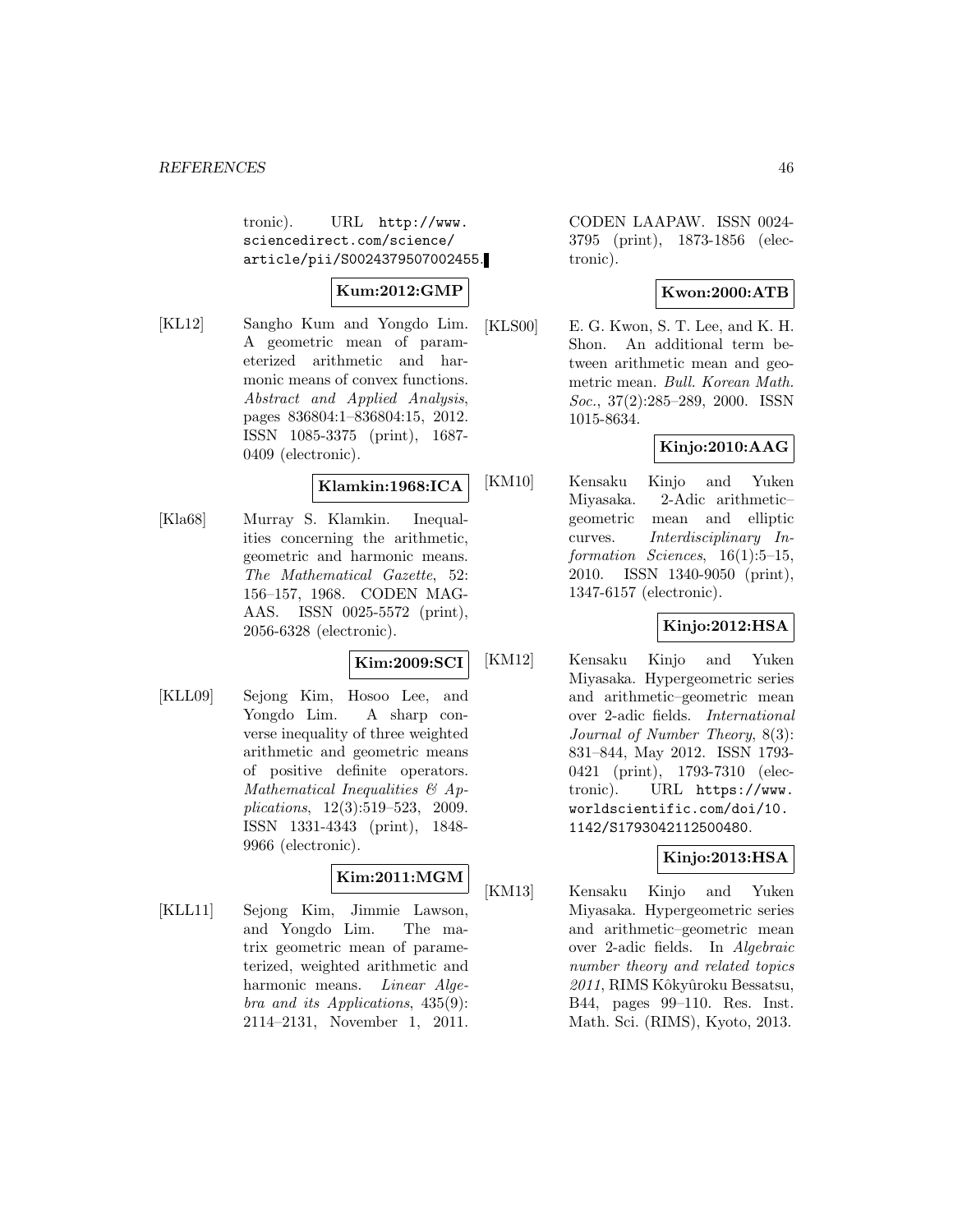# **Krafft:1979:RGA**

[KMS79] Olaf Krafft, Rudolf Mathar, and Martin Schaefer. A refined geometric–arithmetic means inequality for integers. In Numerische Methoden bei graphentheoretischen und kombinatorischen Problemen, Band 2 (Tagung, Math. Forschungsinst., Oberwolfach, 1978), volume 46 of Internat. Ser. Numer. Math., pages 216–223. Birkhäuser, Basel-Boston, Mass., 1979.

# **Knockaert:2003:BUB**

[Kno03] Luc Knockaert. Best upper bounds based on the arithmetic–geometric mean inequality. Archives of Inequalities and Applications., 1(1):85– 90, 2003. ISSN 1542-6149.

# **Kober:1958:AGM**

[Kob58] H. Kober. On the arithmetic and geometric means and on Hölder's inequality. Proceedings of the American Mathematical Society, 9:452–459, 1958. CODEN PAM-YAR. ISSN 0002-9939 (print), 1088-6826 (electronic).

# **Kosaki:1998:AGM**

[Kos98] Hideki Kosaki. Arithmetic– geometric mean and related inequalities for operators. Journal of functional analysis, 156 (2):429–451, 1998. CODEN JFUAAW. ISSN 0022-1236 (print), 1096-0783 (electronic). URL http://www.sciencedirect.

### **Kaufmann:1996:IBMa**

[KP96a] Matt Kaufmann and Paolo Pecchiari. Interaction with the Boyer–Moore theorem prover: a tutorial study using the arithmetic–geometric mean theorem. In Zhang [Zha96], pages 181–222. ISBN 94-010-7250-7 (print), 94-009-1675-2 (e-book). LCCN Q334-342. URL http:/ /link.springer.com/chapter/ 10.1007/978-94-009-1675-3\_6.

# **Kaufmann:1996:IBMb**

[KP96b] Matt Kaufmann and Paolo Pecchiari. Interaction with the Boyer–Moore theorem prover: a tutorial study using the arithmetic–geometric mean theorem. Journal of Automated Reasoning, 16(1–2):181–222, March 1996. CODEN JAREEW. ISSN 0168-7433 (print), 1573- 0670 (electronic). URL http:/ /link.springer.com/article/ 10.1007/BF00244463.

### **Kramer:1993:MPC**

[Krä93] Walter Krämer. Multipleprecision computations with result verification. In Mathematics in Science and Engineering: Scientific Computing with Automatic Result Verification, volume 189, pages 325–356. Elsevier BV, Amsterdam, The Netherlands, 1993.

#### **Kwon:2000:AGM**

[KS00] Ern Gun Kwon and Kwang Ho Shon. On the arithmetic– geometric mean inequality. In Fi-

com/science/article/pii/S002212369893258Xte or infinite dimensional com-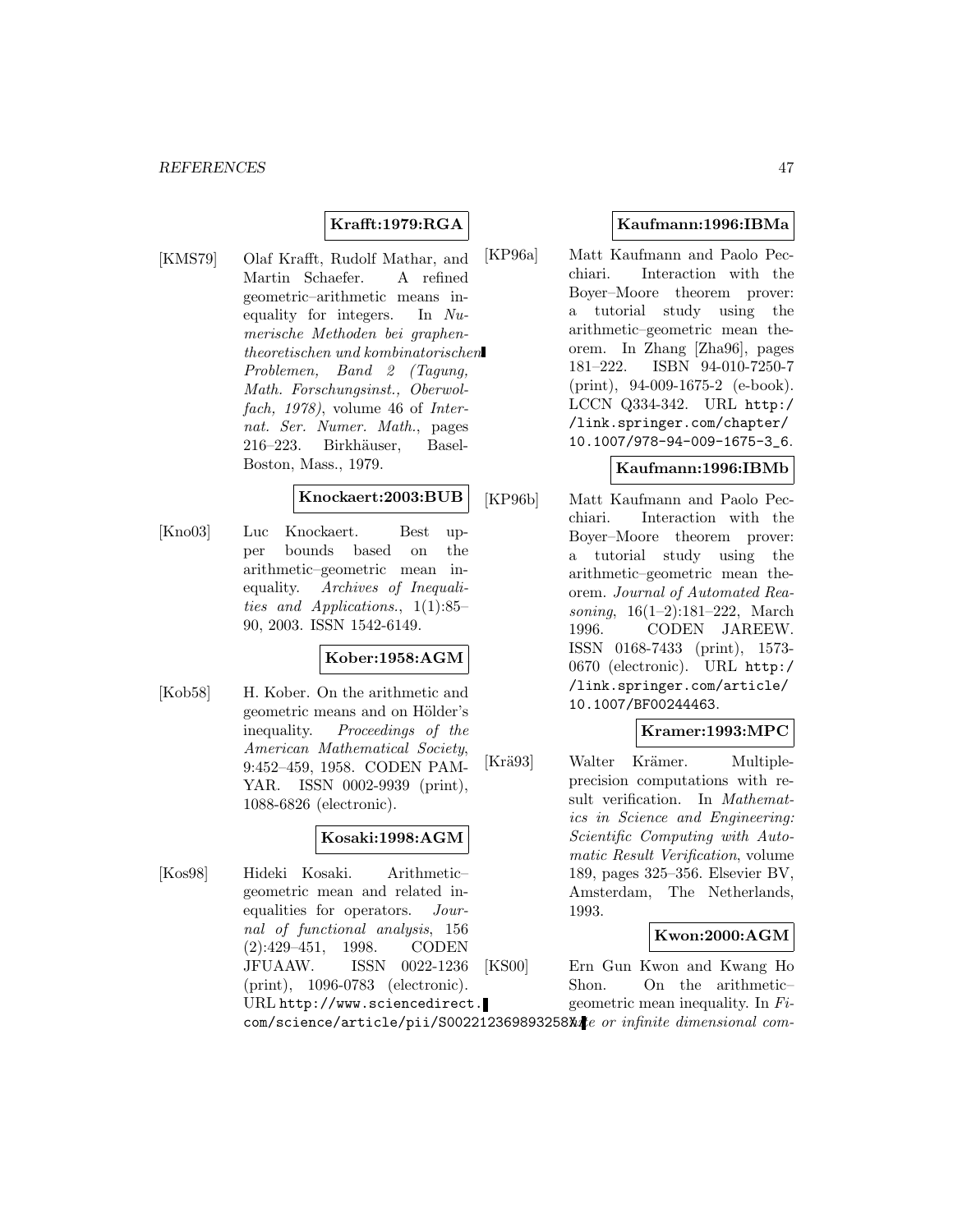plex analysis (Fukuoka, 1999), volume 214 of Lecture Notes in Pure and Appl. Math., pages 233– 235. Dekker, New York, 2000.

# **Koike:2007:IFP**

[KS07] Kenji Koike and Hironori Shiga. Isogeny formulas for the Picard modular form and a three terms arithmetic geometric mean. Journal of Number Theory, 124 (1):123–141, May 2007. CO-DEN JNUTA9. ISSN 0022- 314X (print), 1096-1658 (electronic). URL http://www. sciencedirect.com/science/ article/pii/S0022314X06002058.

# **Koike:2008:EGA**

[KS08] Kenji Koike and Hironori Shiga. An extended Gauss AGM and corresponding Picard modular forms. Journal of Number Theory, 128(7):2097–2126, July 2008. CODEN JNUTA9. ISSN 0022- 314X (print), 1096-1658 (electronic). URL http://www. sciencedirect.com/science/ article/pii/S0022314X08000218.

# **Lagrange:1868:X**

[Lag68] Joseph-Louis Lagrange. ???? In Œuvres. (French) [Works], pages 253–312. Gauthier-Villars, Paris, France, 1868.

# **Landsberg:1978:TPI**

[Lan78] P. T. Landsberg. A thermodynamic proof of the inequality between arithmetic and geometric mean. Physics Letters A, 67(1):1, 1978. CODEN PY-

LAAG. ISSN 0031-9163 (print), 1873-2410 (electronic).

# **Latala:1999:EBG**

[Lat99] Rafał Latała. On the equivalence between geometric and arithmetic means for log-concave measures. In Convex geometric analysis (Berkeley, CA, 1996), volume 34 of Math. Sci. Res. Inst. Publ., pages 123–127. Cambridge Univ. Press, Cambridge, 1999.

# **Long:2010:OIG**

[LC10] Bo-Yong Long and Yu-Ming Chu. Optimal inequalities for generalized logarithmic, arithmetic, and geometric means. Journal of Inequalities and Applications, pages 806825:1–806825:10, 2010. ISSN 1025-5834.

# **Long:2011:OGL**

[LC11] Bo-Yong Long and Yu-Ming Chu. Optimal generalized logarithmic mean bounds for the geometric combination of arithmetic and harmonic means. J. Indones. Math. Soc., 17(2):85–96, 2011. ISSN 2086-8952.

# **Lehmer:1970:CCM**

[Leh70] D. H. Lehmer. On the compounding of certain means. Notices of the American Mathematical Soci $ety, 17(??): 634–635, ???? 1970.$ CODEN AMNOAN. ISSN 0002- 9920 (print), 1088-9477 (electronic).

# **Lehmer:1971:CCM**

[Leh71] D. H. Lehmer. On the compounding of certain means.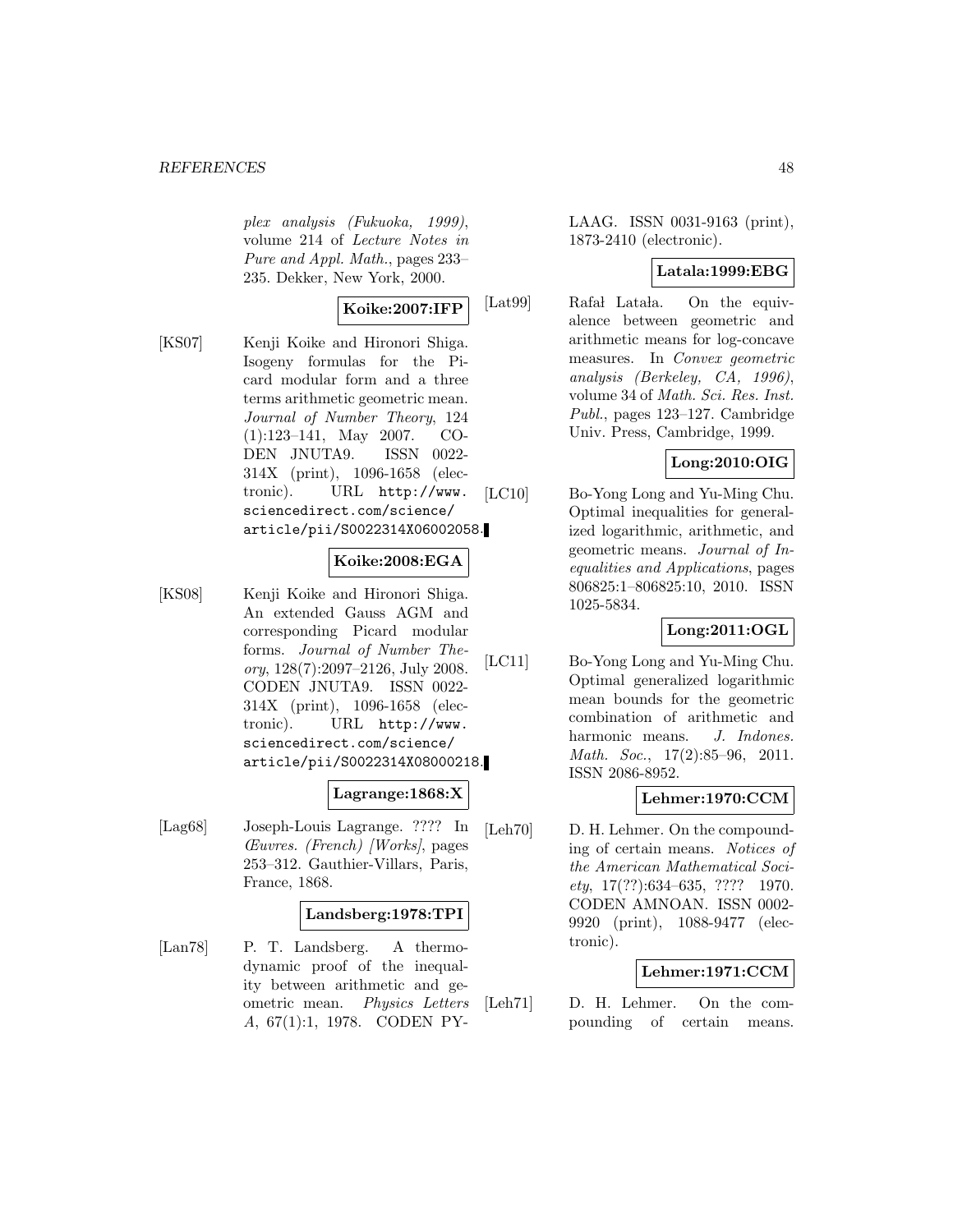Journal of Mathematical Analysis and Applications, 36(1): 183–200, October 1971. CO-DEN JMANAK. ISSN 0022- 247X (print), 1096-0813 (electronic). URL https://www. sciencedirect.com/science/ article/pii/0022247X71900291.

# **Lekner:2009:ASC**

[Lek09] John Lekner. Axially symmetric charge distributions and the arithmetic–geometric mean. Journal of Electrostatics, 67 (6):880–885, 2009. CODEN JOELDH. ISSN 0304-3886 (print), 1873-5738 (electronic). URL http://www.sciencedirect.

# **Liu:2013:SBS**

[LGSC13] Baoyu Liu, Weiming Gong, Yingqing Song, and Yuming Chu. Sharp bounds for Seiffert mean in terms of arithmetic and geometric means. Int. J. Math. Anal. (Ruse), 7(33-36): 1765–1773, 2013. ISSN 1312- 8876.

# **Lingappaiah:1991:DRG**

[Lin91] G. S. Lingappaiah. Distribution of the ratio of geometric mean to arithmetic mean in a sample from a two-piece double exponential distribution. Math. Balkanica  $(N.S.), 5(1):76-80, 1991.$  ISSN 0205-3217.

#### **Liu:1994:GLA**

[Liu94] Zhi Guo Liu. The geometric, logarithmic, and arithmetic mean inequalities in  $n$  variables.  $J$ .

Chengdu Univ. Natur. Sci., 13(1): 37–41, 1994. ISSN 1004-5422.

### **Lecko:2011:DSA**

[LL11] A. Lecko and M. Lecko. Differential subordinations of arithmetic and geometric means of some functionals related to a sector. International Journal of Mathematics and Mathematical Sciences, pages 205845:1–205845:19, 2011. ISSN 0161-1712 (print), 1687-0425 (electronic).

# **Loewner:1970:DBG**

[LM70] Charles Loewner and Henry B.

com/science/article/pii/S0304388609001806ween the geometric and the Mann. On the difference bearithmetic mean of  $n$  quantities. Advances in Mathematics, 5:472–473 (1970), 1970. CO-DEN ADMTA4. ISSN 0001-8708 (print), 1090-2082 (electronic).

# **Luther:1996:CAG**

[LO96] Wolfram Luther and Werner Otten. The complex arithmetic– geometric mean and multipleprecision matrix functions. In Alefeld et al. [AFL96], pages 52– 58. ISBN 3-05-501737-4. ISSN 0138-3019. LCCN QA76.95 .I575 1995.

### **Lorentzen:2008:CDR**

[Lor08] Lisa Lorentzen. Convergence and divergence of the Ramanujan AGM fraction. The Ramanujan Journal, 16(1):83–95, May 2008. ISSN 1382-4090 (print), 1572-9303 (electronic).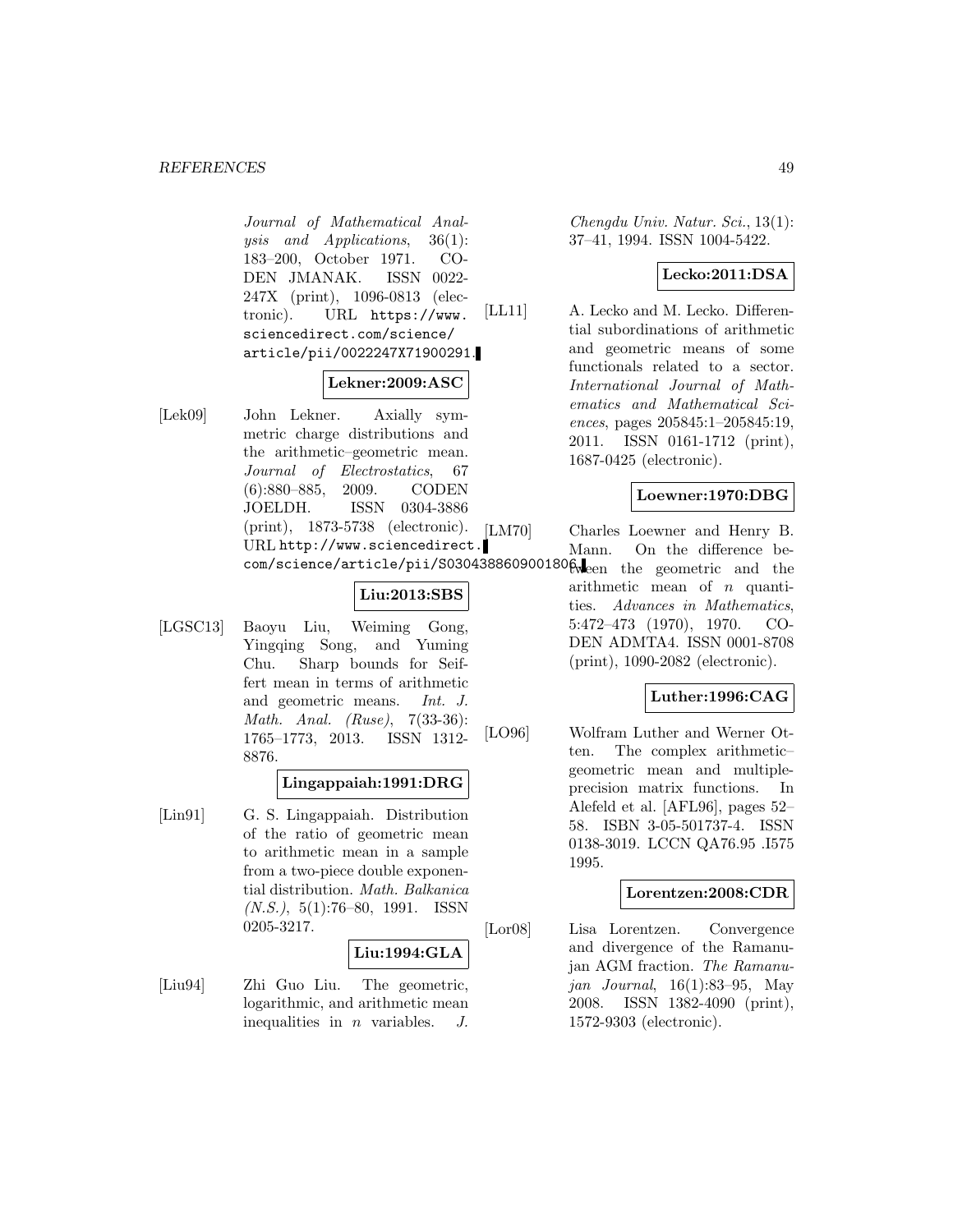# **Leng:2015:SUB**

[LQ15] Tuo Leng and Xiaolin Qin. The sharp upper bound for the ratio between the arithmetic and the geometric mean. Mathematical Inequalities & Applications, 18(3):975–980, 2015. ISSN 1331- 4343 (print), 1848-9966 (electronic).

# **Lehavi:2007:EFA**

[LR07] D. Lehavi and C. Ritzenthaler. An explicit formula for the arithmetic–geometric mean in genus 3. Experimental Mathematics,  $16(4):421-440$ , ???? 2007. CODEN ???? ISSN 1058-6458 (print), 1944-950x (electronic). URL http://projecteuclid. org/euclid.em/1204836513.

### **Lucht:1995:AGM**

[Luc95] Lutz G. Lucht. On the arithmetic–geometric mean inequality. American Mathematical Monthly,  $102(8)$ :739–740, October 1995. CODEN AMMYAE. ISSN 0002-9890 (print), 1930- 0972 (electronic).

# **Liu:2006:OTA**

[LZ06] Lei Liu and Jian Hua Zhang. An operator-trace arithmetic– geometric mean inequality. J. Baoji Univ. Arts Sci. Math. Colloq. Chin. Univ., 3B(3B):208– 209, 2006. ISSN 1007-1261.

### **Mahmoudi:2020:GIG**

[Mah20] M. G. Mahmoudi. The AM– GM inequality via gradient. College Mathematics Journal, 51(2): 141–143, 2020. CODEN ???? ISSN 0746-8342 (print), 1931- 1346 (electronic). URL http: //www.tandfonline.com/doi/ full/10.1080/07468342.2020. 1697605.

### **Maligranda:1998:WHI**

[Mal98] Lech Maligranda. Why Hölder's Inequality should be called Rogers' Inequality. Mathematical Inequalities  $\mathcal{B}$  Applications, 1(1): 69–83, ???? 1998. ISSN 1331- 4343 (print), 1848-9966 (electronic).

# **Maligranda:2012:GIE**

[Mal12] Lech Maligranda. The AM–GM inequality is equivalent to the Bernoulli inequality. The Mathematical Intelligencer, 34(1):1–2, ???? 2012. CODEN MAINDC. ISSN 0343-6993 (print), 1866- 7414 (electronic).

#### **Martins:1988:AGM**

[Mar88] J. S. Martins. Arithmetic and geometric means, an application to Lorentz sequence spaces. Mathematische Nachrichten, 139:281– 288, 1988. CODEN MTMNAQ. ISSN 0025-584X.

### **Mathias:1993:AGH**

[Mat93] Roy Mathias. An arithmetic– geometric-harmonic mean inequality involving Hadamard products. Linear Algebra and its Applications, 184:71–78, 1993. CODEN LAAPAW. ISSN 0024- 3795 (print), 1873-1856 (electronic).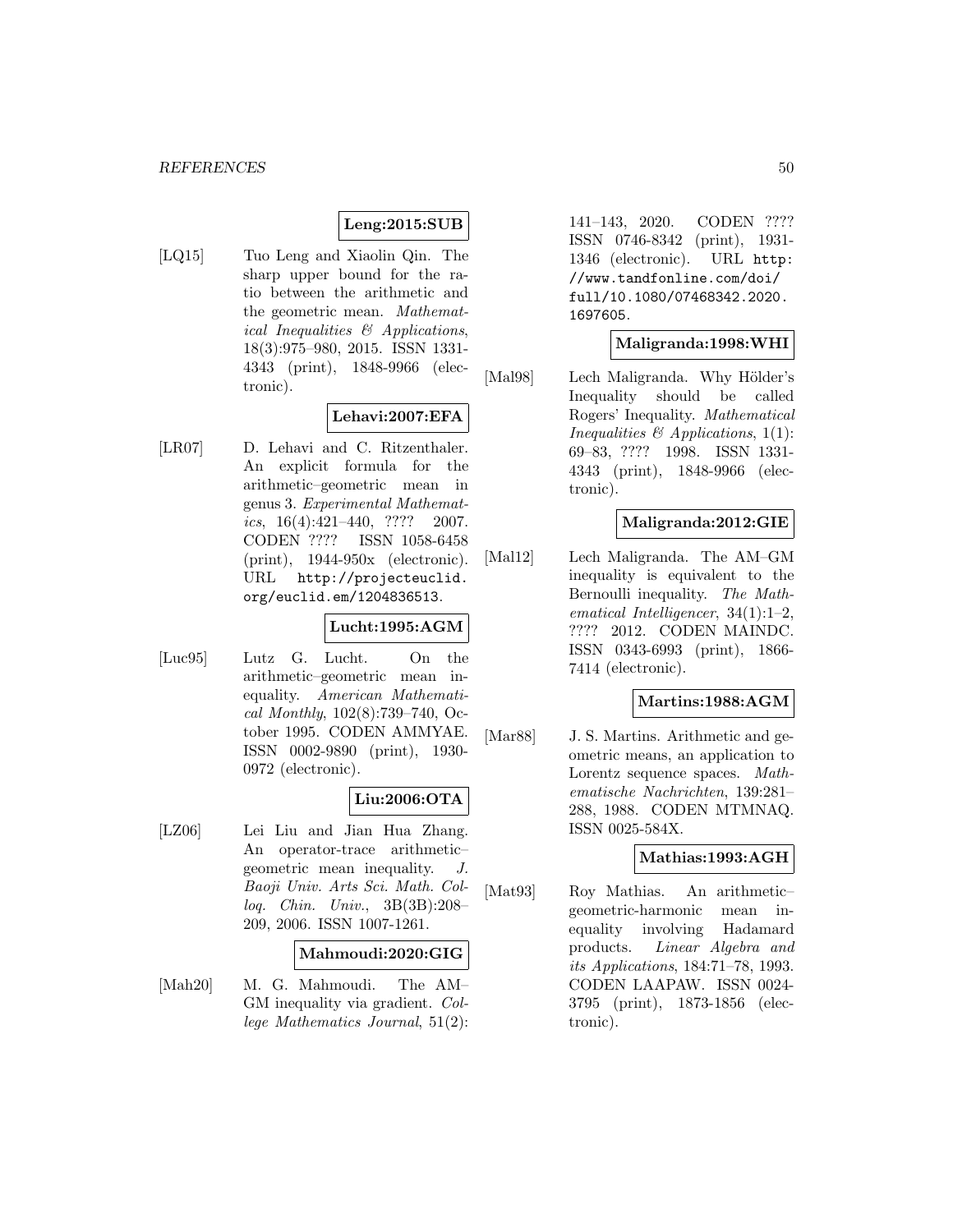### **Mathias:1995:EAG**

[Mat95a] Roy Mathias. Erratum: "An arithmetic–geometric-harmonic mean inequality involving Hadamard products" [Linear Algebra Appl. **184** (1993), 71–78; MR1209383 (94b:15019)]. Linear Algebra and its Applications, 220:4, 1995. CO-DEN LAAPAW. ISSN 0024-3795 (print), 1873-1856 (electronic).

# **Matsuda:1995:IPM**

[Mat95b] Takashi Matsuda. An inductive proof of a mixed arithmetic– geometric mean inequality. American Mathematical Monthly, 102 (7):634–637, August/September 1995. CODEN AMMYAE. ISSN 0002-9890 (print), 1930- 0972 (electronic).

# **Matejicka:2010:POO**

[Mat10] Ladislav Matejíčka. Proof of one optimal inequality for generalized logarithmic, arithmetic, and geometric means. Journal of Inequalities and Applications, pages 902432:1–902432:5, 2010. ISSN 1025-5834.

### **Mercer:2003:RAG**

[Mer03] Peter R. Mercer. Refined arithmetic, geometric and harmonic mean inequalities. Rocky Mountain Journal of Mathematics, 33 (4):1459–1464, 2003. CODEN RMJMAE. ISSN 0035-7596 (print), 1945-3795 (electronic).

### **Morita:1971:CLG**

[MH71] Tohru Morita and Tsuyoshi Horiguchi. Calculation of the lattice Green's function for the bcc, fcc, and rectangular lattices. Journal of Mathematical Physics, 12(6):986–992, June 1971. CO-DEN JMAPAQ. ISSN 0022-2488 (print), 1089-7658 (electronic), 1527-2427. URL http://jmp. aip.org/resource/1/jmapaq/ v12/i6/p986\_s1.

### **Morita:1972:CAG**

[MH72] Tohru Morita and Tsuyoshi Horiguchi. Convergence of the arithmetic–geometric mean procedure for the complex variables and the calculation of the complete elliptic integrals with complex modulus. Numerische Mathematik, 20(5):425–430, October 1972. CODEN NUMMA7. ISSN 0029-599X (print), 0945-3245 (electronic). URL http://www. springerlink.com/openurl.asp? genre=article&issn=0029-599X& volume=20&issue=5&spage=425.

#### **Mihesan:2005:RPT**

[Mih05] Vasile Miheşan. Rado and Popoviciu type inequalities for pseudo arithmetic and geometric means. International Journal of Pure and Applied Mathematics, 23(3):293–297, 2005. ISSN 1311- 8080 (print), 1314-3395 (electronic).

### **Minassian:1987:NAG**

[Min87] Donald P. Minassian. Notes: The arithmetic–geometric mean inequality revisited: Elementary calculus and negative numbers. American Mathematical Monthly, 94(10):977–978, December 1987.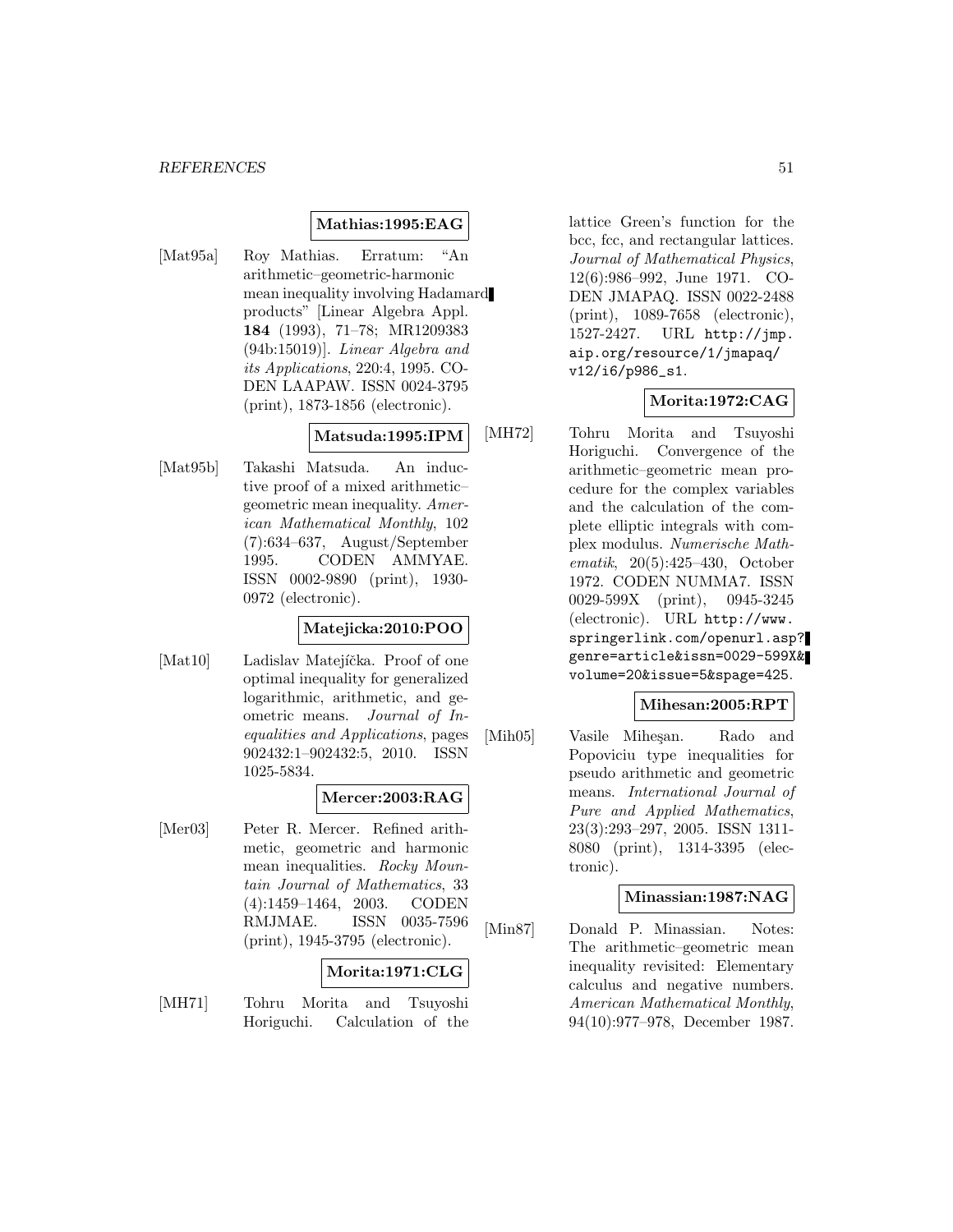CODEN AMMYAE. ISSN 0002- 9890 (print), 1930-0972 (electronic).

# **Mitrinovic:1966:ICA**

[Mit66] D. S. Mitrinović. An inequality concerning the arithmetic and geometric means. The Mathematical Gazette, 50:310–311, 1966. CODEN MAGAAS. ISSN 0025- 5572 (print), 2056-6328 (electronic).

# **Mitrovic:1970:SII**

 $[Mit70]$   $\check{Z}$ arko Mitrović. Some inequalities involving elementary symmetric function and arithmetic and geometric means. The Mathematical Gazette, 54:155–157, 1970. CO-DEN MAGAAS. ISSN 0025-5572 (print), 2056-6328 (electronic).

# **Martin:1988:SPN**

[ML88] Joanne L. Martin and Stephen F. Lundstrom, editors. Supercomputing '88: proceedings, November 14–18, 1988, Orlando, Florida, volume 2. IEEE Computer Society Press, 1109 Spring Street, Suite 300, Silver Spring, MD 20910, USA, 1988. ISBN 0-8186-0882-X (v. 1; paper), 0- 8186-8882-3 (v. 1; case), 0-8186- 4882-1 (v. 1: microfiche) 0-8186- 8923-4 (v. 2), 0-8186-5923-X (v. 2: microfiche), 0-8186-8923-4 (v. 2: case). LCCN QA76.5 .S894 1988. Two volumes. IEEE catalog number 88CH2617-9. IEEE Computer Society Order Number 882.

# **Meany:1971:BRB**

[MNC71] R. K. Meany, S. A. Nelson, and B. C. Carlson. Book review: An Inequality of Mixed Arithmetic and Geometric Means (B. C. Carlson). SIAM Review, 13 (2):253–255, ???? 1971. CO-DEN SIREAD. ISSN 0036-1445 (print), 1095-7200 (electronic).

# **Molnar:2011:CMM**

[Mol11] Lajos Molnár. Continuous maps on matrices transforming geometric mean to arithmetic mean. Ann. Univ. Sci. Budapest. Sect. Comput., 35:217–222, 2011. ISSN 0138-9491.

# **Monhor:2003:AGM**

[Mon03] D. Monhor. The arithmetic– geometric mean and the elliptic mean error. Acta Geodaetica et Geophysica Hungarica, 38 (1):??, February 2003. CO-DEN AGGHFW. ISSN 1217-8977 (print), 1587-1037 (electronic). URL http://link.springer. com/article/10.1556/AGeod. 38.2003.1.8.

### **Montuchi:1988:BTE**

[MP88] Paolo Montuchi and Warren Page. Behold! Two extremum problems (and the Arithmetic– Geometic Mean Inequality). College Mathematics Journal, 19 (4):347, September 1988. CO-DEN ???? ISSN 0746- 8342 (print), 1931-1346 (electronic). URL http://www. tandfonline.com/doi/abs/10. 1080/07468342.1988.11973136.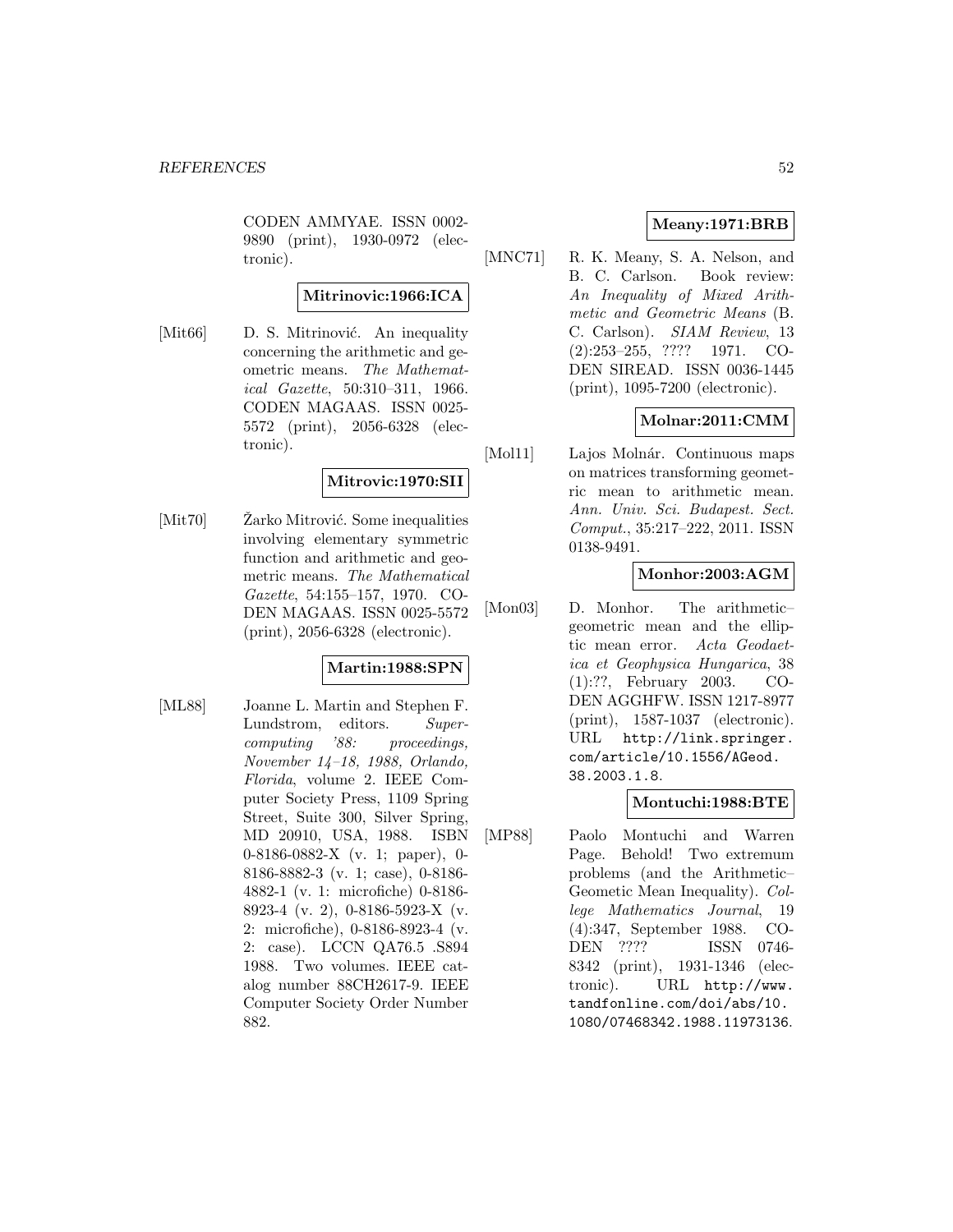# **Micic:2008:IIA**

[MPŠ08] Jadranka Mićić, Josip Pečarić, and Vidosava Simić. Inequalities involving the arithmetic and geometric operator means. Mathematical Inequalities & Applications, 11(3):415–430, 2008. ISSN 1331-4343 (print), 1848- 9966 (electronic).

# **Matsumoto:2010:AGM**

[MT10] Keiji Matsumoto and Tomohide Terasoma. Arithmetic–geometric means for hyperelliptic curves and Calabi–Yau varieties. International Journal of Mathematics, 21(7):939–949, 2010. ISSN 0129- 167X.

### **Murthy:1997:AMG**

[Mur97] Amarnath Murthy. On the arithmetic mean geometric mean inequality–another two short proofs. Math. Ed. (Siwan), 31(2): 118–120, 1997. ISSN 0047-6269.

### **Maksa:2010:ETF**

[MV10] Gyula Maksa and Adrienn Varga. The equivalence of two functional equations involving the arithmetic mean, the geometric mean and their Gauss composition. Aequationes Mathematicae, 80(1-2):173–179, 2010. CO-DEN AEMABN. ISSN 0001-9054 (print), 1420-8903 (electronic).

# **Maze:2012:NWH**

[MW12] Gérard Maze and Urs Wagner. A note on the weighted harmonic– geometric–arithmetic means inequalities. Mathematical Inequalities  $\mathcal{B}$  Applications, 15(1):15–26,

2012. ISSN 1331-4343 (print), 1848-9966 (electronic).

# **Najafi:2013:SRK**

[Naj13] Hamed Najafi. Some results on Kwong functions and related inequalities. Linear Algebra and its Applications, 439(9):2634–2641, 2013. CODEN LAAPAW. ISSN 0024-3795 (print), 1873-1856 (electronic). URL http://www. sciencedirect.com/science/ article/pii/S0024379513004175.

### **Nakamura:2001:AAA**

[Nak01] Yoshimasa Nakamura. Algorithms associated with arithmetic, geometric and harmonic means and integrable systems. Journal of Computational and Applied Mathematics, 131(1–2): 161–174, June 1, 2001. CO-DEN JCAMDI. ISSN 0377- 0427 (print), 1879-1778 (electronic). URL http://www. sciencedirect.com/science/ article/pii/S0377042700003162.

# **Nanjundiah:1946:IRA**

[Nan46] T. S. Nanjundiah. Inequalities relating to arithmetic and geometric means. I, II. Half-Yearly J. Mysore Univ. Sect. B., N.S., 6: 63–77, 107–113, 1946.

#### **Nandi:1980:EDN**

[Nan80] S. B. Nandi. On the exact distribution of a normalized ratio of the weighted geometric mean to the unweighted arithmetic mean in samples from gamma distributions. Journal of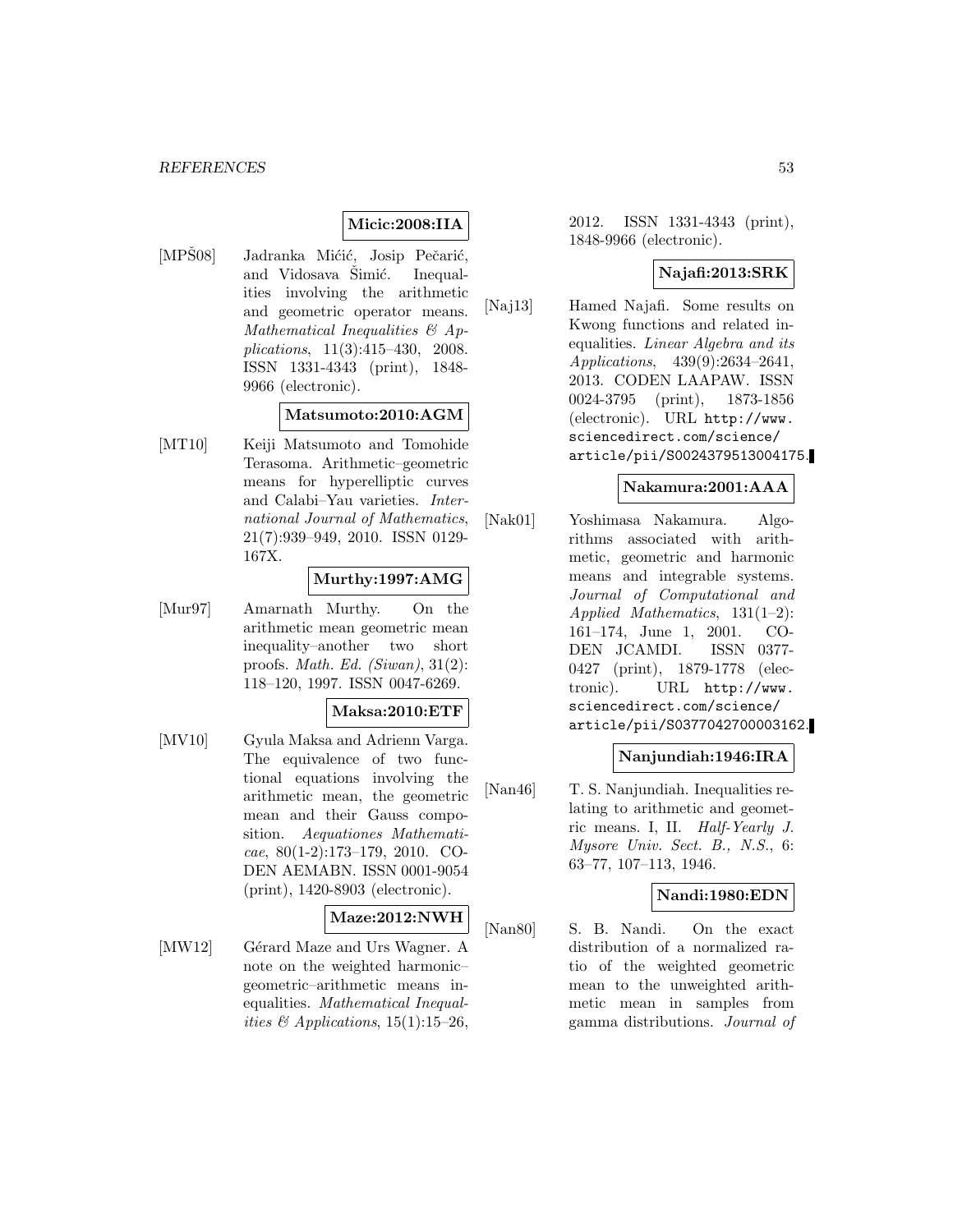the American Statistical Association, 75(369):217–220, 1980. CO-DEN JSTNAL. ISSN 0003-1291. URL http://links.jstor.org/ sici?sici=0162-1459(198003) 75:369<217:OTEDOA>2.0.CO;2- M&origin=MSN.

### **Nussbaum:1988:AGM**

[NC88] Roger D. Nussbaum and Joel E. Cohen. The arithmetic–geometric mean and its generalizations for noncommuting linear operators. Annali della Scuola normale superiore di Pisa, Classe di scienze, 15(2):239–308 (1989), 1988. CO-DEN PSNAAI. ISSN 0391-173x (print), 2036-2145 (electronic). URL http://www.numdam.org/ item?id=ASNSP\_1988\_4\_15\_2\_ 239\_0.

#### **Nussbaum:1990:CPG**

[NC90] Roger D. Nussbaum and Joel E. Cohen. Convexity properties of generalizations of the arithmetic– geometric mean. Numerical Functional Analysis and Optimization, 11(1–2):33–44, 1990. CODEN NFAODL. ISSN 0163- 0563.

### **Nelsen:1987:PWH**

[Nel87] Roger B. Nelsen. Proof without words: The harmonic mean–geometric mean– arithmetic mean–root mean square ineqality. Mathematics Magazine, 60(3):158, 1987. CO-DEN MAMGA8. ISSN 0025- 570X. URL http://www.jstor. org/stable/2689561?origin= pubexport.

# **Nelsen:1989:RMS**

[Nel89] Roger B. Nelsen. The root mean square-arithmetic mean– geometric mean-harmonic mean inequality. College Mathematics Journal, 20(3):231, May 1989. CODEN ???? ISSN 0746- 8342 (print), 1931-1346 (electronic). URL http://www. tandfonline.com/doi/abs/10. 1080/07468342.1989.11973236.

### **Nelsen:1995:PWA**

[Nel95] Roger B. Nelsen. Proof without Words: The Arithmetic-Logarithmic-Geometric Mean Inequality. Mathematics Magazine, 68(4):305, 1995. CO-DEN MAMGA8. ISSN 0025- 570X. URL http://www.jstor. org/stable/2690586?origin= pubexport.

# **Nelsen:2015:PWT**

[Nel15] Roger B. Nelsen. Proof without words: a trigonometric proof of the arithmetic mean–geometric mean inequality. College Mathematics Journal, 46(1):42, January 2015. CODEN ???? ISSN 0746-8342 (print), 1931-1346 (electronic). URL http://www. tandfonline.com/doi/abs/10. 4169/college.math.j.46.1.42.

### **Neuman:1996:TIA**

[Neu96] Edward Neuman. Three inequalities for the arithmetic, identric, and geometric means. SIAM Review, 38(2):315, ???? 1996. CO-DEN SIREAD. ISSN 0036-1445 (print), 1095-7200 (electronic).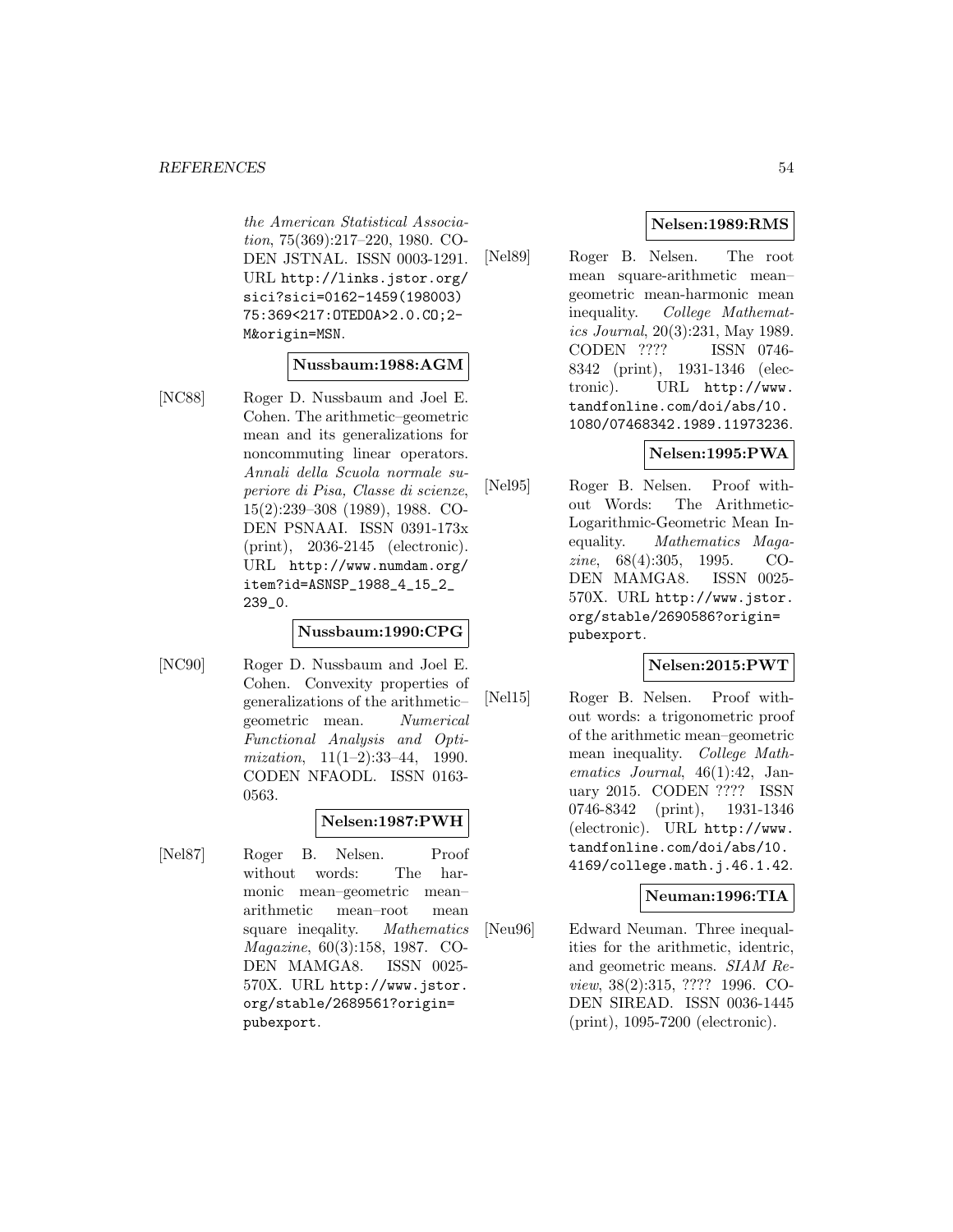### **Newman:1985:SVF**

[New85] D. J. Newman. A simplified version of the fast algorithms of Brent and Salamin. Mathematics of Computation, 44(169): 207–210, January 1985. CO-DEN MCMPAF. ISSN 0025-5718 (print), 1088-6842 (electronic).

### **Newman:2016:SVF**

[New16] D. J. Newman. A simplified version of the fast algorithms of Brent and Salamin (1985). In Bailey and Borwein [BB16a], pages 97–102. ISBN 3-319- 32375-X, 3-319-32377-6 (e-book). LCCN QA251. URL http:/ /docserver.carma.newcastle. edu.au/1716/; http://lib. myilibrary.com?id=941862.

# **Nishiwada:1988:HSA**

[Nis88] Kimimasa Nishiwada. A holomorphic structure of the arithmetic– geometric mean of Gauss. Proceedings of the Japan Academy of Sciences. Series A. Mathematical Sciences, 64(9):322– 324, 1988. CODEN PJAADT. ISSN 0386-2194. URL http: //projecteuclid.org/euclid. pja/1195513088.

### **Nishiwada:1994:HSA**

[Nis94] Kimimasa Nishiwada. Holomorphic structure of the arithmetic– geometric mean of Gauss. II. Proceedings of the Japan Academy of Sciences. Series A. Mathematical Sciences, 70(5):119– 122, 1994. CODEN PJAADT. ISSN 0386-2194. URL http:

//projecteuclid.org/euclid. pja/1195511045.

### **Nishiwada:1997:AAG**

[Nis97] Kimimasa Nishiwada. Algorithm of the arithmetic–geometric mean and its complex limits. Hokkaido Mathematical Journal, 26(3):541– 564, 1997. CODEN HMAJDN. ISSN 0385-4035.

#### **Nishimura:2015:NPL**

[Nis15] Ryo Nishimura. New properties of the lemniscate function and its transformation. Journal of Mathematical Analysis and Applications, 427(1):460–468, 2015. CODEN JMANAK. ISSN 0022- 247x (print), 1096-0813 (electronic). URL http://www. sciencedirect.com/science/ article/pii/S0022247X15001870.

# **Ouyang:2013:OPL**

[OC13] Liang-Yuh Ouyang and Chun-Tao Chang. Optimal production lot with imperfect production process under permissible delay in payments and complete backlogging. International Journal of Production Economics, 144(2):610–617, 2013. CODEN JPCEYE. ISSN 0925- 5273 (print), 1873-7579 (electronic). URL http://www. sciencedirect.com/science/ article/pii/S0925527313001916.

### **Osler:2014:RFR**

[OC14] Thomas J. Osler and Tirupathi R. Chandrupatla. 98.23 recursive formulas related to the Arithmetic–Geometric Mean.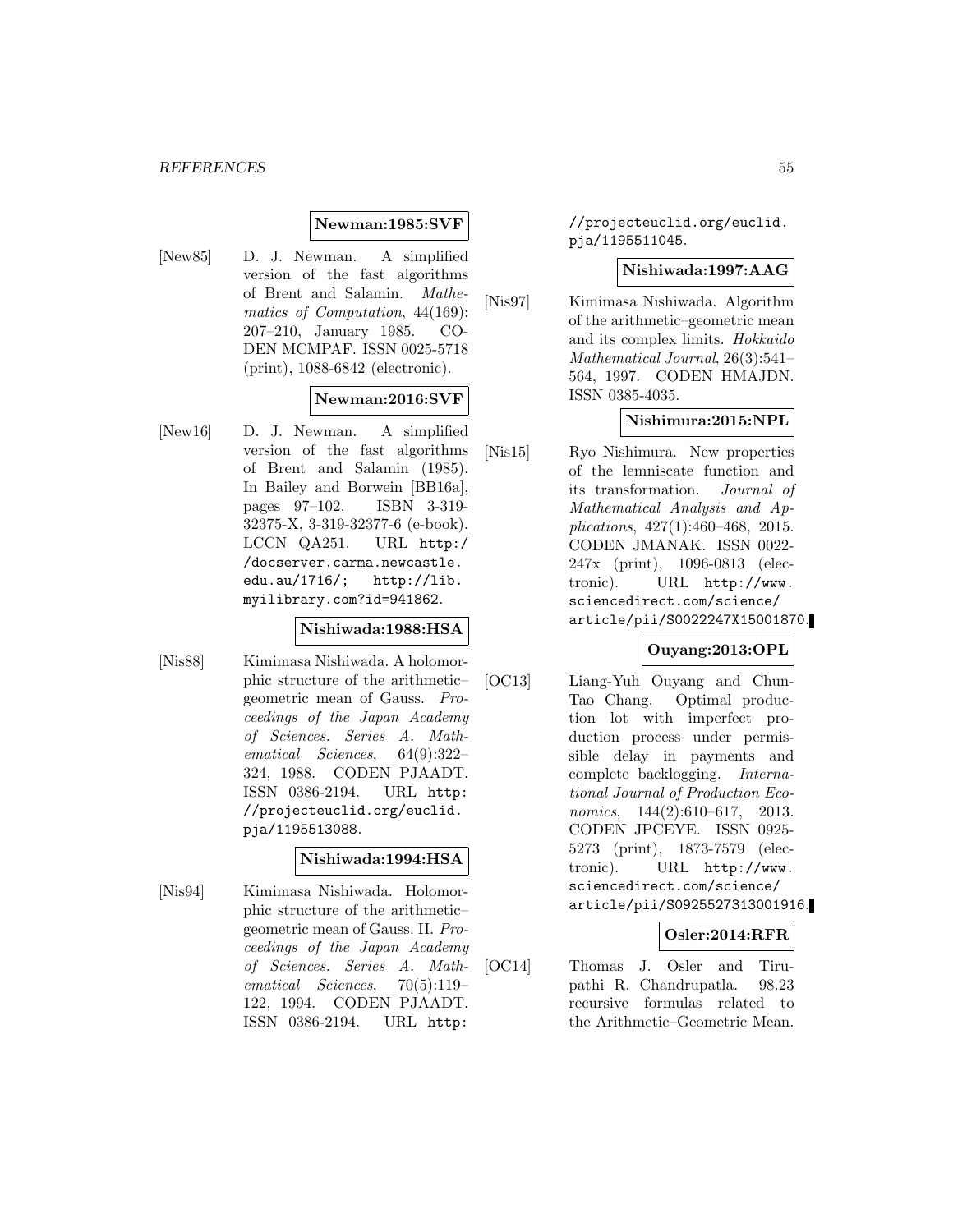The Mathematical Gazette, 98 (543):484–486, November 2014. CODEN MAGAAS. ISSN 0025- 5572 (print), 2056-6328 (electronic).

### **Ono:1983:GGT**

[Ono83] Takashi Ono. A generalization of Gauss' theorem on arithmetic– geometric means. Proceedings of the Japan Academy of Sciences. Series A. Mathematical Sciences, 59(4):154–157, 1983. CODEN PJAADT. ISSN 0386-2194. URL http://projecteuclid. org/euclid.pja/1195515639.

# **Oppenheim:1965:ICA**

[Opp65] Alexander Oppenheim. On inequalities connecting arithmetic means and geometric means of two sets of three positive numbers. The Mathematical Gazette, 49:160–162, 1965. CODEN MA-GAAS. ISSN 0025-5572 (print), 2056-6328 (electronic).

### **Oppenheim:1968:ICA**

[Opp68] A. Oppenheim. On inequalities connecting arithmetic means and geometric means of two sets of three positive numbers. II. Univ. Beograd. Publ. Elektrotehn. Fak. Ser. Mat. Fiz. No., 210-228:21– 24, 1968. ISSN 0522-8441.

### **OShea:1968:MNA**

[O'S68] Siobhan O'Shea. Mathematical notes: The arithmetic geometric mean inequality. American Mathematical Monthly, 75(10): 1092–1093, December 1968. CO-

DEN AMMYAE. ISSN 0002-9890 (print), 1930-0972 (electronic).

### **Osler:2015:PNR**

[Osl15] Thomas J. Osler. A product of nested radicals for the AGM. American Mathematical Monthly, 122(9):886–887, November 2015. CODEN AMMYAE. ISSN 0002-9890 (print), 1930- 0972 (electronic). URL http: //www.jstor.org/stable/10. 4169/amer.math.monthly.122. 9.886.

#### **Ovesea-Tudor:2004:UCC**

[OT04] Horiana Ovesea-Tudor. Univalence criteria connected with arithmetic and geometric means. Studia Univ. Babeş-Bolyai Math., 49(1):55–62, 2004. ISSN 0252- 1938.

### **Pars:1965:TAD**

[Par65] Leopold Alexander Pars. A Treatise on Analytical Dynamics. Heinemann, London, UK, 1965.  $xxi + 641$  pp.

### **Pars:1968:TAD**

[Par68] Leopold Alexander Pars. A Treatise on Analytical Dynamics. Heinemann, London, UK, 1968. ISBN 0-435-52690-1. xxi + 641 pp.

### **Pars:1979:TAD**

[Par79] Leopold Alexander Pars. A Treatise on Analytical Dynamics. Ox Bow Press, Woodbridge, CT, USA, 1979. ISBN 0-918024-07-2. xxi + 641 pp. LCCN QA845 .P32 1979.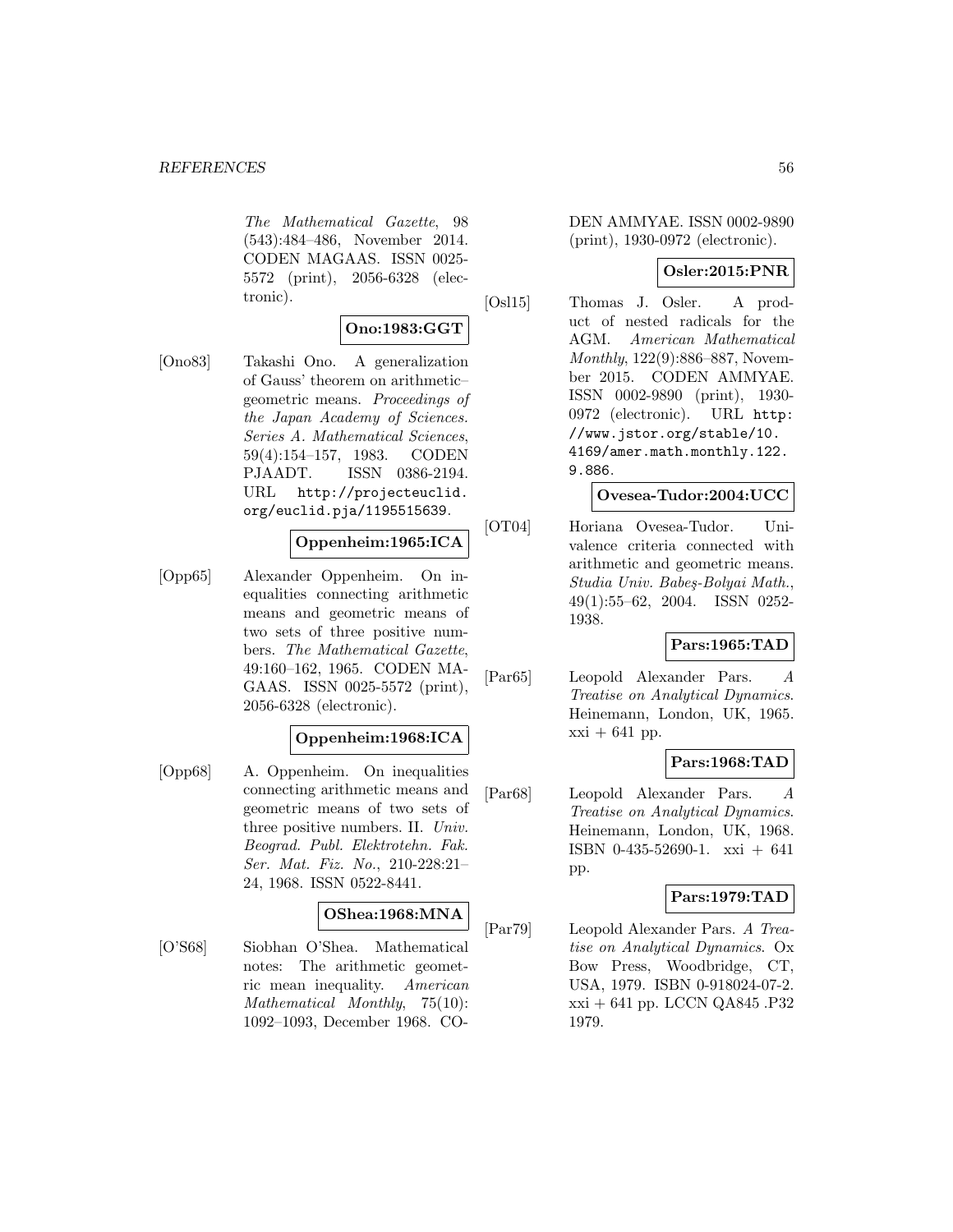#### *REFERENCES* 57

# **Passy:1971:GWM**

[Pas71] U. Passy. Generalized weighted mean programming. SIAM Journal on Applied Mathematics, 20 (4):763–778, June 1971. CO-DEN SMJMAP. ISSN 0036-1399 (print), 1095-712X (electronic).

### **Pecaric:1995:RSA**

[Peč95] Josip Pečarić. On a recent sharpening of the arithmetic mean geometric mean inequality. Utilitas Mathematica, 48:3–4, 1995. CODEN UTMADA. ISSN 0315- 3681.

### **Peetre:1989:GAG**

[Pee89] Jaak Peetre. Generalizing the arithmetic geometric mean—a hapless computer experiment. International Journal of Mathematics and Mathematical Sciences, 12(2):235–245, 1989. ISSN 0161- 1712 (print), 1687-0425 (electronic).

#### **Pinelis:2015:EUL**

[Pin15] Iosif Pinelis. Exact upper and lower bounds on the difference between the arithmetic and geometric means. Bulletin of the Australian Mathematical Society, 92(1):149–158, 2015. CO-DEN ALNBAB. ISSN 0004-9727 (print), 1755-1633 (electronic).

# **Plaza:2020:HLA**

[Pla20] Angel Plaza. Harmonic, logarithmic, and arithmetic means and corollaries. American Mathematical Monthly, 127(5):427, 2020. CODEN AMMYAE. ISSN 0002-

9890 (print), 1930-0972 (electronic).

### **Perisastry:1982:BRA**

[PM82] M. Perisastry and V. N. Murty. Bounds for the ratio of the arithmetic mean to the geometric mean. Two-Year College Mathematics Journal, 13(2):160–161, March 1982. CODEN ???? ISSN 0049-4925 (print), 2325-9116 (electronic). URL http://www. tandfonline.com/doi/abs/10. 1080/00494925.1982.11972600.

### **Pecaric:1997:AMG**

[PM97] J. Pečarić and B. Mond. The arithmetic mean—the geometric mean and related matrix inequalities. In General inequalities, 7 (Oberwolfach, 1995), volume 123 of Internat. Ser. Numer. Math., pages 77–91. Birkhäuser, Basel, 1997.

# **Pecaric:1997:NPA**

[PV97] Josip Pečarić and Sanja Varošanec. A new proof of the arithmetic mean—the geometric mean inequality. Journal of Mathematical Analysis and Applications, 215(2):577–578, 1997. CO-DEN JMANAK. ISSN 0022-247x (print), 1096-0813 (electronic).

# **Qian:2014:OBN**

[QC14] Wei-Mao Qian and Yu-Ming Chu. Optimal bounds for Neuman means in terms of geometric, arithmetic and quadratic means. Journal of Inequalities and Applications, pages 175:1–175:13, 2014. ISSN 1029-242X.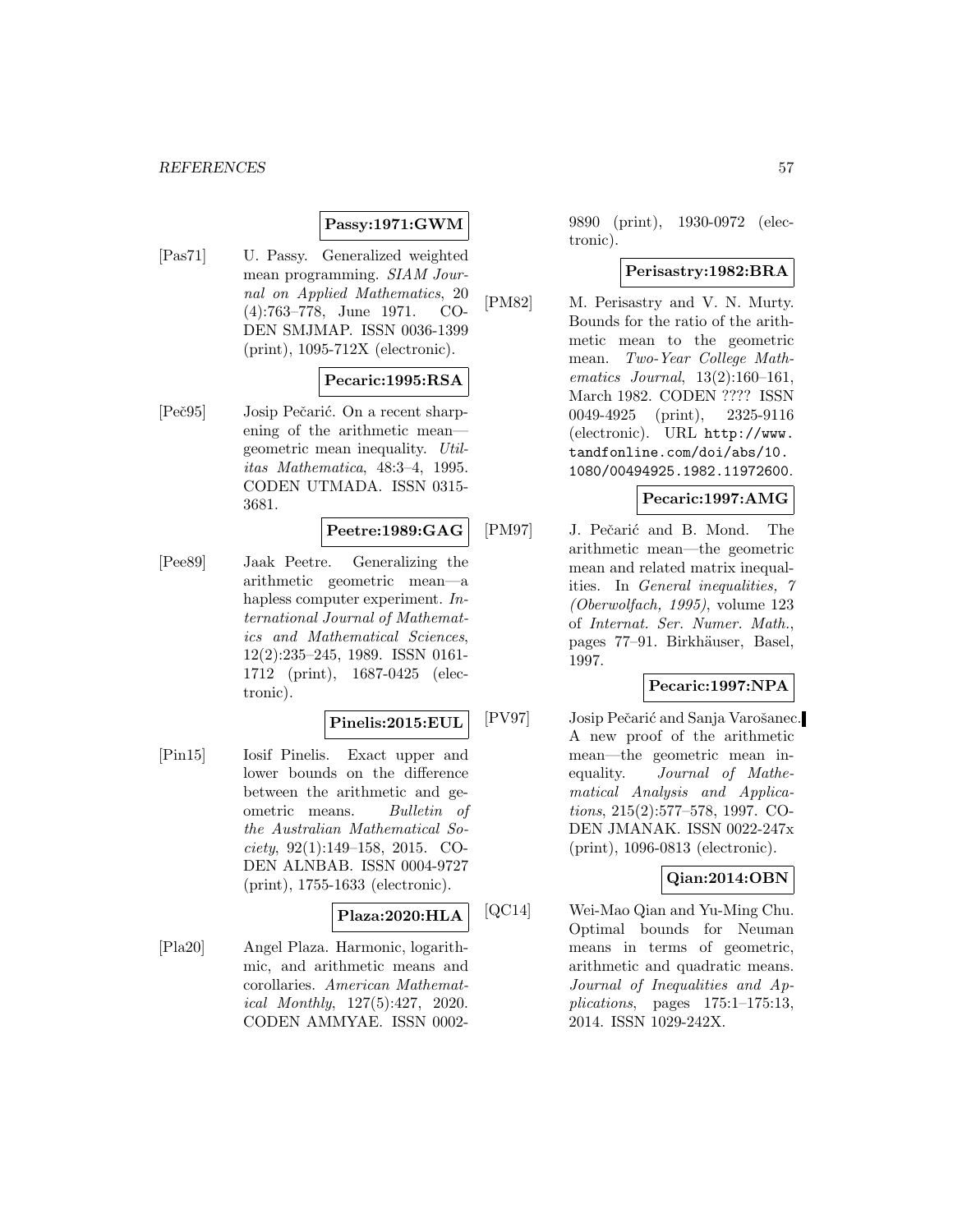### **Qian:2015:SBS**

[QCZ15] Wei-Mao Qian, Yu-Ming Chu, and Xiao-Hui Zhang. Sharp bounds for Sándor mean in terms of arithmetic, geometric and harmonic means. Journal of Inequalities and Applications, pages 221:1–221:13, 2015. ISSN 1029- 242X.

# **Qi:2003:IMRa**

[Qi03a] Feng Qi. Inequalities and monotonicity of the ratio for the geometric means of a positive arithmetic sequence with unit difference. Australian Mathematical Society Gazette, 30(3):142–147, 2003. ISSN 0311-0729 (print), 1326-2297 (electronic).

# **Qi:2003:IMRb**

[Qi03b] Feng Qi. Inequalities and monotonicity of the ratio of the geometric means of a positive arithmetic sequence with unit difference. International Journal of Mathematical Education in Science and Technology, 34(4):601– 607, 2003. CODEN IJMEBM. ISSN 0020-739x (print), 1464- 5211 (electronic).

# **Qi:2009:AUP**

[QS09] Feng Qi and Anthony Sofo. An alternative and united proof of a double inequality for bounding the arithmetic–geometric mean. Politehn. Univ. Bucharest Sci. Bull. Ser. A Appl. Math. Phys., 71(3):69–76, 2009. ISSN 1223- 7027.

# **Rauch:1942:MPS**

[Rau42] Stanley Eugene Rauch. Mapping properties of the second arithmetic mean of the geometric series. Thesis (Ph.D.), Stanford University, Stanford, CA, USA, 1942. ???? pp. URL http://search.proquest. com/docview/301867689.

# **Razpet:1986:MAG**

[Raz86] Marko Razpet. A method of arithmetic–geometric mean. Obzornik Mat. Fiz., 33(6):161–164, 1986. CODEN OBMFAY. ISSN 0473-7446.

### **Reyssat:1987:AMA**

[Rey87] Eric Reyssat. Approximation des moyennes arithmético– géométriques. (French) [Approximation of arithmetic–geometric means]. L'Enseignement Mathématique. Revue Internationale. 2e Série, 33(3–4):175–181, 1987. CO-DEN ENMAAR. ISSN 0013-8584 (print), 2309-4672 (electronic).

#### **Raissouli:2009:AGH**

[RLC09] Mustapha Ra¨ıssouli, Fatima Leazizi, and Mohamed Chergui. Arithmetic–geometric–harmonic mean of three positive operators. IPAM. Journal of Inequalities in Pure and Applied Mathematics, 10(4):Article 117, 11, 2009. ISSN 1443-5756.

### **Roy:1992:CBA**

[RM92] Dilip Roy and S. P. Mukherjee. Characterizations based on arithmetic, geometric and harmonic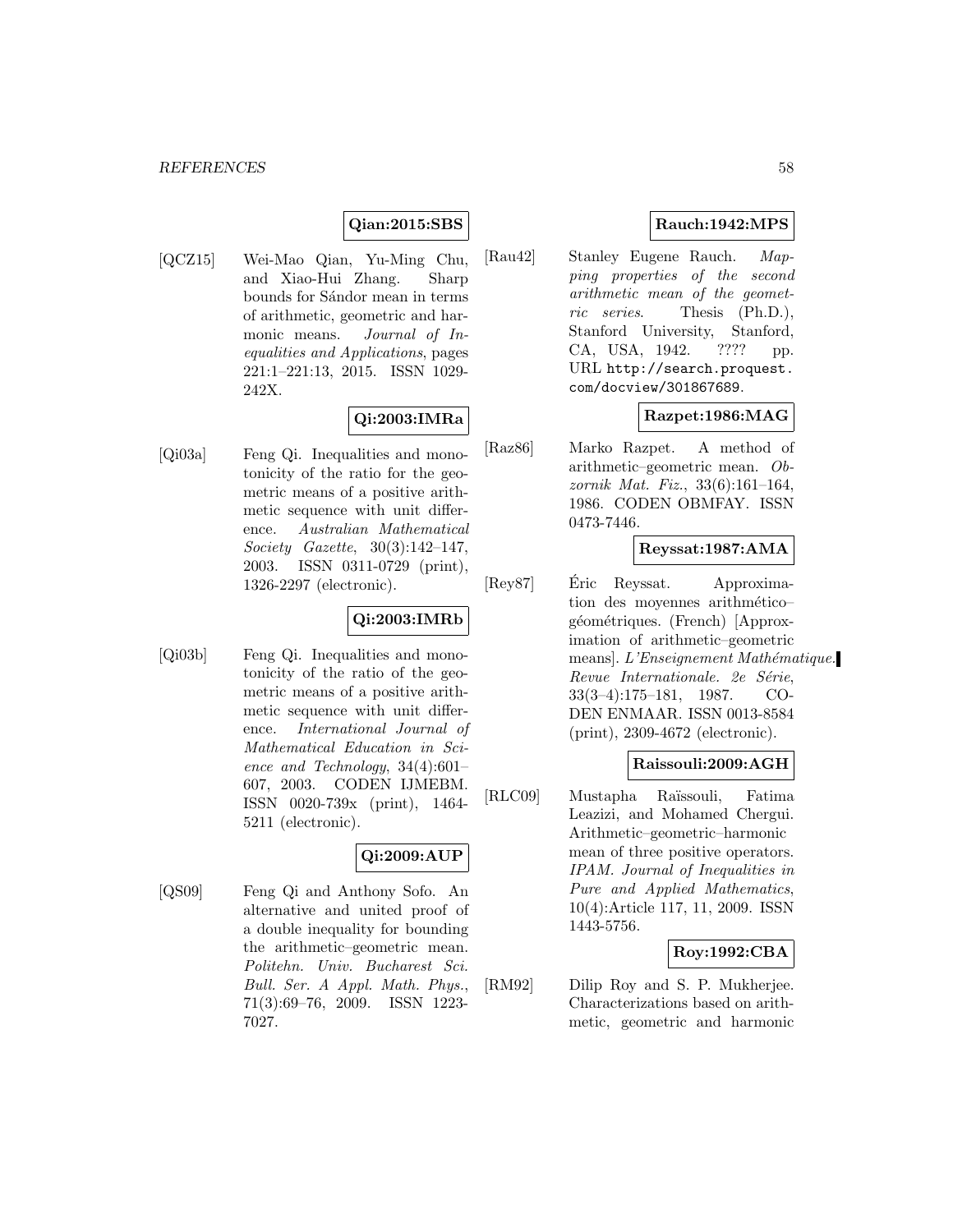means of failure rates. In Contributions to stochastics, pages 178– 185. Wiley, New York, 1992.

# **Rodin:2017:VIA**

[Rod17] Burt Rodin. Variance and the inequality of arithmetic and geometric means. Rocky Mountain Journal of Mathematics, 47(2): 637–648, 2017. CODEN RMJ-MAE. ISSN 0035-7596 (print), 1945-3795 (electronic).

### **Rooin:2003:AIB**

[Roo03] Jamal Rooin. AGM inequality with binomial expansion. Elemente der Mathematik, 58(3): 115–117, August 2003. ISSN 0013-6018 (print), 1420-8962 (electronic).

# **Roy:2003:CBW**

[Roy03] Dilip Roy. Characterization of a bivariate Weibull distribution based on arithmetic, geometric and harmonic means of failure rates. J. Appl. Statist. Sci.,  $12(3)$ : 191–199, 2003. ISSN 1067-5817.

### **Ruan:2015:NAG**

[Rua15] Jiechang Ruan. Notes on the arithmetic–geometric mean inequality for singular values. Ital. J. Pure Appl. Math., 35:227–232, 2015. ISSN 1126-8042 (print), 2239-0227 (electronic).

# **Sabnis:2006:AAG**

[SA06] S. V. Sabnis and G. Agnihothram. Application of arithmetic–geometric mean inequality for construction of reliability test plan for parallel systems in the presence of covariates. Economic Quality Control, 21(2): 219–230, 2006. ISSN 0940-5151 (print), 1869-6147 (electronic).

# **Solak:2010:NEN**

[SA10] Süleyman Solak and Mine Aytekin. A note on the Euclidean norms of matrices with arithmetic–geometric harmonic means. Applied Mathematical Sciences (Ruse), 4(29-32):1553– 1561, 2010. ISSN 1312-885x (print), 1314-7552 (electronic).

# **Salamin:1976:CUA**

[Sal76] Eugene Salamin. Computation of  $\pi$  using arithmeticgeometric mean. Mathematics of Computation, 30(135): 565–570, July 1976. CODEN MCMPAF. ISSN 0025-5718 (print), 1088-6842 (electronic). URL http://www.jstor.org/ stable/2005327. See also [Bre76b, Bre10a].

### **Sala:1989:TJA**

[Sal89] Kenneth L. Sala. Transformations of the Jacobian amplitude function and its calculation via the arithmetic–geometric mean. SIAM Journal on Mathematical Analysis, 20(6):1514– 1528, November 1989. CO-DEN SJMAAH. ISSN 0036-1410 (print), 1095-7154 (electronic).

### **Salamin:1997:CUA**

[Sal97] Eugene Salamin. Computation of  $\pi$  using arithmetic–geometric mean. In Berggren et al. [BBB97],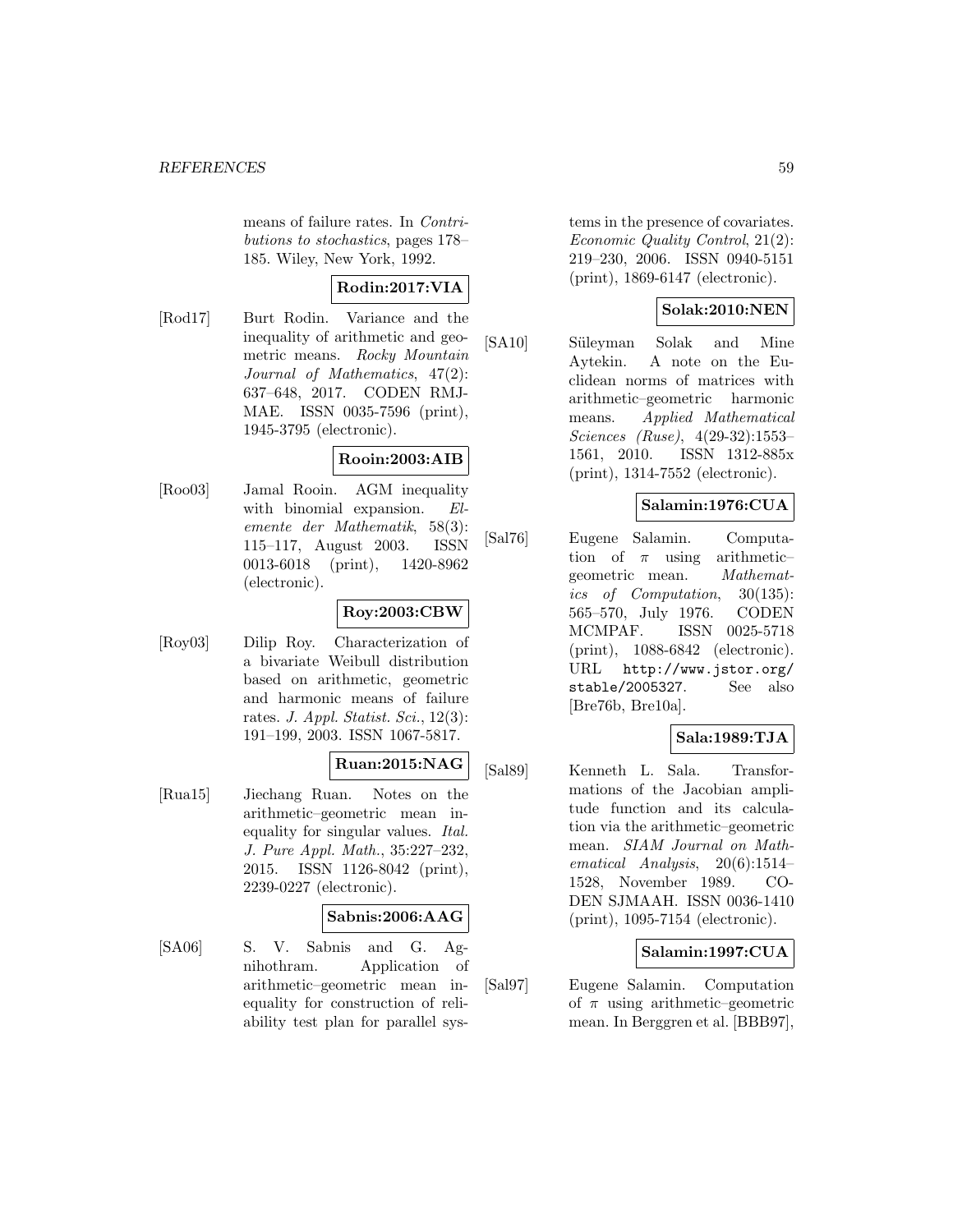pages 418–423. ISBN 0-387- 94924-0. LCCN QA484 .P5 1997. URL http://link.springer. com/chapter/10.1007/978-1- 4757-2736-4\_46.

#### **Salamin:2000:CUA**

[Sal00] Eugene Salamin. Computation of  $\pi$  using arithmetic–geometric mean. In Pi: a source book [BBB00], pages 418–423. ISBN 0- 387-98946-3 (hardcover). LCCN QA484 .P5 2000. URL http:/ /link.springer.com/chapter/ 10.1007/978-1-4757-3240-5\_ 46.

#### **Salamin:2004:CUA**

[Sal04] Eugene Salamin. Computation of  $\pi$  using arithmetic–geometric mean. In Berggren et al. [BBB04], pages 418–423. ISBN 0-387- 20571-3. LCCN QA484 .P5 2004. URL http://link.springer. com/chapter/10.1007/978-1- 4757-4217-6\_46.

# **Salamin:2016:CUA**

[Sal16] Eugene Salamin. Computation of  $\pi$  using arithmeticgeometric mean (1976). In Bailey and Borwein [BB16a], pages 1–8. ISBN 3-319- 32375-X, 3-319-32377-6 (e-book). LCCN QA251. URL http:/ /docserver.carma.newcastle. edu.au/1716/; http://lib. myilibrary.com?id=941862.

#### **Sandor:1990:IAG**

[Sán90] J. Sándor. On the inequality of the arithmetic and geometric means. *Bul. Stiint. Inst.* 

Politehn. Cluj-Napoca Ser. Mat. Mec. Apl. Construc. Mas., 33: 109–112, 1990.

# **Sandor:1996:CIM**

[Sán96] J. Sándor. On certain inequalities for means, II. Journal of Mathematical Analysis and Applications, 199(2):629–635, 1996. CODEN JMANAK. ISSN 0022- 247x (print), 1096-0813 (electronic). URL http://www. sciencedirect.com/science/ article/pii/S0022247X96901651.

# **Sandor:1999:AGM**

[Sán99] József Sándor. On the arithmetic– geometric mean of Gauss. Octogon Mathematical Magazine, 7 (1):108–115, 1999. ISSN 1222- 5657 (print), 2248-1893 (electronic).

### **Sawhney:2017:TPG**

[Saw17] Mehtaab S. Sawhney. A telescoping proof of the AM–GM inequality. American Mathematical Monthly, 124(4):356, April 2017. CODEN AMMYAE. ISSN 0002-9890 (print), 1930- 0972 (electronic). URL http: //www.jstor.org/stable/10. 4169/amer.math.monthly.124. 4.356.

### **Schlesinger:1911:GJA**

[Sch11] L. Schlesinger. Über Gauss' Jugendarbeiten zum arithmetisch– geometrischen Mittel. (German) [On Gauss' youthful work on the arithmetic–geometric mean]. Jahresbericht der Deutschen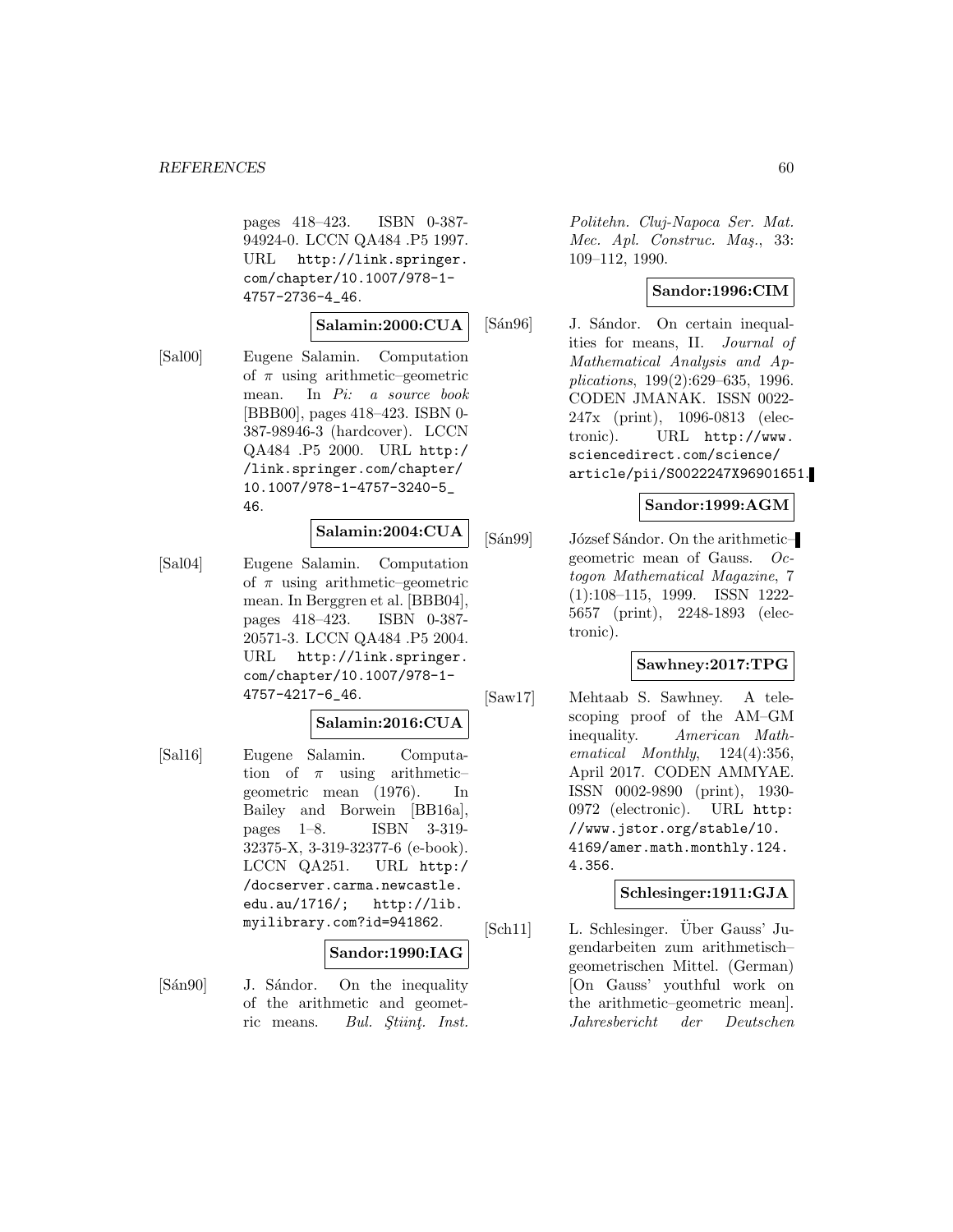Mathematiker-Vereinigung (DMV), 20(??):396–403, ???? 1911.

# **Schaumberger:1978:CPA**

[Sch78] Norman Schaumberger. A calculus proof of the arithmeticgeometric mean inequality. Two-Year College Mathematics Journal, 9(1):16–17, January 1978. CODEN ???? ISSN 0049- 4925 (print), 2325-9116 (electronic). URL http://www. tandfonline.com/doi/abs/10. 1080/00494925.1978.11974538.

#### **Schaumberger:1982:SAP**

[Sch82] Norman Schaumberger. Still another proof of the arithmeticgeometric mean inequality. Two-Year College Mathematics Journal, 13(2):159–160, March 1982. CODEN ???? ISSN 0049- 4925 (print), 2325-9116 (electronic). URL http://www. tandfonline.com/doi/abs/10. 1080/00494925.1982.11972599.

### **Schoen:1984:HGA**

[Sch84] Robert Schoen. Harmonic, geometric, and arithmetic means in generalized Fibonacci sequences. Fibonacci Quarterly, 22(4):354– 357, November 1984. CO-DEN FIBQAU. ISSN 0015-0517. URL http://www.fq.math.ca/ Scanned/22-4/schoen.pdf.

### **Schattschneider:1986:PWA**

[Sch86] Doris Schattschneider. Proof without words: The arithmetic mean–geometric mean inequality. Mathematics Mag*azine*,  $59(1):11$ , 1986. CO-

DEN MAMGA8. ISSN 0025- 570X. URL http://www.jstor. org/stable/2690011?origin= pubexport.

### **Schaumberger:1988:GFA**

[Sch88] Norman Schaumberger. A general form of the arithmetic-geometric mean inequality via the mean value theorem. College Mathematics Journal, 19(2):172–173, March 1988. CODEN ???? ISSN 0746-8342 (print), 1931-1346 (electronic). URL http://www. tandfonline.com/doi/abs/10. 1080/07468342.1988.11973110.

### **Schaumberger:1989:GI**

[Sch89] Norman Schaumberger. The AM-GM inequality via  $x^{1/x}$ . College Mathematics Journal, 20(4):320, September 1989. CODEN ???? ISSN 0746-8342 (print), 1931- 1346 (electronic). URL http: //www.tandfonline.com/doi/ abs/10.1080/07468342.1989. 11973249.

### **Seiffert:1987:WZG**

[Sei87] H.-J. Seiffert. Werte zwischen dem geometrischen und dem arithmetischen Mittel zweier Zahlen. (German) [Values between the geometric and the arithmetic mean of two numbers]. Elemente der Mathematik, 42(4): 105–107, 1987. ISSN 0013-6018 (print), 1420-8962 (electronic).

### **Seiffert:1997:TIA**

[Sei97] H. J. Seiffert. Three inequalities for the arithmetic, identric, and geometric means. SIAM Review,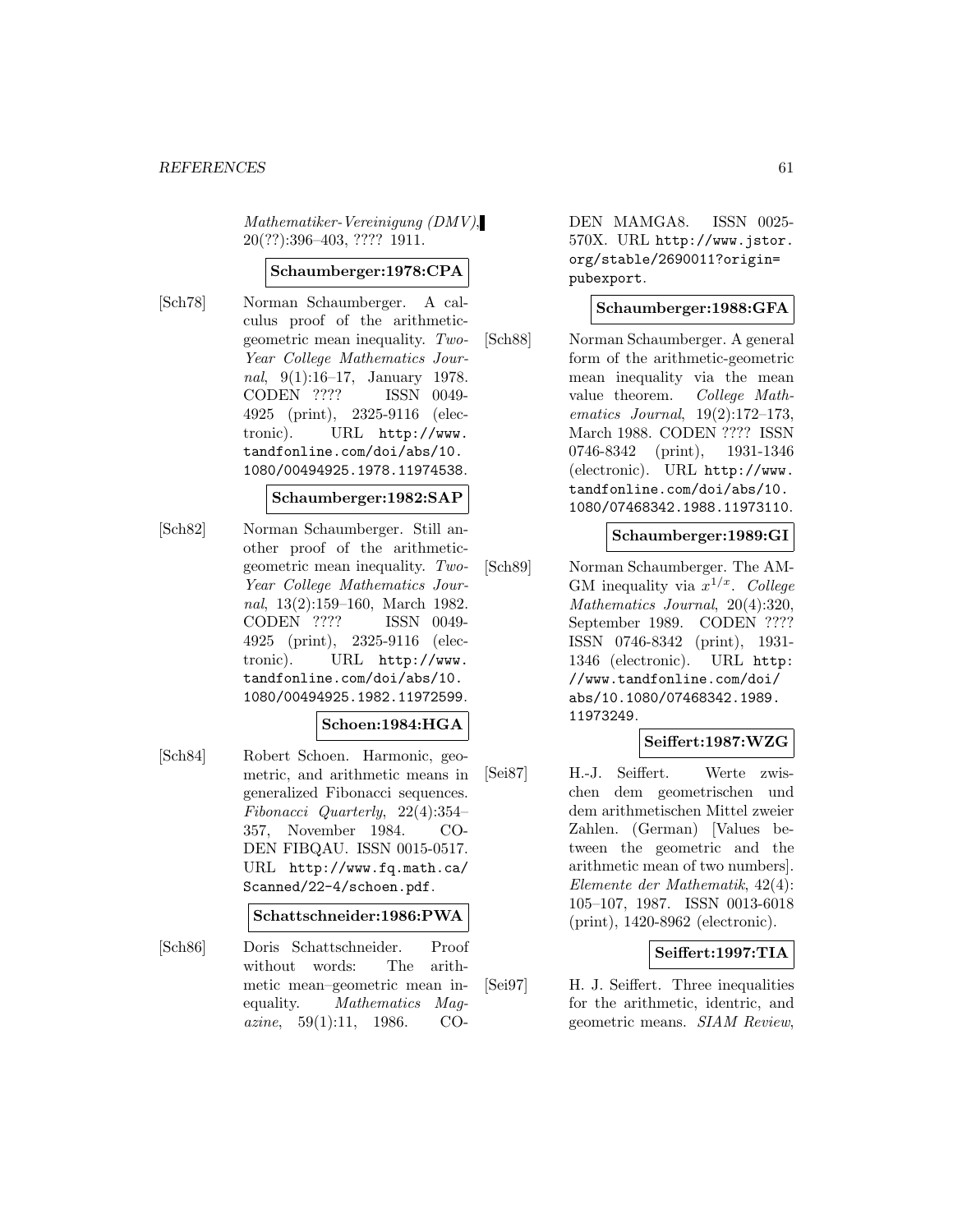39(2):330–332, ???? 1997. CO-DEN SIREAD. ISSN 0036-1445 (print), 1095-7200 (electronic).

# **Sen:1987:WDA**

[Sen87] Pranab Kumar Sen. What do the arithmetic, geometric and harmonic means tell us in lengthbiased sampling? Statistics  $\&$  Probability Letters, 5(2):95– 98, 1987. CODEN SPLTDC. ISSN 0167-7152 (print), 1879- 2103 (electronic).

# **Seo:2012:AGM**

[Seo12] Yuki Seo. The arithmetic– geometric mean inequality in an external formula. Scientiae Mathematicae Japonicae, 75(3):299– 305, 2012. ISSN 1346-0862.

# **Sheikhhosseini:2016:NRV**

[She16] Alemeh Sheikhhosseini. A numerical radius version of the arithmetic–geometric mean of operators. Filomat, 30(8):2139– 2145, 2016. ISSN 0354-5180.

#### **Sheikhhosseini:2017:AGM**

[She17] Alemeh Sheikhhosseini. An arithmetic–geometric mean inequality related to numerical radius of matrices. Konuralp J. Math., 5(1):85–91, 2017. ISSN 2147-625X.

### **Shisha:1966:GII**

[Shi66] O. Shisha. Geometrical interpretations of the inequalities between the arithmetic, geometric and harmonic means. Mathematics Magazine, 39:268–269, 1966. CODEN MAMGA8. ISSN 0011- 801x.

# **Shirali:2011:BPG**

[Shi11] Shailesh A. Shirali. 95.09 A bootstrapping proof of the AM–GM inequality for three variables. The Mathematical Gazette, 95(532): 86–87, March 2011. CODEN MA-GAAS. ISSN 0025-5572 (print), 2056-6328 (electronic).

# **Singh:2016:PAL**

[Sin16] Paramanand Singh.  $\pi$  (PI) and the AGM: Legendre's identity. Web site, 2016. URL https: //paramanands.blogspot.com/ 2009/08/pi-and-the-agm-legendresidentity.html.

# **Schaumberger:1977:APA**

[SK77] Norman Schaumberger and Bert Kabak. Another proof of the arithmetic–geometric mean inequality. Pi Mu Epsilon Journal, 6(6):352–354, 1977. CODEN PMEJBR. ISSN 0031-952x.

# **Sole:1998:LCA**

[SL98] P. Solé and P. Loyer.  $U_n$  lattices, construction B, and AGM iterations. European Journal of Combinatorics, 19(2):227–236, February 1998. CODEN EJOCDI. ISSN 0195-6698 (print), 1095- 9971 (electronic).

### **Sampedro:1999:DIP**

[SM99] J. Cruz Sampedro and M. Tetlalmatzi Montiel. A direct inductive proof of the geometric mean–arithmetic mean inequality. *Miscelánea Mat.*,  $28:11-15$ , 1999. ISSN 1665-5478.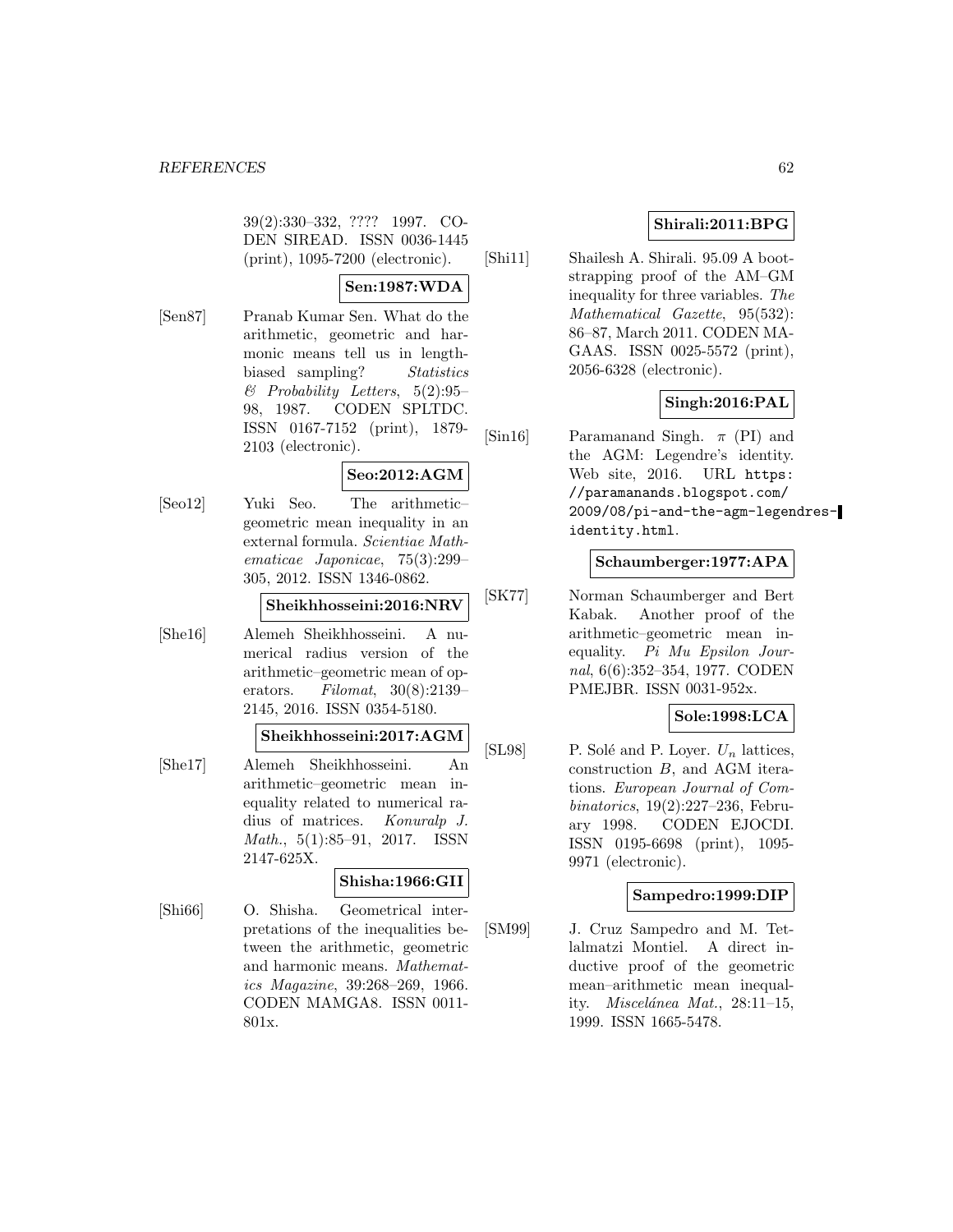# **Srivastava:2014:ICE**

[SMY14] H. M. Srivastava, N. Magesh, and J. Yamini. Initial coefficient estimates for bi- $\lambda$ -convex and bi- $\mu$ starlike functions connected with arithmetic and geometric means. Electron. J. Math. Anal. Appl., 2(2):152–162, 2014. ISSN 2090- 729X.

# **Sole:1995:A**

 $[Sol95]$  Patrick Sole.  $D_4$ ,  $E_6$ ,  $E_8$ and the AGM. In Cohen et al. [CGM95], pages 448–455. CODEN LNCSD9. ISBN 3-540-60114-7 (softcover). ISSN 0302-9743 (print), 1611- 3349 (electronic). LCCN QA268 .A35 1995. URL http://www.loc.gov/catdir/ enhancements/fy0815/95021560 d.html.

# **Sagae:1994:ULB**

[ST94] Masahiko Sagae and Kunio Tanabe. Upper and lower bounds for the arithmetic–geometricharmonic means of positive definite matrices. Linear and Multilinear Algebra, 37(4):279– 282, 1994. CODEN LNMLAZ. ISSN 0308-1087 (print), 1563- 5139 (electronic).

#### **Stefanski:1996:NAG**

[Ste96] L. A. Stefanski. A note on the arithmetic–geometric-harmonic mean inequalities. The American Statistician, 50(3):246–247, 1996. CODEN ASTAAJ. ISSN 0003- 1305 (print), 1537-2731 (electronic).

# **Stubban:1944:AGM**

[Stu44] John Olav Stubban. On the arithmetic and geometric means. Norsk Mat. Tidsskr., 26:116–117, 1944.

# **Sury:2000:AGM**

[Sur00] B. Sury. The arithmetico– geometric mean of Gauss: How to find the perimeter of an ellipse. Resonance, 5(8):72–83, August 2000. CODEN RESOFE. ISSN 0971-8044 (print), 0973- 712X (electronic).

### **Sury:2001:LA**

[Sur01] B. Sury. Logarithm and AGM. *Resonance*,  $6(11):85-86$ , November 2001. CODEN RESOFE. ISSN 0971-8044 (print), 0973- 712X (electronic).

### **Spandaw:2012:HIG**

[SvS12] Jeroen Spandaw and Duco van Straten. Hyperelliptic integrals and generalized arithmetic– geometric mean. The Ramanujan Journal, 28(1):61–78, 2012. CO-DEN RAJOF9. ISSN 1382-4090 (print), 1572-9303 (electronic).

### **Shao:2013:SRI**

[SZ13] Zhi Hua Shao and Xiao Ming Zhang. Some results involving upper and lower bounds for the difference of arithmetic mean and geometric mean. Math. Pract. Theory, 43(6):206–214, 2013. ISSN 1000-0984.

# **Szyszkowicz:1991:PGL**

[Szy91] Mieczyslaw Szyszkowicz. Patterns generated by logical oper-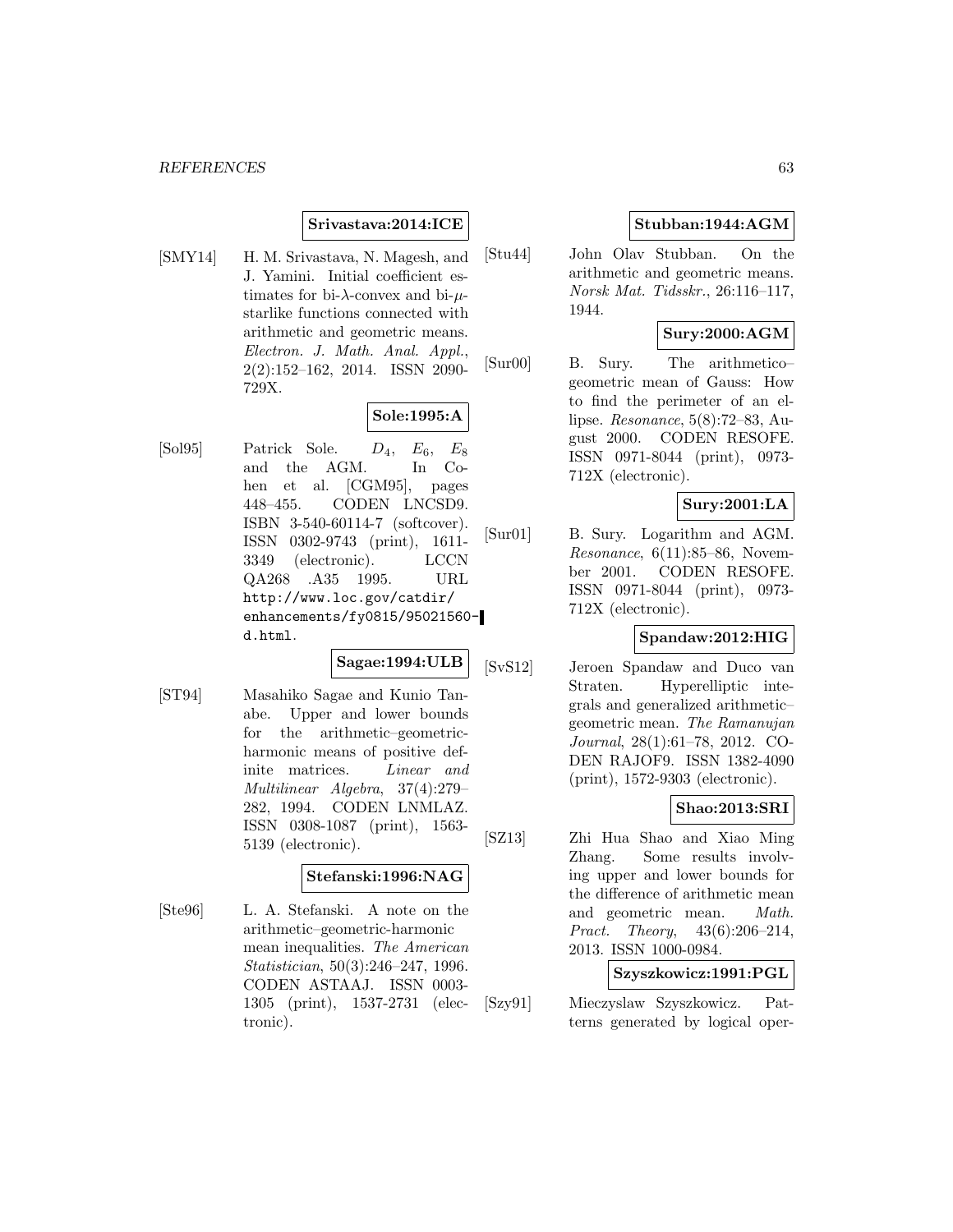ators. Computers and Graphics, 15(2):299–300, 1991. CO-DEN COGRD2. ISSN 0097-8493 (print), 1873-7684 (electronic).

# **Taneja:2006:GAG**

[Tan06] Inder Jeet Taneja. Generalized arithmetic and geometric mean divergence measure and their statistical aspects. J. Interdiscip. Math., 9(2):249–266, 2006. ISSN 0972-0502.

#### **Tanimoto:2007:NOA**

[Tan07] Shinji Tanimoto. A novel operation associated with Gauss' arithmetic–geometric means. arXiv.org, ??(??):1–6, August 27, 2007. URL https://arxiv.org/pdf/0708. 3521.pdf.

# **Tao:2006:MRS**

[Tao06] Yunxing Tao. More results on singular value inequalities of matrices. Linear Algebra and its Appli $cations, 416(2-3):724-729, 2006.$ CODEN LAAPAW. ISSN 0024- 3795 (print), 1873-1856 (electronic). URL http://www. sciencedirect.com/science/ article/pii/S0024379506000024. Tor56

# **Todd:1992:BRB**

[TBDS92] John Todd, Bill Braden, Bernard Danloy, and Frank Schmidt. Book review: Inequality of the AGM and the Logarithmic Mean (B. C. Carlson and M. Vuorinen). SIAM Review, 34(4):653–654, ???? 1992. CODEN SIREAD. ISSN 0036-1445 (print), 1095- 7200 (electronic).

# **Thurston:1972:HGU**

[Thu72] H. A. Thurston. How good is the usual approximation for the period of a simple pendulum? The Mathematical Gazette, 56(??):120–122, ???? 1972. CO-DEN MAGAAS. ISSN 0025-5572 (print), 2056-6328 (electronic).

# **Tkachev:2003:EFI**

[Tka03] Vladimir G. Tkachev. Elliptic functions: Introduction course. Web lecture notes., November 25, 2003. URL http: //users.mai.liu.se/vlatk48/ teaching/lect2-agm.pdf.

# **Toader:1998:SMV**

[Toa98] Gh. Toader. Some mean values related to the arithmetic– geometric mean. Journal of Mathematical Analysis and Applications, 218(2):358–368, 1998. CODEN JMANAK. ISSN 0022- 247x (print), 1096-0813 (electronic). URL http://www. sciencedirect.com/science/ article/pii/S0022247X97957668.

# **Torrent:1956:NEC**

J. Majó Torrent. Note on the extension to the complex field of the arithmetic and the geometric mean. Gac. Mat., Madrid (1), 8: 195–198, 1956.

### **Traub:1976:ACC**

[Tra76] J. F. (Joseph Frederick) Traub, editor. Analytic computational complexity: Proceedings of the Symposium on Analytic Computational Complexity, held by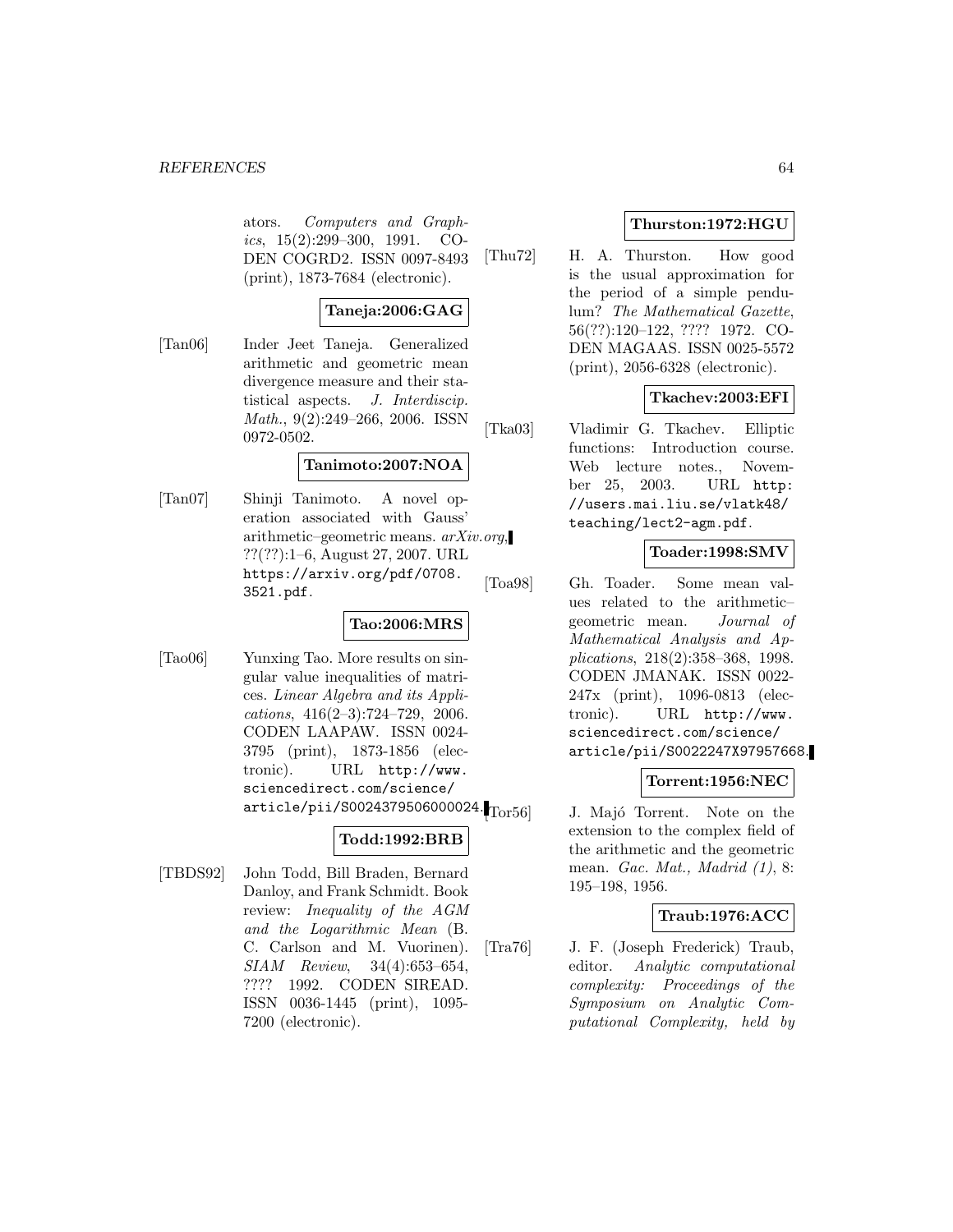the Computer Science Department, Carnegie-Mellon University, Pittsburgh, Pennsylvania, on April 7–8, 1975. Academic Press, New York, NY, USA, 1976. ISBN 0-12-697560-4. LCCN QA297 .S915 1975.

### **Tricomi:1965:SID**

[Tri65] F. G. Tricomi. Sull'algoritmo iterativo del Borchardt e su di una sua generalizzazione. (Italian) [On the iterative algorithm of Borchardt and on one of its generalization]. Rendiconti del Circolo matematico di Palermo, 2(14): 85–94, ???? 1965. CODEN RCM-MAR. ISSN 0009-725X (print), 1973-4409 (electronic).

# **Tricomi:1966:RUS**

[Tri66] F. G. Tricomi. Lectures on the use of special functions by calculations with electronic computers. Lecture Series 47, The Institute for Fluid Dynamics and Applied Mathematics, University of Maryland, College Park, College Park, MD, USA, 1966.

# **Tung:1975:LUB**

[Tun75] S. H. Tung. On lower and upper bounds of the difference between the arithmetic and the geometric mean. Mathematics of Computation, 29(131):834–836, July 1975. CODEN MCMPAF. ISSN 0025- 5718 (print), 1088-6842 (electronic).

# **Uchida:2008:SPG**

[Uch08] Yasuharu Uchida. A simple proof of the geometric–arithmetic mean

inequality. IPAM. Journal of Inequalities in Pure and Applied Mathematics, 9(2):Article 56, 2, 2008. ISSN 1443-5756.

# **Vasic:1972:ICA**

[Vas72] Petar M. Vasić. On inequalities connecting arithmetic means and geometric means of two sets of  $n$ positive numbers. Univ. Beograd. Publ. Elektrotehn. Fak. Ser. Mat. Fiz., 381–409:63–66, 1972. ISSN 0522-8441.

# **Villarino:2014:ASP**

[Vil14] Mark B. Villarino. The AGM simple pendulum. *arXiv.org*, ?? (??):1–19, September 1, 2014. URL https://arxiv.org/pdf/ 1202.2782.pdf.

### **Vamanamurthy:1994:IM**

[VV94] M. K. Vamanamurthy and M. Vuorinen. Inequalities for means. Journal of Mathematical Analysis and Applications, 183(1):155–166, 1994. CO-DEN JMANAK. ISSN 0022- 247x (print), 1096-0813 (electronic). URL http://www. sciencedirect.com/science/ article/pii/S0022247X84711371.

### **Wachspress:2000:EEF**

[Wac00] E. L. Wachspress. Evaluating elliptic functions and their inverses. Computers and Mathematics with Applications, 39(3– 4):131–136, February 2000. CO-DEN CMAPDK. ISSN 0898- 1221 (print), 1873-7668 (electronic). URL http://www. sciencedirect.com/science/ article/pii/S0898122199003399.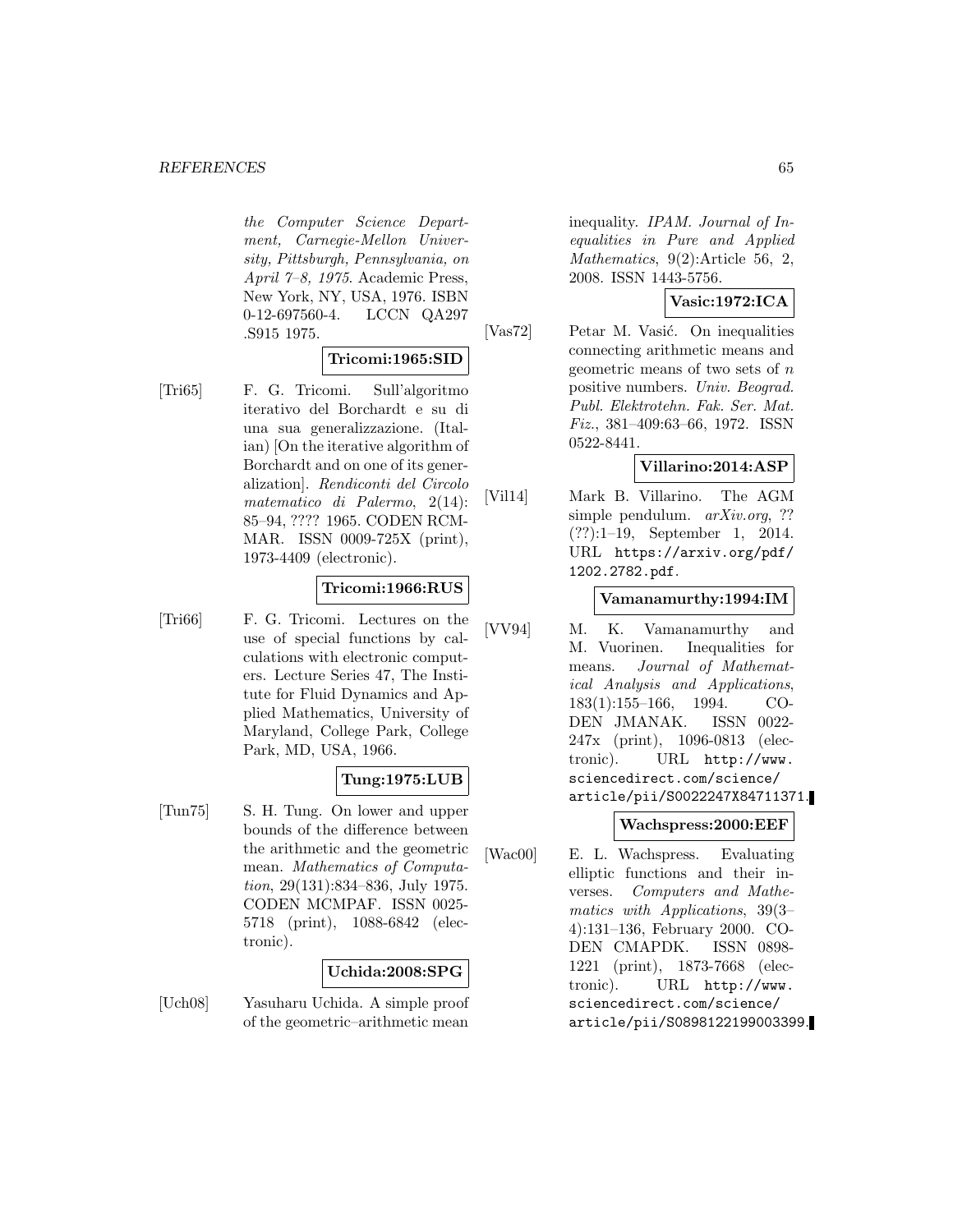### **Wang:1999:SLT**

[Wan99] Liqiu Wang. Second law of thermodynamics and arithmeticmean–geometric-mean inequality. Internat. J. Modern Phys. B, 13(21-22):2791–2793, 1999. ISSN 0217-9792 (print), 1793- 6578 (electronic).

### **Wazwaz:1991:MNM**

[Waz91] Abdul-Majid Wazwaz. Modified numerical methods based on arithmetic and geometric means. Applied Mathematics Letters, 4 (3):49–52, 1991. CODEN AM-LEEL. ISSN 0893-9659 (print), 1873-5452 (electronic).

# **Wang:2014:BPE**

[WCJQ14] Miao-Kun Wang, Yu-Ming Chu, Yue-Ping Jiang, and Song-Liang Qiu. Bounds of the perimeter of an ellipse using arithmetic, geometric and harmonic means. Mathematical Inequalities & Applications, 17(1):101–111, 2014. ISSN 1331-4343 (print), 1848- 9966 (electronic).

# **Wang:2011:SDI**

[WCW11] Miao-Kun Wang, Yu-Ming Chu, and Gen-Di Wang. A sharp double inequality between the Lehmer and arithmetic–geometric means. Pacific Journal of Applied Mathematics, 3(4):281– 286, ???? 2011. ISSN 1941- 3963. URL https://www. novapublishers.com/catalog/ product\_info.php?products\_ id=24770.

# **Wang:2012:SDI**

[WCW12] Miao-Kun Wang, Yu-Ming Chu, and Gen-Di Wang. A sharp double inequality between the Lehmer and arithmetic–geometric means. Pacific Journal of Applied Mathematics, 4(1):1–25, 2012. ISSN 1941-3963.

# **Wilf:1963:SAI**

[Wil63] Herbert S. Wilf. Some applications of the inequality of arithmetic and geometric means to polynomial equations. Proceedings of the American Mathematical Society, 14:263–265, 1963. CODEN PAMYAR. ISSN 0002- 9939 (print), 1088-6826 (electronic).

### **Wimp:1988:BRP**

[Wim88] Jet Wimp. Book review: Pi and the AGM: a Study in Analytic Number Theory and Computational Complexity (Jonathan M. Borwein and Peter B. Borwein).  $SIAM$  Review,  $30(3)$ : 530–533, September 1988. CO-DEN SIREAD. ISSN 0036-1445 (print), 1095-7200 (electronic). URL http://www.jstor.org/ stable/2030735.

### **Wang:2016:OBG**

[WQC16] Hua Wang, Wei-Mao Qian, and Yu-Ming Chu. Optimal bounds for Gaussian arithmetic– geometric mean with applications to complete elliptic integral. Journal of Function Spaces, pages 3698463:1–3698463:6, 2016. ISSN 2314-8896.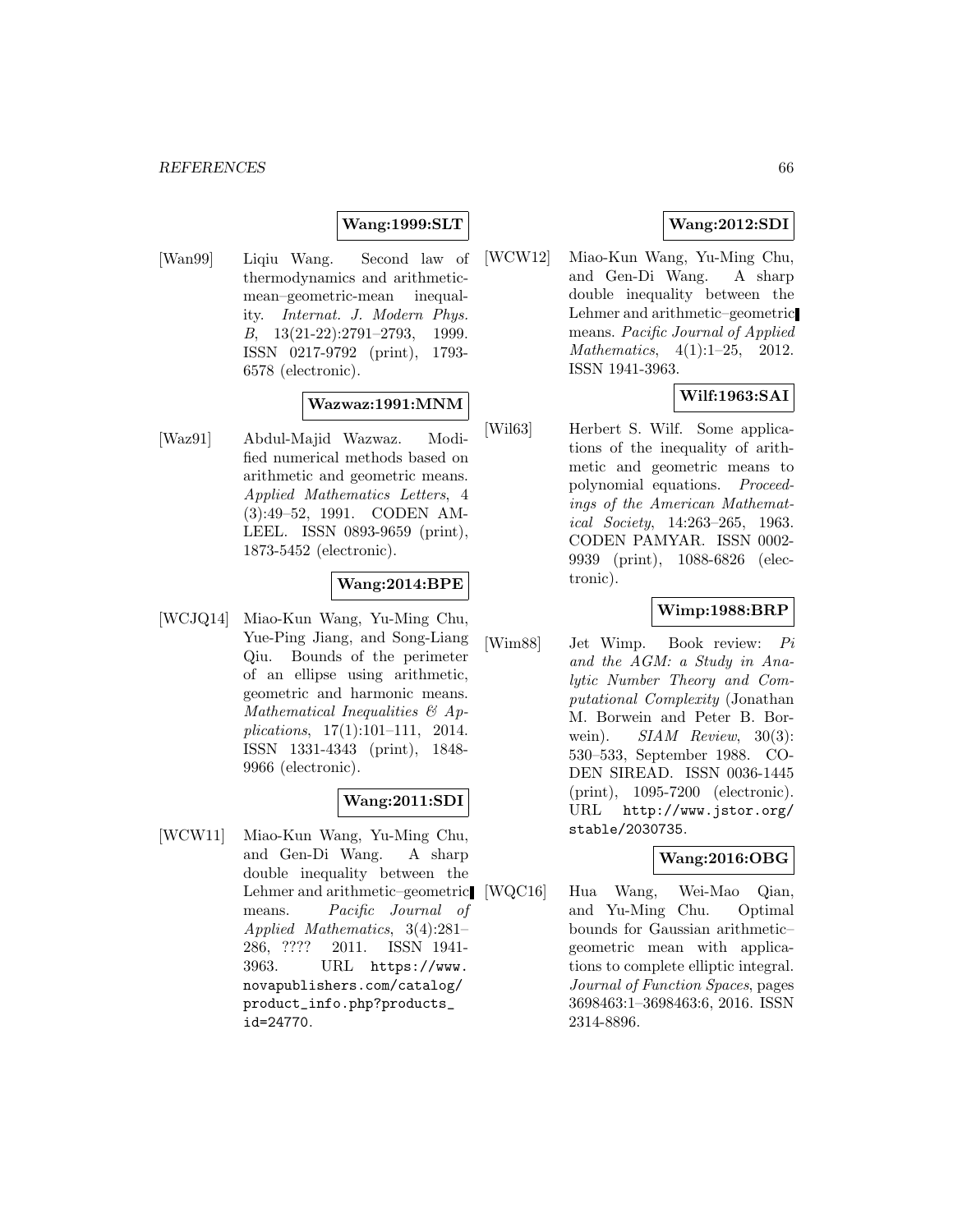# **Wu:2005:SRE**

- [Wu05] Shanhe Wu. Some results on extending and sharpening the Weierstrass product inequalities. Journal of Mathematical Analysis and Applications, 308(2):689–702, 2005. CO-DEN JMANAK. ISSN 0022- 247x (print), 1096-0813 (electronic). URL http://www. sciencedirect.com/science/ article/pii/S0022247X04010157.
- [Wu17] Yanqiu Wu. Note on Young and arithmetic–geometric mean inequalities for matrices. Ital. J. Pure Appl. Math., 37:347–350, 2017. ISSN 1126-8042 (print), 2239-0227 (electronic).

### **Walden:2007:HMI**

**Wu:2017:NYA**

[WW07] Byron L. Walden and Lesley A. Ward. A harmonic measure interpretation of the arithmetic– geometric mean. American Mathematical Monthly, 114(7):610– 622, 2007. CODEN AMMYAE. ISSN 0002-9890 (print), 1930- 0972 (electronic).

#### **Wang:1988:IRA**

[WY88] Chung-Shin Wang and Gou Sheng Yang. Inequalities related to the arithmetic and geometric means. Tamkang Journal of Mathematics, 19(2):79–86, 1988. ISSN 0049-2930 (print), 2073- 9826 (electronic).

# **Wang:2014:NSC**

[WZSC14] Hua Wang, Tie-Hong Zhao, Ying-Qing Song, and Yu-Ming Chu. Necessary and sufficient conditions for inequalities between the generalized Muirhead mean and arithmetic, harmonic and geometric means. Pacific Journal of Applied Mathematics, 6(3):175– 187, 2014. ISSN 1941-3963.

# **Xu:2013:PPM**

[XGW13] Bai-Xiang Xu, Yang Gao, and Min-Zhong Wang. Particle packing and the mean theory. Physics Letters A, 377(3–4):145–147, 2013. CODEN PYLAAG. ISSN 0375-9601 (print), 1873-2429 (electronic). URL http://www. sciencedirect.com/science/ article/pii/S0375960112011772.

### **Xia:2012:OOP**

[XHWC12] Weifeng Xia, Shouwei Hou, Gendi Wang, and Yuming Chu. Optimal one-parameter mean bounds for the convex combination of arithmetic and geometric means. J. Appl. Anal., 18(2):197–207, 2012. ISSN 1425-6908.

# **Xie:2002:SGA**

[Xie02] Ziqing Xie. On the summation of generalized arithmetic– geometric trigonometric series. Fibonacci Quarterly, 40(2):128– 135, May 2002. CODEN FIBQAU. ISSN 0015-0517. URL http://www.fq.math.ca/ Scanned/40-2/xie.pdf.

### **Xu:2015:RSP**

[Xu15] Qian Xu. Research on Schur-p power-convexity of the quotient of arithmetic mean and geometric mean. J. Fudan Univ. Nat.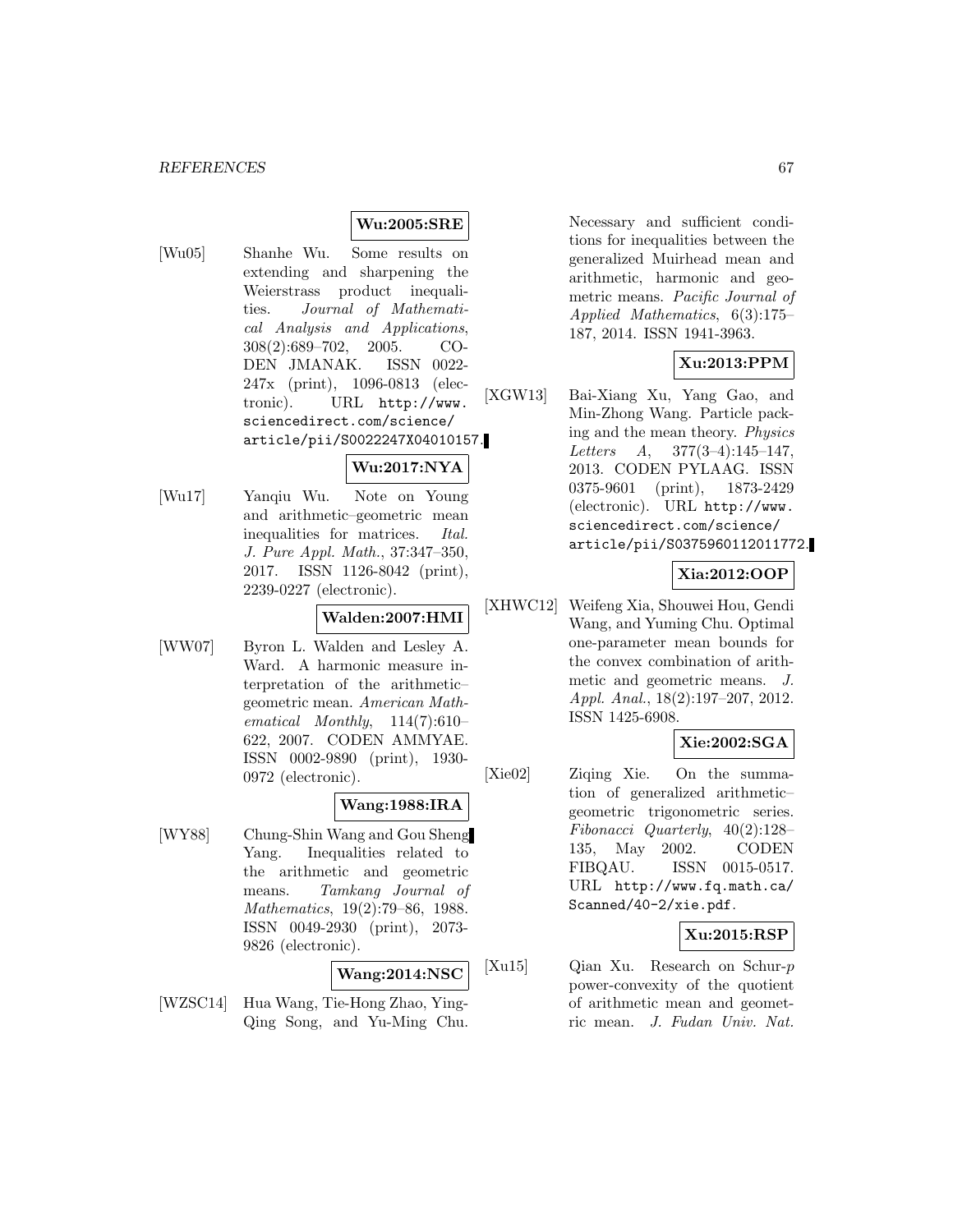Sci., 54(3):288–295, 2015. ISSN 0427-7104.

# **Xue:2017:RWA**

[Xue17] Jianming Xue. On reverse weighted arithmetic–geometric mean inequalities for two positive operators. Ital. J. Pure Appl. Math., 37:113–116, 2017. ISSN 1126-8042 (print), 2239- 0227 (electronic).

# **Yamazaki:2006:EKI**

[Yam06] Takeaki Yamazaki. An extension of Kantorovich inequality to n-operators via the geometric mean by Ando–Li–Mathias. Linear Algebra and its Applications, 416(2–3):688–695, 2006. CODEN LAAPAW. ISSN 0024- 3795 (print), 1873-1856 (electronic). URL http://www. sciencedirect.com/science/ article/pii/S002437950500604X.

# **Yamazaki:2013:EPA**

[Yam13] T. Yamazaki. An elementary proof of arithmetic–geometric mean inequality of the weighted Riemannian mean of positive definite matrices. Linear Algebra and its Applications, 438(4): 1564–1569, February 15, 2013. CODEN LAAPAW. ISSN 0024- 3795 (print), 1873-1856 (electronic). URL http://www. sciencedirect.com/science/ article/pii/S0024379511007865. 16th {ILAS} Conference Proceedings, Pisa 2010.

### **Yang:2000:AGM**

[Yan00] Ling Ou Yang. Arithmetic– geometric mean inequalities for trace of operators. Math. Theory Appl. (Changsha), 20(3):117–120, 2000. ISSN 1006-8074.

# **Yang:2014:SBS**

[Yan14] Zhen-Hang Yang. Sharp bounds for Seiffert mean in terms of weighted power means of arithmetic mean and geometric mean. Mathematical Inequalities & Applications, 17(2):499–511, 2014. ISSN 1331-4343 (print), 1848- 9966 (electronic).

# **Yamamoto:2010:HGA**

[YMT10] Kouji Yamamoto, Nobuko Miyamoto, and Sadao Tomizawa. Harmonic, geometric and arithmetic means type uncertainty measures for two-way contingency tables with nominal categories. Advances and Applications in Statistics, 17 (2):143–159, August 2010. CO-DEN ???? ISSN 0972-3617. URL http://www.pphmj.com/ abstract/5234.htm.

# **Yang:2014:SBA**

[YSC14] Zhen-Hang Yang, Ying-Qing Song, and Yu-Ming Chu. Sharp bounds for the arithmetic– geometric mean. Journal of Inequalities and Applications, pages 192:1–192:13, 2014. ISSN 1029- 242X.

# **Yang:2001:AGM**

Hansheng Yang and Heng Yang. The arithmetic–geometric mean inequality and the constant e. Mathematics Magazine, 74(4):321–323, 2001. CO-DEN MAMGA8. ISSN 0025- 570X. URL http://www.jstor.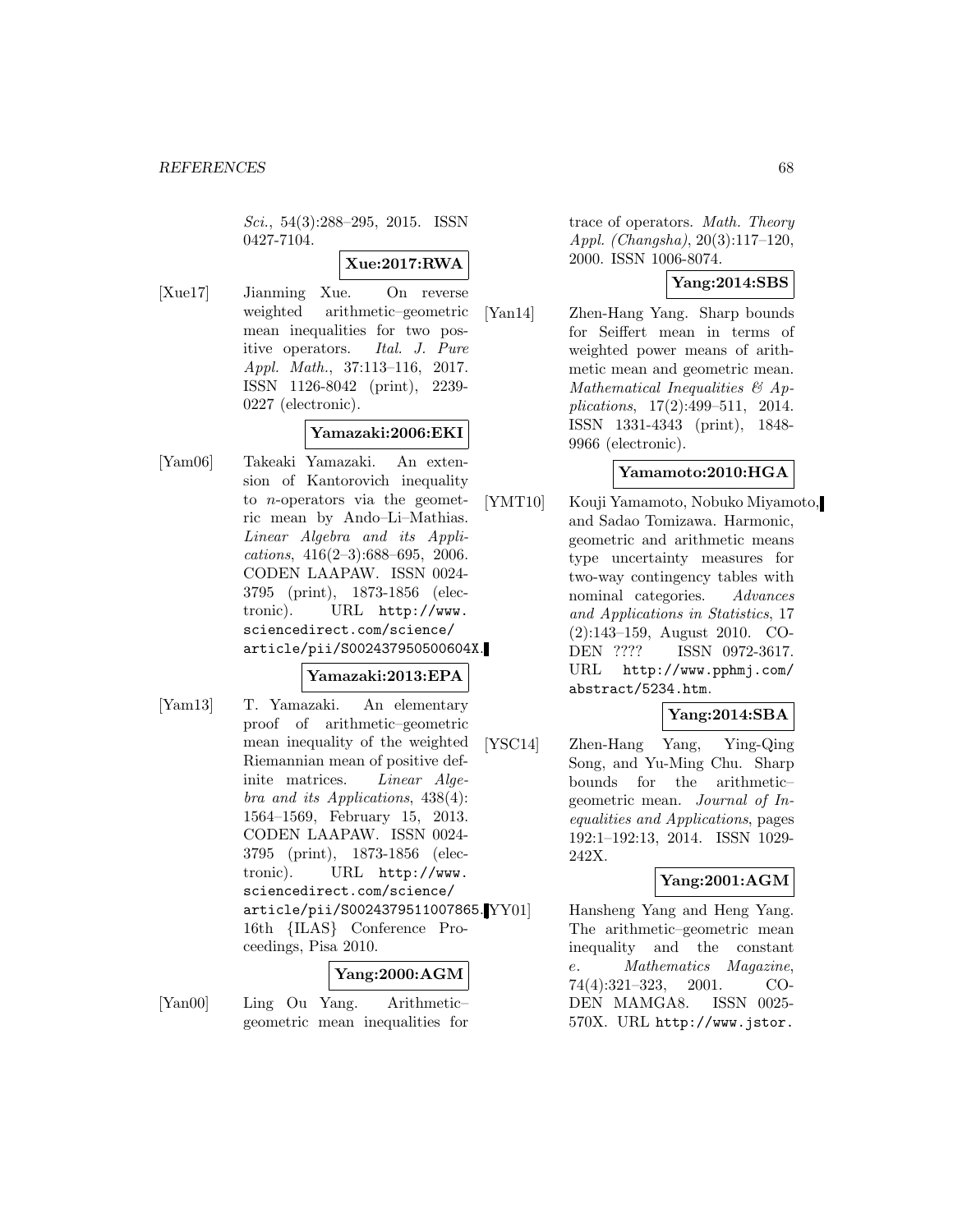org/stable/2691107?origin= pubexport.

**Yeh:2008:SEF**

[YYC08] Cheh-Chih Yeh, Hung-Wen Yeh, and Wenyaw Chan. Some equivalent forms of the arithmetic– geometric mean inequality in probability: a survey. Journal of Inequalities and Applications, pages Art. ID 386715, 9, 2008. ISSN 1025-5834.

# **Yang:2014:OGC**

[YYWQ14] Lun Yang, Yue-Ying Yang, Qing Wang, and Wei-Mao Qian. The optimal geometric combination bounds for Neuman means of harmonic, arithmetic and contraharmonic. Pacific Journal of Applied Mathematics, 6(4):283–292, 2014. ISSN 1941-3963.

# **Zuo:2015:IRA**

[ZC15] Hongliang Zuo and Nan Cheng. Improved reverse arithmetic– geometric means inequalities for positive operators on Hilbert space. Mathematical Inequalities & Applications,  $18(1):51-60$ , 2015. ISSN 1331-4343 (print), 1848-9966 (electronic).

# **Zuo:2014:UBS**

[ZFFS14] Hongliang Zuo, Masatoshi Fujii, Jun Ichi Fujii, and Yuki Seo. Upper bound for spectra of Jensen operator and its application to reverse arithmetic– geometric means. Mathematical Inequalities & Applications, 17 (2):641–648, 2014. ISSN 1331- 4343 (print), 1848-9966 (electronic).

# **Zou:2015:RAG**

[ZH15] Limin Zou and Yi Huang. A refinement of the arithmetic– geometric mean inequality. International Journal of Mathematical Education in Science and Technology, 46(1):158–160, 2015. CO-DEN IJMEBM. ISSN 0020-739x (print), 1464-5211 (electronic).

# **Zhang:1996:AMI**

[Zha96] H. (Hantao) Zhang, editor. Automated Mathematical Induction. Springer-Verlag, Berlin, Germany / Heidelberg, Germany / London, UK / etc., 1996. ISBN 94-010-7250-7 (print), 94- 009-1675-2 (e-book). 224 pp. LCCN Q334-342. URL http: //public.eblib.com/choice/ publicfullrecord.aspx?p=3102529.

# **Zou:2015:IAG**

[ZJ15] Limin Zou and Youyi Jiang. Improved arithmetic–geometric mean inequality and its application. Journal of Mathematical Inequalities, 9(1):107–111, 2015. ISSN 1846-579x (print), 1848- 9575 (electronic).

# **Zou:2016:NIB**

[ZJ16] Limin Zou and Youyi Jiang. A note on interpolation between the arithmetic–geometric mean and Cauchy–Schwarz matrix norm inequalities. Journal of Mathematical Inequalities, 10(4):1119–1122, 2016. ISSN 1846-579x (print), 1848-9575 (electronic).